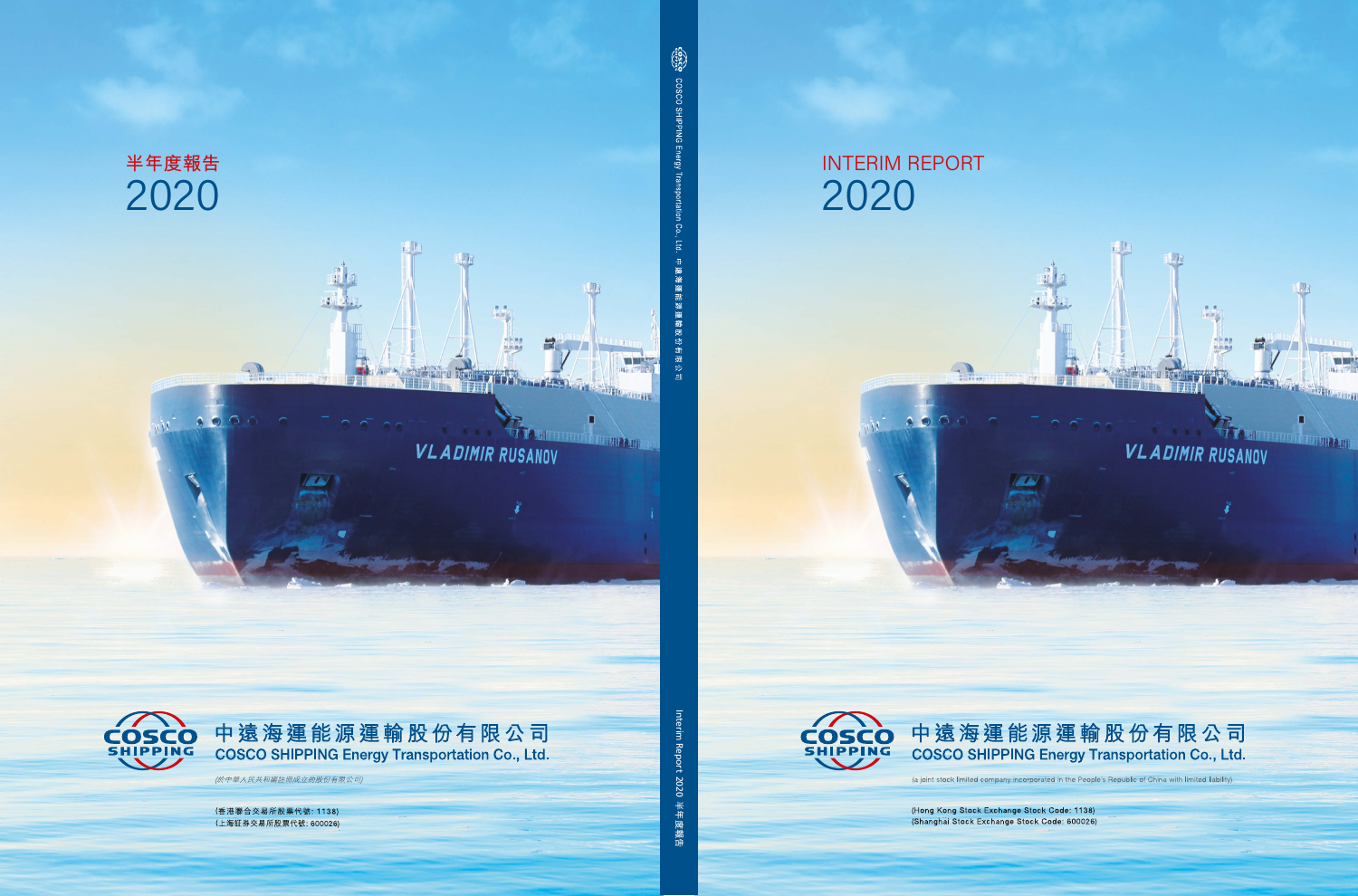# **CONTENT**

### Management Discussion and Analysis

| The Main Business, Operating Model of the Company and Conditions of the Industry during the<br><b>Reporting Period</b> | $\overline{2}$ |
|------------------------------------------------------------------------------------------------------------------------|----------------|
| Analysis of the International and Domestic Shipping Market during the Reporting Period                                 | 5              |
| Review of Operating Results during the Reporting Period                                                                | $\overline{7}$ |
| Cost and Expenses Analysis                                                                                             | 12             |
| Operating Results of the Joint Ventures and the Associates                                                             | 13             |
| <b>Financial Analysis</b>                                                                                              | 14             |
| <b>Fleet Expansion Projects</b>                                                                                        | 23             |
| Epidemic Prevention and Control                                                                                        | 24             |
| Outlook and Highlights for Second Half of 2020                                                                         | 25             |
| <b>Other Matters</b>                                                                                                   | 28             |

#### Financial Statement

| Report on Review of Condensed Consolidated Interim Financial Information          | 43 |
|-----------------------------------------------------------------------------------|----|
| Condensed Consolidated Statement of Profit or Loss and Other Comprehensive Income | 45 |
| Condensed Consolidated Statement of Financial Position                            | 47 |
| Condensed Consolidated Statement of Changes in Equity                             | 49 |
| Condensed Consolidated Statement of Cash Flows                                    | 51 |
| Notes to the Interim Financial Information                                        | 53 |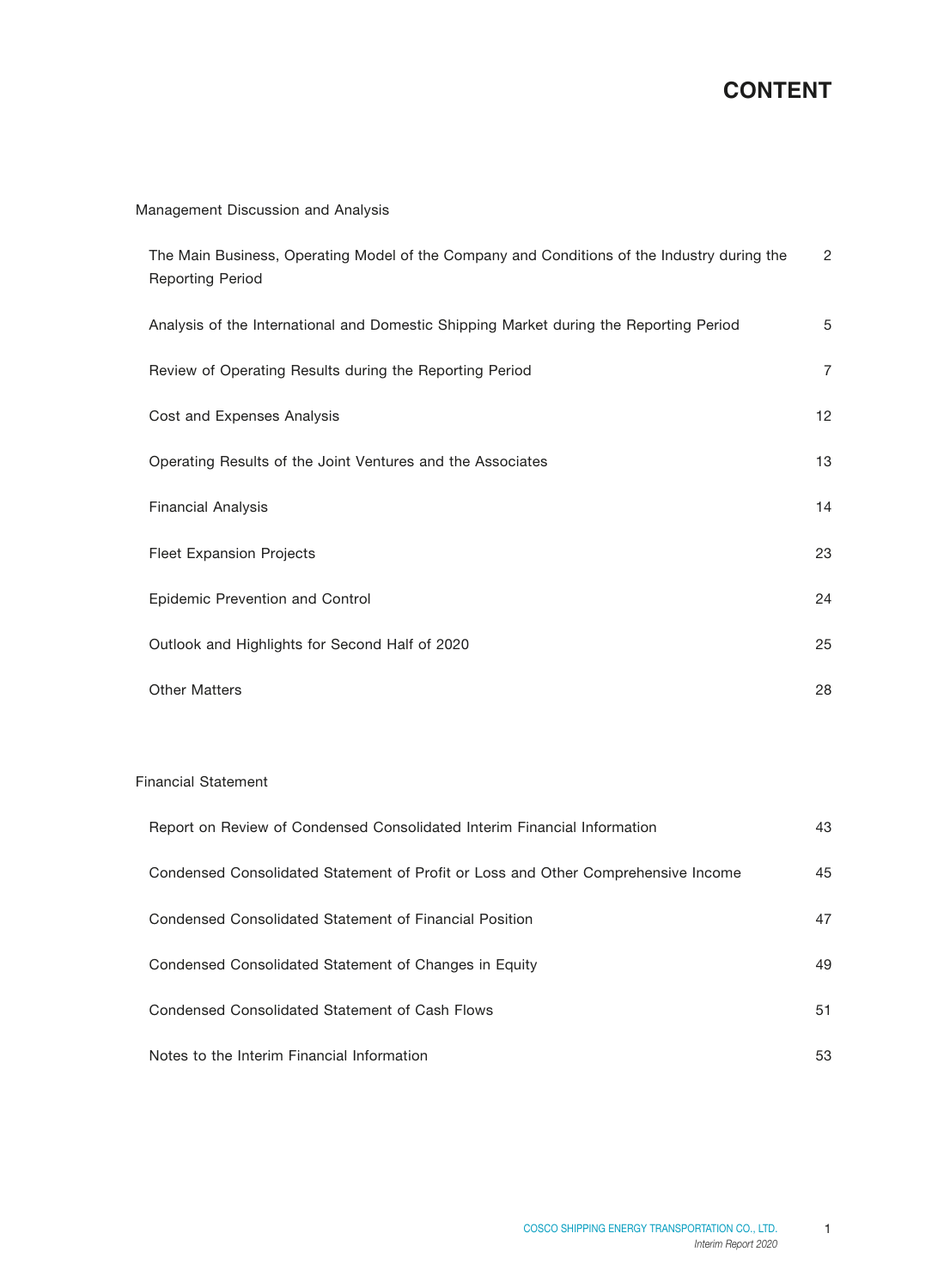### **MANAGEMENT DISCUSSION AND ANALYSIS**

### 1. THE MAIN BUSINESSES, OPERATING MODEL OF COSCO SHIPPING ENERGY TRANSPORTATION CO., LTD. (THE "COMPANY", AND TOGETHER WITH ITS SUBSIDIARIES, THE "GROUP") AND CONDITIONS OF THE INDUSTRY DURING THE SIX MONTHS ENDED 30 JUNE 2020 (THE "REPORTING PERIOD")

The Group is mainly engaged in international and domestic coastal shipping of crude and product oil, international liquefied natural gas ("LNG") transportation and international chemical transportation.

In terms of fleet size, the Group is the world's largest oil tanker owner. As of 30 June 2020, the Group owned and controlled 152 oil tankers with a total capacity of 22.17 million Dead Weight Tons ("DWT"), including 142 self-owned oil tankers with a capacity of 19.42 million DWT, 10 chartered-in oil tankers with a capacity of 2.75 million DWT, as well as 15 oil tankers in order with a capacity of 2.87 million DWT. The Group is also a leading player in the coastal crude oil and product oil transportation industry in the People's Republic of China (the "PRC" or "China"). In the coastal crude oil transportation sector, the Group has maintained its position as an industry leader and a market share of over 55%. After completing of the acquisition of product oil tanker fleet of PetroChina in March 2018, the Group has become a flagship in the coastal product oil transportation market.

The Group's tanker operation model mainly includes spot market chartering, time chartering, signing contracts of affreightment ("COA") with cargo owners, entering associated operating entities ("POOL") and other various ways using its self-owned and controlled vessels. The Group stands out globally with its complete types of vessels, which allows the integration of domestic and international voyages by employing crude and product tankers across different sizes. The Company gives full play to the advantages of its vessel types and shipping route networks to provide customers with whole-process logistics solutions involving materials import in international market, transshipping and lightering in domestic trade, product oil transport and export and downstream chemicals transportation, etc., to provide customers with means to reduce logistics costs and therefore realize win-win cooperation.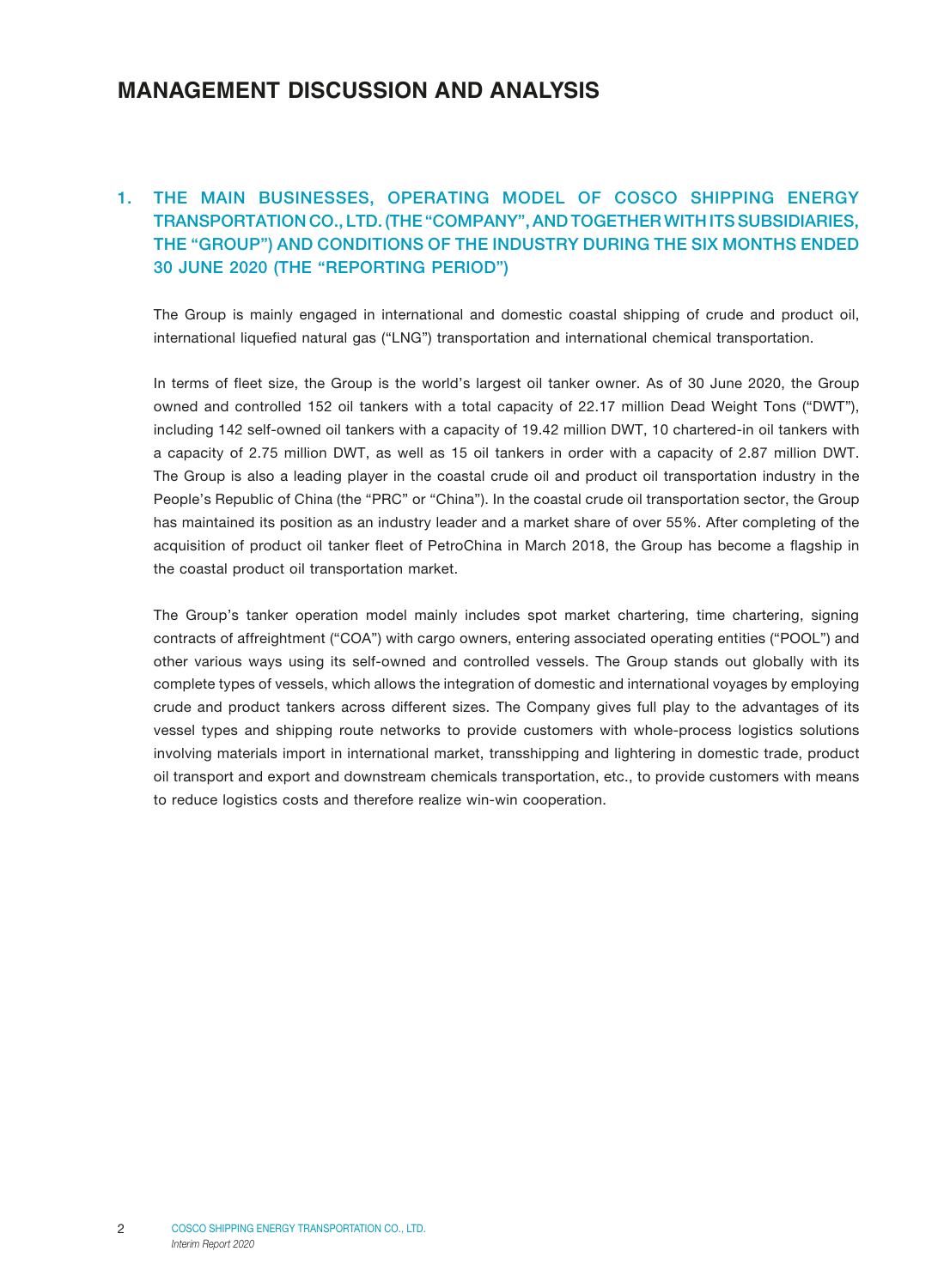The international tanker industry emerged from the oil trade as a result of the different geographical distribution of major oil producing and consuming areas. Seaborne shipping is the most efficient and cost-effective way to transport the greatest volume of petroleum. The international oil tanker transportation industry has three characteristics. Firstly, direction of cargo flow is relatively homogenous with fixed layout of routes. Compared with other water transport services, oil shipping tends to involve a high proportion of one-way ballast voyages and low utilization of load capacity. This pattern is more obvious in crude oil shipping than product oil shipping and in large oil tankers than small and medium oil tankers. Secondly, the risk of safety issues and oil pollution is greater, and major oil companies have special inspection mechanisms. More than 80% of the tanker terminals and 85-90% of the oil products in the world are in the hands of major oil companies. The oil tanker companies engaged in international business may not provide transportation services to these oil companies unless they pass the inspection of the vessel management conditions by oil giants. Therefore, vessel management expertise is one of the core competitiveness of international oil tanker companies. Thirdly, tanker freight rates are more closely impacted by international political and economic factors and are thus highly volatile. The reason lies in the high correlation between the transported goods-oil and the international politics and economy. In the past two decades, TD3 (Middle East-Far East) route for very large crude carrier ("VLCC") recorded the lowest daily Time Charter Equivalent ("TCE") of USD12,800/day in 2011, and recorded the highest daily TCE of USD105,000/day in 2008, with a difference of more than 7 times.

In China's coastal oil tanker transportation sector, in order to ensure security of national energy transportation and safety of coastal marine environment, China's current practice of transporting dangerous goods in bulk liquids along the coast is based on the idea of total quantity regulation and preferred selection. Compared with international oil transportation market, the supply of and demand for transportation capacity in the coastal oil transportation market are relatively balanced, characterised by a relatively stable market size and freight rates.

The Group is a leader in China's LNG shipping business and an important participant in the world's LNG shipping market. COSCO SHIPPING LNG Investment (Shanghai) Co., Ltd. ("Shanghai LNG"), which is a wholly-owned subsidiary of the Group, and China LNG Shipping (Holdings) Limited ("CLNG"), in which the Group holds 50% equity, are currently the only two large-scale LNG shipping companies in China. As of 30 June 2020, the Group had a total of 41 jointly-invested LNG vessels, including 36 LNG vessels in operation with capacity of 6.08 million cubic metres and 5 LNG vessels under construction with aggregate capacity of 870,000 cubic metres.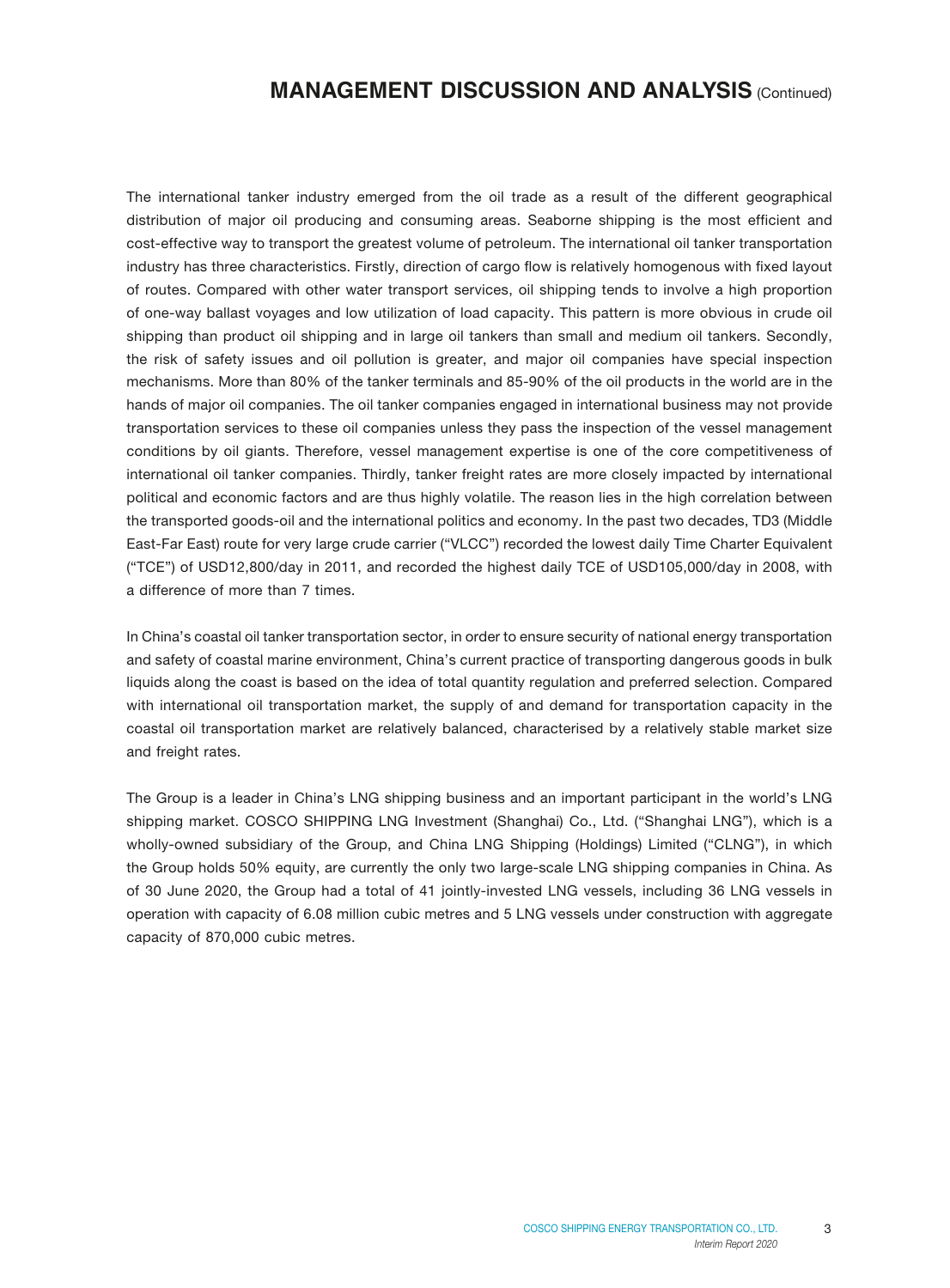LNG is the abbreviation of Liquefied Natural Gas, which is formed by liquefaction of natural gas at an ultralow temperature (-163°C), and its volume is 1/625 of natural gas with the same mass. LNG can greatly save storage and transportation space. The LNG industrial chain involves massive funding and intensive technologies covering the entire supply chain of the natural gas industry. The natural gas extracted from onshore or offshore oil fields is pretreated and liquefied at liquefaction facilities. The LNG produced is transported by sea or by other means to the LNG receiving terminals for storage according to the trade contracts, and is then regasified and delivered to end users through pipelines. Currently, seaborne LNG transportation volume accounts for more than 80% of the world's LNG volume transported. The characteristics of the LNG transportation industry are as follows. Firstly, the LNG carriers have been recognized internationally as "three high" products with high technology, high difficulty and high value added, and are thus expensive. LNG transportation has higher requirements for ship management; therefore, the LNG shipping market is highly concentrated. Secondly, due to the closed loop of the LNG industrial chain, the majority of vessels among the global LNG fleet are bound to particular LNG projects (referred to as "project vessels"), the most of which involve long-term time charters with the project parties so that charter incomes and investment yields are often stable.

All of the 41 LNG carriers the Group currently invests in are project vessels, which means that they are all bound to particular LNG projects with long-term time charters signed with project parties, and hence generate stable income. In recent years, as the LNG carriers, of which the Group is involved in investment and construction, are put into operation, the Group's LNG transportation business has accelerated into the harvest period.

In the overall business structure of the Group, profitability of coastal (domestic trade) oil transportation business and LNG transportation business is generally stable, providing a "safety cushion" for the Group's operating results; and the international (foreign trade) oil transportation business is subject to large volatility following market freight rates, resulting in the cyclical elasticity in the Group's operating results.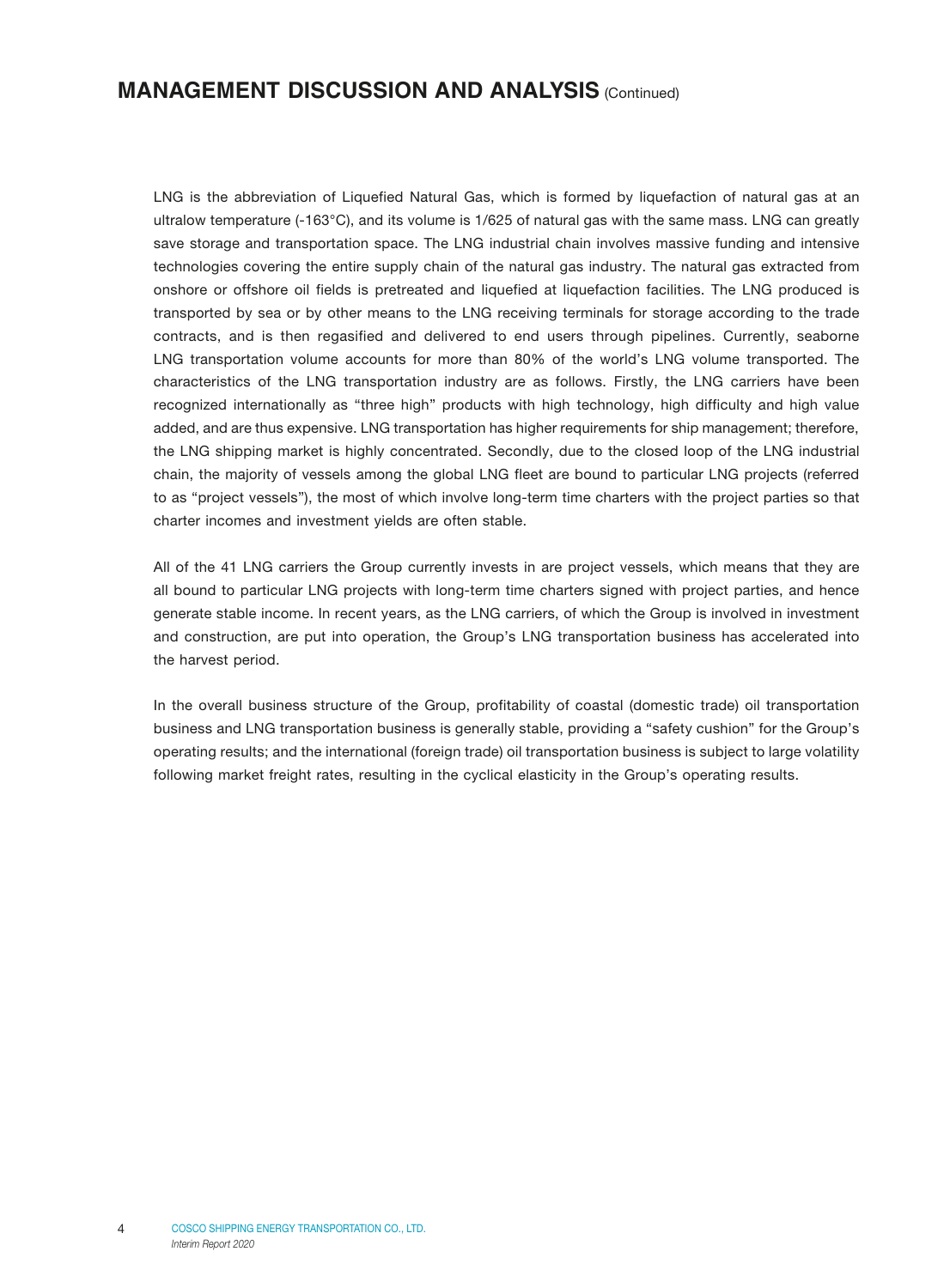### 2. ANALYSIS OF THE INTERNATIONAL AND DOMESTIC SHIPPING MARKET DURING THE REPORTING PERIOD

#### (1) International oil shipping market

In the first half of 2020, the international tanker market underwent a boom and bust driven by multiple extraordinary factors, while the overall tanker supply and demand dynamics improved significantly year on year.

The worldwide lockdown measures following the COVID-19 outbreak in early 2020 greatly suppressed economic activities and oil demand. The production increase by the Organization of the Petroleum Exporting Countries and its allies ("OPEC+") in March disrupted the market dynamics that were previously determined by fundamentals. This move immediately brought up the demand for tanker shipping; on the other hand, it led to the collapse of crude oil prices and a deep contango in the oil futures market, stimulating a surge in demand for oil storage. Due to the sluggish consumption, onshore oil storage was approaching saturation and a large number of oil tankers awaited berthing and unloading, which temporarily caused a global shortage of tonnage supply. In the second quarter, global oil demand showed signs of recovery, but the phased production cuts by OPEC+ starting in May reduced shipping demand and cooled down the market.

On the supply side, thanks to the strong tanker demand through the first half of the year, only one crude oil tanker was demolished and 38 were delivered. Meanwhile, the proportion of older tankers remained high. VLCCs over 20 years old accounted for more than 5% of all VLCCs, a record high in the past 15 years, while contracting of new vessels showed a substantial decline year on year.

In the first half of 2020, the international tanker freight rates fluctuated in an inverted U-shape, with a much higher average rate and volatility compared to the same period last year. The TCE of VLCC TD3C (Middle East-China) route was US\$ 82,200 per day, representing a year-on-year increase of approximately 303.7%, and the TCE of major routes of other types of vessels increased by approximately 140%-230% year on year.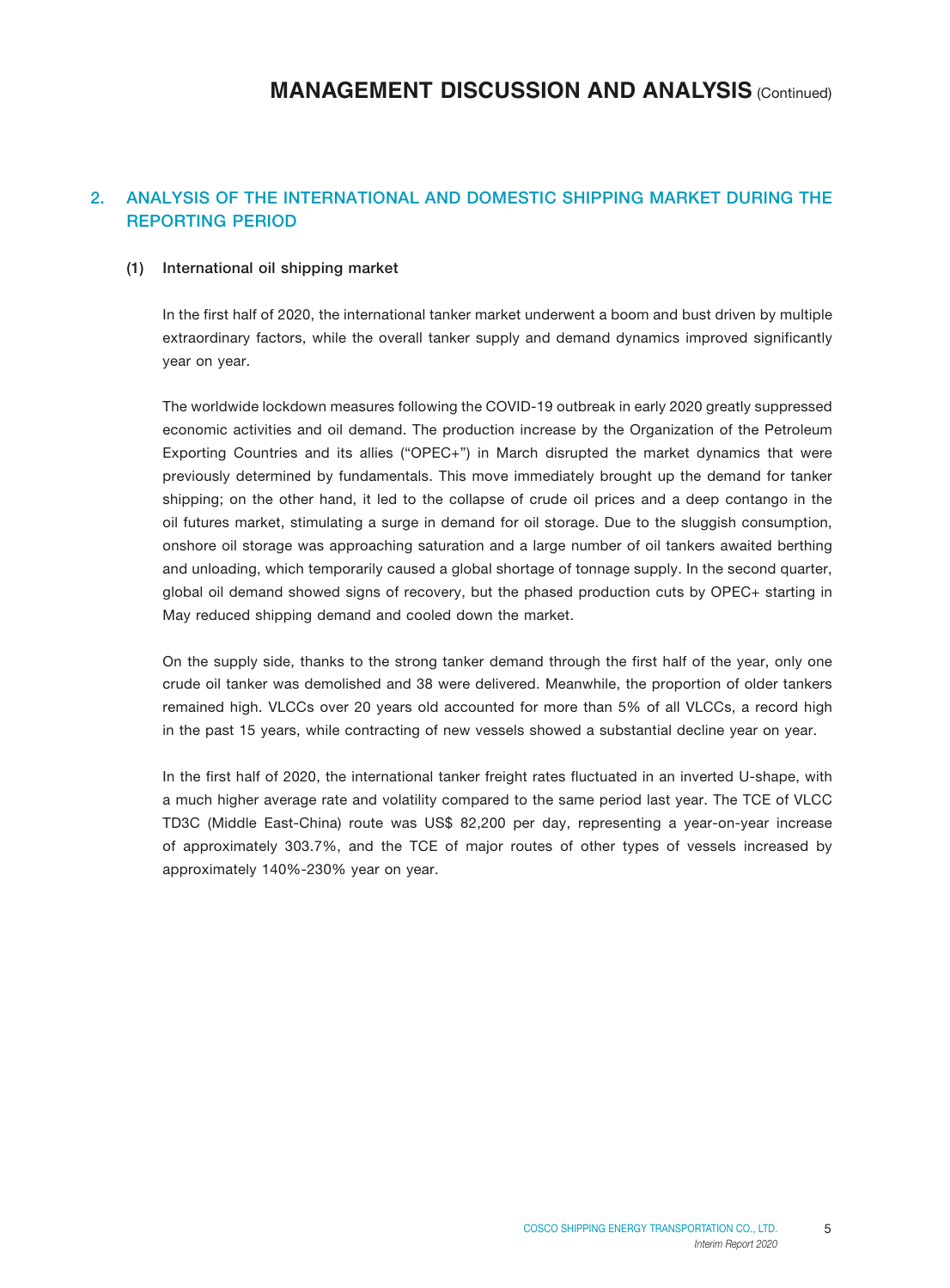#### (2) Domestic oil shipping market

In the first quarter of 2020, due to the slowdown of the domestic economy since the COVID-19 outbreak, product oil consumption was considerably depressed, giving rise to high inventories. The weak demand for product oil rippled through crude oil processing activity, where a lot of refineries reacted by lowering their run rates or shutting down units. Meanwhile, the epidemic prevention and control measures slowed down the pace of loading and unloading at ports, leading to a significant decline in the efficiency of vessel operations and posing barriers for refining and chemical companies to take in feedstocks and deliver products.

Nevertheless, China managed to quickly contain the spread of COVID-19 through effective prevention and control measures. Starting from the second quarter, the resumption of businesses and the gradual lifting of travel restrictions allowed domestic oil demand to pick up, and the coastal oil shipping market headed towards recovery. Though international oil prices tumbled in March, China's price floor policy for product oil sales incentivised domestic refineries to import and process crude oil and stay active in oil trading, boosting coastal shipping demand for crude and product oil, which in turn resulted in a tight tonnage supply.

#### (3) LNG Shipping Market

The COVID-19 epidemic also adversely affected LNG trade. In the first half of 2020, the global LNG trade volume was estimated to be 173 million tonnes, representing a year-on-year decrease of approximately 0.7%. As at the end of June 2020, the global LNG fleet consisted of a total of 567 LNG carriers (excluding LNG bunkering vessels, FSRUs, FSUs and FLNG vessels) with a total capacity of approximately 85.64 million cubic metres, representing an increase of 28 carriers, or approximately 4.57 million cubic metres, compared with those of the same period last year. Due to weak LNG demand and increased inventory, LNG spot shipping rates hovered at a low level in the first half of the year, but the charter rates of existing project vessels were insulated from market volatility.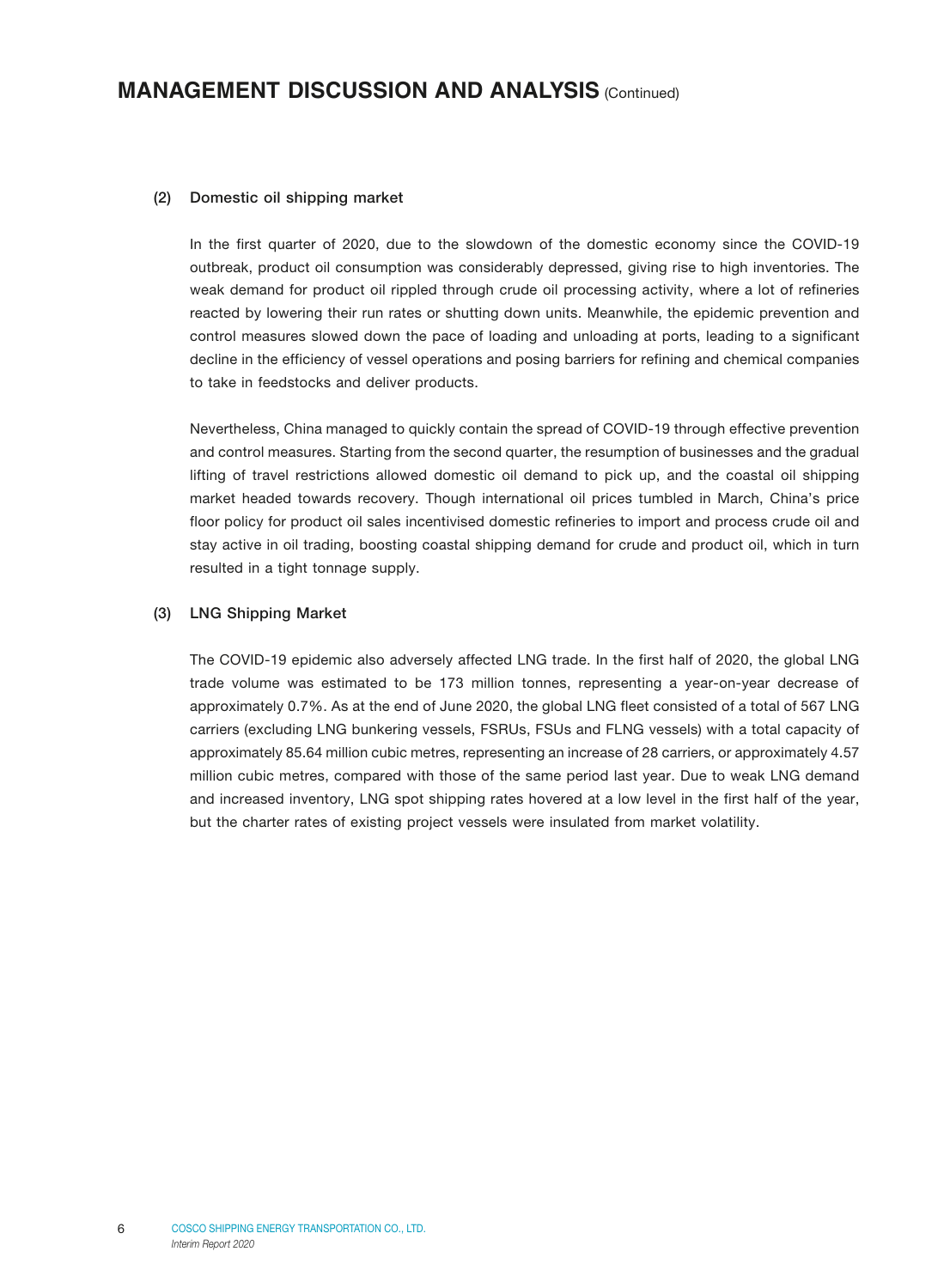### 3. REVIEW OF OPERATING RESULTS DURING THE REPORTING PERIOD

As at the end of June 2020, the Group held and controlled 152 oil tankers with 22.17 million DWT, representing a year-on-year increase of 1 vessel with 290 thousand DWT. In the first half of 2020, the Group realised a transportation volume (excluding time charters) of 81.11 million tonnes with a year-onyear increase of 3.0%, transportation turnover (excluding time charters) of 257.86 billion tonne-nautical miles with a year-on-year increase of 1.0%, revenues from principal operations of RMB9.669 billion with a year-on-year increase of 37.0%, cost of principal operations of RMB6.002 billion with a year-on-year increase of 5.8%, gross profit margin increased by 18.3 percentage points year-on-year, profit attributable to equity holders of the Company was RMB2.955 billion with a year-on-year increase of 528.2%, and EBITDA (Earnings Before Interest, Taxes, Depreciation and Amortization) of RMB5.351 billion with a yearon-year increase of 87.0%.

Facing the complex external environment through the first half of 2020, the Group primarily worked on and accomplished the following six aspects. Firstly, we strengthened safety risk management and implemented anti-virus measures on board to ensure the smooth operation of vessels. Secondly, we closely assessed the international tanker market dynamics and efficiently arranged tanker voyages to seize market highs for better returns. Thirdly, we ensured that we delivered our coastal shipping services in an orderly manner during the pandemic, so as to maintain our market share and contribute stable revenues. Fourthly, we actively engaged in integrated voyages of domestic and international trade to optimize efficiency of fleet operations. Fifthly, we operated the existing LNG shipping projects and worked on developing new projects to further strengthen our profitable segment. Sixthly, we completed the non-public issuance of shares to raise approximately RMB5.1 billion, supporting the low-cost development of our fleet.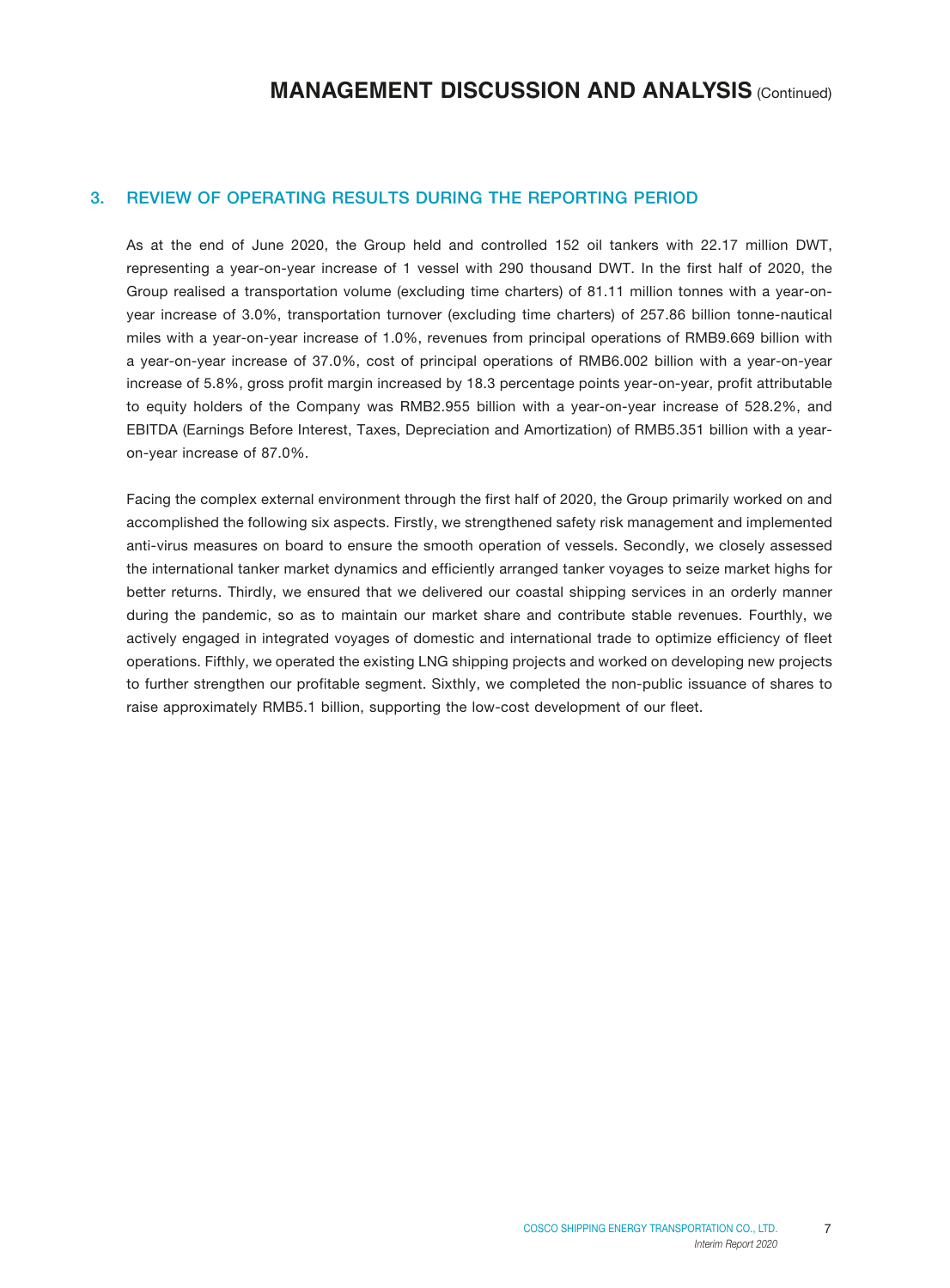#### (1) Revenues from Principal Operations

For the six months ended 30 June 2020, overall details of the Group's principal operations by products transported and geographical regions were as follows:

#### Principal Operations by Products Transported

|                                   |           |                        |              |                 |                 | Increase/       |
|-----------------------------------|-----------|------------------------|--------------|-----------------|-----------------|-----------------|
|                                   |           |                        |              | Increase/       | Increase/       | (decrease) in   |
|                                   |           |                        |              | (decrease) in   | (decrease) in   | gross profit    |
|                                   |           |                        |              | revenues as     | operating costs | margin as       |
|                                   |           |                        |              | compared with   | as compared     | compared with   |
|                                   |           |                        | Gross profit | the same period | with the same   | the same period |
| <b>Industry or Product</b>        | Revenues  | <b>Operating costs</b> | margin       | in 2019         | period in 2019  | in 2019         |
|                                   |           |                        |              |                 |                 | (percentage     |
|                                   | (RMB'000) | (RMB'000)              | (% )         | (% )            | (% )            | points)         |
| Domestic crude oil                | 1,368,212 | 934,596                | 31.7         | 12.2            | 10.3            | 1.2             |
| Domestic refined oil              | 1,171,551 | 969,900                | 17.2         | 6.2             | 4.7             | 1.2             |
| Domestic vessel chartering        | 48,724    | 37,202                 | 23.6         | (9.4)           | (9.8)           | 0.3             |
| Domestic Oil Shipping Sub Total   | 2,588,487 | 1,941,698              | 25.0         | 8.9             | 7.0             | 1.4             |
| International crude oil           | 5,003,112 | 2,887,797              | 42.3         | 67.3            | 8.1             | 31.6            |
| International refined oil         | 721,425   | 503,111                | 30.3         | 51.8            | 7.8             | 28.5            |
| International vessel chartering   | 665,743   | 351,904                | 47.1         | 30.0            | (10.7)          | 24.1            |
| <b>International Oil Shipping</b> |           |                        |              |                 |                 |                 |
| Sub Total                         | 6,390,280 | 3,742,812              | 41.4         | 60.7            | 6.0             | 30.2            |
| Oil Shipping Sub Total            | 8,978,767 | 5,684,510              | 36.7         | 41.3            | 6.3             | 20.8            |
| <b>International LNG Shipping</b> | 649,993   | 289,520                | 55.5         | (0.4)           | (0.2)           | (0.1)           |
| <b>Domestic LPG Shipping</b>      | 25,726    | 9,266                  | 64.0         | 56.5            | (27.3)          | 41.6            |
| <b>International LPG Shipping</b> | 15,013    | 18,652                 | (24.2)       | (58.1)          | (15.4)          | (62.7)          |
| <b>Others</b>                     | 0         | 0                      | 0            | (100.0)         | (100.0)         | (200.0)         |
| Total                             | 9,669,499 | 6,001,948              | 37.9         | 37.0            | 5.8             | 18.3            |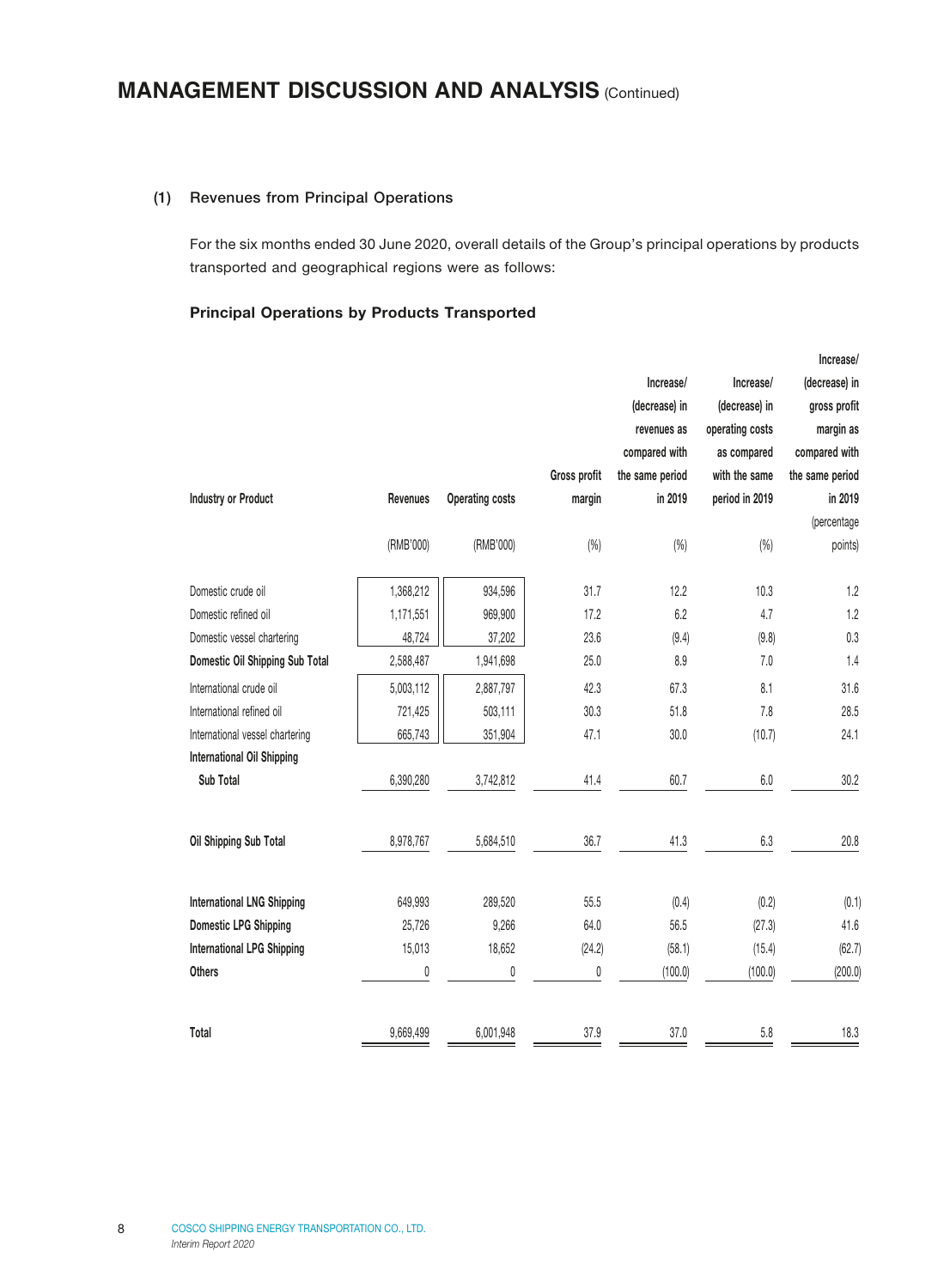#### Principal Operations by Geographical Regions

|                             |           |                        |              |                 |                  | Increase/       |
|-----------------------------|-----------|------------------------|--------------|-----------------|------------------|-----------------|
|                             |           |                        |              | Increase/       | Increase/        | (decrease) in   |
|                             |           |                        |              | (decrease) in   | (decrease) in    | gross profit    |
|                             |           |                        |              | revenues as     | operating costs  | margin as       |
|                             |           |                        |              | compared with   | as compared with | compared with   |
|                             |           |                        | Gross profit | the same period | the same period  | the same period |
| <b>Geographical Regions</b> | Revenues  | <b>Operating costs</b> | margin       | in 2019         | in 2019          | in 2019         |
|                             |           |                        |              |                 |                  | (percentage     |
|                             | (RMB'000) | (RMB'000)              | (%)          | (%)             | (%)              | points)         |
| Domestic shipping           | 2,614,213 | 1,950,964              | 25.4         | 9.2             | 6.7              | 1.8             |
| International shipping      | 7,055,286 | 4,050,984              | 42.6         | 51.2            | 5.4              | 25.0            |
|                             |           |                        |              |                 |                  |                 |
| Total                       | 9,669,499 | 6,001,948              | 37.9         | 37.0            | 5.8              | 18.3            |

### Transportation volume by product types

| <b>Transportation volume</b>         | Six months ended<br>30 June 2020 | Six months ended<br>30 June 2019 | Increase/<br>(decrease) | Six months ended<br>30 June 2020<br>(billion tonne- | Six months ended<br>30 June 2019<br>(billion tonne- | Increase/<br>(decrease) |
|--------------------------------------|----------------------------------|----------------------------------|-------------------------|-----------------------------------------------------|-----------------------------------------------------|-------------------------|
|                                      | ('000 tons)                      | ('000 tons)                      | (%)                     | nautical miles)                                     | nautical miles)                                     | (%)                     |
| Domestic crude oil                   | 27,112.7                         | 26,053.6                         | 4.1                     | 9.369                                               | 7,800                                               | 20.1                    |
| Domestic refined oil                 | 11,547.5                         | 10,558.6                         | 9.4                     | 10,550                                              | 9.769                                               | $8.0\,$                 |
| Domestic Oil Shipping Sub Total      | 38,660.2                         | 36,612.2                         | 5.6                     | 19.919                                              | 17.569                                              | 13.4                    |
| International crude oil              | 37,711.3                         | 36,940.6                         | 2.1                     | 222.140                                             | 223.114                                             | (0.4)                   |
| International refined oil            | 4,561.3                          | 5,016.4                          | (9.1)                   | 15.718                                              | 14.580                                              | $7.8$                   |
| International Oil Shipping Sub Total | 42,272.6                         | 41,957.0                         | 0.8                     | 237.858                                             | 237.694                                             | 0.1                     |
| Oil Shipping Sub Total               | 80,932.8                         | 78,569.2                         | 3.0                     | 257.777                                             | 255.263                                             | $1.0\,$                 |
| <b>LPG Shipping</b>                  | 175.0                            | 190.5                            | (8.1)                   | 0.086                                               | 0.115                                               | (25.2)                  |
| Total:                               | 81,107.8                         | 78,759.7                         | 3.0                     | 257.863                                             | 255.378                                             | 1.0                     |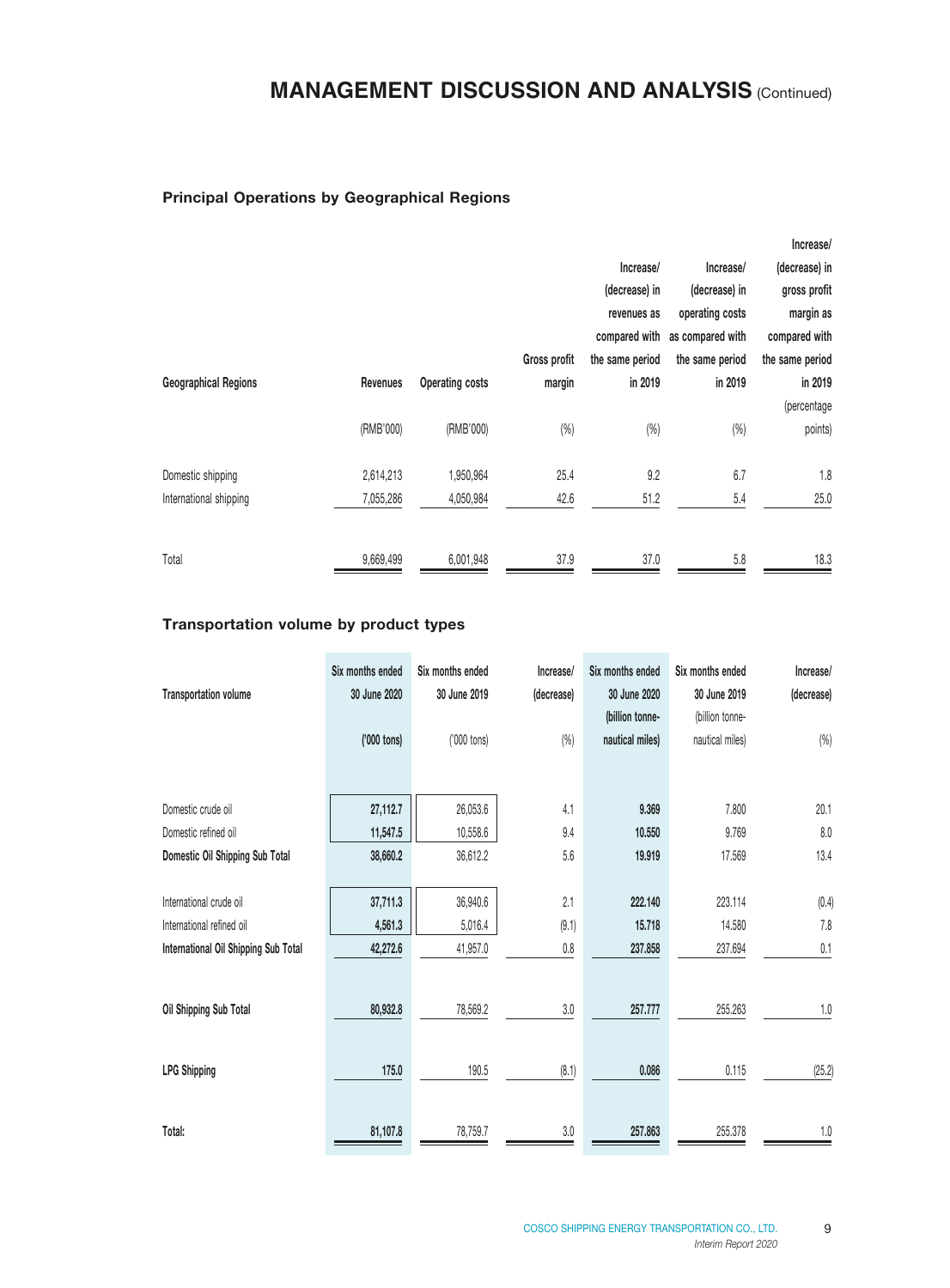#### (2) Shipping business – Oil Shipping

International oil shipping business:

In the first half of 2020, the Group accurately seized the upswing amid volatility in the international tanker market, so that the operating results of the international tanker fleet improved substantially year-on-year: revenue from international oil shipping reached RMB6.39 billion with a year-on-year increase of 60.7%; gross profit for the segment achieved RMB2.647 billion with a year-on-year increase of 493.6%, and its gross profit margin hit 41.4% with a year-on-year increase of 30.2 percentage points. Operational highlights of the international tanker fleet are as follows:

- (1) We closely evaluated the market dynamics and adopted approaches such as arranging shorthaul routes as an interim measure and adjusting drydocking schedules to maintain a higher proportion of available tonnage, while deploying vessels effectively during periods of positive market sentiment by thoughtfully allocating the proportion of long- and short-haul voyages to secure operating efficiency.
- (2) We entered into COA contracts with key customers from South America to build up our cargo profile for long-haul VLCC routes, diversified the mix of VLCC routes, and opened new Aframax routes from Canada to China and from the US Gulf to Europe to enrich our operational strategies and expand our global footprint.
- (3) We actively engaged in integrated voyages connecting domestic and international trade maximizing overall efficiency. In the first half of 2020, the Group closely monitored both the domestic and international tanker markets and flexibly adjusted tonnage deployment, completing a total of 34 integrated domestic-international shipments.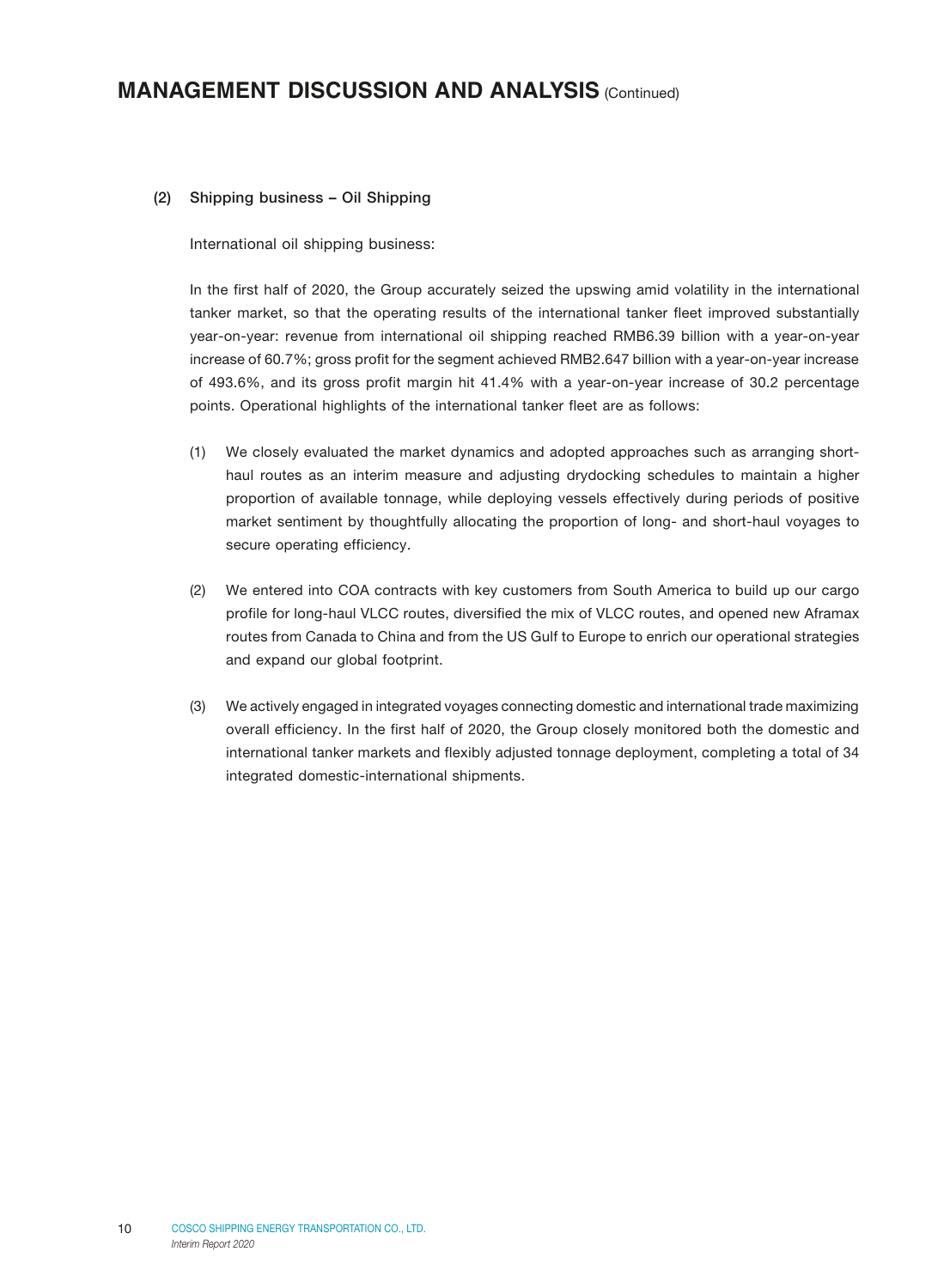Domestic oil shipping business:

In the first half of 2020, the Group recorded coastal oil shipping revenue of RMB2.588 billion with a year-on-year increase of 8.9%, gross profit of RMB647 million with a year-on-year increase of 15.2%, and gross profit margin of 25.0% with a year-on-year increase of 1.4 percentage points. Operational highlights of the domestic oil tanker fleet are as follows:

- (1) We overcame the adverse impact of the COVID-19 epidemic and provided customers with refined services to safeguard domestic oil shipping and consolidate our market share. During the peak of the epidemic in February and March, the coastal crude shipping revenue of the Group managed to stay comparable to the average of previous years, and the Group's market share of domestic oil shipping remained at approximately 55%.
- (2) We entered into new COA contracts with key customers of product tanker business to acquire cargoes that would allow better operational performance. Meanwhile, we fully leveraged the business synergy with COSCO PetroChina SHIPPING Co., Ltd. and boosted the operational efficiency of our vessels during the market recovery in the second quarter, achieving a turnaround from the depression in the first quarter.

#### LNG shipping business:

In the first half of 2020, the Group realized LNG shipping revenue of RMB650 million with a year-onyear decrease of 0.4%, gross profit of RMB360 million with a year-on-year decrease of 0.6%, gross profit margin of 55.4% with a year-on-year decrease of 0.1 percentage points, investment income from the LNG shipping segment of RMB337 million with a year-on-year increase of 76.2%, and profit before tax of RMB438million with a year-on-year increase of 32.8%. Major developments of the LNG shipping business are as follows:

- (1) As at the end of June 2020, the Group had a total of 36 jointly-invested project LNG carriers in operation, amounting to a year-on-year increase of 6 vessels, further supporting the segment performance.
- (2) On 30 June 2020, COSCO SHIPPING LNG Investment (Shanghai) Co., Ltd., a wholly-owned subsidiary of the Company, jointly entered into a ship building contract and a time charter contract with PetroChina International Co., Limited, Hudong-Zhonghua Shipbuilding (Group) Co., Ltd. and China Shipbuilding Trading Co., Ltd. regarding 3 large LNG carriers of 174,000 cubic metres capacity. Through the project, the Group collaborated with reputable cargo owners and shipyards in shaping an ecosystem of LNG industry chain that promotes shared prosperity and further elevates our business stability and anti-cyclical resilience.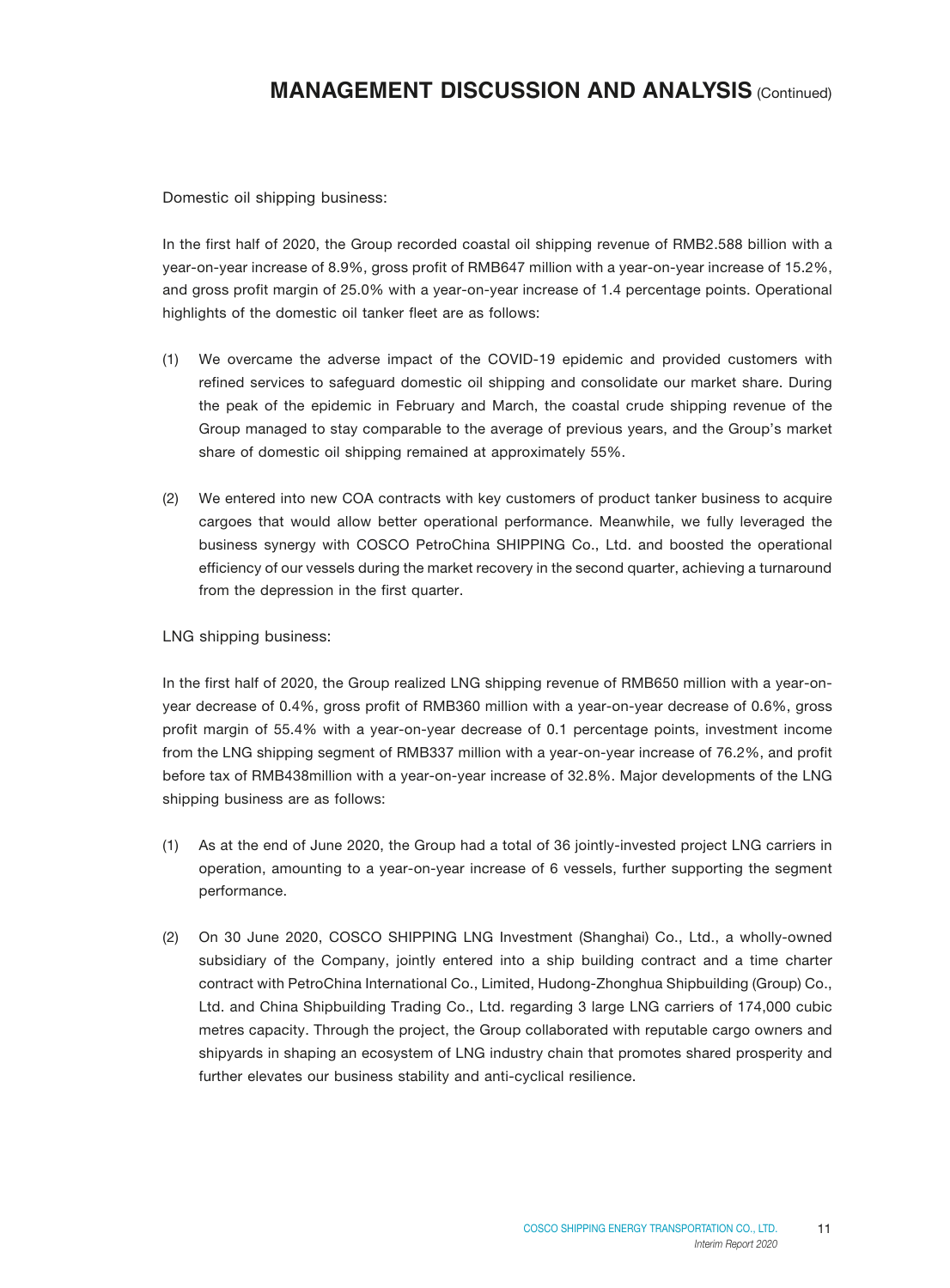### 4. COST AND EXPENSES ANALYSIS

In the strong market through the first half of the year, the Group performed cost management with greater flexibility to emphasize cost-effectiveness. To increase availability of tonnage to follow the positive market momentum, the Group held several ship repair coordination meetings during which it mainly adjusted the drydocking schedules for 7 VLCCs, which translated into 241 additional operating days during the market highs.

The Company applied the efficiency optimization model in managing voyage speeds to determine and monitor bunker fuel consumption, and recorded a year-on-year decrease of 3.9% in unit fuel consumption (total fuel consumption/transportation volume). In addition, the Company captured the window of continued low fuel prices in the first half of the year to procure fuel in multiple small batches, so as to steadily reduce fuel costs.

The constitution of the cost of Group's principal operations for the six months ended 30 June 2020 was as follows:

|                     |              |              |            | <b>Composition</b> |
|---------------------|--------------|--------------|------------|--------------------|
|                     | For the six  | For the six  |            | ratio in the six   |
|                     | months ended | months ended | Increase/  | months ended       |
| <b>Item</b>         | 30 June 2020 | 30 June 2019 | (decrease) | 30 June 2020       |
|                     | (RMB'000)    | (RMB'000)    | (% )       | (% )               |
|                     |              |              |            |                    |
| Fuel costs          | 1,771,479    | 1,744,366    | 1.6        | 29.5               |
| Port costs          | 417,917      | 402,104      | 3.9        | 6.9                |
| Sea crew costs      | 832,844      | 721,019      | 15.5       | 13.9               |
| Lubricants expenses | 159,825      | 160,365      | (0.3)      | 2.7                |
| Depreciation        | 1,453,449    | 1,377,609    | 5.5        | 24.2               |
| Insurance expenses  | 106,132      | 104,076      | 2.0        | 1.8                |
| Repair expenses     | 244,440      | 256,961      | (4.9)      | 4.1                |
| Charter costs       | 628,870      | 657,279      | (4.3)      | 10.5               |
| <b>Others</b>       | 386,992      | 247,333      | 56.5       | 6.4                |
|                     |              |              |            |                    |
| Total               | 6,001,948    | 5,671,112    | 5.8        | 100.00             |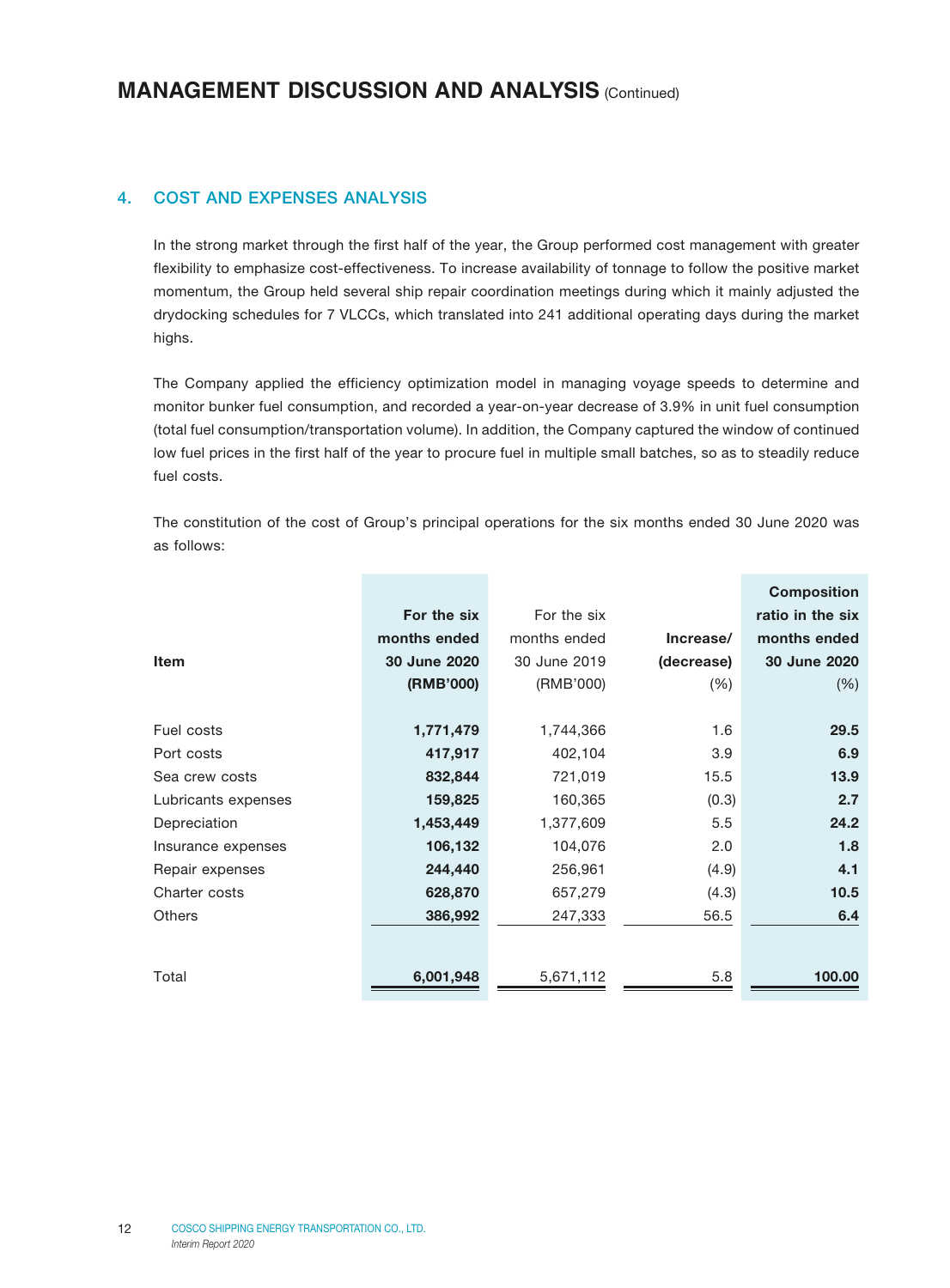### 5. OPERATING RESULTS OF THE JOINT VENTURES AND THE ASSOCIATES

In the first half of 2020, the Group recognized investment income from joint ventures and associates of approximately RMB499 million with a year-on-year increase of 50.3%. The major joint venture and associate of the Group realized a total operating revenue of approximately RMB1.307 billion and a total net profit attributable to the parent of approximately RMB750 million with a year-on-year increase of 35.6%.

### (1) The operating results achieved by the major joint venture of the Group for the Reporting Period were as follows:

|              |                  |                                                |           | Net profit     |
|--------------|------------------|------------------------------------------------|-----------|----------------|
|              | Interest held by |                                                | Operating | (attributed to |
| Company name |                  | the Group Shipping turnover<br>(billion tonne- | revenues  | the parent)    |
|              |                  | nautical miles)                                | (RMB'000) | (RMB'000)      |
| <b>CLNG</b>  | 50%              | 35.36                                          | 549,339   | 472,294        |

### (2) The operating results achieved by an associate of the Group for the Reporting Period were as follows:

|                          |                  |                                             |           | Net profit     |
|--------------------------|------------------|---------------------------------------------|-----------|----------------|
|                          | Interest held by |                                             | Operating | (attributed to |
| Company name             | the Group        | <b>Shipping turnover</b><br>(billion tonne- | revenues  | the parent)    |
|                          |                  | nautical miles)                             | (RMB'000) | (RMB'000)      |
| Shanghai Beihai Shipping |                  |                                             |           |                |
| Company Limited          | 40%              | 7.61                                        | 757,342   | 277,988        |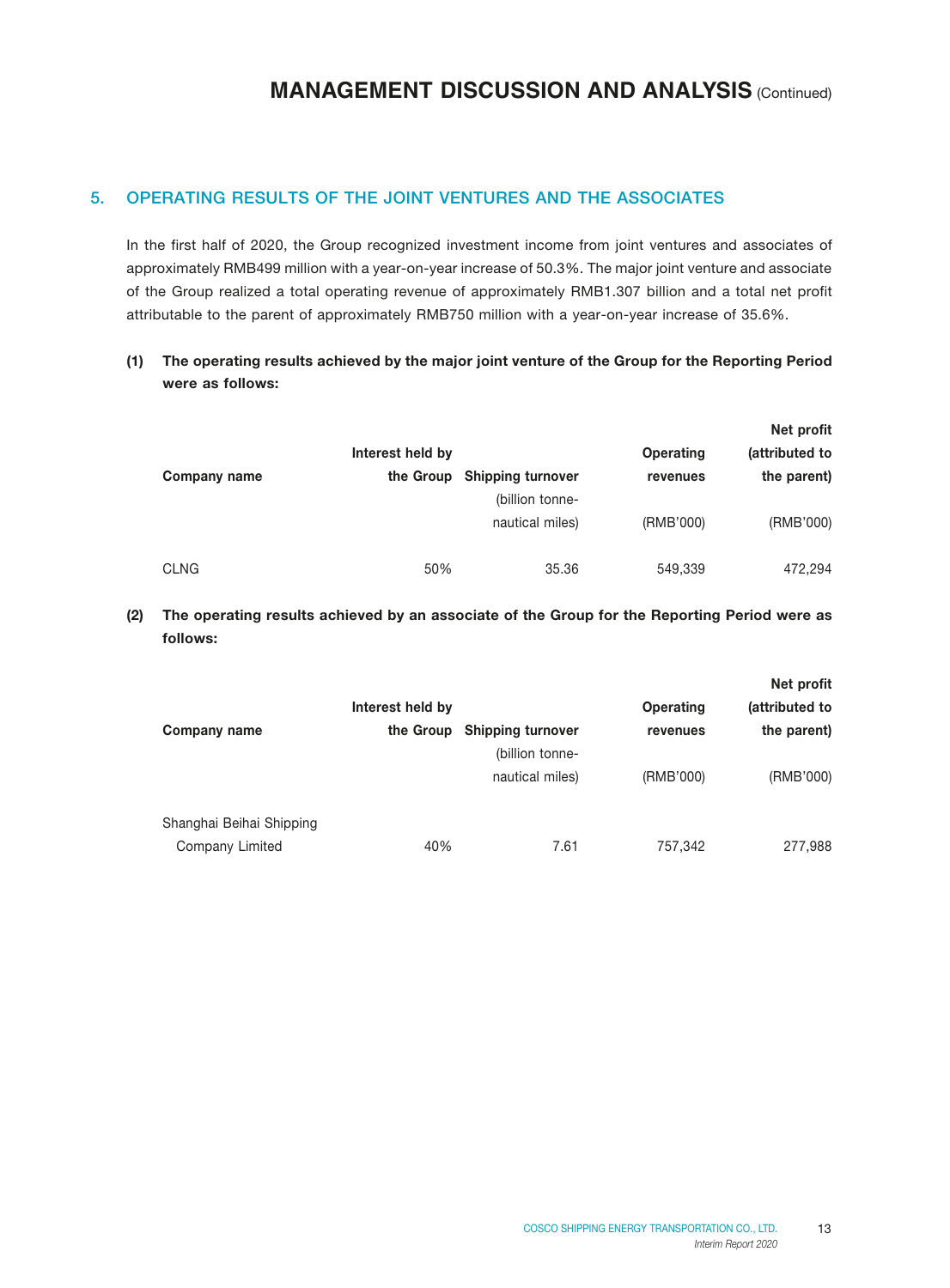### 6. FINANCIAL ANALYSIS

#### (1) Net cash generated from operating activities

The net cash generated from operating activities of the Group for the Reporting Period was approximately RMB3,507,055,000, representing an increase of approximately 30% as compared to approximately RMB2,696,446,000 for the six months ended 30 June 2019.

#### (2) Capital commitments

|                                                 |      | 30 June        | 31 December |
|-------------------------------------------------|------|----------------|-------------|
|                                                 |      | 2020           | 2019        |
|                                                 | Note | <b>RMB'000</b> | RMB'000     |
|                                                 |      |                |             |
| Authorised and contracted but not provided for: |      |                |             |
| Construction and purchases of vessels           | (i)  | 8,918,952      | 6,156,464   |

Note:

(i) According to the construction and purchase agreements entered into by the Group, these capital commitments will fall due in 2020 to 2023.

In addition to the above, the Group's share of the capital commitments of its associates which are contracted but not provided for amounted to RMB174,848,000 (31 December 2019: RMB246,703,000). The Group's share of the capital commitments of its joint ventures, which are contracted but not provided for amounted to RMB955,538,000 (31 December 2019: RMB1,516,348,000).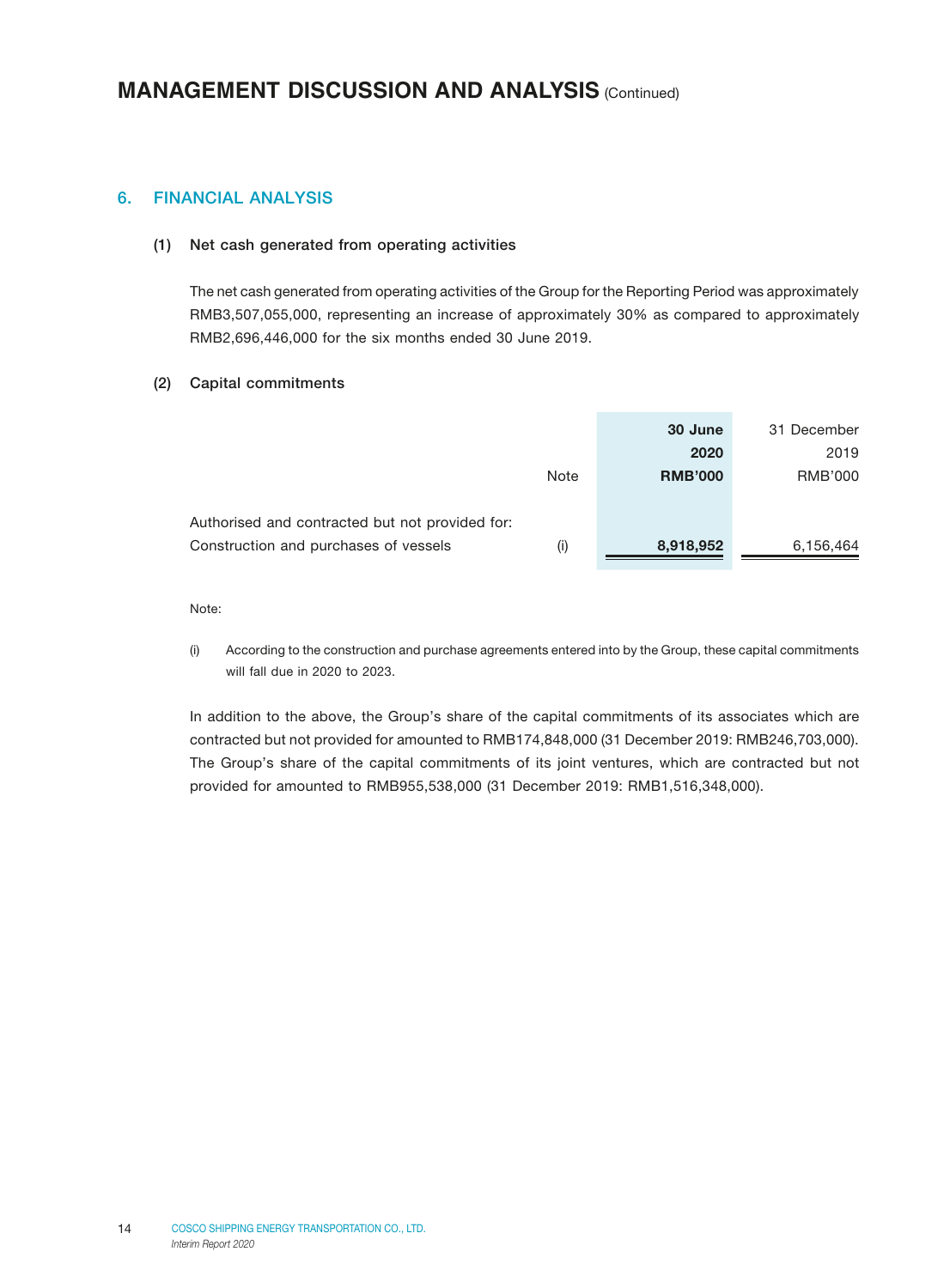#### (3) Capital Structure

Management monitors the Group's capital structure on the basis of a net debt-to-equity ratio. For this purpose, the Group defines net debt as total debts which includes interest-bearing bank and other borrowings, other loans, lease liabilities and bonds payable, less cash and cash equivalents.

The Group's net debt-to-equity ratio as at 30 June 2020 and 31 December 2019 is as follows:

|                                 | 30 June<br>2020<br><b>RMB'000</b> | 31 December<br>2019<br>RMB'000 |
|---------------------------------|-----------------------------------|--------------------------------|
| Total debts                     | 29,574,628                        | 32,238,569                     |
| Less: cash and cash equivalents | (7, 218, 092)                     | (3,919,500)                    |
| Net debt                        | 22,356,536                        | 28,319,069                     |
| Total equity                    | 36,571,670                        | 29,167,606                     |
| Net debt-to-equity ratio        | 61%                               | 97%                            |

As at 30 June 2020, the balance of cash and cash equivalents amounted to RMB7,218,092,000, representing an increase of RMB3,298,592,000 and by 84% as compared to the end of last year. The Group's cash and cash equivalents are mainly denominated in RMB and USD, the remainder are denominated in Euro, Hong Kong dollar and other currencies.

As at 30 June 2020, the Group's net gearing ratio (i.e. net debts over total equity) was 61%, which was lower than 97% as at 31 December 2019. The decrease was primarily due to the funds raised by the Company's completion of the non-public issuance of A shares and repayment of parts of bank borrowings during the Reporting Period.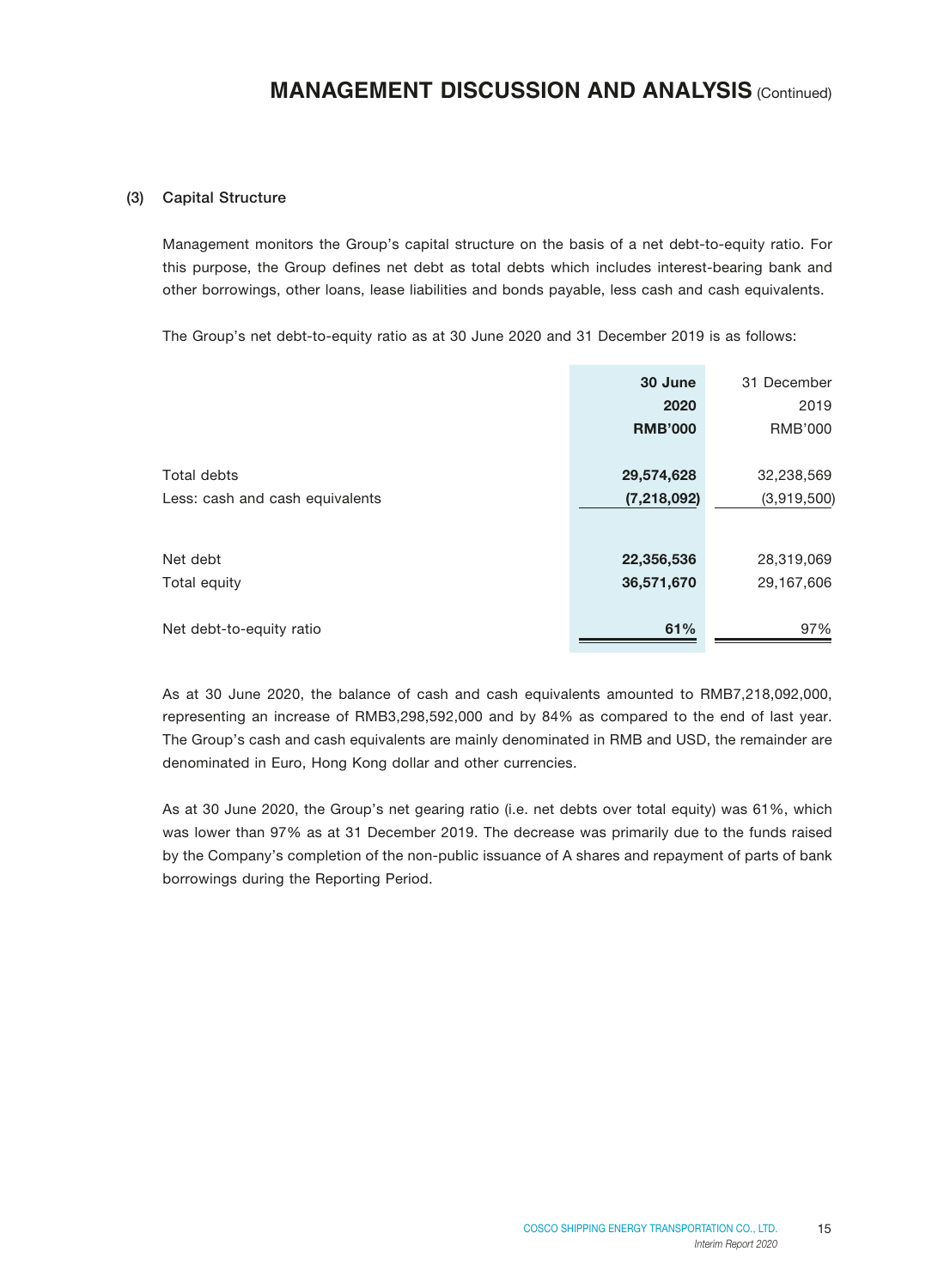#### (4) Trade and bills receivables and contract assets

|                                                            | 30 June        | 31 December    |
|------------------------------------------------------------|----------------|----------------|
|                                                            | 2020           | 2019           |
|                                                            | <b>RMB'000</b> | <b>RMB'000</b> |
|                                                            |                |                |
| Trade and bills receivables from third parties             | 1,175,084      | 764,870        |
| Trade receivables from related companies (Note)            | 186,715        | 197,331        |
| Trade receivables from fellow subsidiaries                 | 10,872         | 7,910          |
| Trade receivables from an associate                        | 1,795          |                |
| Trade receivables from a joint venture                     |                | 132            |
|                                                            |                |                |
|                                                            | 1,374,466      | 970,243        |
|                                                            |                |                |
| Less: allowance for doubtful debts                         | (40, 663)      | (32, 561)      |
|                                                            |                |                |
|                                                            |                |                |
|                                                            | 1,333,803      | 937,682        |
|                                                            |                |                |
| Current contract assets relating to oil shipment contracts | 1,014,128      | 473,262        |
| Less: allowance                                            | (8, 221)       | (3,648)        |
|                                                            |                |                |
|                                                            |                |                |
| Total contract assets                                      | 1,005,907      | 469,614        |

Note: Related companies are related parties that the fellow subsidiaries of the Company either have joint control or significant influence in these related companies.

Trade receivables from an associate, a joint venture, fellow subsidiaries and related companies are unsecured, non-interest-bearing and under normal credit year as other trade receivables.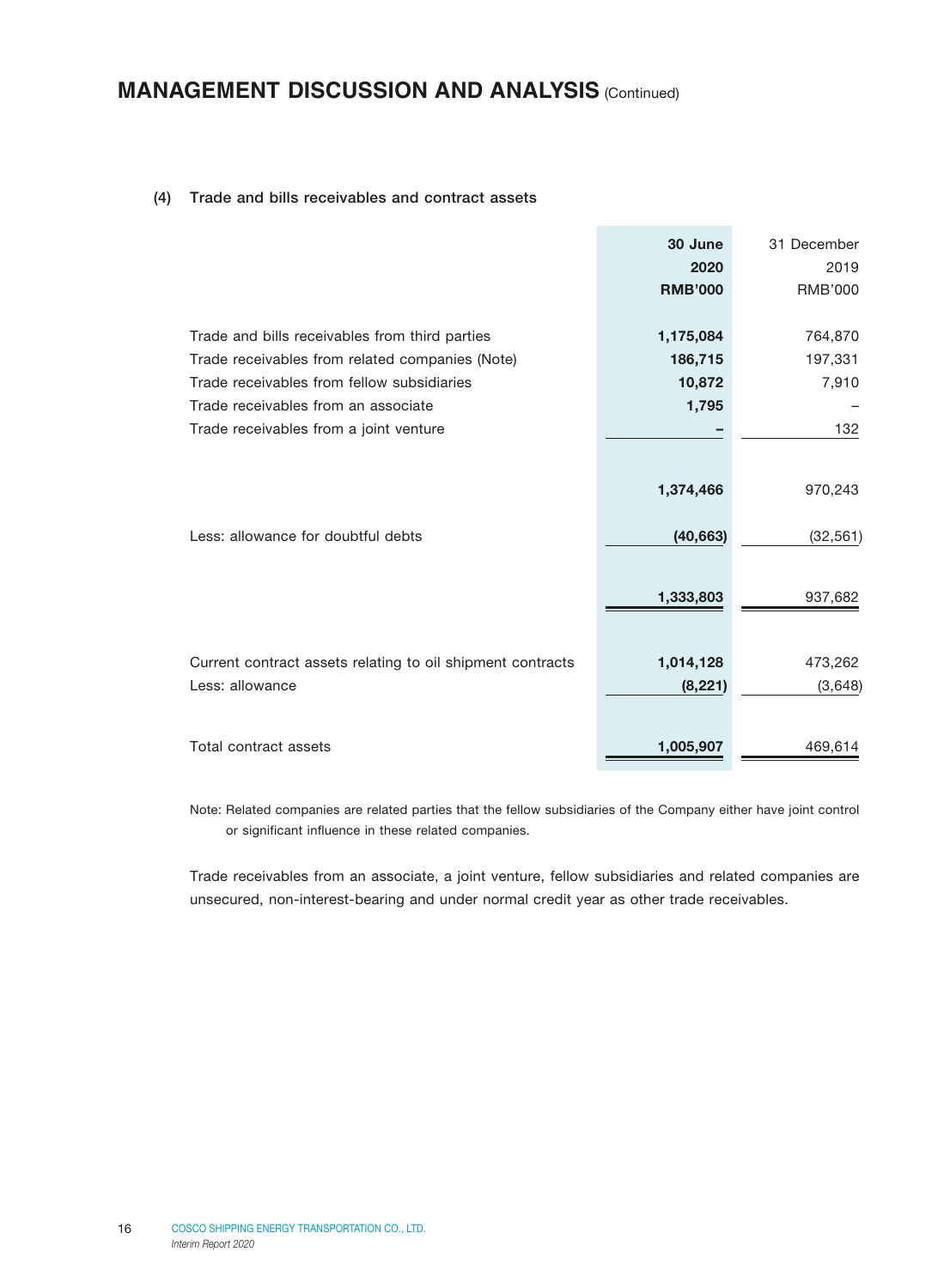An ageing analysis of trade and bills receivables at the end of the Reporting Period, based on the invoice date and net of allowance for doubtful debts, is as follows:

|                  | 30 June        | 31 December    |
|------------------|----------------|----------------|
|                  | 2020           | 2019           |
|                  | <b>RMB'000</b> | <b>RMB'000</b> |
|                  |                |                |
| Within 3 months  | 1,082,949      | 619,775        |
| $4 - 6$ months   | 75,829         | 124,636        |
| $7 - 9$ months   | 57,954         | 68,726         |
| $10 - 12$ months | 46,496         | 47,863         |
| $1 - 2$ years    | 60,020         | 63,443         |
| Over 2 years     | 10,555         | 13,239         |
|                  |                |                |
|                  | 1,333,803      | 937,682        |

#### (5) Trade and bills payables

|                                            | 30 June        | 31 December    |
|--------------------------------------------|----------------|----------------|
|                                            | 2020           | 2019           |
|                                            | <b>RMB'000</b> | <b>RMB'000</b> |
|                                            |                |                |
| Trade and bills payables to third parties  | 1,210,146      | 1,204,403      |
| Trade payables to fellow subsidiaries      | 374,189        | 699,865        |
| Trade payables to an associate             | 7,179          | 5,860          |
| Trade payables to related companies (Note) | 1,059          | 12,185         |
|                                            |                |                |
|                                            |                |                |
|                                            | 1,592,573      | 1,922,313      |

Note: Related companies are related parties that the fellow subsidiaries of the Company either have joint control or significant influence in these related companies.

Trade payables due to fellow subsidiaries, an associate and related companies are unsecured, noninterest-bearing and under normal credit year as other trade payables.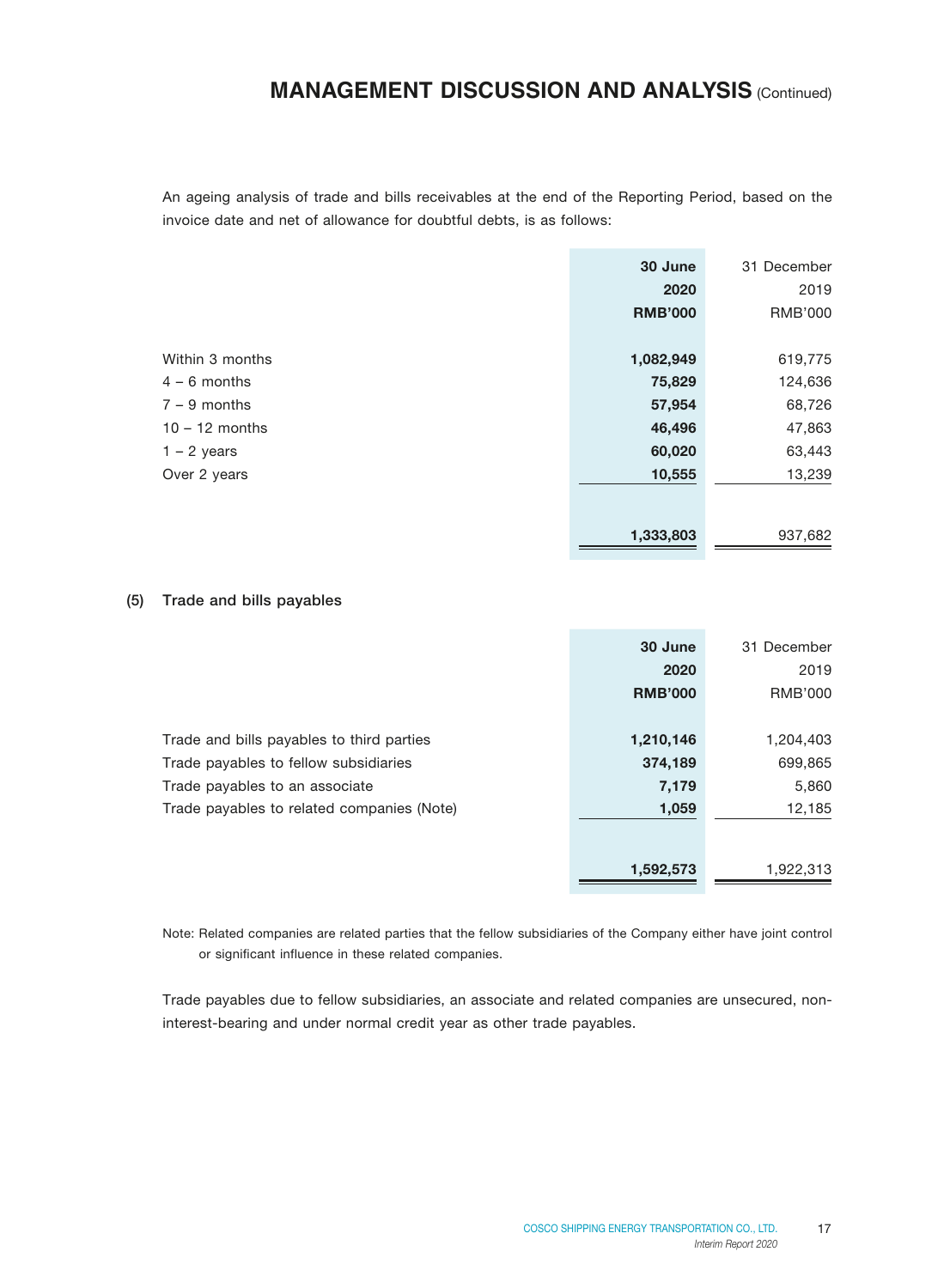An ageing analysis of trade and bills payables at the end of the Reporting Period, based on the invoice date, is as follows:

|                  | 30 June        | 31 December    |
|------------------|----------------|----------------|
|                  | 2020           | 2019           |
|                  | <b>RMB'000</b> | <b>RMB'000</b> |
|                  |                |                |
| Within 3 months  | 923,548        | 1,239,218      |
| $4 - 6$ months   | 192,905        | 276,028        |
| $7 - 9$ months   | 87,460         | 51,804         |
| $10 - 12$ months | 80,705         | 68,396         |
| $1 - 2$ years    | 80,119         | 69,741         |
| Over 2 years     | 227,836        | 217,126        |
|                  |                |                |
|                  | 1,592,573      | 1,922,313      |

Trade and bills payables are non-interest-bearing and are normally settled in one to three months.

#### (6) Derivative financial instruments

As at 30 June 2020, the Group had interest rate swap agreements with total notional principal amount of approximately USD537,195,000 (equivalent to approximately RMB3,803,072,000) (31 December 2019: approximately USD546,631,000, equivalent to approximately RMB3,813,407,000) which will mature in 2031, 2032 and 2033 (31 December 2019: 2031, 2032 and 2033). These interest rate swap agreements are designated as cash flow hedges in respect of the Group's certain portion of bank borrowings with floating interest rates.

During the Reporting Period, the floating interest rates of the bank borrowings were 3-month London Inter-bank Offered Rate ("LIBOR") plus 2.20% (six months ended 30 June 2019: 3-month LIBOR plus 2.20%).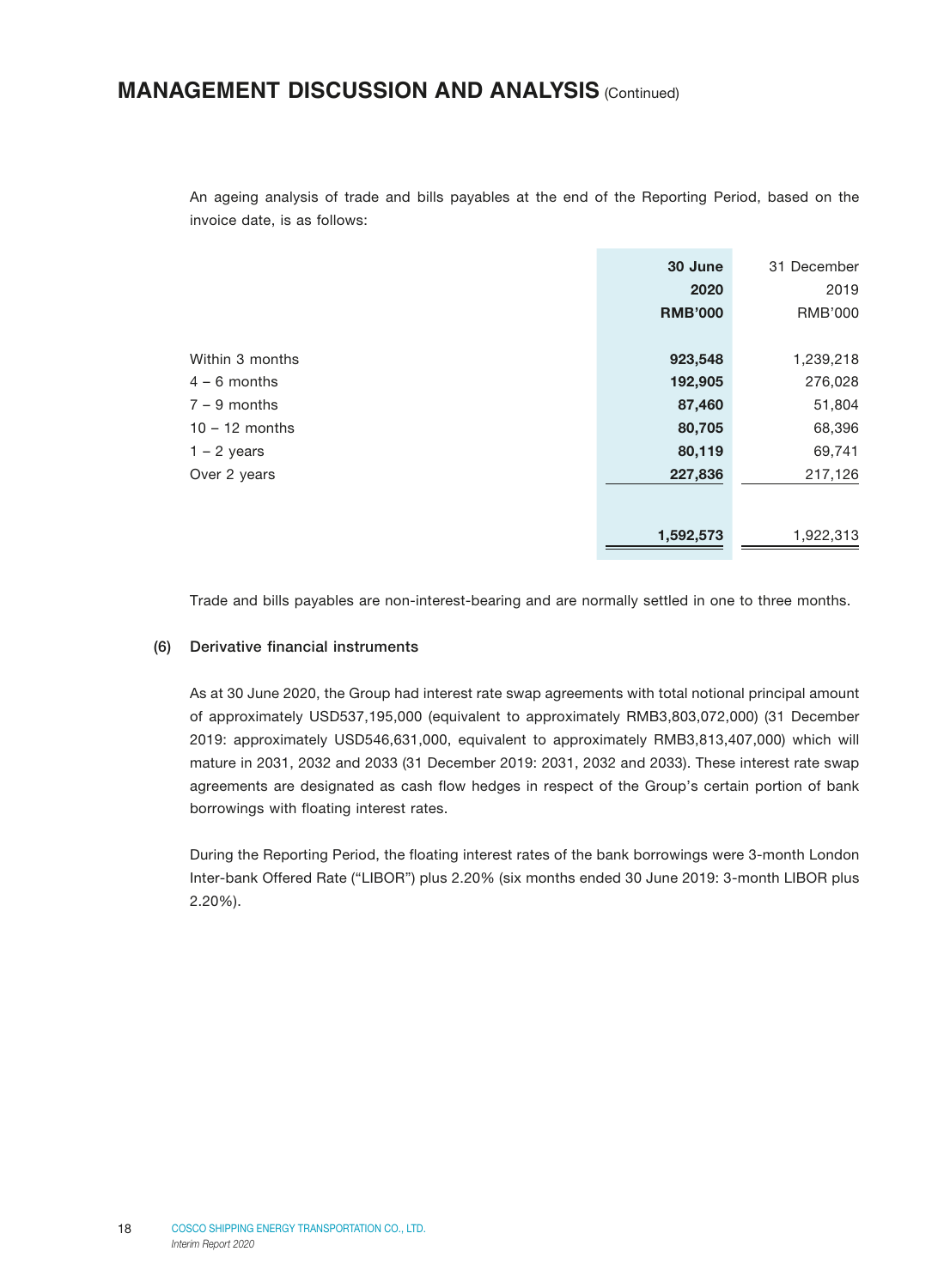#### (7) Interest-bearing bank and other borrowings

As at 30 June 2020 and 31 December 2019, details of the interest-bearing bank and other borrowings are as follows:

|     |                                            | 30 June                | 31 December            |
|-----|--------------------------------------------|------------------------|------------------------|
|     |                                            | 2020<br><b>RMB'000</b> | 2019<br><b>RMB'000</b> |
|     |                                            |                        |                        |
|     | <b>Current liabilities</b>                 |                        |                        |
| (i) | <b>Bank borrowings</b>                     |                        |                        |
|     | Secured                                    | 1,324,851              | 1,298,978              |
|     | Unsecured                                  | 6,392,788              | 5,022,864              |
|     |                                            |                        |                        |
|     |                                            | 7,717,639              | 6,321,842              |
|     | (ii) Other borrowings                      |                        |                        |
|     | Unsecured                                  | 33,000                 | 2,233,000              |
|     |                                            |                        |                        |
|     | Interest-bearing bank and other borrowings |                        |                        |
|     | - current portion                          | 7,750,639              | 8,554,842              |
|     | <b>Non-current liabilities</b>             |                        |                        |
| (i) | <b>Bank borrowings</b>                     |                        |                        |
|     | Secured                                    | 14,682,657             | 15,124,697             |
|     | Unsecured                                  | 920,335                | 2,057,979              |
|     |                                            |                        |                        |
|     |                                            | 15,602,992             | 17,182,676             |
|     | (ii) Other borrowings                      |                        |                        |
|     | Unsecured                                  | 109,850                | 142,850                |
|     |                                            |                        |                        |
|     | Interest-bearing bank and other borrowings |                        |                        |
|     | - non-current portion                      | 15,712,842             | 17,325,526             |

As at 30 June 2020, the Group's interest-bearing bank and other borrowings were secured by pledges of the Group's 45 (31 December 2019: 45) vessels with total net carrying amount of RMB25,718,272,000 (31 December 2019: RMB25,869,196,000) and pledged bank deposits.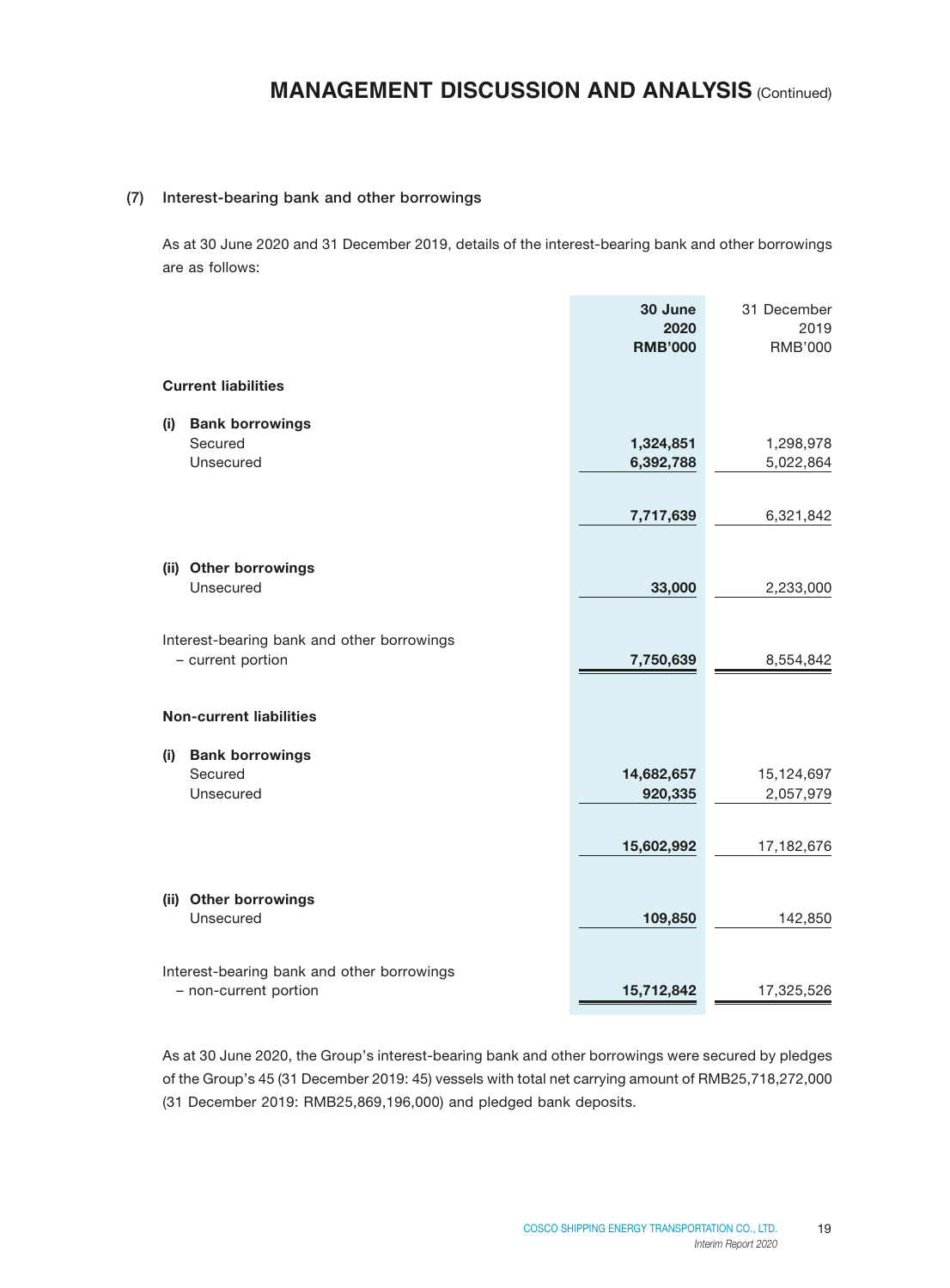#### (8) Bonds payable

The movement of the corporate bonds for the period is set out below:

|                                                                                     | 30 June<br>2020<br><b>RMB'000</b> | 31 December<br>2019<br>RMB'000    |
|-------------------------------------------------------------------------------------|-----------------------------------|-----------------------------------|
| At the beginning of the period/year<br>Interest charge<br>Less: principal repayment | 2,493,477<br>1,148                | 3,989,691<br>3,786<br>(1,500,000) |
|                                                                                     | 2,494,625                         | 2,493,477                         |
| At the end of the period/year                                                       | 2,494,625                         | 2,493,477                         |

#### (9) Contingent liabilities and guarantee

(i) Aquarius LNG Shipping Limited ("Aquarius LNG") and Gemini LNG Shipping Limited ("Gemini LNG"), and Capricorn LNG Shipping Limited ("Capricorn LNG") and Aries LNG Shipping Limited ("Aries LNG") are associates of East China LNG Shipping Investment Co., Limited and North China LNG Shipping Investment Co., Limited, (the "Four Associates") respectively. Each associate entered into a ship building contract for one LNG vessel. After the completion of each LNG vessel, the Four Associates would, in accordance with time charters agreements to be signed, lease their LNG vessels to the following charterers respectively:

| Company name  | <b>Charterer</b>                                          |
|---------------|-----------------------------------------------------------|
|               |                                                           |
| Aquarius LNG  | Papua New Guinea Liquefied Natural Gas Global Company LDC |
| Gemini LNG    | Papua New Guinea Liquefied Natural Gas Global Company LDC |
| Capricorn LNG | Mobil Australia Resources Company Pty Ltd.                |
| Aries LNG     | Mobil Australia Resources Company Pty Ltd.                |

On 15 July 2011, the Company entered into four guaranteed leases (the "Lease Guarantees"). According to the Lease Guarantees, the Company irrevocably and unconditionally provided the charterers, successors and transferees of the Four Associates with guarantee (1) for the Four Associates to fulfill their respective obligations under the lease term, and (2) to secure 30% of amounts payable to charterers under lease term.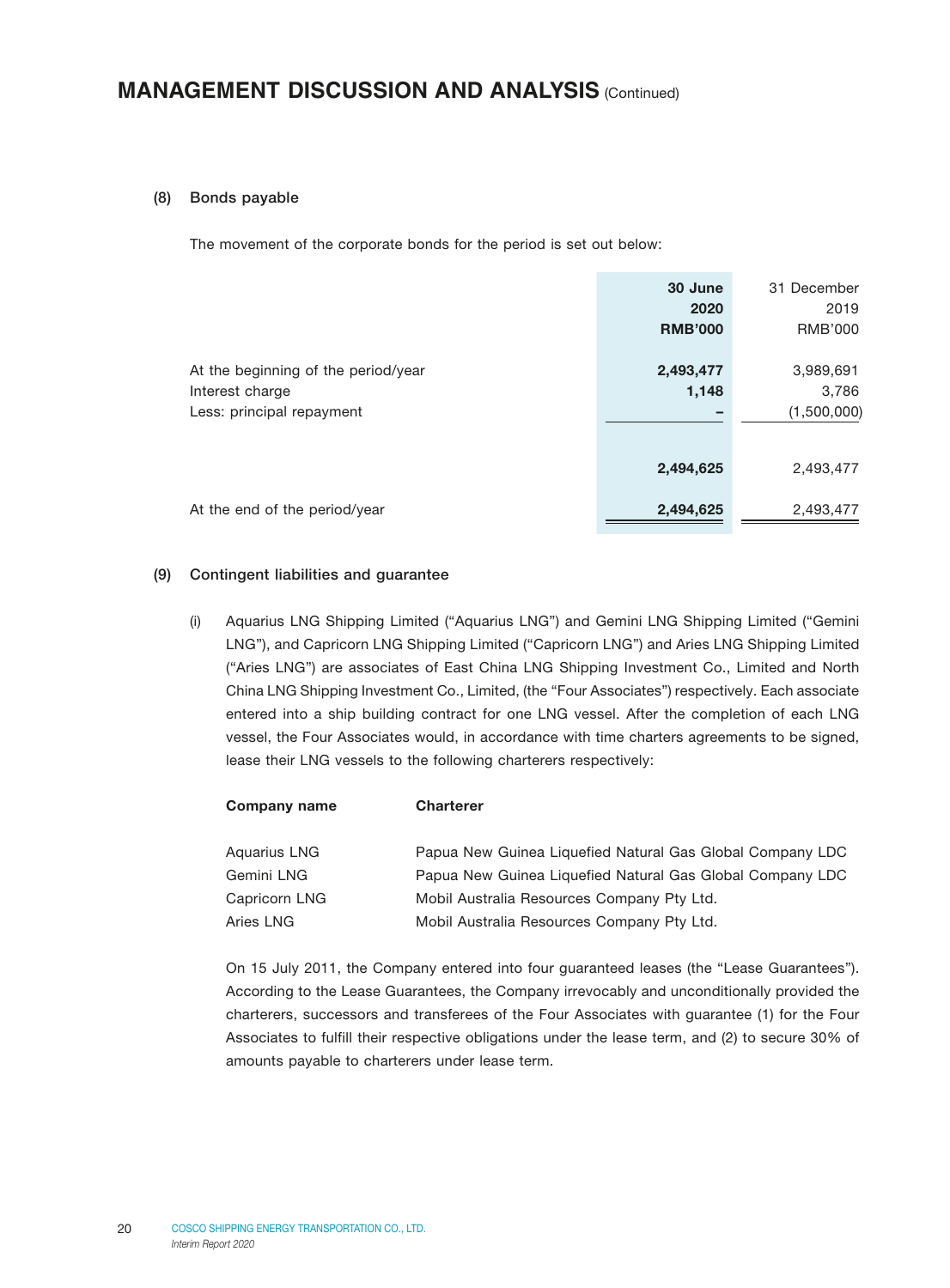According to the term of the Lease Guarantees and taking into account the possible increase in the value of the lease commitments and the percentage of shareholdings by the Company in the Four Associates, the amount of lease guaranteed by the Company is limited to USD8,200,000 (equivalent to approximately RMB58,052,000). The guarantee period is limited to the lease period of each LNG vessel leased by the Four Associates.

(ii) At the 2014 seventh meeting of the board of directors of the Company (the "**Board**"), the Board approved the ship building contracts, time charter agreements and supplemental construction contract signed by three joint ventures of the Group for the Yamal LNG project (the "Three Joint Ventures"). To secure the obligation of the ship building contracts, time charter agreements and supplemental construction contracts, the Company provides corporate guarantees to the shipbuilders, Daewoo Shipbuilding & Marine Engineering Co., Ltd. and DY Maritime Limited for the Three Joint Ventures, and provides owner's guarantees to the charterer YAMAL Trade Pte. Ltd. for the Three Joint Ventures. Three vessels were delivered in March 2018, October 2018 and August 2019 respectively.

As at 31 December 2019, the Company's guarantee responsibility of the ship building contracts was completely released. The balance of the corporate guarantees of the ship building contracts was nil.And the balance of the owner's guarantees provided to YAMAL Trade Pte. Ltd. was USD6,400,000 (equivalent to approximately RMB45,309,000).

- (iii) Subsequent to the approval by shareholders at the annual general meeting held on 8 June 2017, the Company entered into 3 financing guarantees with 2 banks (the "Banks"), to the extent of amount of USD377.5 million (equivalent to approximately RMB2,672,511,000), in respect of 50% of the bank borrowings provided by the Banks to each of the Three Joint Ventures and was determined on a pro rata basis of the Company's indirect ownership interest in each of the Three Joint Ventures. The guarantee period provided by the Company for each of the Three Joint Ventures is limited to 12 years after the vessel construction project of each of the Three Joint Ventures is completed.
- (iv) COSCO SHIPPING LNG Investment (Shanghai) Co., Limited, a wholly-owned subsidiary of the Company, holds 50% equity interest in each of Arctic Red LNG Shipping Limited, Arctic Orange LNG Shipping Limited, Arctic Yellow LNG Shipping Limited and Arctic Indigo LNG Shipping Limited (the "Four Single-vessel Companies"). Subsequent to the approval by shareholders at the annual general meeting held on 28 June 2018, the Company provides owner's guarantee for the Four Single vessel Companies with the amount of Euro4,500,000 (equivalent to approximately RMB35,825,000). The guarantee period is limited to the lease period.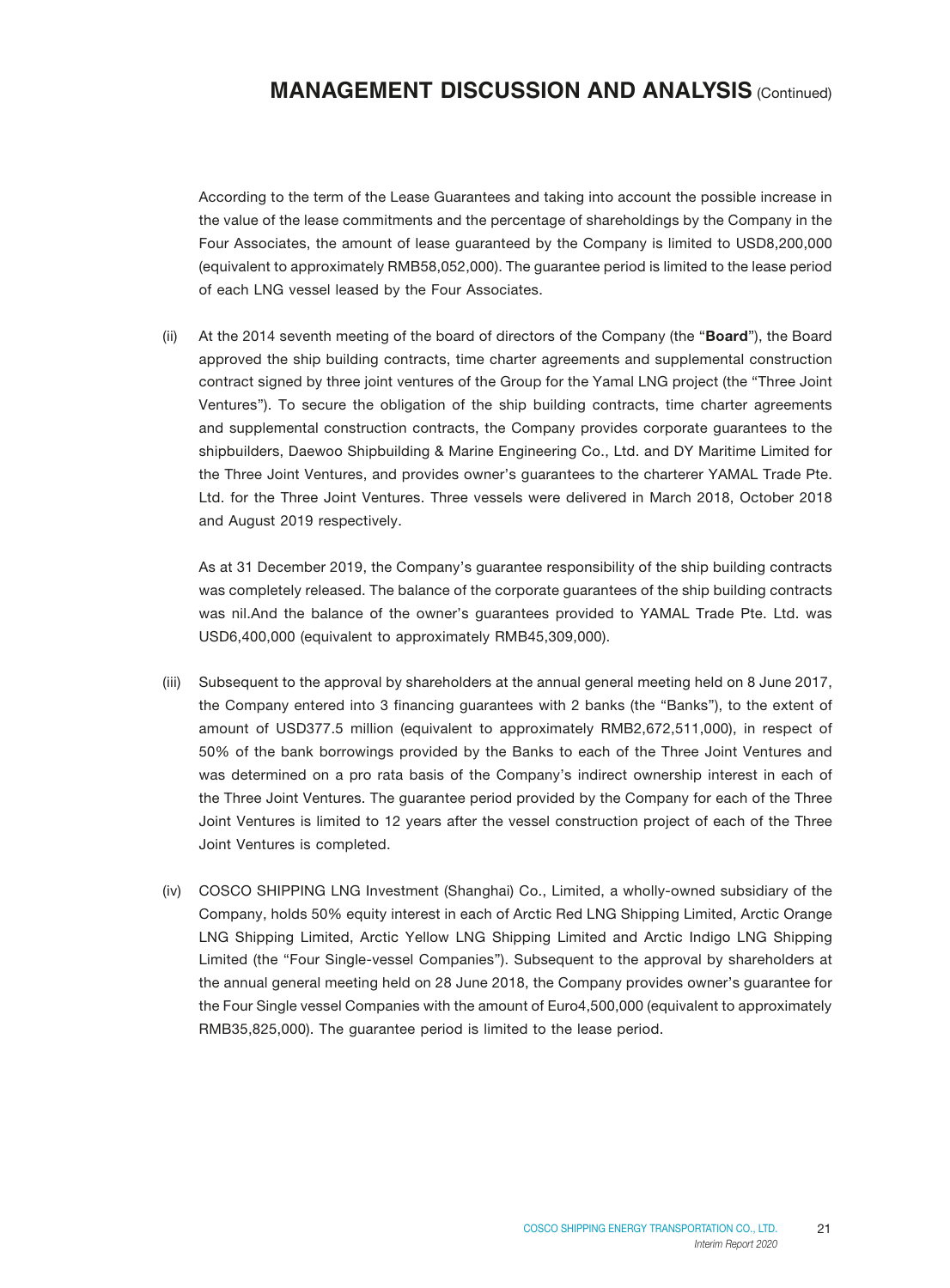#### (10) Foreign exchange risk management

The Group operates internationally and is exposed to foreign currency risk arising from various currency exposures, primarily with respect to USD and Hong Kong Dollar ("HKD") against RMB. Foreign currency risk arises from future commercial transactions, recognized assets and liabilities.

#### (11) Interest rate risk management

Other than the deposits placed with banks and financial institutions and loan receivables, the Group has no other significant interest-bearing assets. As the average interest rates applied to the deposits are relatively low, the directors of the Company (the "Directors") are of the opinion that the Group is not exposed to any significant interest rate risk for these assets held as at 30 June 2020 and 31 December 2019.

The Group's exposures to interest rate risk also arises from its borrowings. Loan receivables and borrowings issued at variable rates expose the Group to cash flow interest rate risk. Management monitors the capital market conditions and certain interest rate swap agreements with banks have been used to achieve optimal ratio between fixed and floating rates borrowings.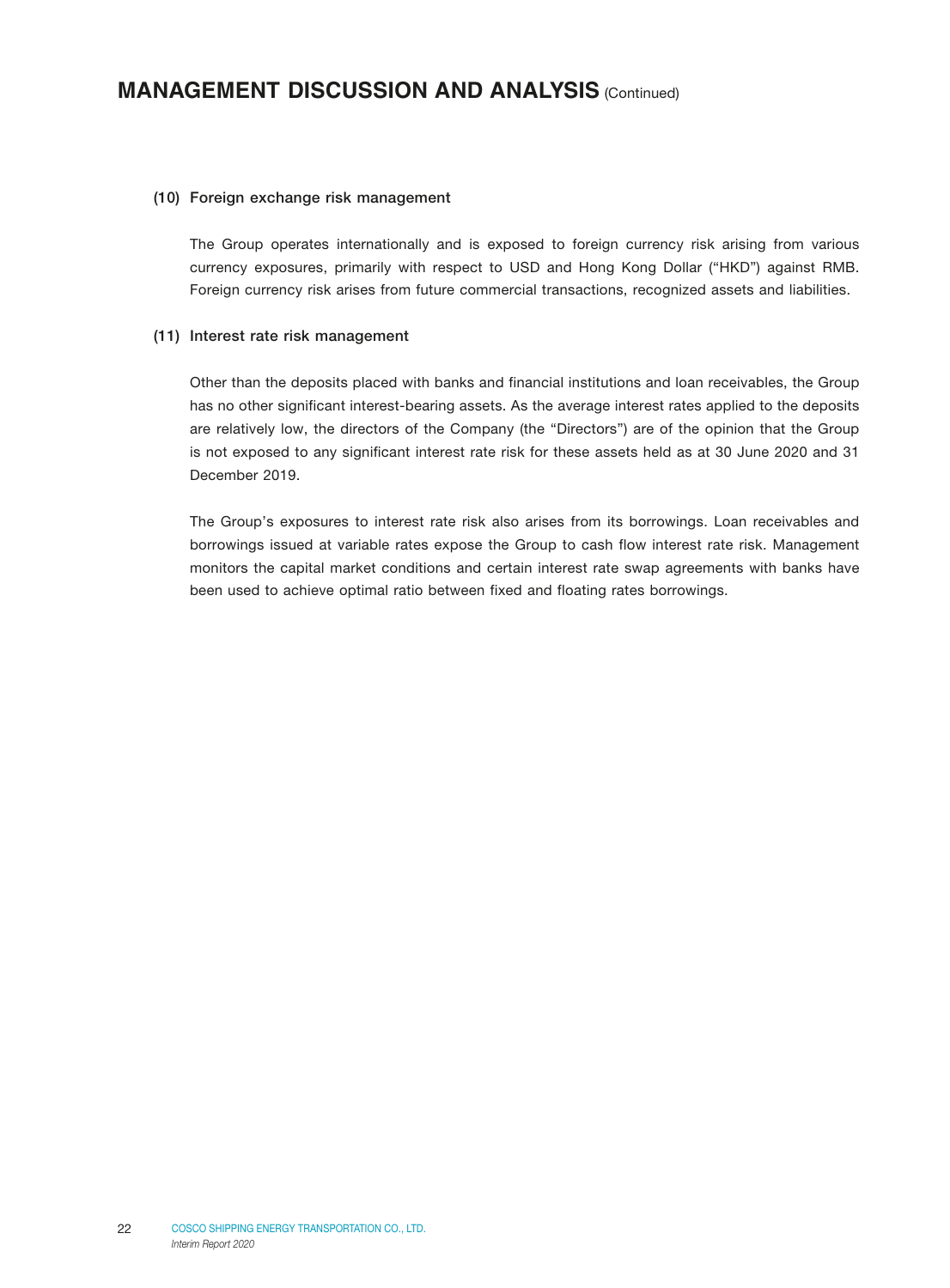### 7. FLEET EXPANSION PROJECTS

For the six months ended 30 June 2020, the cash inflow from investment activities of the Group, which has been paid for construction and purchase of vessels, remodeling of vessels and investments (in form of both capital increase and loans) into associates and joint ventures, was approximately RMB1.966 billion including capital expenditure of approximately RMB1.442 billion paid for the construction and purchase of new vessels.

In terms of fleet expansion, for the six months ended 30 June 2020, the Group's subsidiaries received 2 oil tankers of 179,000 DWT. The joint ventures and associates took in 1 oil tanker with 65,000 DWT and 1 LNG carrier of 174,000 cubic metres.

|                                 |               | Vessel in operation |             | <b>Vessel under construction</b> |                |
|---------------------------------|---------------|---------------------|-------------|----------------------------------|----------------|
|                                 |               | Thousand DWT/       |             |                                  | Thousand DWT/  |
|                                 |               | thousand cubic      |             |                                  | thousand cubic |
|                                 | <b>Number</b> | metres              | Average age | Number                           | metres         |
| Subsidiaries of the Group       |               |                     |             |                                  |                |
| Oil tanker                      | 142           | 19,420              | 9.8         | 15                               | 2,865          |
| <b>LNG</b> carrier              | 6             | 1,050               | 2.9         | 3                                | 525            |
| Sub-total                       | 148           | 19,420/1,050        | 9.5         | 18                               | 2,865/525      |
| Long-term charter-in oil tanker | 10            | 2,750               | 10.9        | 0                                | 0              |
| Sub-total                       | 10            | 2,750               | 10.9        | 0                                | 0              |
| Joint ventures and associates   |               |                     |             |                                  |                |
| Oil tanker                      | 11            | 680                 | 10.4        | 3                                | 145            |
| LNG carrier                     | 30            | 5,030               | 3.9         | $\overline{2}$                   | 348            |
| Sub-total                       | 41            | 680/5,030           | 5.6         | 5                                | 145/348        |
| Total                           | 199           | 22,850/6,080        | $8.8\,$     | 23                               | 3,010/873      |

As at 30 June 2020, the specific composition of the Group's fleet was as follows: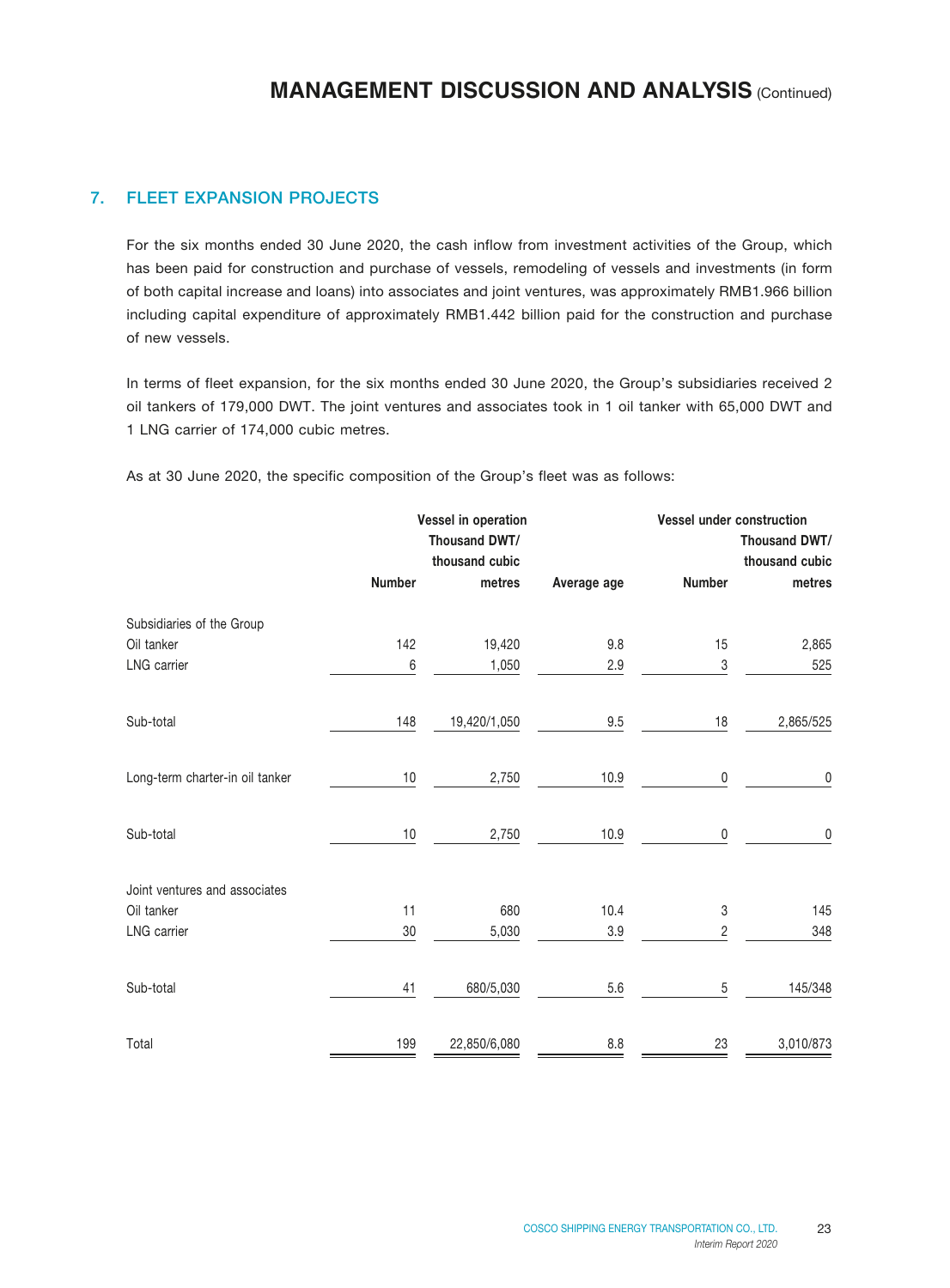### 8. EPIDEMIC PREVENTION AND CONTROL

After the COVID-19 outbreak, the Group immediately formulated the Plan for Prevention of Novel Coronavirus Pneumonia in Vessels, and actively channeled resources to ensure the supply of anti-epidemic items. As of the date of the report, over 500,000 masks, 357 infrared electronic thermometers, 7,716 medical goggles, 13,855 bottles of disinfectant and 8,131 bottles of alcohol have been distributed to the vessels operated by the Group, and 14,012 protective gowns have been provided for the vessels that need the gowns according to the special requirements of some ports. The Group kept abreast of the developments of COVID-19 and adjusted work priorities in a timely manner. After COVID-19 was effectively contained in China, the prevention and control focus has been shifted to imported cases and thus guaranteed the result of "zero imported case and zero infection", safeguarding the health of crew members.

Given strict anti-epidemic efforts around the world, crew changes became the biggest difficulty facing the shipping industry in the first half of 2020. The Board and the management of the Group took it very seriously and quickly set up a special group to establish a work shift mechanism and adjust it according to the developments of COVID-19. By tracking the shift change policies of major ports at home and abroad in real time, the Group formulated the Weekly Shift Schedule based on the principles of "making policies on a port-by-port basis" and "one vessel, one policy". Since 1 February 2020, the Group has been carrying out a dynamic analysis on the extension of crew service and established the Table for Dynamic Tracking of Extension of Crew Service with a focus on the crew members who served quite a long time abroad. The Group also innovatively completed ship-to-ship non-contact shift changes. During the non-contact shift change process, the outgoing crew members in key positions recorded on-the-spot explanation videos in advance and kept them for the incoming crew members to ensure the smooth handover of important work responsibilities. Since the COVID-19 outbreak, the Group's crew changes have gone through three stages: first stage (21 January 2020 to the end of February 2020): crew changes were suspended; second stage (2 March 2020 to 18 June 2020): domestic crew changes were allowed thanks to the swift containment of COVID-19 in China; third stage (19 June 2020 to the present): crew changes were carried out at home and abroad simultaneously under the normalization of epidemic prevention. As of the date of this report, a total of 2,900 crew members have changed shifts, involving 99% self-owned vessels, and mental health examination has been provided for over 3,800 crew members to ensure the safe operation of vessels and the crew's physical and mental health.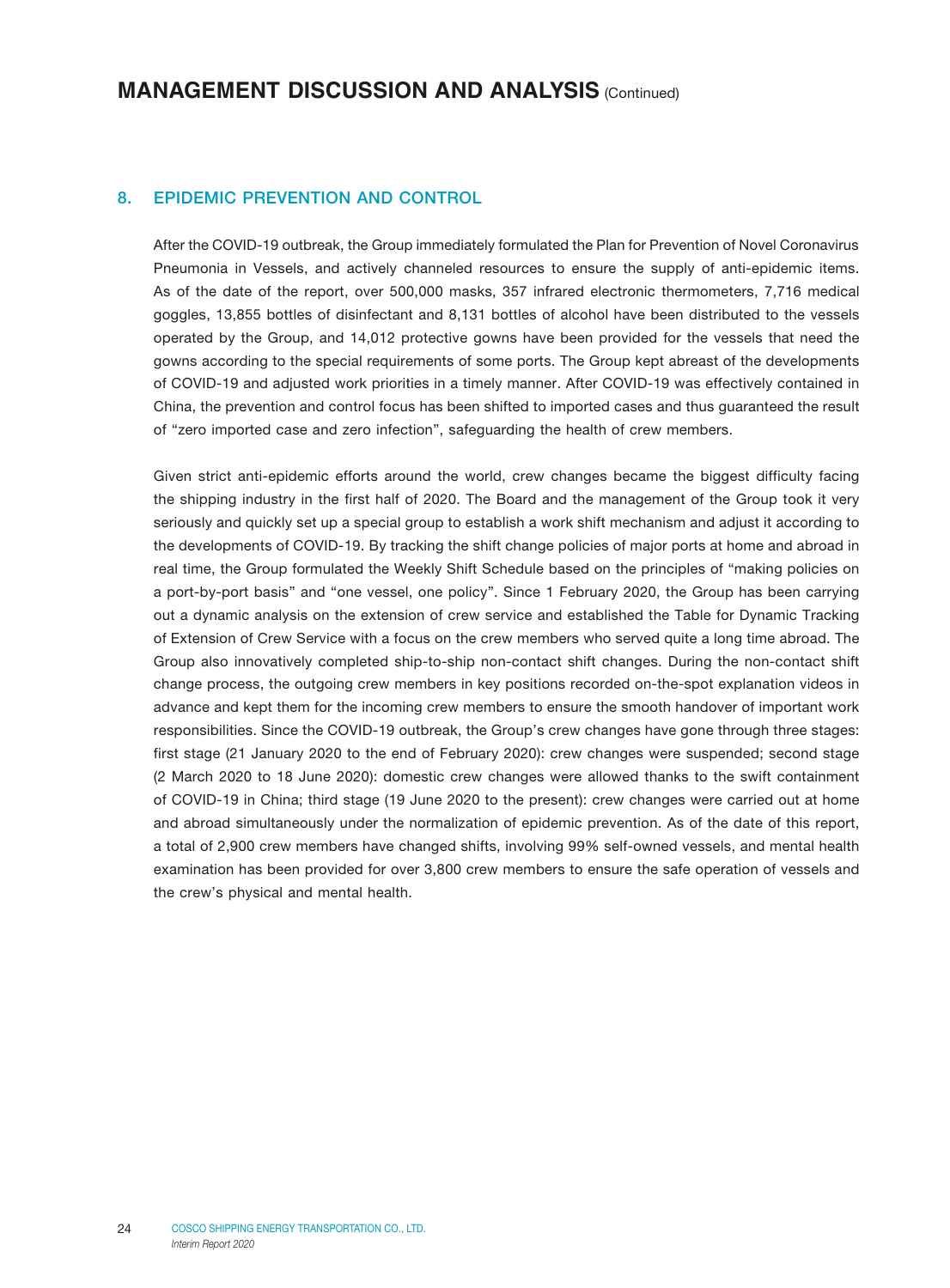The Group formulated the Implementation Plan for Nine Measures of Caring for Crew During the Epidemic based on the action plan of "caring for the crew for safety of the ship". As of the end of August 2020, the Group has paid service extension allowances to about 700 crew members with a total amount of approximately RMB5.9 million. Meanwhile, the Group also developed a family assistance plan for the families of crew members who have served aboard for more than a year. According to the plan, the Company purchased "anti-epidemic health kits" for the families of crew members whose service was extended, sent condolence letters and condolence payments to their families, and organized crew companies and crew wives stations to visit families of crew members in difficulty, in an effort to help their families deal with difficulties in life.

In the first half of 2020, faced with global challenges, the Group exerted its influence in the industry and made full use of the advantages of major shareholders in the whole industry chain to mobilize various stakeholders, including China Shipowners' Association, Maritime Safety Administration, ports, shipping agents and crew companies, to jointly address and promote crew changes. The solid safety record and satisfactory business performance of the Group are inseparable from the perseverance and dedication of the crew, as well as the sincere cooperation and mutual trust of onshore and onboard staff.

### 9. OUTLOOK AND HIGHLIGHTS FOR SECOND HALF OF 2020

#### (1) Competitive landscape and development trends in the industry

#### International Oil Shipping Market

In the second half of 2020, global oil demand is expected to gradually revive with the lifting of lockdown measures in various countries. Nevertheless, oil transportation volume may remain subdued given the unprecedentedly high oil inventories. At present, crude oil exports from the United States have temporarily decelerated, and the phased output reduction plan of OPEC+ continues. Hence, tonnemile demand of global tankers is expected to remain weak. The COVID-19 trajectory, international political and economic trends and oil fundamentals still involve uncertainties, posing greater challenges to the market.

On the tanker supply side, tonnage strangled in port congestion will be released as demand rebounds, and the drydocking schedules delayed due to the strong market in the first half of the year will absorb part of that tonnage. As the tanker orderbook remains at a record low level, pace of new deliveries is expected to be slow, which, coupled with the tailwinds from the age profile of global tanker fleet, will provide room for the market to rebalance. By the end of June 2020, approximately 6.1% of global crude tankers were aged over 20 years, including approximately 46 VLCCs, which would potentially accelerate scrapping and continue to improve tanker supply.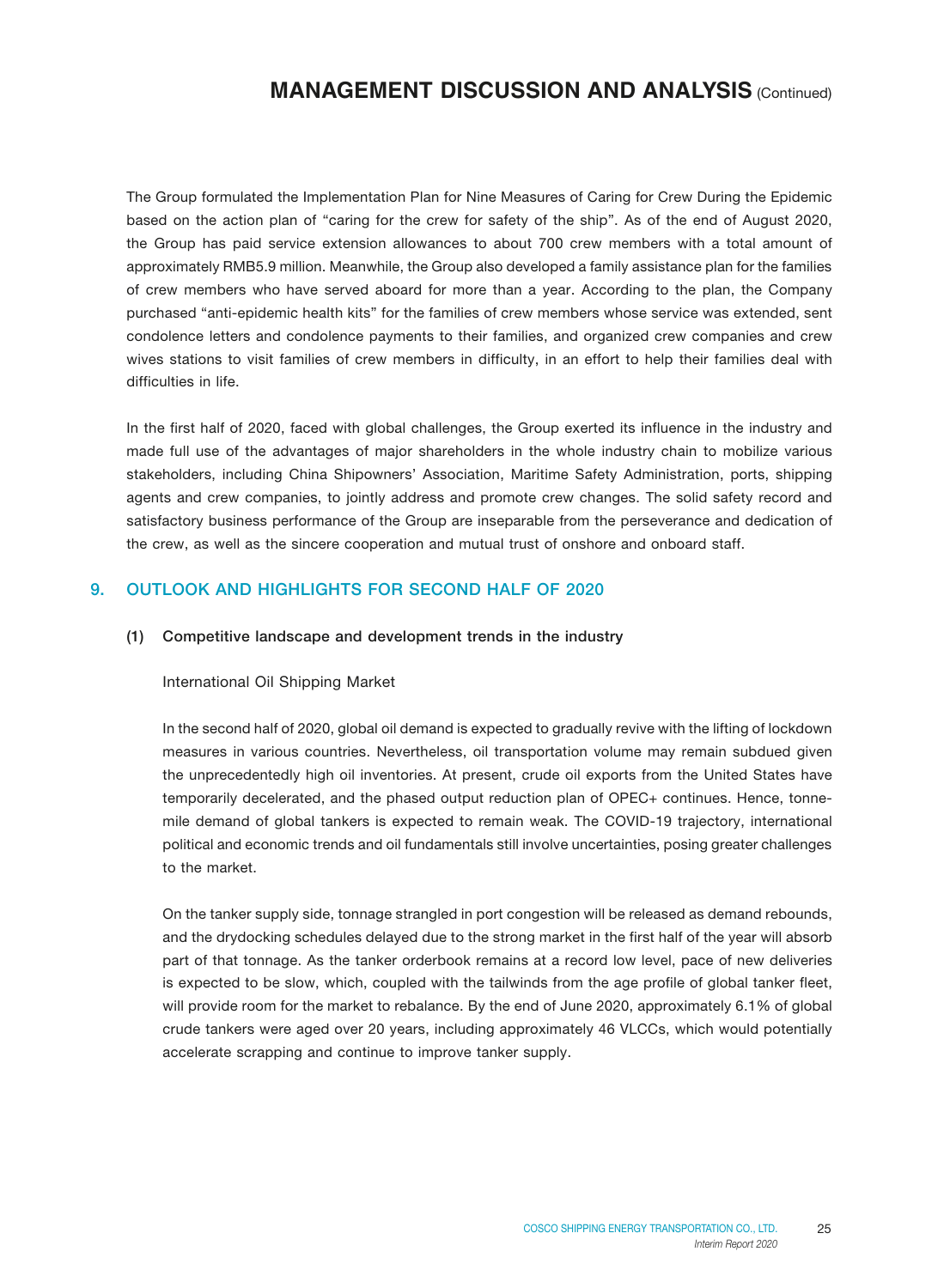#### Domestic Tanker Market

Domestic offshore oil shipping: as domestic energy companies continue to increase capital expenditure in oil and gas exploration under the state emphasis on security of oil and gas supply, multiple offshore oil projects have been put into operation. In the long run, the demand for domestic offshore crude oil transportation will remain stable with positive momentum.

Domestic crude oil transshipment: the concentrated arrival of imported crude oil at ports and the shortage of domestic storage capacity continue to stimulate the demand for domestic transshipment. In the short term, the domestic oil transshipping market is expected to stay strong. In the medium to long term, large-scale refining and chemical integration projects in China will come on stream and expand. This will contribute to the growing petrochemical production capacity in China, and storage capacity at crude oil transshipping ports will increase in tandem to support more active trading. Nonetheless, as construction of larger terminals and transshipping pipelines might offset certain tanker transshipping demand growth, the domestic oil transshipment market is expected to remain stable overall.

Domestic product oil shipping: in the short term, the development of large-scale refining and chemical integration projects will increase the production capacity of product oil and its shipping demand. In the long term, the product oil supply differential between Northern China and Southern China will gradually narrow, and the distribution of domestic petrochemical capacity will further improve. As a result, domestic product oil shipping market is likely to see voyages of shorter distance and require larger vessels.

#### LNG Transportation Market

The global LNG trade volume would continue to be adversely affected by the COVID-19 epidemic. LNG liquefaction capacity growth will be mild in 2020-2023 while a large number of LNG carriers will be delivered, which would aggravate the oversupply of LNG vessels. As such, in the short to medium term, the LNG shipping spot market may experience weak dynamics overall; on the contrary, existing project vessels will outperform the market with stable charter rates. In the long term, China and other Asian countries would support the recovery and growth of LNG trade and transportation demand.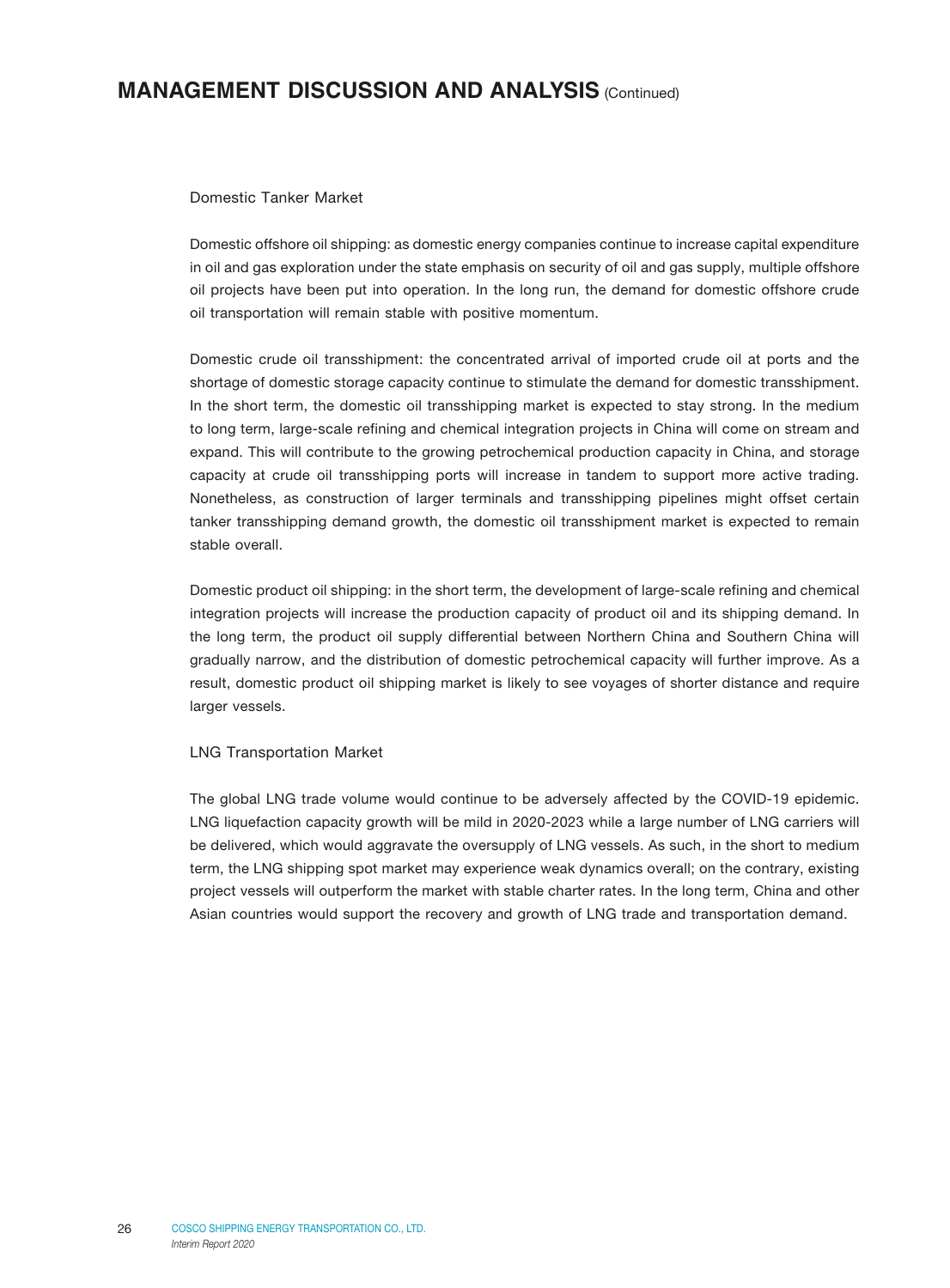#### (2) Highlights for the second half of 2020

In the second half of 2020, the Group will continue to pursue the "four global leading" targets, navigate through uncertainties to harvest certainties to improve the intrinsic value and stay committed to our mission. The Group will mainly focus on the following tasks:

Strategic planning: keeping up effective strategy execution, the Group will review business development during the "thirteenth five-year" period and formulate sound strategic plans for the "fourteenth fiveyear" period to guide the Group's future development.

Value creation: the Group will expand the overseas strategic network by seizing structural opportunities in trade to create areas of business growth, create economies of scale from better tonnage combination upon the introduction of new vessels, arrange integrated domestic and international trade voyages, and provide enhanced logistic solutions and improved adequacy of tanker services to create greater value for customers.

Development of "the second curve": the Group will actively develop LNG shipping projects and strengthen research on mid- to long-term strategic development, while enhancing its core competitiveness in LNG transportation business by facilitating the establishment of LNG ship management company and improving independent LNG ship management capability, as well as nurturing a globalized talent pool of LNG ship crew team in collaboration with various industry partners.

Cost control: the Group will strengthen centralized procurement and standardized management and take advantage of economies of scale to achieve cost cuts. The Group will procure bunker fuel at spot and fixed pricing with flexibility to lower fuel costs, and optimize funding arrangements to elevate capital efficiency and reduce financial expenses.

Safety management: the Group will upgrade the "three-in-one" safety management system to carry out refined management based on vessel types, and put into practice the principle of "caring for the crew for safety of the ship" by strengthening epidemic prevention and control efforts and further implementing people-oriented measures.

Digital transformation: by integrating internal and external resources, the Group will give full play to digitization in analysis, decision-making and service provision to excel in navigation safety, market research and smart operations.

Talent development: the Group will continue to carry out the "5+N" training scheme to build up a talent pool with continuous education to meet the standards of "excellence, efficiency and precision". The Group will ensure that the right people match the right jobs, and create a working environment of teamwork spirit and healthy competition.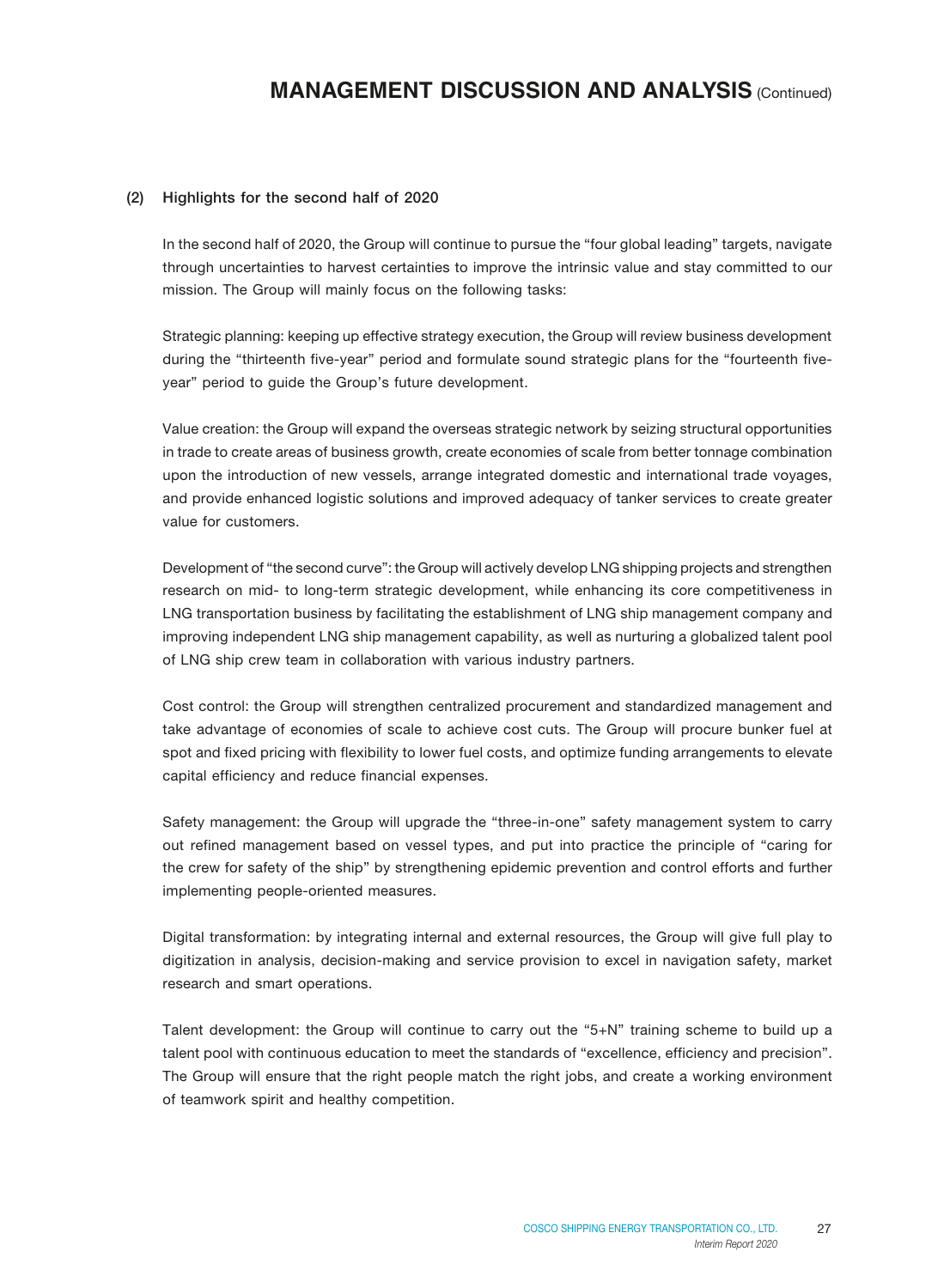### 10. OTHER MATTERS

- (1) Changes in Directors, supervisors (the "Supervisors") and senior management of the Company
	- 1. Resignation of Mr. Feng Boming (馮波鳴) ("Mr. Feng") as a non-executive Director and a member of the strategy committee of the Company (the "Strategy Committee")

Mr. Feng tendered his resignation as a non-executive Director and a member of the Strategy Committee of the Company due to a change in work allocation, with effect from 22 June 2020.

2. Resignation of Mr. Zhang Wei (張煒) ("Mr. Zhang Wei") as a non-executive Director and a member of the Strategy Committee

Mr. Zhang Wei tendered his resignation as a non-executive Director and a member of the Strategy Committee of the Company due to a change in work allocation, with effect from 22 June 2020.

3. Resignation of Ms. Lin Honghua (林紅華) ("Ms. Lin") as a non-executive Director and a member of the Strategy Committee

Ms. Lin tendered his resignation as a non-executive Director and a member of the Strategy Committee of the Company due to a change in work allocation, with effect from 22 June 2020.

4. Retirement of Mr. Ruan Yongping (阮永平) ("Mr. Ruan") as an independent non-executive Director, the chairman of the audit committee (the "Audit Committee") and a member of each of the nomination committee (the "Nomination Committee"), the remuneration and appraisal committee (the "Remuneration and Appraisal Committee") and the risk control committee (the "Risk Control Committee") of the Company

Mr. Ruan tendered his retirement as an independent nonexecutive Director, the chairman of the audit committee and a member of each of the Nomination Committee, the Remuneration and Appraisal Committee and the Risk Control Committee due to expiration of his term of appointment as an independent non-executive Director, with effect from 22 June 2020.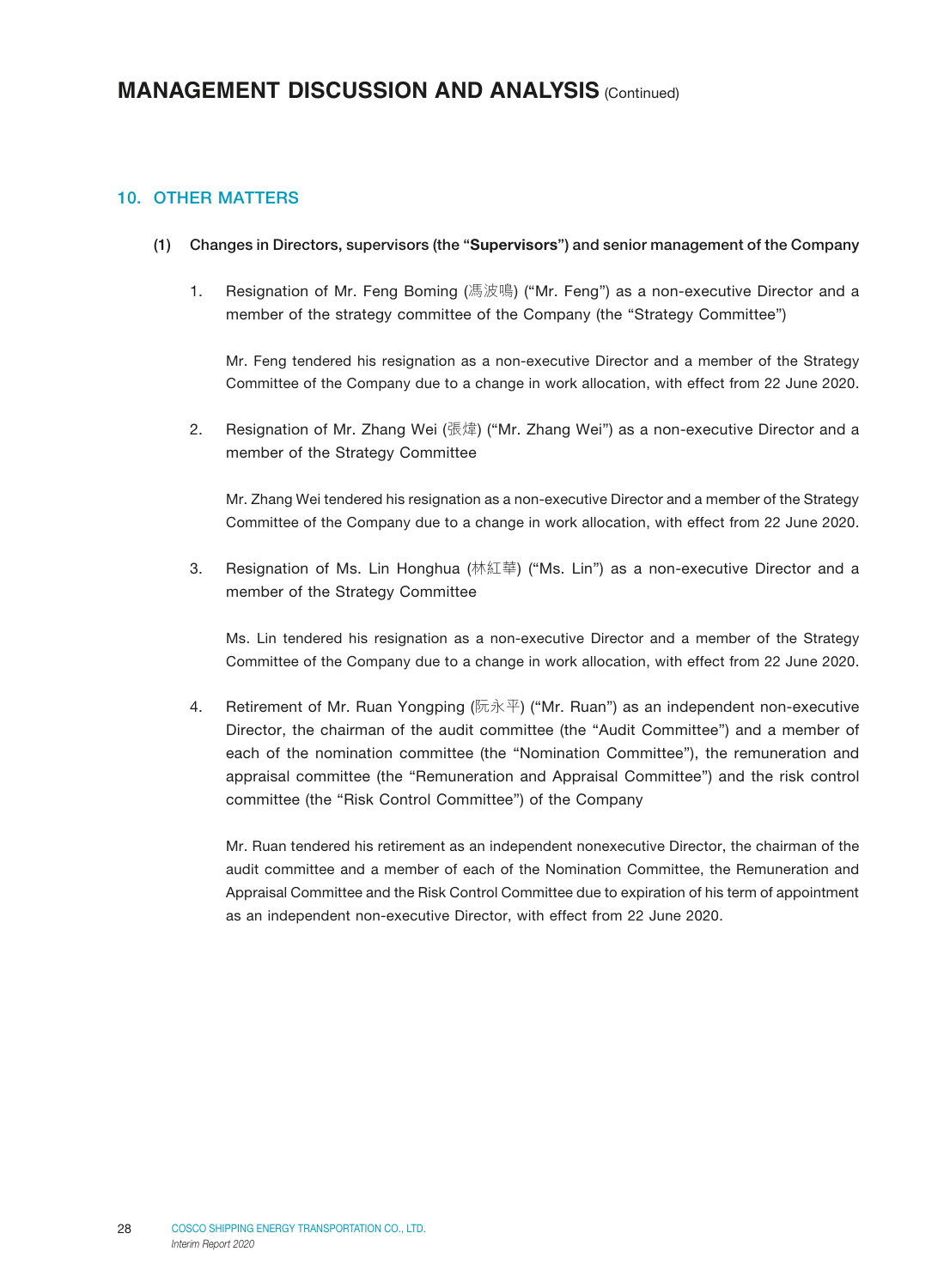5. Retirement of Mr. Ip Sing Chi (葉承智) ("Mr. Ip") as an independent non-executive Director, the chairman of Remuneration and Appraisal Committee and a member of the Strategy Committee and the Nomination Committee

Mr. Ip tendered his retirement as an independent non-executive Director, the chairman of Remuneration and Appraisal Committee and a member of the Strategy Committee and the Nomination Committee due to expiration of his term of appointment as an independent nonexecutive Director, with effect from 22 June 2020.

6. Appointment of Mr. Zhang Qinghai (張清海) ("Mr. Zhang") as a non-executive Director

At the annual general meeting of the Company held on 22 June 2020 (the "AGM"), the appointment of Mr. Zhang as a non-executive Director and a member of the Strategy Committee was approved by the shareholders of the Company.

7. Appointment of Mr. Liu Zhusheng (劉竹聲) ("Mr. Liu") as a non-executive Director

At the AGM, the appointment of Mr. Liu as a non-executive Director and a member of the Strategy Committee was approved by the shareholders of the Company.

8. Appointment of Mr. Victor Huang (黃偉德) ("Mr. Huang") as an independent non-executive Director, the chairman of the Audit Committee and a member of the Nomination Committee

At the AGM, the appointment of Mr. Huang as an independent non-executive Director, the chairman of the Audit Committee and a member of the Nomination Committee was approved by the shareholders of the Company.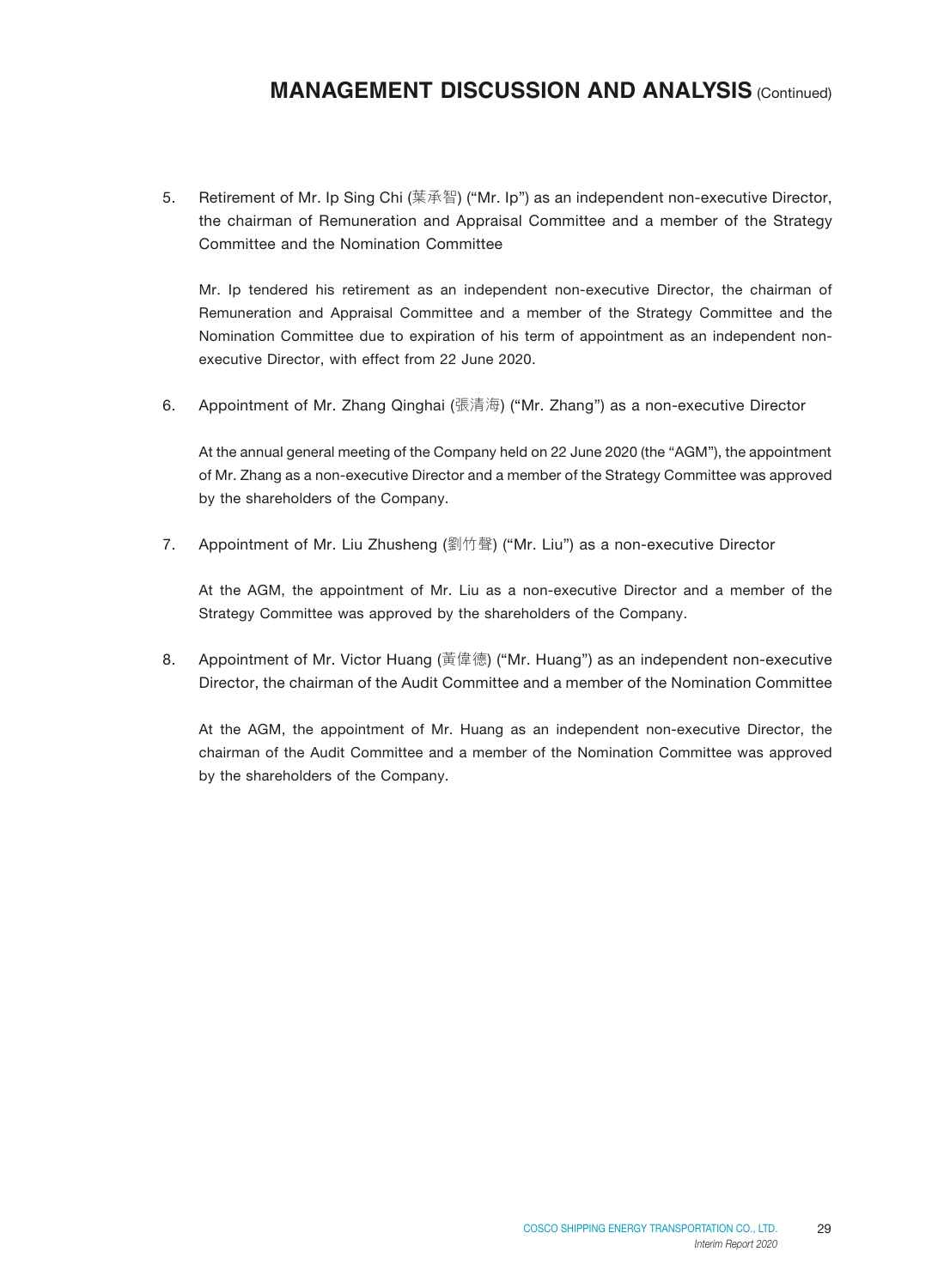9. Appointment of Mr. Li Runsheng (李潤生) ("Mr. Li") as an independent non-executive Director, the chairman of Remuneration and Appraisal Committee and a member of the Strategy Committee and the Nomination Committee

At the AGM, the appointment of Mr. Li as an independent non-executive Director, the chairman of Remuneration and Appraisal Committee and a member of the Strategy Committee and the Nomination Committee was approved by the shareholders of the Company.

10. Resignation of Mr. Liu Hanbo (劉漢波) ("Mr. Liu Hanbo") as the chairman of the Risk Control Committee of the Company

Mr. Liu Hanbo no longer served as the chairman but remain as a member of the Risk Control Committee of the Company due to a change in work allocation, with effect from 22 June 2020.

11. Appointment of Mr. Zhao Jingsong (趙勁松) ("Mr. Zhao") as a non-executive Director, the chairman of the Risk Control Committee and a member of the Strategy Committee

At the AGM, the appointment of Mr. Zhao as a non-executive Director, the chairman of the Risk Control Committee and a member of the Strategy Committee was approved by the shareholders of the Company.

Save as disclosed above, there is no other information that is required to be disclosed pursuant to Rule 13.51B(1) of the Rules Governing the Listing of Securities on The Stock Exchange of Hong Kong Limited (the "Listing Rules").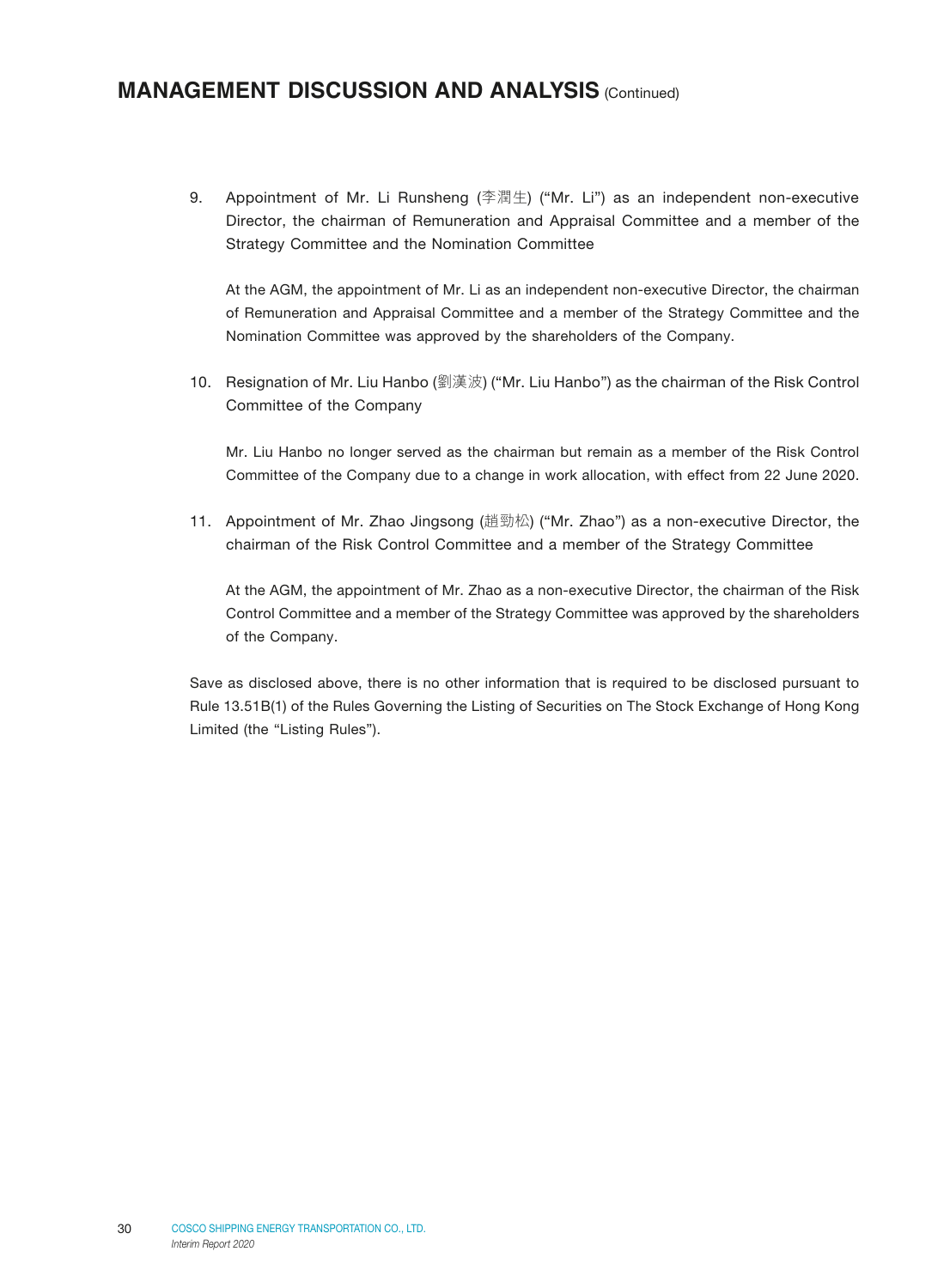#### (2) Substantial shareholders' and other persons' interests in shares and underlying shares

As at 30 June 2020, so far as was known to the Directors, Supervisors or chief executive(s) of the Company, the interests or short positions of the shareholders who are entitled to exercise or control 5% or more of the voting power at any general meeting or other person (other than Directors, Supervisors or chief executive(s) of the Company) in the shares or underlying shares of the Company which were required to be notified to the Company pursuant to Divisions 2 and 3 of Part XV of the Securities and Futures Ordinance (Chapter 571 of the Law of Hong Kong) (the "SFO"), or the interests or short positions which were required to be recorded in the register kept by the Company pursuant to Section 336 of the SFO or the interests or short positions which have been notified to the Company and The Stock Exchange of Hong Kong Limited (the "Hong Kong Stock Exchange") were as follows:

|                                    |              |                           | Approximate                   |                                    |
|------------------------------------|--------------|---------------------------|-------------------------------|------------------------------------|
|                                    |              |                           | percentage of                 | Approximate                        |
|                                    |              |                           |                               | the total number percentage of the |
| Name of substantial                | Class of     | Number of shares          | shares of the                 | total number of                    |
| shareholders                       | shares $(1)$ | interested <sup>(1)</sup> | relevant class <sup>(2)</sup> | issued shares <sup>(2)</sup>       |
|                                    |              |                           |                               |                                    |
| China Shipping <sup>(3)</sup>      | A            | 1,554,631,593(L)          | 44.84%                        | 32.64%                             |
| COSCO Shipping <sup>(4)</sup>      | A            | 2,156,350,790(L)          | 62.20%                        | 45.28%                             |
| GIC Private Limited <sup>(5)</sup> | Н            | 143,934,000(L)            | 11.11%                        | $3.02\%$                           |
| $M&G$ Plc <sup>(6)</sup>           | H            | 80,069,600(L)             | 6.18%                         | 1.68%                              |
| Prudential $plc^{(7)}$             | Н            | 65,188,000(L)             | 5.03%                         | 1.37%                              |

Notes:

 $(1)$   $A - A$  Shares

H – H Shares

L – Long position

(2) As at 30 June 2020, the total issued share capital of the Company was 4,762,691,885 shares, of which 1,296,000,000 were H Shares and 3,466,691,885 were A Shares.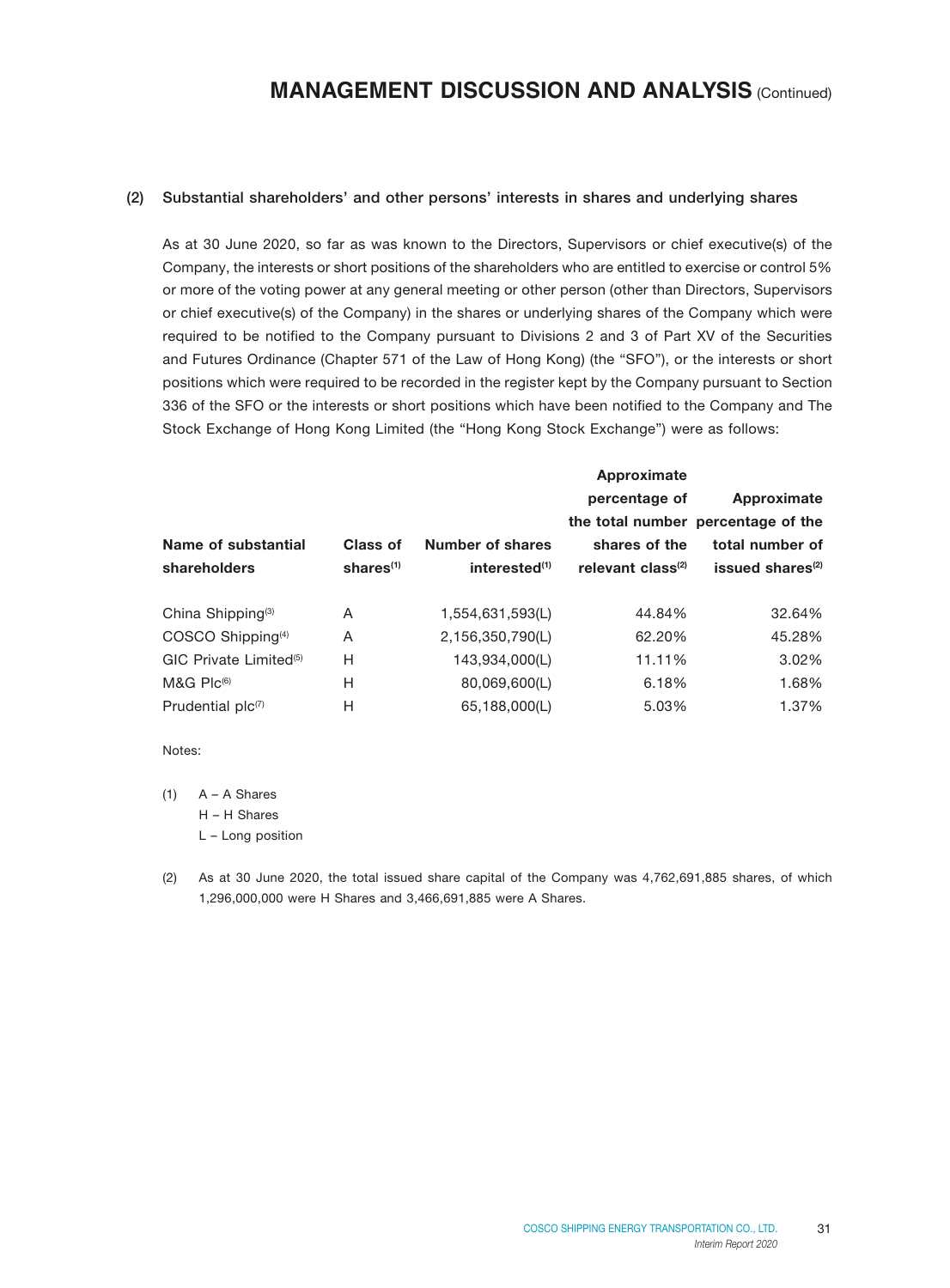- (3) As at 30 June 2020, such shareholding included 1,536,924,595 A Shares directly held by China Shipping Group Company Limited ("China Shipping"). China Shipping also held (i) 7,000,000 A Shares through CICC-CCB-Zhongjin Ruihe collective asset management schemes\* (中金公司-建設銀行-中金瑞和集合資產管理 計劃), (ii) 2,065,494 A Shares through Guotai Junan securities asset management-Industrial Bank – Guotai Junan Junxiang Xinli No.6 collective asset management schemes\* (國泰君安證券資管-興業銀行-國泰君安君 享新利六號集合資產管理計劃), and (iii) 8,641,504 A Shares through AEGON-INDUSTRIAL Fund Management Co., Ltd – China Shipping (Group) Company collective asset management schemes\* (興業全球基金-上海 銀行一中國海運(集團)總公司). Therefore, China Shipping and its subsidiaries aggregately are interested in 1,554,631,593 A Shares of the Company as at 30 June 2020, representing 32.64% of the total number of shares of the Company.
- (4) China COSCO SHIPPING Corporation Limited ("COSCO Shipping") directly holds 601,719,197 A Shares, representing approximately 12.63% of the total issued share capital of the Company. COSCO Shipping is the sole shareholder of China Shipping and therefore, COSCO Shipping, by itself and through its subsidiaries, is interested in 2,156,350,790 Shares in aggregate.
- (5) As at 30 June 2020, according to the information disclosed to the Company under Division 2 and Division 3 of Part XV of the SFO, GIC Private Limited held the above shares of the Company as an investment manager.
- (6) As at 30 June 2020, according to the information disclosed to the Company under Division 2 and Division 3 of Part XV of the SFO, M&G Plc, through various subsidiaries, had an interest in the H Shares, of which 80,069,600 H Shares (long position) were held in its capacity as interest of corporation controlled by it.
- (7) As at 30 June 2020, according to the information disclosed to the Company under Division 2 and Division 3 of Part XV of the SFO, Prudential plc, through various subsidiaries, had an interest in the H Shares, of which 65,188,000 H Shares (long position) were held in its capacity as interest of corporation controlled by it.

Save as disclosed above, as at 30 June 2020, no other person (other than Directors, Supervisors or chief executive(s) of the Company) had any interests or short positions in any shares or underlying shares of the Company which would fall to be disclosed to the Company and the Hong Kong Stock Exchange under the provisions of Divisions 2 and 3 of Part XV of the SFO, or any interests or short positions recorded in the register kept by the Company pursuant to Section 336 of the SFO or any interests or short positions which have been notified to the Company and the Hong Kong Stock Exchange.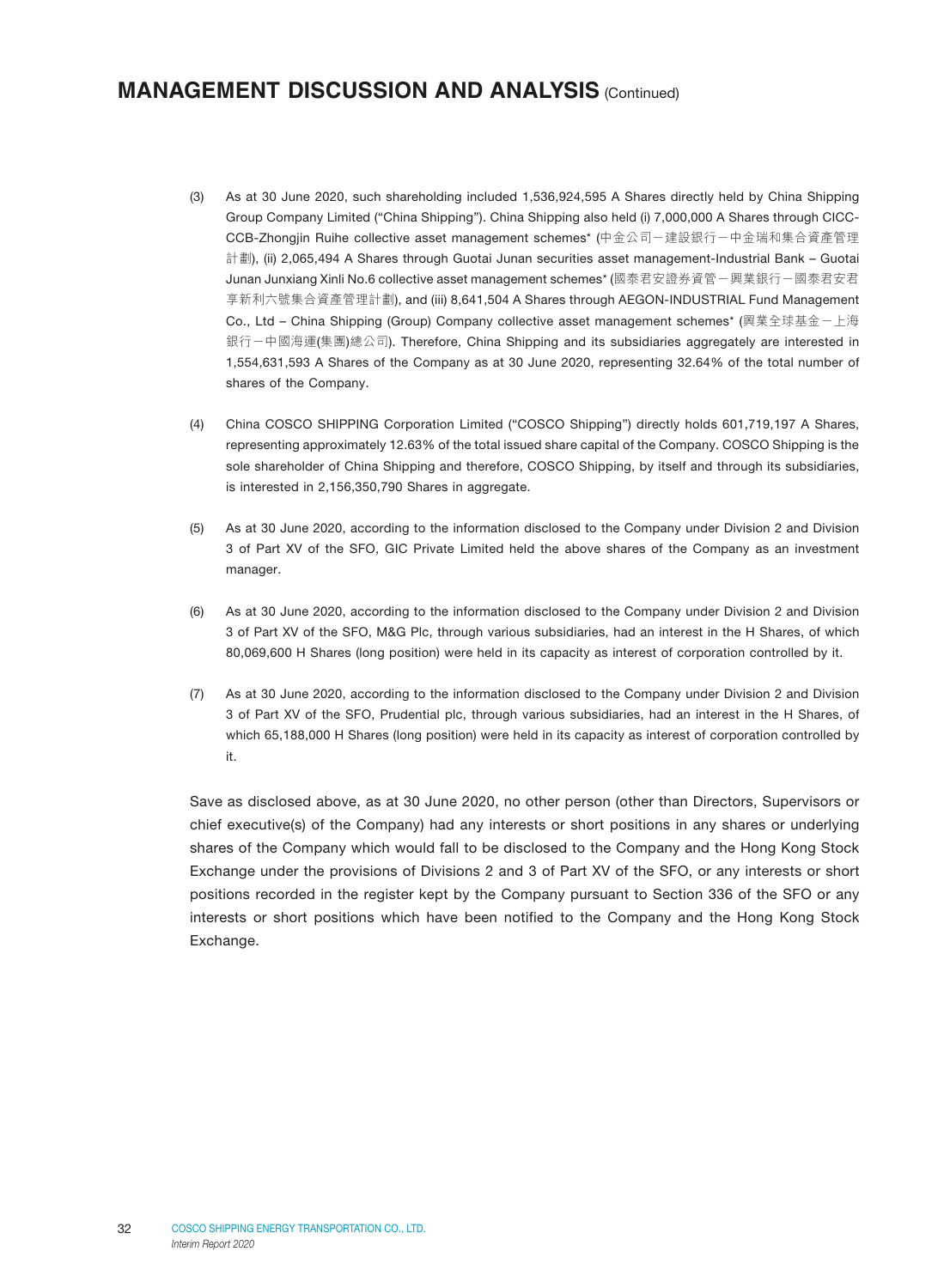#### (3) Directors' and Supervisors' interests in contracts

As at 30 June 2020 or during the Reporting Period, none of the Directors or Supervisors, or an entity connected with a Director or a Supervisor, had a material interest, either directly or indirectly, in any transactions, arrangements or contracts of significance to the business of the Group to which the Company, its holding company, subsidiaries or fellow subsidiaries was a party.

#### (4) Incentive Scheme

On 17 December 2018, an A share option incentive scheme (the "Incentive Scheme") was approved by shareholders at the extraordinary general meeting and class meetings of, and adopted by, the Company. On 27 December 2018, pursuant to the authorisation granted by shareholders, the Board approved the grant of 35,460,000 share options to 133 participants.

Details of movement of the options granted under the Incentive Scheme for the year ended 30 June 2020 and up to the date of this report were as follows:

|                                                                        |                            |                               |                              | Number of options               |                                        |                                     |                                  |                                  |                                               |                                   |
|------------------------------------------------------------------------|----------------------------|-------------------------------|------------------------------|---------------------------------|----------------------------------------|-------------------------------------|----------------------------------|----------------------------------|-----------------------------------------------|-----------------------------------|
| Name or category of participants                                       | As at 1<br>January<br>2020 | Granted<br>during the<br>year | Lapsed<br>during the<br>year | Cancelled<br>during the<br>year | <b>Exercised</b><br>during the<br>year | As at the<br>date of this<br>report | Date of<br>grant                 | Vesting<br>period                | <b>Exercise</b><br>period                     | <b>Exercise</b><br>price<br>(RMB) |
| Liu Hanbo (Director)                                                   | 475,000                    |                               |                              |                                 |                                        | 475,000                             | 27 December<br>2018              | 2 years from<br>date of<br>grant | 28 December<br>2020 to 27<br>December<br>2025 | $5.98^{(2)}$                      |
| Zhu Maijin (Director)                                                  | 416,000                    |                               |                              |                                 |                                        | 416,000                             | 27 December<br>2018              | 2 years from<br>date of<br>grant | 28 December<br>2020 to 27<br>December<br>2025 | 5.98(2)                           |
|                                                                        |                            |                               |                              |                                 |                                        |                                     |                                  |                                  |                                               |                                   |
| Sub-total                                                              | 891,000                    |                               |                              |                                 |                                        | 891,000                             |                                  |                                  |                                               |                                   |
| Other management and core technical<br>personnel<br>(131 participants) | 34,569,000                 |                               | $\qquad \qquad -$            | $-3,740,000^{(3)}$              | $\qquad \qquad -$                      | 30,829,000                          | 27 December 2 years from<br>2018 | date of<br>grant                 | 28 December<br>2020 to 27<br>December         | 5.98(2)                           |
|                                                                        |                            |                               |                              |                                 |                                        |                                     |                                  |                                  | 2025                                          |                                   |
| Sub-total                                                              | 34,569,000                 |                               |                              | $-3,740,000^{(3)}$              |                                        | 30,829,000                          |                                  |                                  |                                               |                                   |
| Total                                                                  | 35,460,000                 |                               |                              | $-3.740.000^{(3)}$              |                                        | 31,720,000                          |                                  |                                  |                                               |                                   |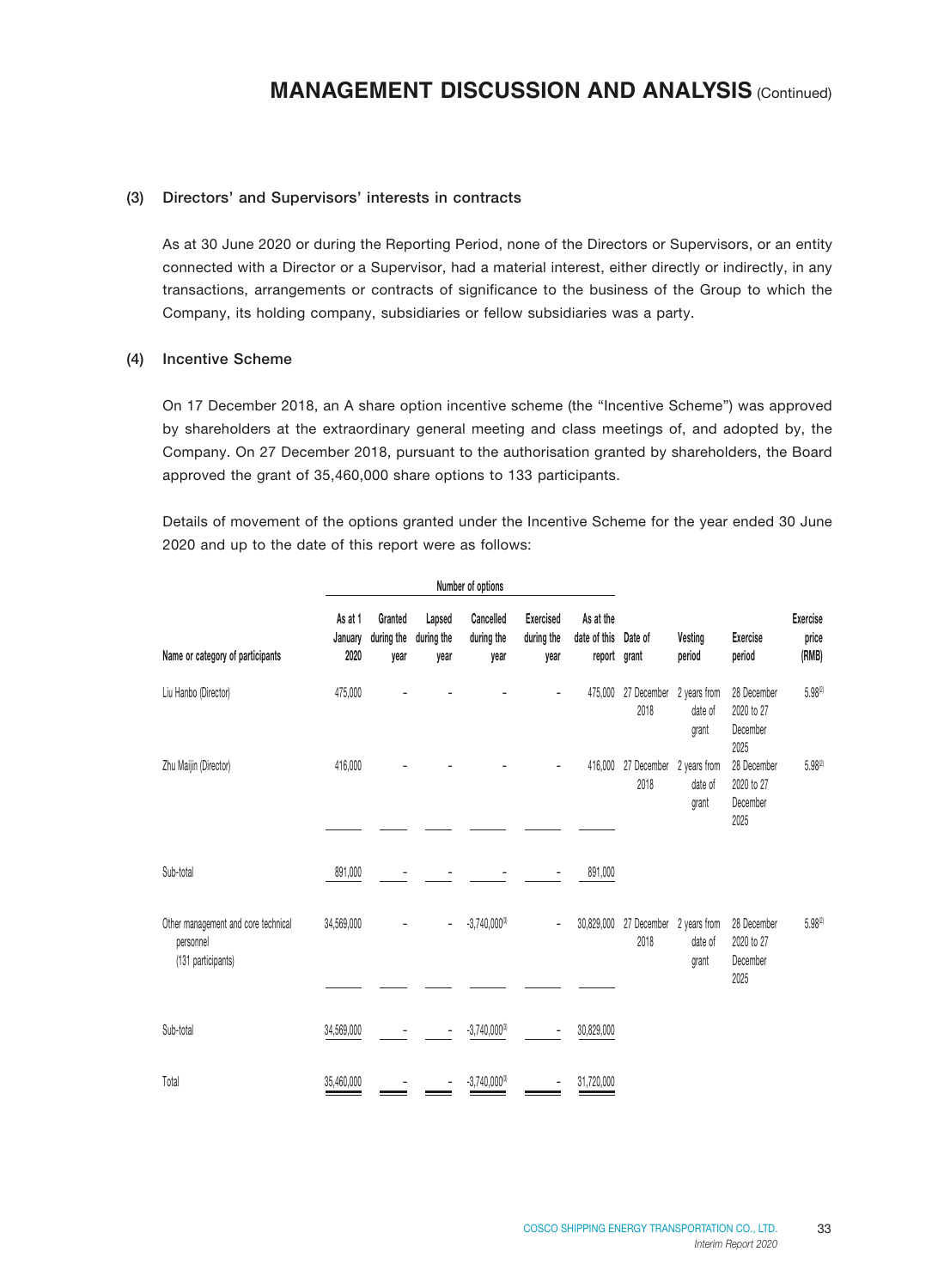- (1) The closing price of the A shares immediately before the date on which the options were granted was RMB4.50.
- (2) The exercise price was adjusted from RMB6.00 to RMB5.98 on the Board meeting on 30 March 2020.
- (3) 3,740,000 share options held by 12 participants has been cancelled on the Board meeting on 30 March 2020.

As of 30 June 2020, 12 participants with a total of 3.74 million share options were invalid due to retirement, resignation, etc., and the number of participants of the Incentive Scheme was adjusted to 121 from 133, while the number of share options was adjusted to 31,720,000 from 35,460,000. Due to the payment of the Company's final dividend before option exercise, a cash dividend of RMB0.02 per share was distributed to holders of the A shares on June 27, 2019 as the date of record, the exercise price of the share options granted to the participants under the Incentive Scheme has been adjusted accordingly from RMB6.00 per share to RMB5.98 per share. Relevant issues have been reviewed and approved by the Company's 2020 second Board meeting on 30 March 2020.

Except for the above, the company's Incentive Scheme has no other adjustments during the Reporting Period.

### (5) Directors', Supervisors' and chief executives' interests and short positions in shares, underlying shares or debentures of the Company

As at 30 June 2020, the Directors, Supervisors and chief executive(s) of the Company who had an interest or a short position in the shares, underlying shares or debentures of the Company or any of its associated corporations within the meaning of Part XV of the SFO that was required to be entered into the register kept by the Company pursuant to Section 352 of the SFO, or otherwise required to be notified to the Company and the Hong Kong Stock Exchange pursuant to the Model Code for Securities Transactions by Directors of Listed Issuers (the "Model Code") as set out in Appendix 10 to the Listing Rules were as follows: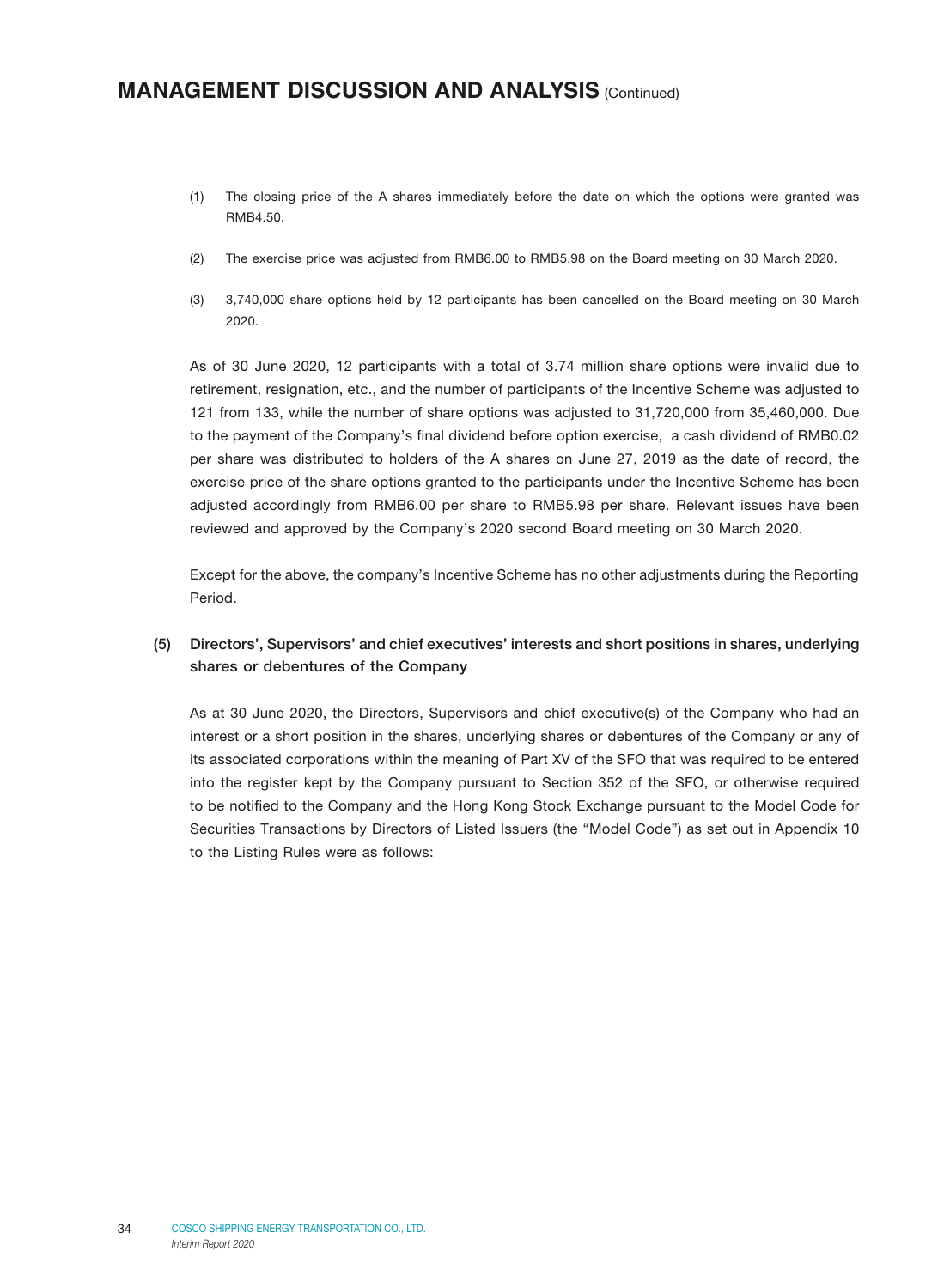a. Long positions in the shares, underlying shares or debentures of the Company:

|                                       |                    |              |                  | Approximate  |                        |
|---------------------------------------|--------------------|--------------|------------------|--------------|------------------------|
|                                       |                    |              |                  |              | percentage Approximate |
|                                       |                    |              |                  | of the total | percentage             |
|                                       |                    |              |                  | number of    | of the total           |
|                                       |                    |              | <b>Number</b>    | shares of    | number                 |
|                                       |                    | Class of     | of shares        | the relevant | of issued              |
|                                       |                    |              |                  |              |                        |
| Name of Director                      | Nature of interest | shares $(1)$ | interested $(2)$ | class        | shares                 |
|                                       |                    |              |                  |              |                        |
| Liu Hanbo ("Mr. Liu") $(3)$           | Beneficial owner   | A            | 475,000(L)       | 0.01370%     | 0.00997%               |
| Zhu Maijin ("Mr. Zhu") <sup>(4)</sup> | Beneficial owner   | A            | 416,000(L)       | 0.01200%     | 0.00873%               |
| Zhao Jinsong                          | Beneficial owner   | Н            | 6,000(L)         | 0.00046%     | 0.00013%               |

Notes:

 $(1)$  A – A Shares

H – H Shares

- (2) L Long position
- (3) This represents Mr. Liu's entitlement to purchase up to 475,000 shares of the Company pursuant to the exercise of 475,000 share options granted to him on 27 December 2018 under the Incentive Scheme, subject to fulfillment of the conditions of exercise of those share options.
- (4) This represents Mr. Zhu's entitlement to purchase up to 416,000 shares of the Company pursuant to the exercise of 416,000 share options granted to him on 27 December 2018 under the Incentive Scheme, subject to fulfillment of the conditions of exercise of those share options.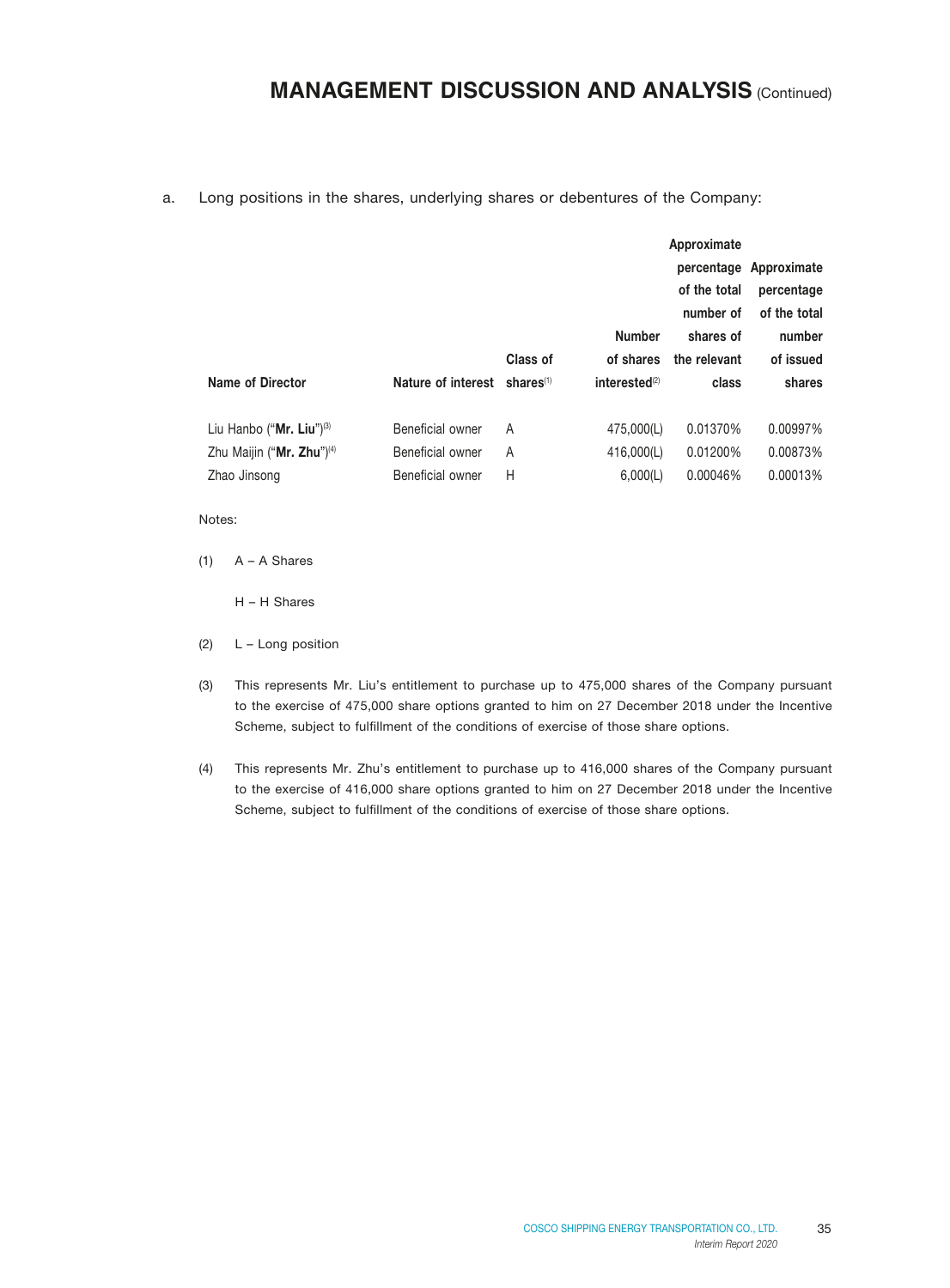b. Long positions in the shares, underlying shares or debentures of associated corporations of the Company:

| Name of                                                                                                                                                                                      |                                                                                                          |                                                                                                                      |                                                        |                                                                                           | Approximate<br>percentage of<br>the number of<br>shares of the<br>relevant class<br>of the relevant | Approximate<br>percentage of<br>the total number<br>of issued shares<br>of the relevant |
|----------------------------------------------------------------------------------------------------------------------------------------------------------------------------------------------|----------------------------------------------------------------------------------------------------------|----------------------------------------------------------------------------------------------------------------------|--------------------------------------------------------|-------------------------------------------------------------------------------------------|-----------------------------------------------------------------------------------------------------|-----------------------------------------------------------------------------------------|
| associated                                                                                                                                                                                   |                                                                                                          |                                                                                                                      |                                                        | Number of                                                                                 | associated                                                                                          | associated                                                                              |
| corporation                                                                                                                                                                                  | Name of Director                                                                                         | Nature of interest                                                                                                   | Class of shares                                        | shares held                                                                               | corporation                                                                                         | corporation                                                                             |
| <b>COSCO SHIPPING Holdings</b><br>Co., Ltd.<br>COSCO SHIPPING<br>Development Co., Ltd.<br><b>COSCO SHIPPING Ports</b><br>Limited<br>COSCO SHIPPING<br>International (Hong Kong)<br>Co., Ltd. | Mr. Teo Siong Seng<br>Mr. Yang Lei<br>Mr. Teo Siong Seng<br>Mr. Yang Lei<br>Mr. Yang Lei<br>Mr. Yang Lei | Beneficial owner<br>Beneficial owner<br>Beneficial owner<br>Beneficial owner<br>Beneficial owner<br>Beneficial owner | H<br>Н<br>Н<br>Н<br>Ordinary shares<br>Ordinary shares | 161,000(L)<br>$28,000$ (L)<br>$200,000$ (L)<br>213,000 (L)<br>$26,597$ (L)<br>660,000 (L) | 0.00624%<br>0.00109%<br>0.00544%<br>0.00579%<br>0.00084%<br>0.04305%                                | 0.00131%<br>0.00023%<br>0.00172%<br>0.00183%<br>0.00084%<br>0.04305%                    |

Notes: A – A Shares

H – H Shares

L – Long position

As at 30 June 2020, save as disclosed above, none of the Directors, Supervisors and chief executive(s) of the Company had any interests or short positions in the shares, underlying shares or debentures of the Company or any of its associated corporations (within the meaning of Part XV of the SFO) that was required to be enter ed into the register kept by the Company pursuant to Section 352 of the SFO, or otherwise required to be notified to the Company and the Hong Kong Stock Exchange pursuant to the Model Code.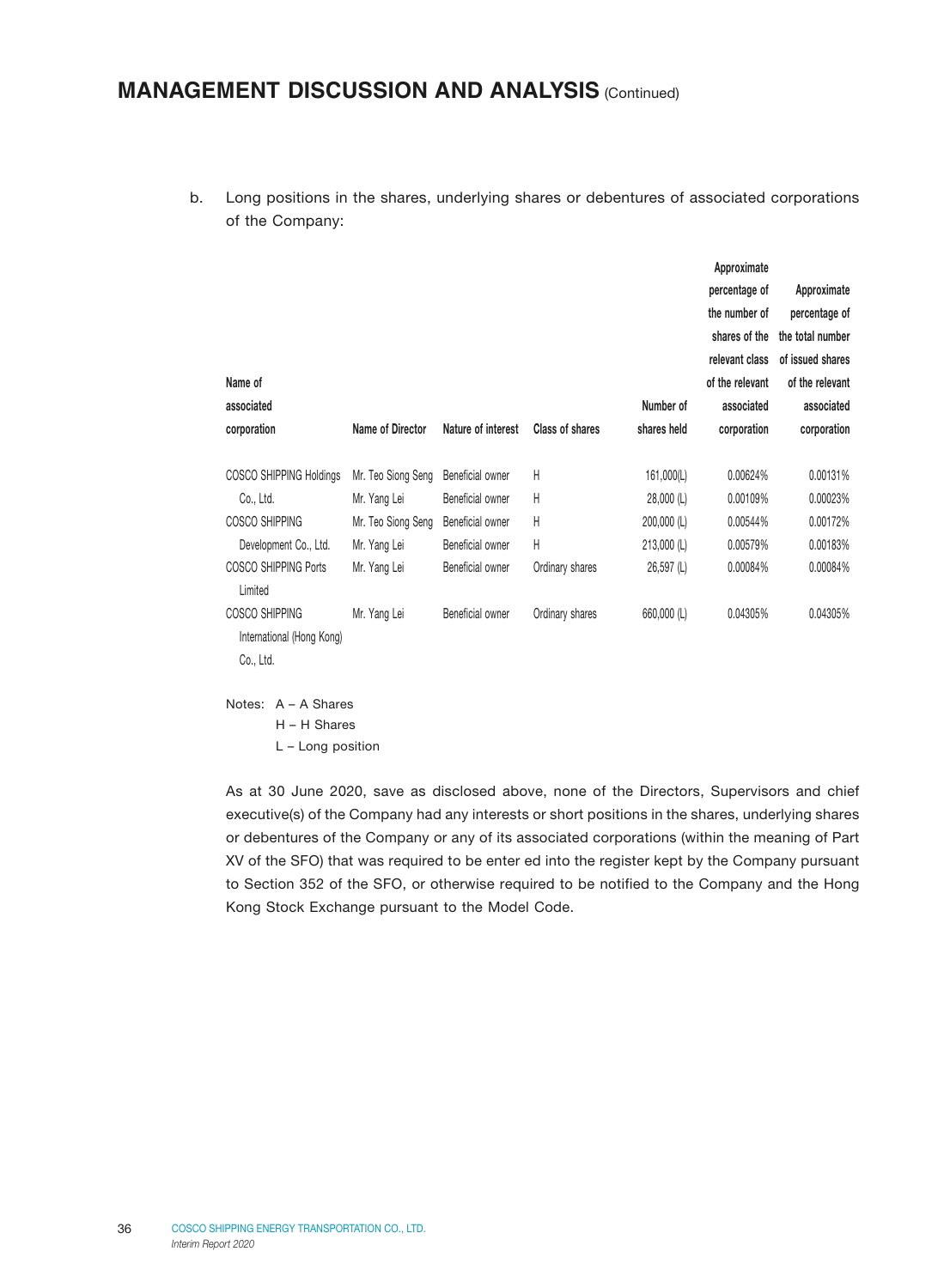#### (6) Directors' and Supervisors' rights to acquire shares or debentures

Save for the abovementioned share options granted under the Incentive Scheme to Mr. Liu and Mr. Zhu on 27 December 2018, at no time during the Reporting Period were rights to acquire benefits by means of the acquisition of shares or debentures of the Company granted to any Director or Supervisor or their respective spouses or minor children, or were any such rights exercised by them; nor was the Company, or any of its holding companies, subsidiaries or fellow subsidiaries a party to any arrangement which enables the Directors or Supervisors to acquire such rights in any other body corporate.

#### (7) Purchase, sale or redemption of the Company's listed securities

Neither the Company nor any of its subsidiaries had purchased, sold or redeemed any of the Company's listed securities during the Reporting Period.

#### (8) Compliance with the Corporate Governance Code

The Board is committed to the principles of corporate governance and focuses on enhancing shareholders' value. In order to reinforce independence, accountability and responsibility, positions of the chairman of the Board and the chief executive officer are assumed by different individuals so as to maintain independence and balanced judgment and views.

The Company has established five special committees under the Board, including the Audit Committee, the Remuneration and Appraisal Committee, the Strategy Committee, the Nomination Committee and the Risk Control Committee with defined terms of reference.

During the Reporting Period, save as disclosed below, the Company has complied with the code provisions set out in the Corporate Governance Code (the "Corporate Governance Code") as set out in Appendix 14 to the Listing Rules.

Under code provision A.6.7 of the Corporate Governance Code, independent non-executive directors and non-executive directors should attend general meetings to gain and develop a balanced understanding of the views of shareholders. Mr. Ruan Yongping (then independent non-executive Director) attended the AGM. However, Mr. Feng Boming (then non-executive Director), Mr. Zhang Wei (then non-executive Director) and Ms. Lin Honghua (then non-executive Director) were unable to attend the AGM due to their prior commitments. Mr. Rui Meng (independent non-executive Director), Mr. Teo Siong Seng (independent non-executive Director) and Mr. Ip Sing Chi (then independent non-executive Director) were unable to attend the AGM due to the impact of the COVID-19 pandemic.

The Company will keep its corporate governance practices under continuous review to ensure their consistent application and will continue to improve its practices having regard to the latest developments including any new amendments to the Corporate Governance Code.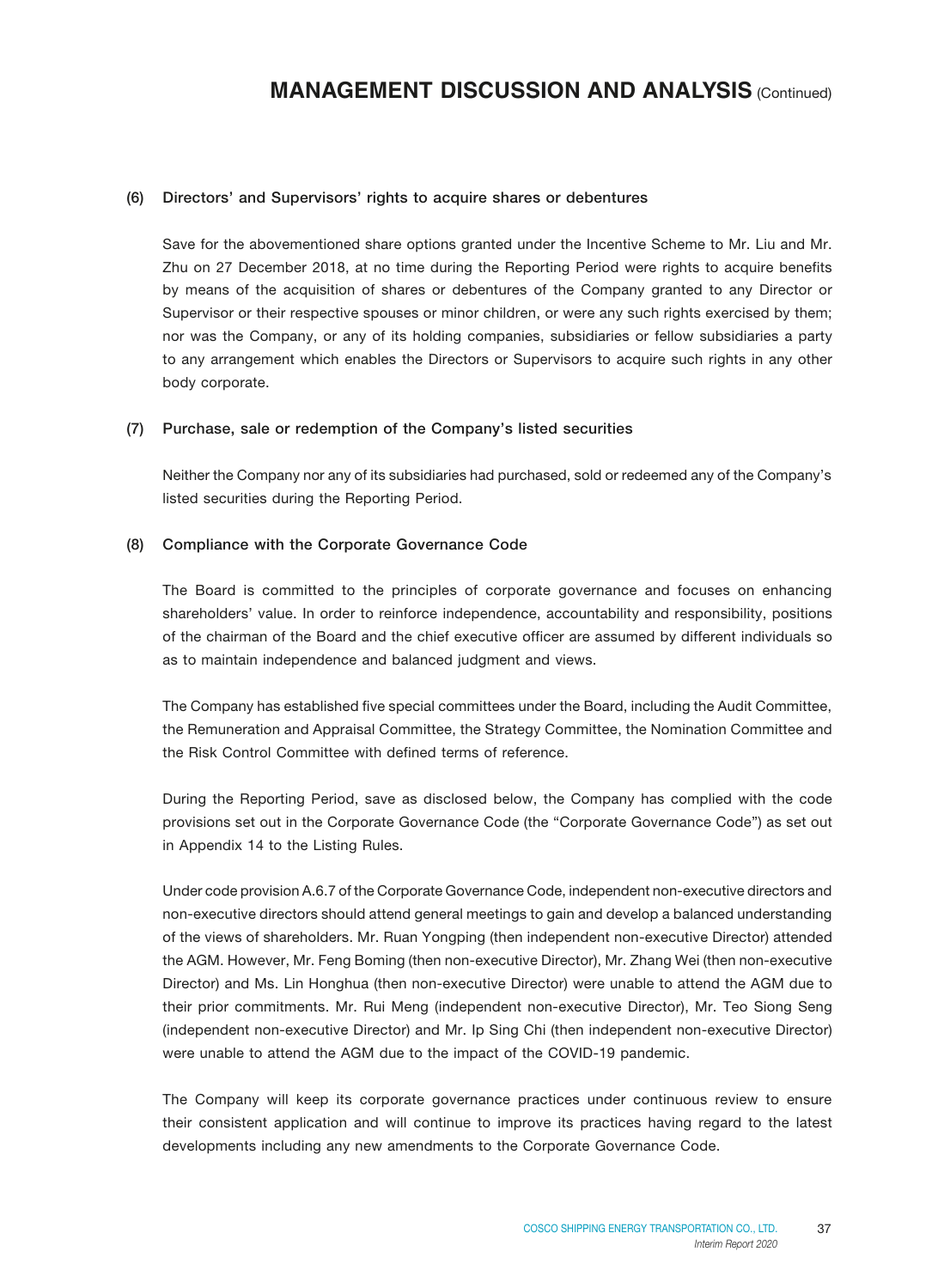#### (9) Audit Committee

The Board has established the Audit Committee to review the financial reporting procedures of the Group and to provide guidance thereto. The audit committee comprises three independent nonexecutive Directors, namely Mr. Victor Huang (chairman), Mr. Rui Meng, and Mr. Teo Siong Seng.

The Audit Committee has reviewed the interim results and the interim report of the Company for the Reporting Period and agreed with the accounting treatment adopted by the Company.

#### (10) Remuneration and Appraisal Committee

The Remuneration and Appraisal Committee comprises three independent non-executive Directors, namely Mr. Li Runsheng (chairman), Mr. Rui Meng and Mr. Teo Siong Seng. The Remuneration and Appraisal Committee has adopted terms of reference which are in line with the relevant requirements of the Corporate Governance Code.

#### (11) Nomination Committee

The Nomination Committee comprises three independent non-executive Directors, namely Mr. Rui Meng (chairman), Mr. Victor Huang and Mr. Li Runsheng. The Nomination Committee reviews the structure, the size and the composition of the Board and the policy regarding Board diversity, and identifies individuals suitably qualified to become Board members, makes recommendations to the Board and assesses the independence of all independent non-executive Directors.

#### (12) Strategy Committee

The Strategy Committee comprises eight members (including two executive Directors, two nonexecutive Directors, and four independent non-executive Directors), namely Mr. Liu Hanbo (chairman), Mr. Zhu Maijin, Mr. Zhang Qinghai, Mr. Liu Zhusheng, Mr. Rui Meng, Mr. Teo Siong Seng, Mr. Li Runsheng and Mr. Zhao Jinsong. It is responsible for the consideration, evaluation and review of investment projects and making recommendations to the Board on proposed major investments, acquisitions and disposals, and conducting post-investment evaluation of investment projects. It also reviews and considers the overall strategy, which covers the strategies of sustainable development, environment, social and governance and business development of the Company.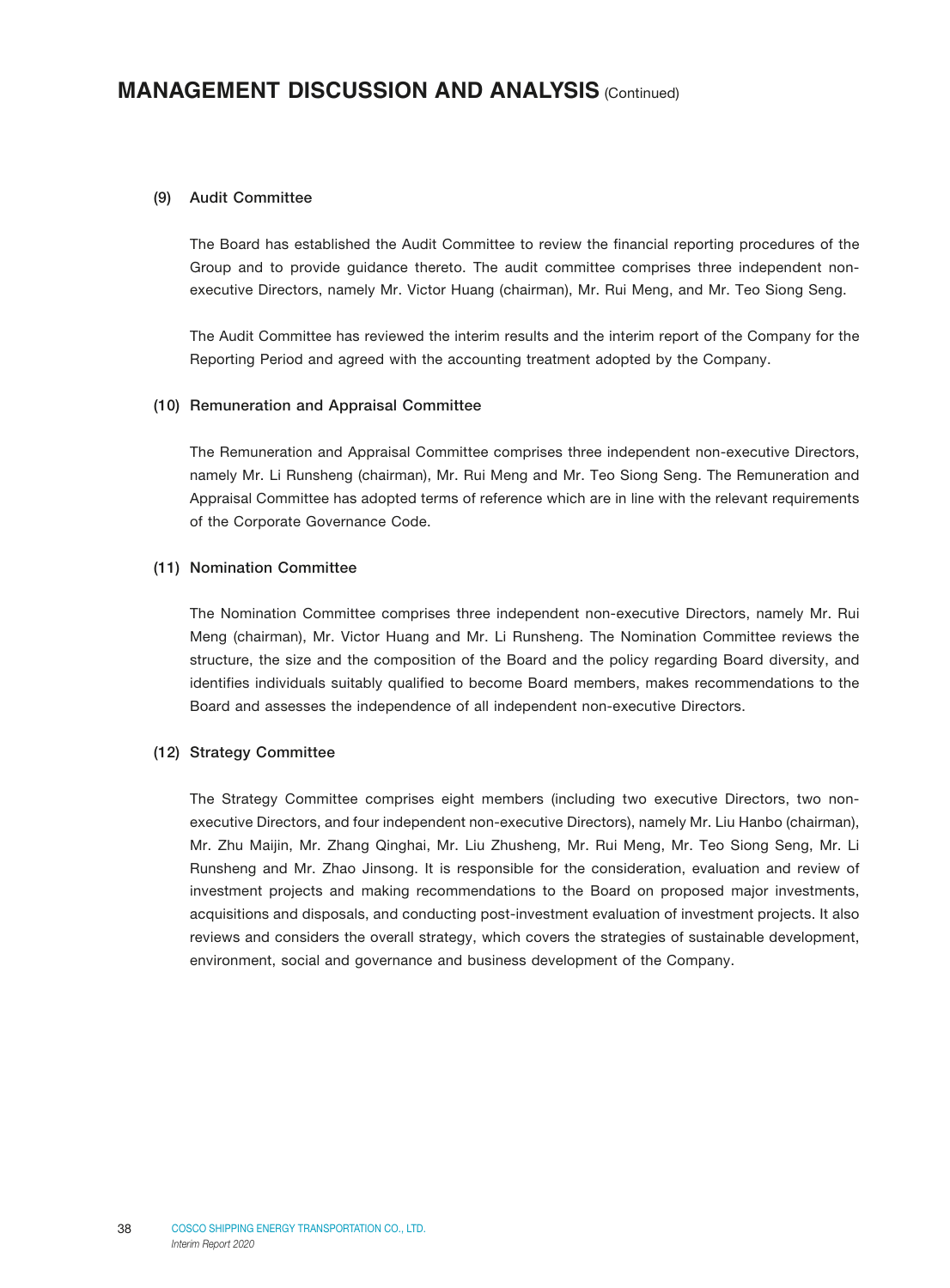#### (13) Risk Control Committee

In order to effectively to promote the rule of law of listed companies as required by supervisory agencies at home and abroad, and to give full play to the functions of special committees of the Board in areas such as the rule of law and risk control management, in 2019, the Company's Board approved the establishment of the Risk Control Committee. The Risk Control Committee consists of three members (including one executive Director and two independent non-executive Directors), namely Mr. Zhao Jinsong (chairman), Mr. Liu Hanbo and Mr. Rui Meng.

#### (14) Compliance with the Model Code as set out in Appendix 10 to the Listing Rules

The Company has adopted the Model Code as set out in Appendix 10 to the Listing Rules as its code of conduct regarding Directors' securities transactions.

Following specific enquiries made with the Directors, Supervisors and chief executives of the Company, each of them has confirmed to the Company that he or she has complied with the Model Code during the Reporting Period.

#### (15) Employees

Adjustments of employee remuneration are calculated in accordance with the Company's turnover and profitability and are determined by assessing the correlation between the total salary paid and the economic efficiency of the Company. Under this mechanism, management of employees' remuneration will be more efficient while employees will be motivated to work hard to bring encouraging results for the Company. Save for the remuneration policy disclosed above and the A share option incentive scheme of the Company, the Company does not maintain any share option scheme for its employees and the employees do not receive any bonus. The Company regularly provides its administrative personnel with training on various subjects, including operation management, foreign languages, computer skills, industry know-how and policies and laws. Such training may be in different forms, such as seminars, site visits and study tours.

As at 30 June 2020, the Company had 6,876 employees (as at 30 June 2019: 6,720). During the Reporting Period, the total staff cost of the Company was approximately RMB968 million (for the same period in 2019: approximately RMB886 million).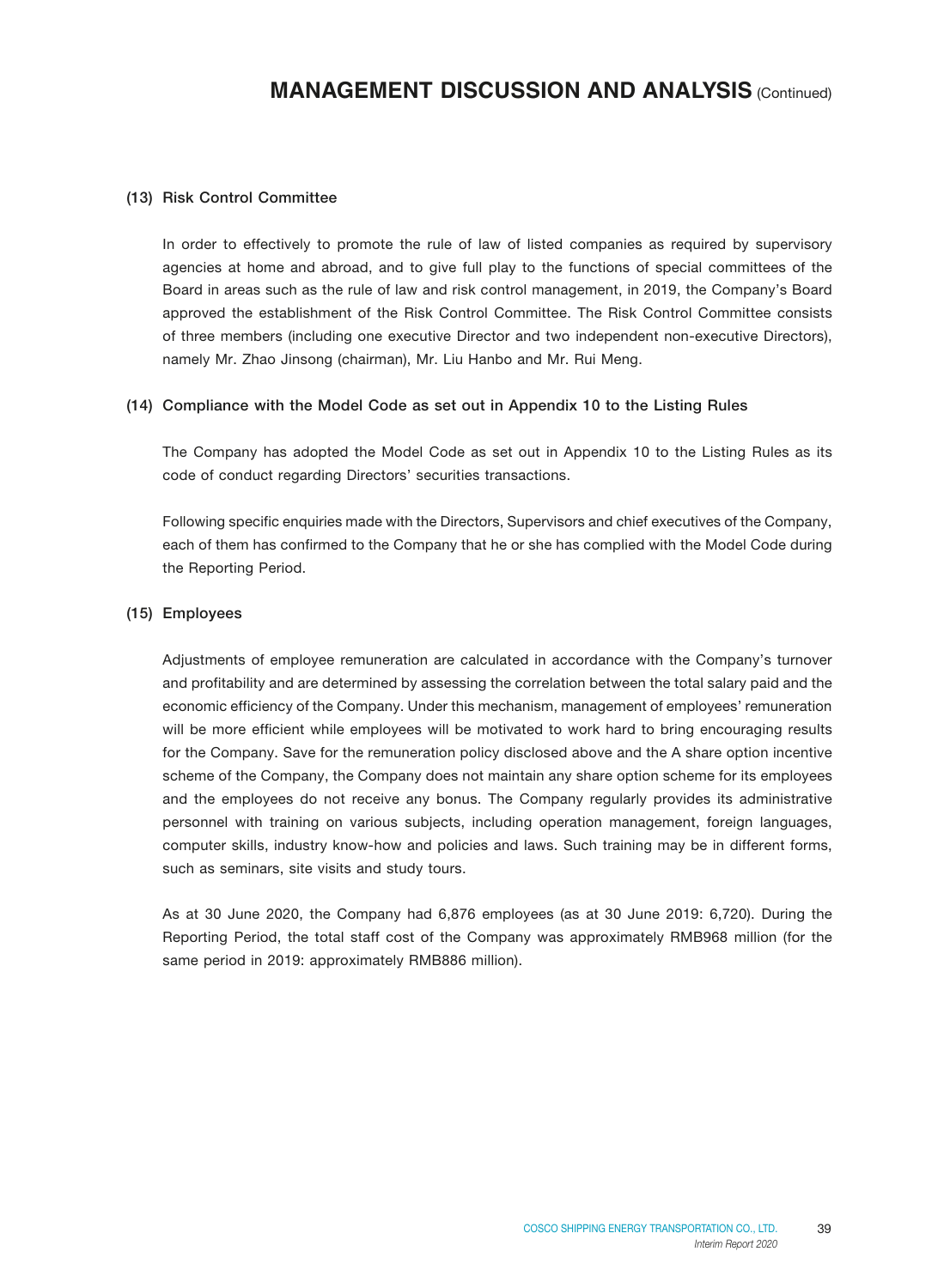#### (16) Investor Relations

The Company has actively and faithfully performed its duties regarding disclosure of information and its work on investor relations. The Company has strictly abided by the principles of regular, accurate, complete and timely disclosure of information. The Company has established a designated department responsible for matters concerning investor relations and has formulated the "Investor Relations Management Measures" to regulate the relations with investors. Through various approaches and channels such as organising results presentation, roadshow, telephone conference, corporate website, investors' visits to the Company and answering investors' enquires, the Company strengthens its communications and relationship with investors and analysts, thereby continuously enhancing investors' recognition of the Company.

The Company has maintained an investor relations section on its website at [http://energy.coscoshipping.com t](http://energy.coscoshipping.com/)o disseminate information to its investors and shareholders on a timely basis.

#### (17) Completion of The Proposed Non-Public Issuance of A Shares

On 17 March 2020, the Company has completed the Proposed Non-public Issuance of A Shares and registered such new shares with the China Securities Depository and Clearing Company Limited (Shanghai Branch). Upon completion of the Proposed Non-public Issuance of A Shares, the total number of Shares increased from 4,032,032,861 Shares to 4,762,691,885 Shares, and the total number of A Shares increased from 2,736,032,861 A Shares to 3,466,691,885 A Shares.

The proceeds raised from the Proposed Non-public Issuance of A Shares are intended to be used for the construction of 14 additional oil tankers, and for the completion of acquisition of two Panamax oil tankers previously entered into.

Basic Information on the Proposed Non-public Issuance of A Shares

- (1) Class of Shares: A Shares
- (2) Nominal value per Share: RMB1.00
- (3) Number of Shares issued: 730,659,024 A Shares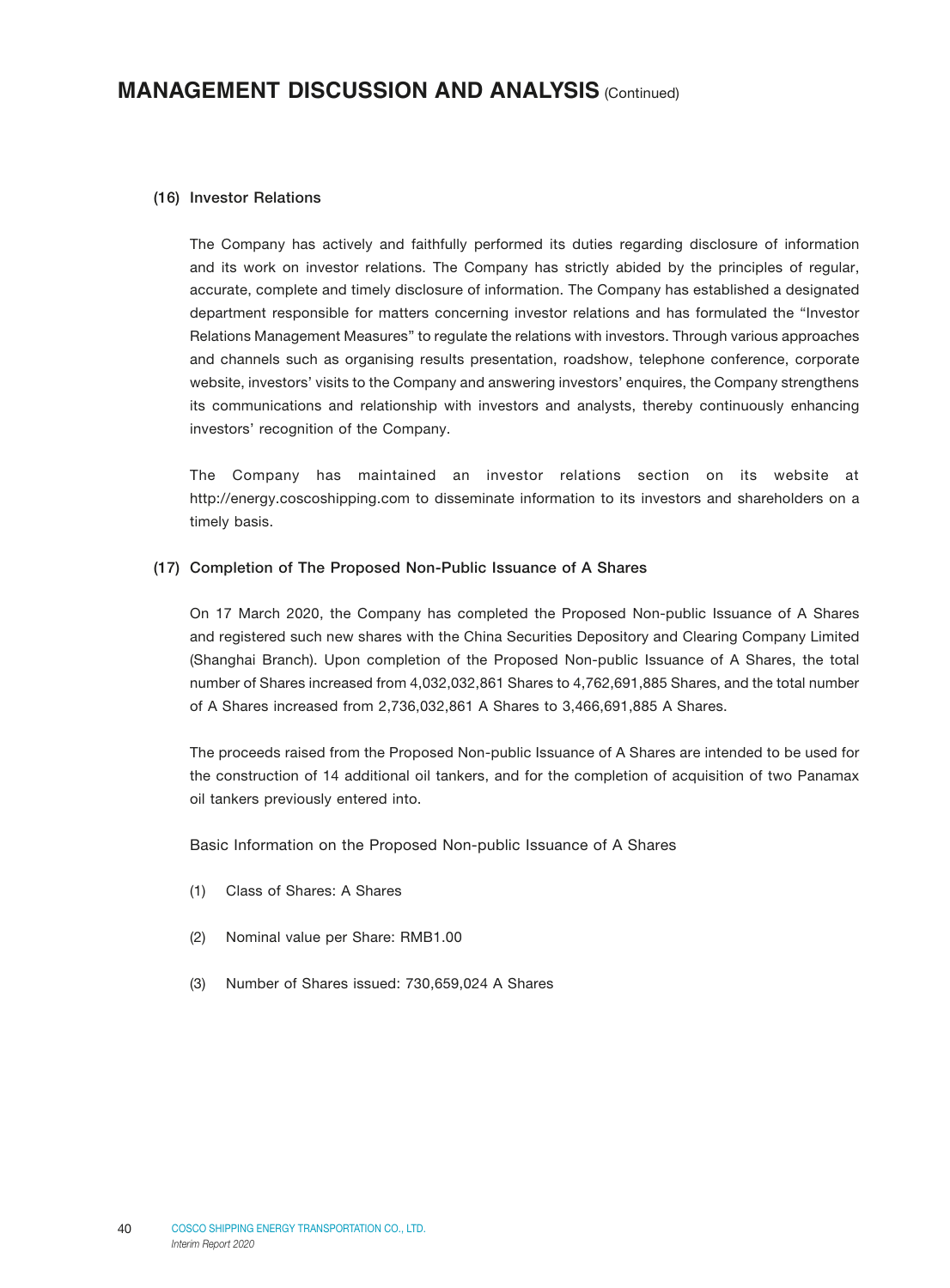- (4) Issue price: RMB6.98 per A Share
- (5) Net price: Approximately RMB6.95 per A Share
- (6) Market price of A Shares on the price determination date (being March 4, 2020): RMB5.88 per A Share
- (7) Gross proceeds: RMB5,099,999,987.52
- (8) Costs of the issuance: RMB23,993,881.71 (taking into account the deduction of value-added tax: RMB23,126,594.94)
- (9) Net proceeds: RMB5,076,006,105.81

The following sets forth the results of the Proposed Non-public Issuance of A Shares and certain information on the subscribers:

| No. | Name of subscriber                     | Number of<br>A Shares<br>subscribed | <b>Subscription</b><br>amount<br>(RMB) | Lock-up<br>period |
|-----|----------------------------------------|-------------------------------------|----------------------------------------|-------------------|
| 1.  | COSCO SHIPPING                         | 601,719,197                         | 4,199,999,995.06                       | 36 months         |
| 2.  | Dalian Shipbuilding Industry Group     |                                     |                                        |                   |
|     | Co., Ltd.*<br>(大連船舶重工集團有限公司)           | 85,959,885                          | 599,999,997.30                         | 12 months         |
| 3.  | Hudong Zhonghua Shipbuilding           |                                     |                                        |                   |
|     | (Group) Co., Ltd.*<br>(滬東中華造船(集團)有限公司) | 42,979,942                          | 299,999,995.16                         | 12 months         |
|     | Total                                  | 730,659,024                         | 5,099,999,987.52                       |                   |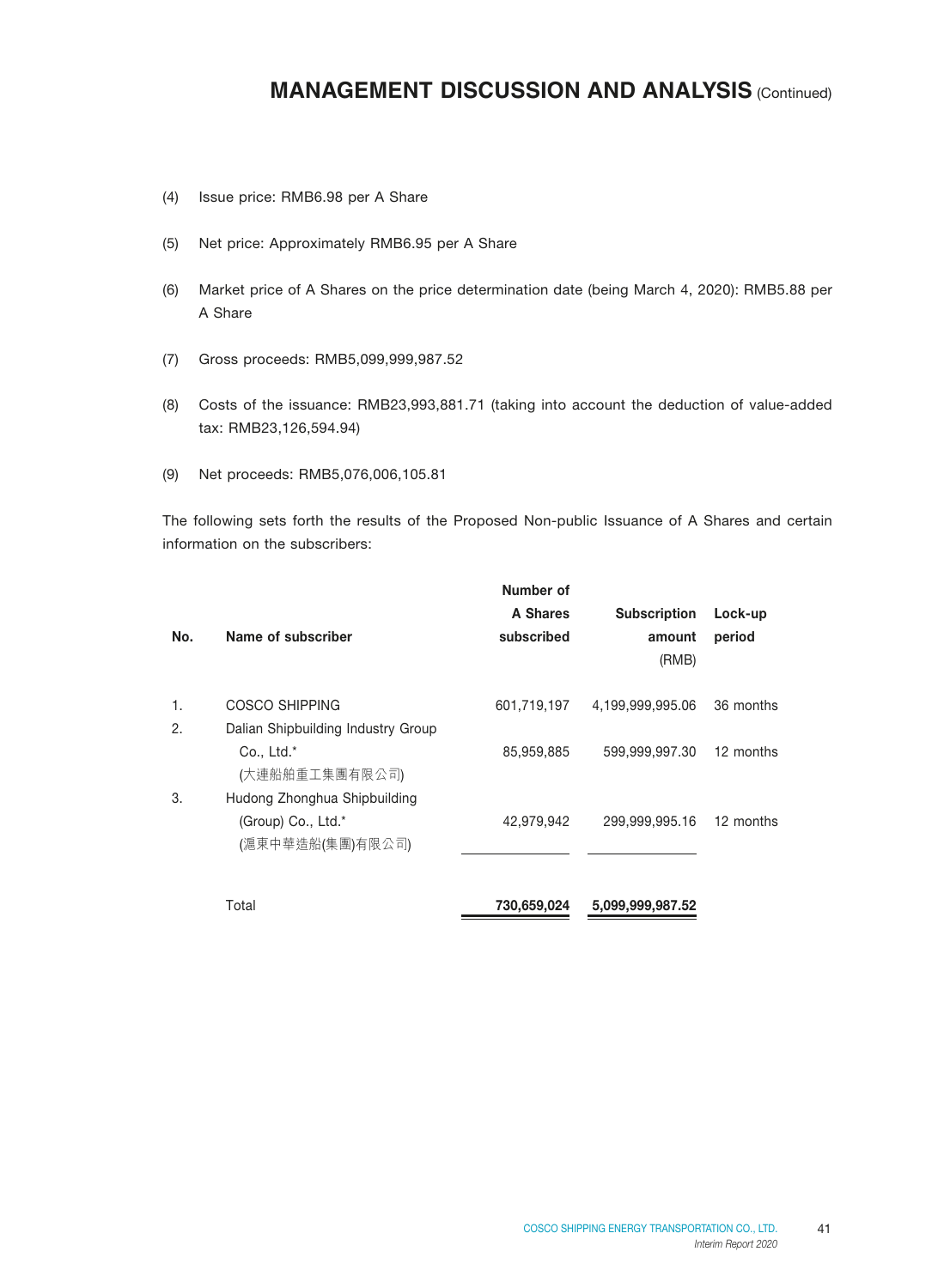Details of the usage of the proceeds raised:

unit: RMB million

|                |                                                                   |              | <b>Utilized</b> | Unutilized            |                                                            |
|----------------|-------------------------------------------------------------------|--------------|-----------------|-----------------------|------------------------------------------------------------|
|                |                                                                   |              | proceeds as of  |                       | proceeds as of Expected timeline for the use of unutilized |
| No.            | Project                                                           | Net proceeds | 30 June 2020    | 30 June 2020 proceeds |                                                            |
| 1              | Acquisition of 14 oil tankers                                     | 4,688.23     | 2,063.34        | 2,624.89              | It is expected that the unutilised proceeds is             |
|                | Including: 4 VLCC oil tankers                                     | 1.971.51     | 488.70          | 1,482.81              | expected to be used in full in 2021, subject               |
|                | 3 Suez oil tankers                                                | 992.10       | 307.41          | 684.69                | to changes due to the delivery time of vessels             |
|                | 3 Aframax oil tankers                                             | 778.04       | 755.38          | 22.66                 | and actual payment of the funds                            |
|                | 2 LR2 product oil tankers                                         | 531.67       | 164.74          | 366.93                |                                                            |
|                | 2 Panamax oil tankers                                             | 414.90       | 347.11          | 67.79                 |                                                            |
| $\overline{2}$ | Acquisition of two Panamax oil tankers<br>$(72,000$ -tonne class) | 387.78       | 387.78          | 0                     |                                                            |
| Total          |                                                                   | 5,076.01     | 2,451.12        | 2,624.89              |                                                            |

#### (18) Events After the Reporting Period

The Group does not have significant events after the end of the Reporting Period.

By order of the Board COSCO SHIPPING Energy Transportation Co., Ltd. Liu Hanbo *Chairman*

Shanghai, the PRC 27 August 2020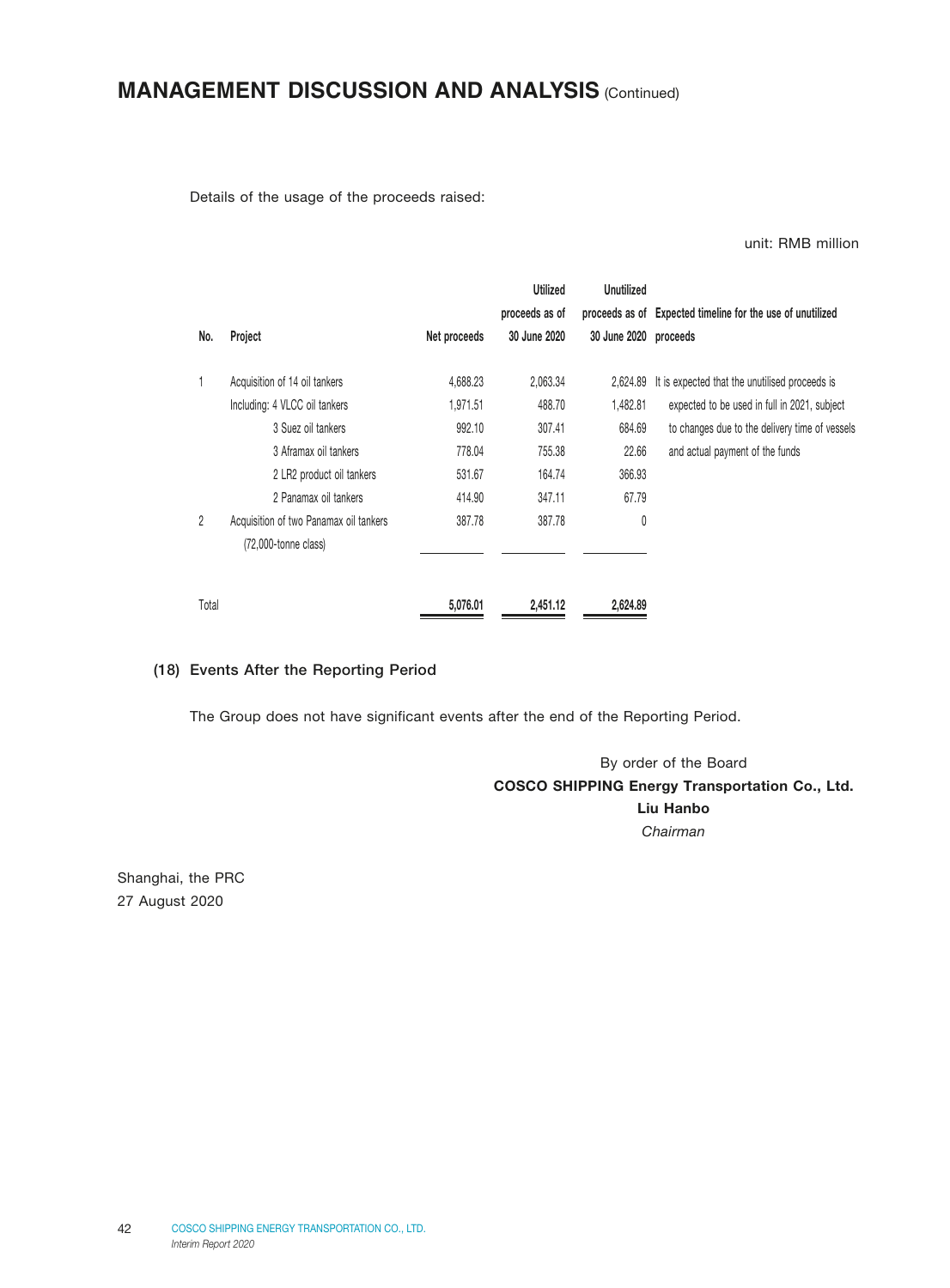# **REPORT ON REVIEW OF CONDENSED CONSOLIDATED INTERIM FINANCIAL INFORMATION**



羅兵咸永道

To the Board of Directors of COSCO SHIPPING Energy Transportation Co., Ltd. (Incorporated in the People's Republic of China with limited liability)

### INTRODUCTION

We have reviewed the interim financial information set out on pages 45 to 96, which comprises the interim condensed consolidated statement of financial position of COSCO SHIPPING Energy Transportation Co., Ltd. (the "Company") and its subsidiaries (together, the "Group") as at 30 June 2020 and the interim condensed consolidated statement of profit or loss and other comprehensive income, the interim condensed consolidated statement of changes in equity and the interim condensed consolidated statement of cash flows for the sixmonth period then ended, and a summary of significant accounting policies and other explanatory notes. The Rules Governing the Listing of Securities on The Stock Exchange of Hong Kong Limited require the preparation of a report on interim financial information to be in compliance with the relevant provisions thereof and Hong Kong Accounting Standard 34 "Interim Financial Reporting" issued by the Hong Kong Institute of Certified Public Accountants. The directors of the Company are responsible for the preparation and presentation of this interim financial information in accordance with Hong Kong Accounting Standard 34 "Interim Financial Reporting". Our responsibility is to express a conclusion on this interim financial information based on our review and to report our conclusion solely to you, as a body, in accordance with our agreed terms of engagement and for no other purpose. We do not assume responsibility towards or accept liability to any other person for the contents of this report.

#### SCOPE OF REVIEW

We conducted our review in accordance with Hong Kong Standard on Review Engagements 2410, "Review of Interim Financial Information Performed by the Independent Auditor of the Entity" issued by the Hong Kong Institute of Certified Public Accountants. A review of interim financial information consists of making inquiries, primarily of persons responsible for financial and accounting matters, and applying analytical and other review procedures. A review is substantially less in scope than an audit conducted in accordance with Hong Kong Standards on Auditing and consequently does not enable us to obtain assurance that we would become aware of all significant matters that might be identified in an audit. Accordingly, we do not express an audit opinion.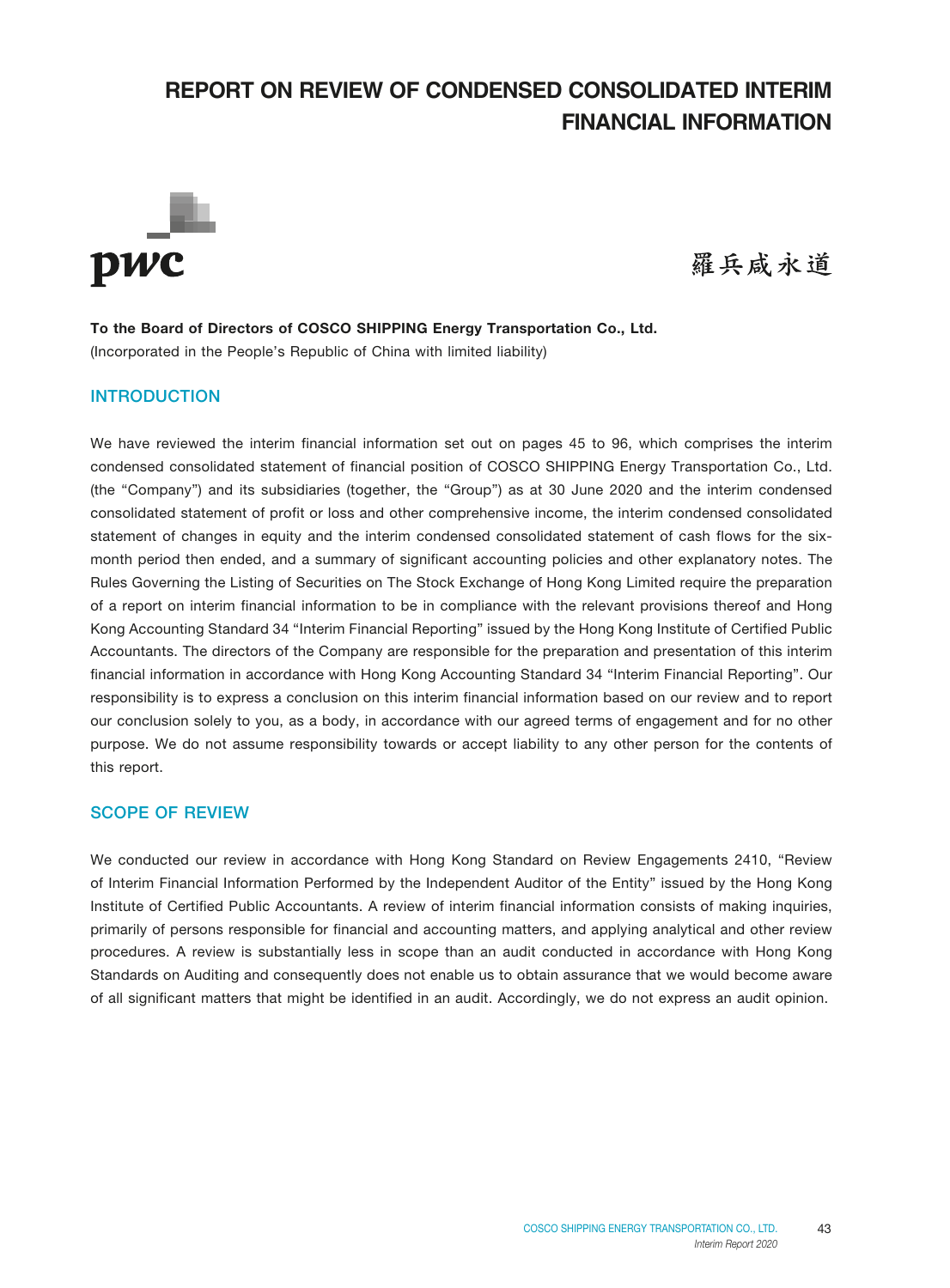# **REPORT ON REVIEW OF CONDENSED CONSOLIDATED INTERIM FINANCIAL INFORMATION** (Continued)

### **CONCLUSION**

Based on our review, nothing has come to our attention that causes us to believe that the interim financial information of the Group is not prepared, in all material respects, in accordance with Hong Kong Accounting Standard 34 "Interim Financial Reporting".

PricewaterhouseCoopers *Certified Public Accountants*

Hong Kong, 27 August 2020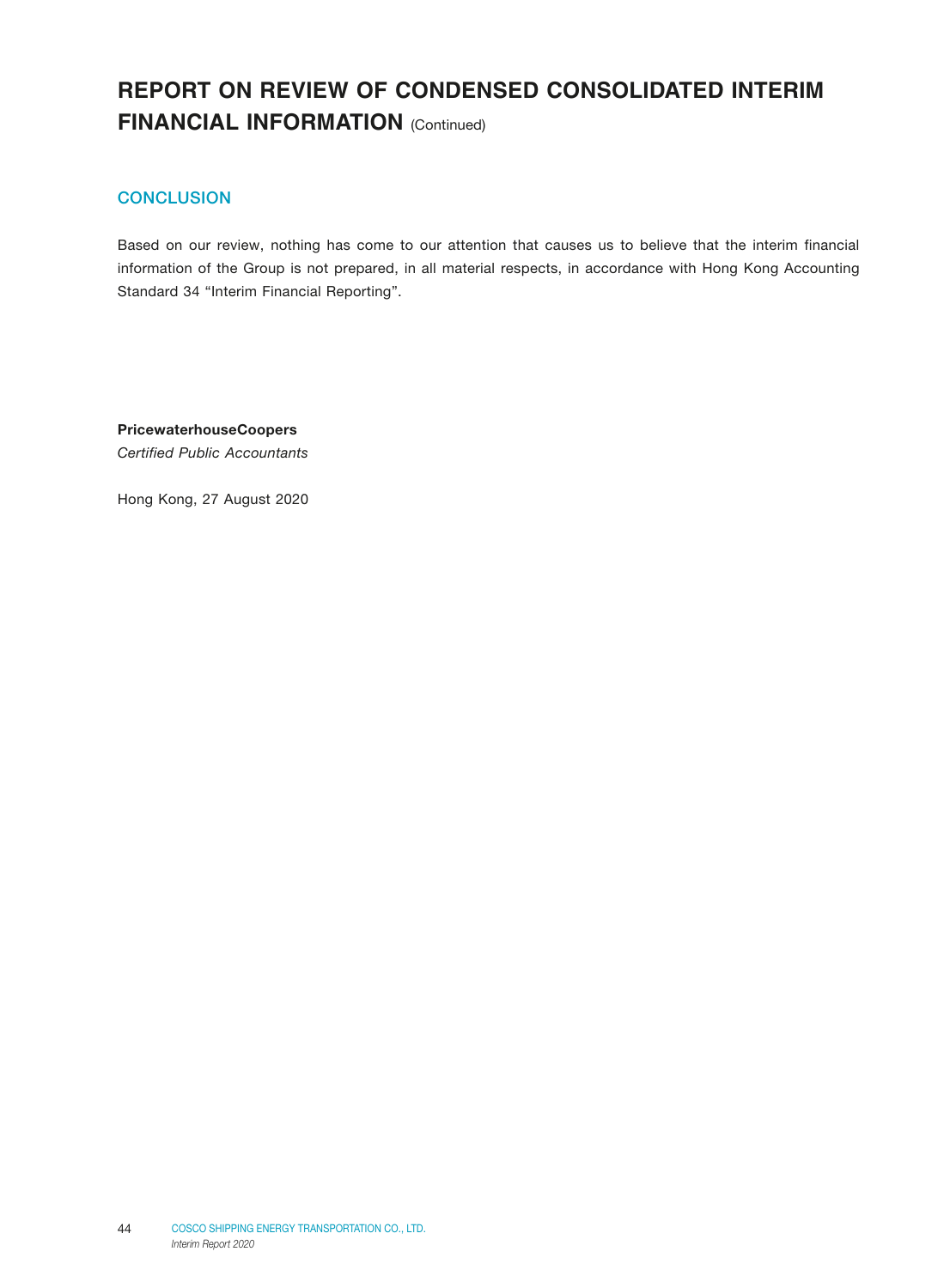# **CONDENSED CONSOLIDATED STATEMENT OF PROFIT OR LOSS AND OTHER COMPREHENSIVE INCOME**

For the six months ended 30 June 2020

|                                                                                                        |             | Six months ended 30 June |             |
|--------------------------------------------------------------------------------------------------------|-------------|--------------------------|-------------|
|                                                                                                        |             | 2020                     | 2019        |
|                                                                                                        |             | (Unaudited)              | (Unaudited) |
|                                                                                                        | <b>Note</b> | <b>RMB'000</b>           | RMB'000     |
| Revenues                                                                                               | 6           | 9,669,499                | 7,058,637   |
| Operating costs                                                                                        |             | (6,001,948)              | (5,671,112) |
| Gross profit                                                                                           |             | 3,667,551                | 1,387,525   |
| Other income and net gains                                                                             | 7           | 27,984                   | 63,515      |
| Marketing expenses                                                                                     |             | (14, 806)                | (11,626)    |
| Administrative expenses                                                                                |             | (286, 551)               | (288, 085)  |
| Net impairment losses on financial and contract assets                                                 |             | (12, 540)                | (17, 219)   |
| Other expenses                                                                                         |             | (20,000)                 | (30, 667)   |
| Share of profits of associates                                                                         |             | 176,830                  | 150,989     |
| Share of profits of joint ventures                                                                     |             | 321,747                  | 180,983     |
| Finance costs                                                                                          | 8           | (566, 137)               | (738,073)   |
| Profit before tax                                                                                      | 9           | 3,294,078                | 697,342     |
| Income tax expense                                                                                     | 10          | (199, 785)               | (87, 532)   |
| Profit for the period                                                                                  |             | 3,094,293                | 609,810     |
| Other comprehensive loss                                                                               |             |                          |             |
| Item that will not be reclassified to profit or loss, net of<br>tax:                                   |             |                          |             |
| Changes in the fair value of equity investments at fair                                                |             |                          |             |
| value through other comprehensive income                                                               |             | (27, 723)                | 83,428      |
| Items that may be reclassified to profit or loss, net of tax:                                          |             |                          |             |
| Exchange differences from retranslation of financial<br>statements of subsidiaries, joint ventures and |             |                          |             |
| associates                                                                                             |             | 113,888                  | 22,996      |
| Net loss on cash flow hedges                                                                           |             | (474, 172)               | (268, 459)  |
| Hedging gain reclassified to profit or loss                                                            |             | 49,774                   | 21,383      |
| Share of other comprehensive (loss)/income of associates                                               |             | (4, 712)                 | 3,828       |
| Share of other comprehensive loss of joint ventures                                                    |             | (91, 159)                | (110, 501)  |
| Disposal of investment properties                                                                      |             | (4, 558)                 |             |
| Other comprehensive loss for the period                                                                |             | (438, 662)               | (247, 325)  |
| Total comprehensive income for the period                                                              |             | 2,655,631                | 362,485     |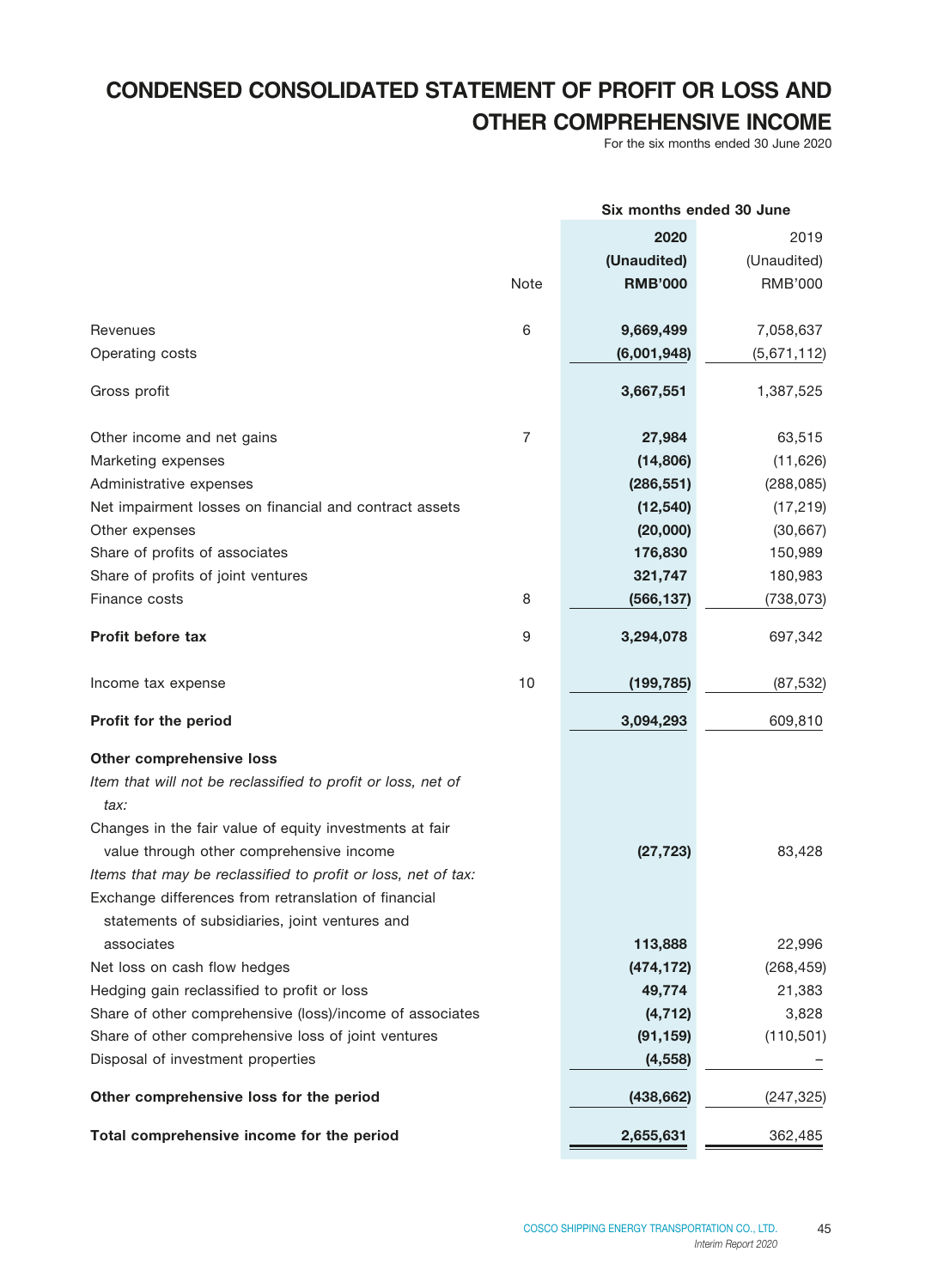# **CONDENSED CONSOLIDATED STATEMENT OF PROFIT OR LOSS**

**AND OTHER COMPREHENSIVE INCOME** (Continued)

For the six months ended 30 June 2020

|                                           |             | Six months ended 30 June |             |
|-------------------------------------------|-------------|--------------------------|-------------|
|                                           |             | 2020                     | 2019        |
|                                           |             | (Unaudited)              | (Unaudited) |
|                                           | <b>Note</b> | <b>RMB'000</b>           | RMB'000     |
| Profit for the period attributable to:    |             |                          |             |
| Equity holders of the Company             |             | 2,954,736                | 470,332     |
| Non-controlling interests                 |             | 139,557                  | 139,478     |
| Profit for the period                     |             | 3,094,293                | 609,810     |
| Total comprehensive income for the period |             |                          |             |
| attributable to:                          |             |                          |             |
| Equity holders of the Company             |             | 2,786,501                | 328,274     |
| Non-controlling interests                 |             | (130, 870)               | 34,211      |
|                                           |             | 2,655,631                | 362,485     |
| <b>Earnings per share</b>                 | 11          |                          |             |
| - Basic (RMB cents/share)                 |             | 67.19                    | 11.66       |
| - Diluted (RMB cents/share)               |             | 67.17                    | 11.66       |
|                                           |             |                          |             |

The notes on pages 53 to 96 form an integral part of this interim condensed consolidated financial information.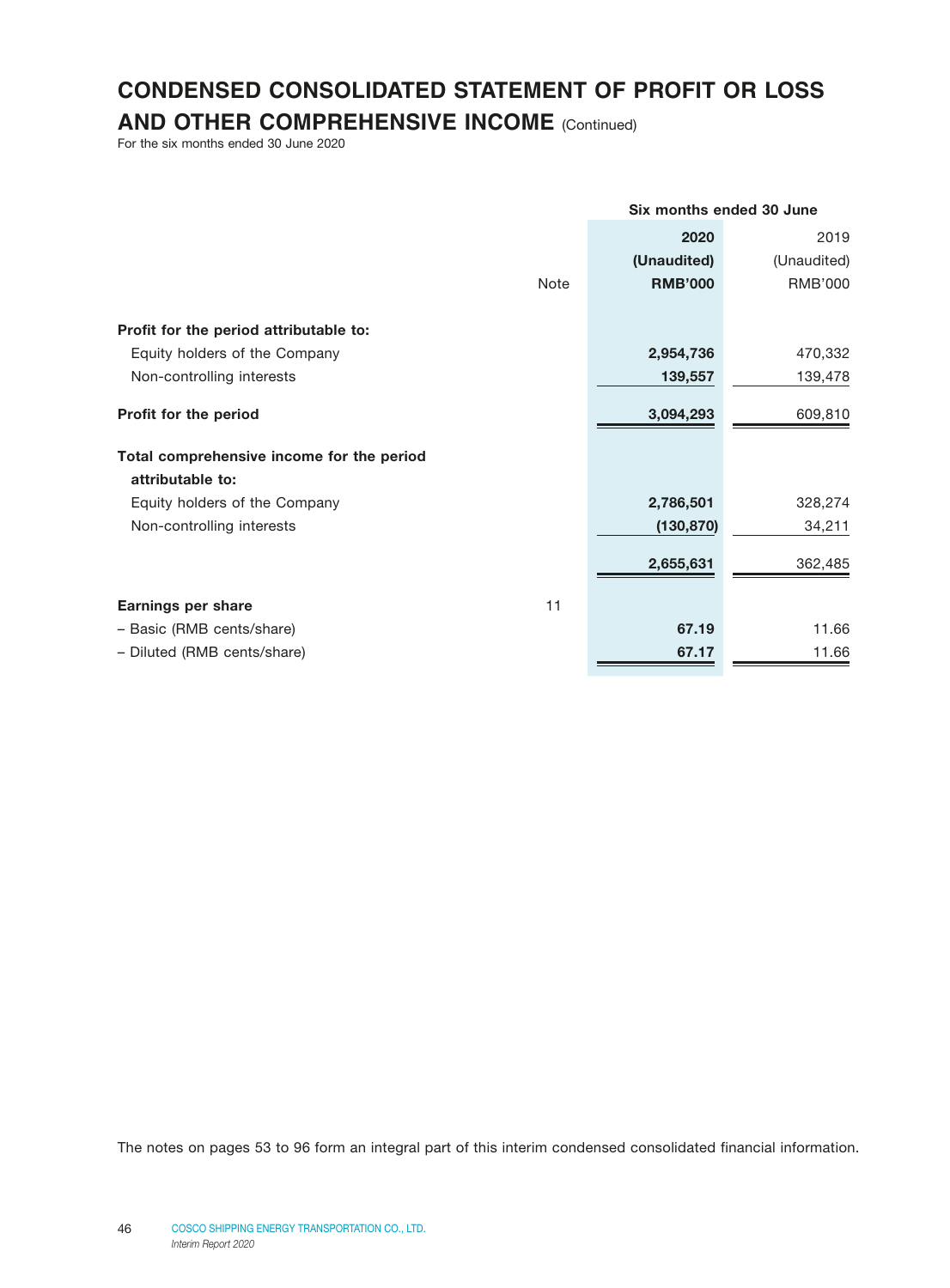# **CONDENSED CONSOLIDATED STATEMENT OF FINANCIAL POSITION**

As at 30 June 2020

|                                                            | <b>Note</b> | 30 June<br>2020<br>(Unaudited)<br><b>RMB'000</b> | 31 December<br>2019<br>(Audited)<br><b>RMB'000</b> |
|------------------------------------------------------------|-------------|--------------------------------------------------|----------------------------------------------------|
| <b>NON-CURRENT ASSETS</b>                                  |             |                                                  |                                                    |
| Investment properties                                      |             | 10,485                                           | 50,714                                             |
| Property, plant and equipment                              | 13          | 49,414,691                                       | 49,160,894                                         |
| Right-of-use assets                                        | 14          | 2,158,517                                        | 2,414,753                                          |
| Goodwill                                                   |             | 73,325                                           | 73,325                                             |
| Investments in associates                                  | 15          | 2,679,936                                        | 2,355,055                                          |
| Investments in joint ventures                              | 16          | 3,263,188                                        | 3,186,957                                          |
| Loan receivables                                           | 17          | 1,165,474                                        | 1,230,929                                          |
| Financial assets at fair value through other comprehensive |             |                                                  |                                                    |
| income                                                     | 18          | 355,712                                          | 396,439                                            |
| Deferred tax assets                                        | 19          | 43,970                                           | 45,165                                             |
|                                                            |             |                                                  |                                                    |
|                                                            |             | 59,165,298                                       | 58,914,231                                         |
| <b>CURRENT ASSETS</b>                                      |             |                                                  |                                                    |
| Current portion of loan receivables                        | 17          | 16,731                                           | 27,786                                             |
| Inventories                                                | 20          | 797,267                                          | 774,260                                            |
| Contract assets                                            | 21          | 1,005,907                                        | 469,614                                            |
| Trade and bills receivables                                | 21          | 1,333,803                                        | 937,682                                            |
| Prepayments, deposits and other receivables                | 22          | 1,298,738                                        | 797,927                                            |
| Pledged bank deposits                                      | 23          | 861                                              | 861                                                |
| Cash and cash equivalents                                  | 23          | 7,218,092                                        | 3,919,500                                          |
|                                                            |             | 11,671,399                                       | 6,927,630                                          |
| <b>TOTAL ASSETS</b>                                        |             | 70,836,697                                       | 65,841,861                                         |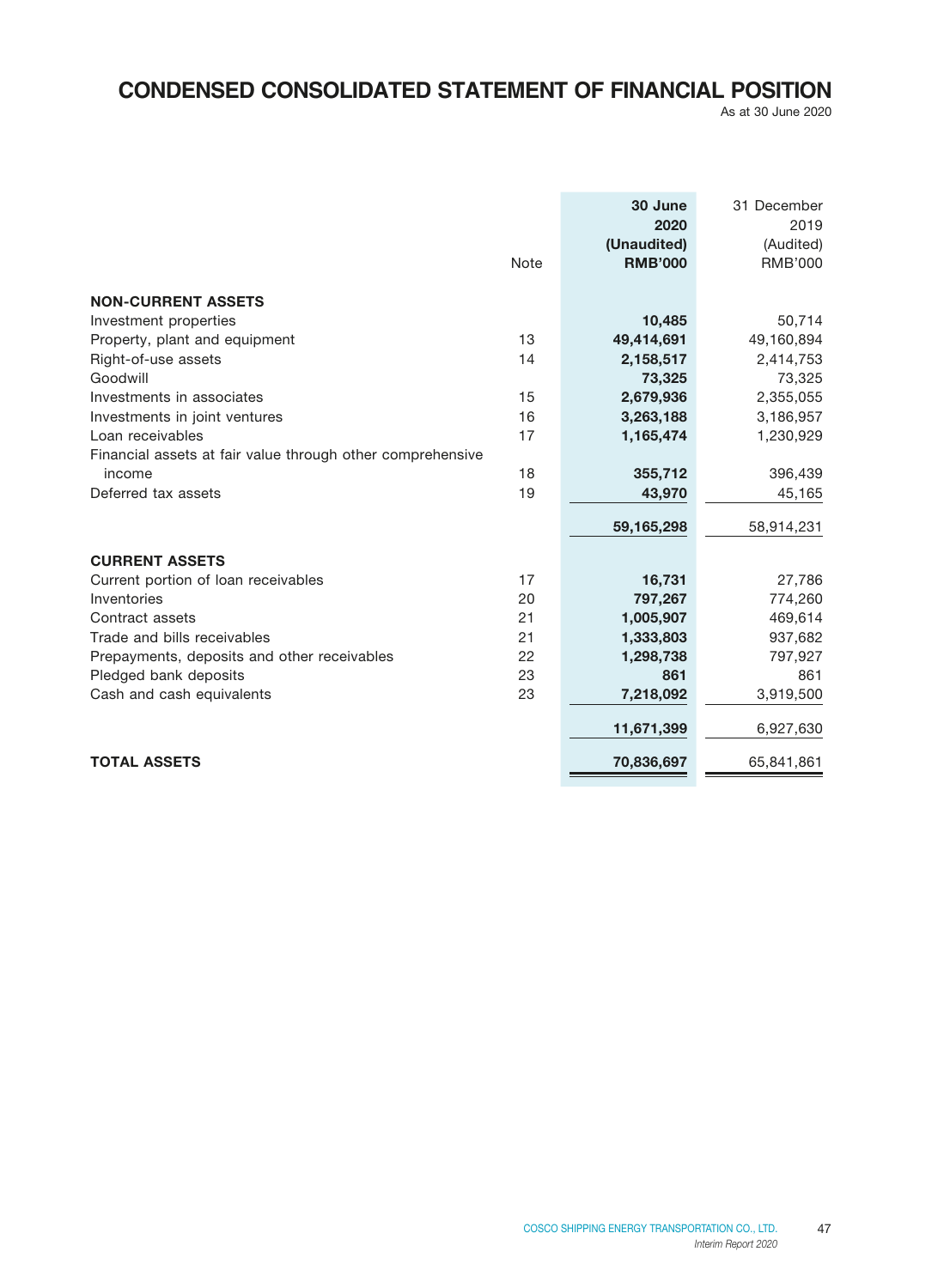# **CONDENSED CONSOLIDATED STATEMENT OF FINANCIAL POSITION** (Continued)

| As at 30 June 2020 |  |
|--------------------|--|
|--------------------|--|

|                                                      |      | 30 June        | 31 December    |
|------------------------------------------------------|------|----------------|----------------|
|                                                      |      | 2020           | 2019           |
|                                                      |      | (Unaudited)    | (Audited)      |
|                                                      | Note | <b>RMB'000</b> | <b>RMB'000</b> |
| <b>NON-CURRENT LIABILITIES</b>                       |      |                |                |
| Provision and other liabilities                      |      | 25,445         | 25,297         |
| Derivative financial instruments                     | 24   | 1,067,849      | 631,235        |
| Interest-bearing bank and other borrowings           | 25   | 15,712,842     | 17,325,526     |
| Other loans                                          | 26   | 1,084,287      | 1,089,247      |
| Bonds payable                                        | 27   | 2,494,625      | 2,493,477      |
| Employee benefits payable                            |      | 184,344        | 187,499        |
| Lease liabilities                                    | 14   | 2,018,583      | 2,145,306      |
| Deferred tax liabilities                             | 19   | 443,689        | 428,476        |
|                                                      |      | 23,031,664     | 24,326,063     |
| <b>CURRENT LIABILITIES</b>                           |      |                |                |
| Trade and bills payables                             | 28   | 1,592,573      | 1,922,313      |
| Other payables and accruals                          | 29   | 1,029,423      | 1,060,783      |
| Contract liabilities                                 |      | 18,215         | 28,704         |
| Dividends payable                                    | 12   | 190,508        |                |
| Current portion of interest-bearing bank and other   |      |                |                |
| borrowings                                           | 25   | 7,750,639      | 8,554,842      |
| Current portion of other loans                       | 26   | 43,286         | 43,443         |
| Current portion of employee benefits payable         |      | 13,245         | 15,975         |
| Current portion of lease liabilities                 | 14   | 470,366        | 586,728        |
| Taxes payable                                        |      | 125,108        | 135,404        |
|                                                      |      | 11,233,363     | 12,348,192     |
| <b>TOTAL LIABILITIES</b>                             |      | 34,265,027     | 36,674,255     |
|                                                      |      |                |                |
| <b>EQUITY</b>                                        |      |                |                |
| Equity attributable to equity holders of the Company |      |                |                |
| Share capital                                        | 30   | 4,762,692      | 4,032,033      |
| Reserves                                             |      | 31,037,767     | 24,092,702     |
|                                                      |      | 35,800,459     | 28,124,735     |
| Non-controlling interests                            |      | 771,211        | 1,042,871      |
| <b>TOTAL EQUITY</b>                                  |      | 36,571,670     | 29,167,606     |
|                                                      |      |                |                |

| Liu Hanbo | <b>Zhu Maijin</b> |
|-----------|-------------------|
| Director  | Director          |

The notes on pages 53 to 96 form an integral part of this interim condensed consolidated financial information.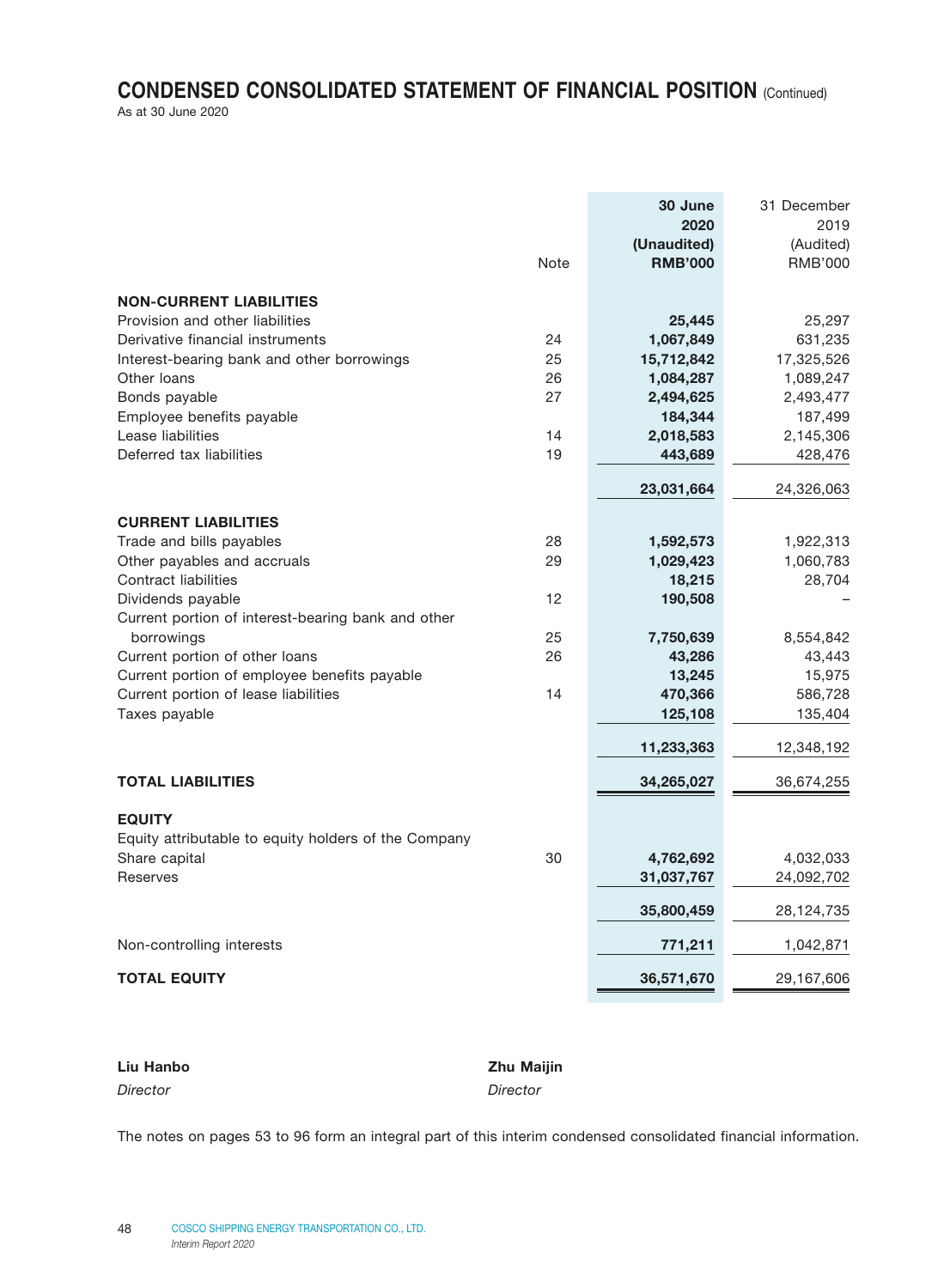# **CONDENSED CONSOLIDATED STATEMENT OF CHANGES IN EQUITY**

For the six months ended 30 June 2020

|                                                                                |                                 |                                    |                                             |                               |                              |                                        | ATTRIBOTABLE TO EQUIT FOUR DISPONSIBLE THE SATTRIBOT |                                          |                                      |                                                                                                                                     |                                          |                                |                               |                                                    |                               |
|--------------------------------------------------------------------------------|---------------------------------|------------------------------------|---------------------------------------------|-------------------------------|------------------------------|----------------------------------------|------------------------------------------------------|------------------------------------------|--------------------------------------|-------------------------------------------------------------------------------------------------------------------------------------|------------------------------------------|--------------------------------|-------------------------------|----------------------------------------------------|-------------------------------|
|                                                                                | Share capital<br><b>RMB'000</b> | Share<br>premium<br><b>RMB</b> 000 | Revaluation<br>reserve<br><b>B'000</b><br>줉 | reserve<br>RMB'000<br>Capital | reserve<br>RMB'000<br>Merger | Statutory<br>reserve<br><b>RMB</b> 000 | Safety fund<br>reserve<br><b>RMB1000</b>             | reserve<br>RMB'000<br>surplus<br>General | reserve<br>Hedging<br><b>RMB1000</b> | at fair value<br>Financial assets<br>comprehensive<br>reserve<br>through other<br>income ("FVOCI")<br>revaluation<br><b>RMB'000</b> | reserve<br>Translation<br><b>RMB'000</b> | profits<br>RMB'000<br>Retained | Total<br><b>RMB1000</b>       | interests<br>Non-<br>controlling<br><b>RMB1000</b> | Total equity<br>RMB'000       |
| Change in accounting policy<br>At 31 December 2018 (as<br>previously reported) | 4,032,033                       | 7,749,939                          | 273,418                                     | 76,341                        | (286,027)                    | 2,877,435                              | 30,134                                               | 93,158                                   | (169, 148)                           | 29,945                                                                                                                              | 165,650                                  | (384, 188)<br>13,318,742       | (384, 188)<br>28,191,620      | (260)<br>1,080,578                                 | (384, 448)<br>29,272,198      |
| At 1 January 2019 (restated)                                                   | 4,032,033                       | 7,749,939                          | 273,418                                     | 76,341                        | (286, 027)                   | 2,877,435                              | 30,134                                               | 93,158                                   | (169, 148)                           | 29,945                                                                                                                              | 165,650                                  | 12,934,554                     | 27,807,432                    | 1,080,318                                          | 28,887,750                    |
| Currency translation<br>Profit for the period                                  | $\mathbf{r}$                    | $\mathbf{I}$                       | $\mathbf{I}$                                |                               | J.                           | $\mathbf{I}$                           | $\mathbf I$                                          | J.                                       | $\mathbf I$                          | J.                                                                                                                                  |                                          | 470,332                        | 470,332                       | 139,478                                            | 609,810                       |
| differences                                                                    | $\mathbf{L}$                    | f.                                 | f.                                          | I.                            |                              | $\mathbf{I}$                           | I.                                                   | L.                                       | ı.                                   | ٠                                                                                                                                   | $24,037$                                 |                                |                               |                                                    |                               |
| let loss on cash flow hedges<br>air value gain on FVOCI                        | $\mathbf{I}$<br>$\sim$          | $\mathbf{I}$<br>$\mathbf{I}$       | $\mathbf{I}$<br>$\mathbf{I}$                | $\Gamma = 1$                  | $\mathbf{I}$                 | $\mathbf{I}$<br>$\sim$                 | $\mathbf{I}$<br>$\mathbf{I}$                         | $\Gamma = 1$                             | (109, 531)<br>$\mathbf{I}$           | 42,548                                                                                                                              | $\mathbf{I}$<br>$\sim$ 1                 | $\mathbf{I}$<br>$\mathbf{I}$   | 24,037<br>42,548<br>(109,531) | $(1,041)$<br>40,880<br>(158,928)                   | 22,996<br>83,428<br>(268,459) |
| edging gain reclassified to<br>profit or loss                                  | $\mathbf{I}$                    | $\mathbf{I}$                       |                                             |                               | $\mathbf{I}$                 | $\mathbf{I}$                           | $\mathbf{I}$                                         |                                          | 8,724                                | $\mathbf{I}$                                                                                                                        |                                          | $\mathbf{I}$                   | 8,724                         | 12,659                                             | 21,383                        |
| share of other comprehensive                                                   |                                 |                                    | $\mathbf{I}$                                | $\mathbf{I}$                  |                              |                                        |                                                      | $\mathbf{I}$                             |                                      |                                                                                                                                     | $\mathbf{I}$                             |                                |                               |                                                    |                               |
| hare of other comprehensive<br>income of associates                            | í.                              | $\mathbf{r}$                       | f,                                          | $\mathbf{r}$                  | $\mathbf{r}$                 | Î.                                     | $\mathbf{I}$                                         | $\mathbf{r}$                             | 2,715                                | $\boxed{60}$                                                                                                                        | $\mathbf{I}$                             | $\mathbf{r}$                   | 2,665                         | 1,163                                              | 3,828                         |
| loss of joint ventures                                                         | $\mathbf{I}$                    | $\mathbf{I}$                       | f,                                          | I.                            | f,                           | ï                                      | I.                                                   | $\mathbf{r}$                             | (113,310)                            | $\blacksquare$                                                                                                                      | 2,809                                    | $\mathbf{I}$                   | (110, 501)                    | T,                                                 | (110,501)                     |
| otal comprehensive income<br>for the period                                    |                                 |                                    |                                             |                               |                              |                                        |                                                      |                                          | (211,402)                            | 42,498                                                                                                                              | 26,846                                   |                                |                               |                                                    | 362,485                       |
| ccrual of safety fund reserve                                                  |                                 |                                    |                                             |                               |                              |                                        | 41,030                                               |                                          |                                      |                                                                                                                                     |                                          | 470,332<br>(45,004)            | 328,274<br>(3,974)            | 34,211<br>3,974                                    |                               |
| tilisation of safety fund<br>reserve                                           |                                 |                                    |                                             |                               |                              |                                        | (42, 824)                                            |                                          |                                      |                                                                                                                                     |                                          | 43,578                         | 754                           | [754]                                              |                               |
| lividends approved in                                                          |                                 |                                    |                                             |                               |                              |                                        |                                                      |                                          |                                      |                                                                                                                                     |                                          |                                |                               |                                                    |                               |
| respect of previous yea<br>lividends paid to non-                              |                                 |                                    |                                             |                               |                              |                                        |                                                      |                                          |                                      |                                                                                                                                     |                                          | (80, 641)                      | (80, 641)                     |                                                    | (80,641)                      |
| controlling interests of                                                       |                                 |                                    |                                             |                               |                              |                                        |                                                      |                                          |                                      |                                                                                                                                     |                                          |                                |                               |                                                    |                               |
| subsidiaries                                                                   |                                 |                                    |                                             |                               |                              |                                        |                                                      |                                          |                                      |                                                                                                                                     |                                          |                                | ı                             | (49, 700)                                          | (49,700)                      |
| air value of share options<br>granted                                          |                                 |                                    |                                             | 7,021                         |                              |                                        |                                                      |                                          |                                      |                                                                                                                                     |                                          |                                | 7,021                         |                                                    | 7,021                         |
| ransaction with non-                                                           |                                 |                                    |                                             |                               |                              |                                        |                                                      |                                          |                                      |                                                                                                                                     |                                          |                                |                               |                                                    |                               |
| controlling interests                                                          |                                 |                                    |                                             | 1,659                         |                              |                                        |                                                      |                                          |                                      |                                                                                                                                     |                                          |                                | 1,659                         | (1,659)                                            |                               |
| 4t 30 June 2019 (unaudited)                                                    | 4,032,033                       | 7,749,939                          | $\frac{273,418}{2}$                         | 85,021                        | (286, 027)                   | 2,877,435                              | $28,340$                                             | 93,158                                   | (380, 550)                           | $\frac{72,443}{2}$                                                                                                                  | 192,496                                  | 13,322,819                     | 28,060,525                    | 1,066,390                                          | 29,126,915                    |

ATTEIRI ITARI E TA EAHTIY UAI NEBO AE TUE ANABANY ATTRIBUTABLE TO EQUITY HOLDERS OF THE COMPANY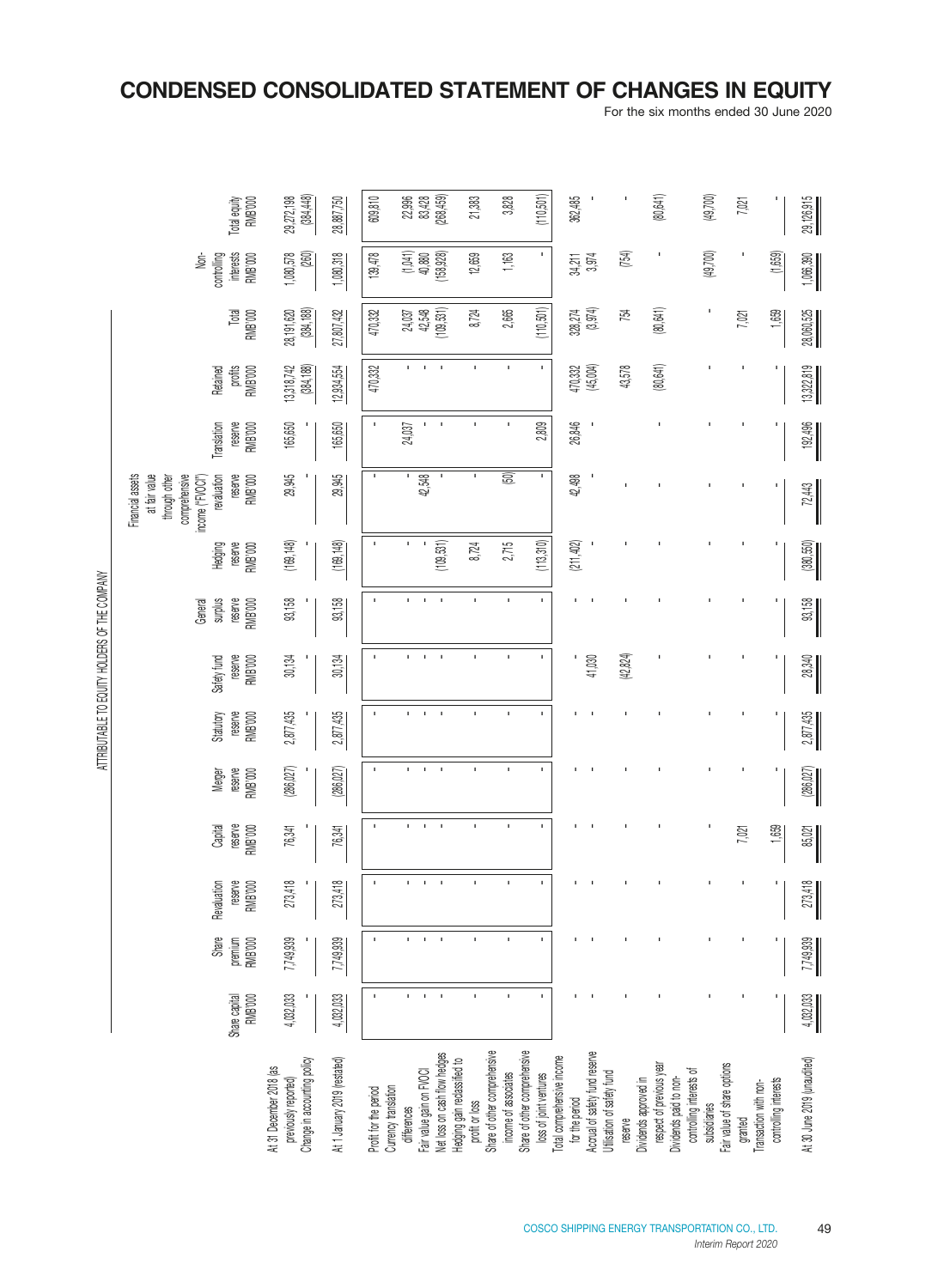# **CONDENSED CONSOLIDATED STATEMENT OF CHANGES IN EQUITY** (Continued)

For the six months ended 30 June 2020

|                                               | <b>RMB'000</b><br>Total equity                            | 29,167,606                                      | 3,094,293             |                                     | 113,888<br>(27,723)<br>(474,172)                         | 49,774                                         | (4, 712)                                           |                              | (91, 159)              | (4,558)                              |                            | 2,655,631      | 5,076,873                            |                                                              |         | (53, 399)                                                | (190, 508)                                                                  | (90, 814)                                                               | 6,281   | 36,571,670                  |
|-----------------------------------------------|-----------------------------------------------------------|-------------------------------------------------|-----------------------|-------------------------------------|----------------------------------------------------------|------------------------------------------------|----------------------------------------------------|------------------------------|------------------------|--------------------------------------|----------------------------|----------------|--------------------------------------|--------------------------------------------------------------|---------|----------------------------------------------------------|-----------------------------------------------------------------------------|-------------------------------------------------------------------------|---------|-----------------------------|
|                                               | <b>interests</b><br>Non-<br>controlling<br><b>RMB'000</b> | 1,042,871                                       | 139,557               |                                     | $(3,339)$<br>$(13,584)$<br>$(280,710)$                   | 29,466                                         | (2,260)                                            |                              | $\blacksquare$         | ×,                                   |                            | (130, 870)     |                                      | 3,604                                                        | (181)   | (53, 399)                                                |                                                                             | (90, 814)                                                               |         | $\frac{77,211}{2}$          |
|                                               | <b>RMB'000</b><br>Total                                   | 28, 124, 735                                    | 2,954,736             |                                     | 117,227<br>(14,139)<br>(193,462)                         | 20,308                                         | (2,452)                                            |                              | (91, 159)              | (4,558)                              |                            | 2,786,501      | 5,076,873<br>[3,604]                 |                                                              | 흔       |                                                          | (190, 508)                                                                  | J.                                                                      | 6,281   | 35,800,459                  |
|                                               | profits<br>RMB <sup>7</sup> 000<br>Retained               | 13,288,500                                      | 2,954,736             |                                     |                                                          | r.                                             |                                                    |                              |                        | ٠                                    |                            | 2,954,736      |                                      | (52, 522)                                                    | 5,196   |                                                          | (190,508)                                                                   |                                                                         |         | 16,005,402                  |
|                                               | reserve<br><b>RMB'000</b><br><b>Translation</b>           | 333,732                                         | п                     | 117,227                             |                                                          |                                                |                                                    |                              | 49,852                 | ٠                                    |                            | 167,079        |                                      |                                                              |         |                                                          |                                                                             |                                                                         |         | 500,811                     |
|                                               | reserve<br><b>FVOCI</b><br>revaluation<br><b>RMB'000</b>  | 81,855                                          |                       | ٠                                   | (14, 139)                                                |                                                | <b>986</b>                                         |                              | f,                     | r.                                   |                            | (13, 153)      |                                      |                                                              |         |                                                          |                                                                             |                                                                         |         | 68,702                      |
|                                               | Hedging<br>reserve<br><b>RMB'000</b>                      | (424,144)                                       |                       |                                     | (193, 462)                                               | 20,308                                         | (3, 438)                                           |                              | (141, 011)             | ٠                                    |                            | (317, 603)     |                                      |                                                              |         |                                                          |                                                                             |                                                                         |         | [741, 747]                  |
|                                               | surplus<br>reserve<br>RMB'000<br>General                  | 93,158                                          |                       |                                     |                                                          |                                                |                                                    |                              |                        |                                      |                            |                |                                      |                                                              |         |                                                          |                                                                             |                                                                         |         | 93,158                      |
| ATTRIBUTABLE TO EQUITY HOLDERS OF THE COMPANY | reserve<br><b>RMB'000</b><br>Safety fund                  | 9,717                                           |                       |                                     |                                                          | r.                                             | I,                                                 |                              | п                      | r.                                   |                            |                |                                      | 48,918                                                       | (5,015) |                                                          |                                                                             |                                                                         |         | 53,620                      |
|                                               | <b>Statutory</b><br>reserve<br><b>RMB'000</b>             | 2,877,435                                       |                       |                                     | $\blacksquare$<br>$\blacksquare$                         | ×                                              | ×,                                                 |                              | ×,                     | ٠                                    |                            |                |                                      |                                                              |         |                                                          |                                                                             |                                                                         |         | 2,877,435                   |
|                                               | reserve<br>RMB'000<br><b>Merger</b>                       | (286, 027)                                      | J.                    |                                     | $\mathbf{r}$<br>$\mathbf{r}$                             | ×,                                             | $\mathbf{r}$                                       |                              | $\mathbf{r}$           | r.                                   |                            |                |                                      |                                                              |         |                                                          |                                                                             |                                                                         |         | (286, 027)                  |
|                                               | reserve<br>RMB'000<br>Capital                             | 90,561                                          | $\mathbf{r}$          | ٠                                   | $\mathbf{r}$<br>$\mathcal{A}$                            | $\mathbf{r}$                                   | r.                                                 |                              | ï                      | r.                                   |                            |                |                                      |                                                              |         |                                                          |                                                                             |                                                                         | 6,281   | 96,842                      |
|                                               | Revaluation<br>reserve<br><b>MB'000</b><br>ᄒ              | 277,976                                         | ×                     | п.                                  | $\mathbf{r}$<br>- 11                                     | r.                                             | f.                                                 |                              | $\blacksquare$         | (4,558)                              |                            | (4,558)        |                                      |                                                              |         |                                                          |                                                                             |                                                                         |         | 273,418                     |
|                                               | <b>Share</b><br><b>RMB'000</b><br>premium                 | 7,749,939                                       |                       |                                     | $\blacksquare$<br>×                                      | ٠                                              | ٠                                                  |                              | ı                      | ٠                                    |                            |                | 4,346,214                            |                                                              |         |                                                          |                                                                             |                                                                         |         | 12,096,153                  |
|                                               | <b>RMB'000</b><br>Share capital                           | 4,032,033                                       |                       |                                     | $\blacksquare$<br>$\blacksquare$                         | r.                                             | ×                                                  |                              | ×                      | r.                                   |                            | p              | 730,659                              |                                                              |         |                                                          |                                                                             |                                                                         |         | 4,762,692                   |
|                                               |                                                           | At 31 December 2019 (as<br>previously reported) | Profit for the period | Currency translation<br>differences | Net loss on cash flow hedges<br>Fair value loss on FVOCI | Hedging gain reclassified to<br>profit or loss | Share of other comprehensive<br>loss of associates | Share of other comprehensive | loss of joint ventures | Disposal of investment<br>properties | Total comprehensive income | for the period | Issue of ordinary shares<br>Inote 30 | Accrual of safety fund reserve<br>Utilisation of safety fund | reserve | Non-controlling interests on<br>disposal of subsidiaries | Dividends approved in respect<br>Dividends paid to non-<br>of previous year | Fair value of share options<br>controlling interests of<br>subsidiaries | granted | At 30 June 2020 (unaudited) |

The notes on pages 53 to 96 form an integral part of this interim condensed consolidated financial information. The notes on pages 53 to 96 form an integral part of this interim condensed consolidated financial information.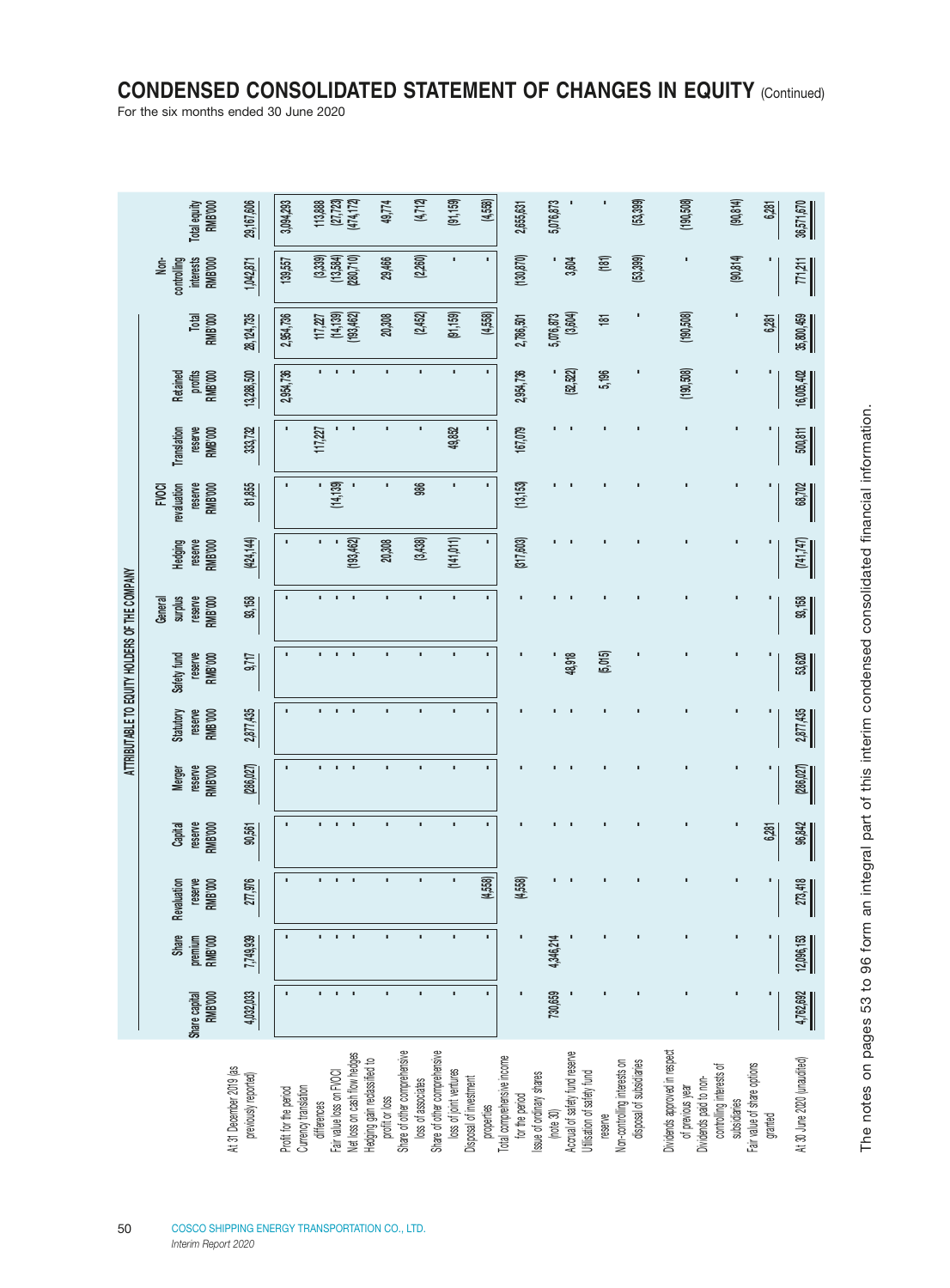# **CONDENSED CONSOLIDATED STATEMENT OF CASH FLOWS**

For the six months ended 30 June 2020

|                                                            | Six months ended 30 June |                |
|------------------------------------------------------------|--------------------------|----------------|
|                                                            | 2020                     | 2019           |
|                                                            | (Unaudited)              | (Unaudited)    |
|                                                            | <b>RMB'000</b>           | <b>RMB'000</b> |
| <b>NET CASH GENERATED FROM OPERATING ACTIVITIES</b>        | 3,507,055                | 2,696,446      |
| <b>INVESTING ACTIVITIES</b>                                |                          |                |
| Interest received                                          | 34,799                   | 22,550         |
| Payments for construction in progress                      | (1, 240, 069)            | (284, 436)     |
| Purchases of property, plant and equipment                 | (376, 670)               | (48, 960)      |
| Investments in an associate                                | (349, 264)               |                |
| Proceeds from disposal of property, plant and equipment    | 12,713                   | 1              |
| Loans to joint ventures                                    |                          | (13, 586)      |
| Repayment from associates                                  | 10,886                   | 11,887         |
| Repayment from joint ventures                              |                          | 8,756          |
| Dividends received from associates                         | 116,703                  | 278,811        |
| Dividends received from a joint venture                    | 182,862                  | 132,557        |
| Disposal of subsidiaries, net of cash acquired/(deduction) | 5,407                    | (15, 138)      |
| Disposal of FVOCI                                          | 7,103                    |                |
| NET CASH (USED IN)/GENERATED FROM INVESTING                |                          |                |
| <b>ACTIVITIES</b>                                          | (1, 595, 530)            | 92,442         |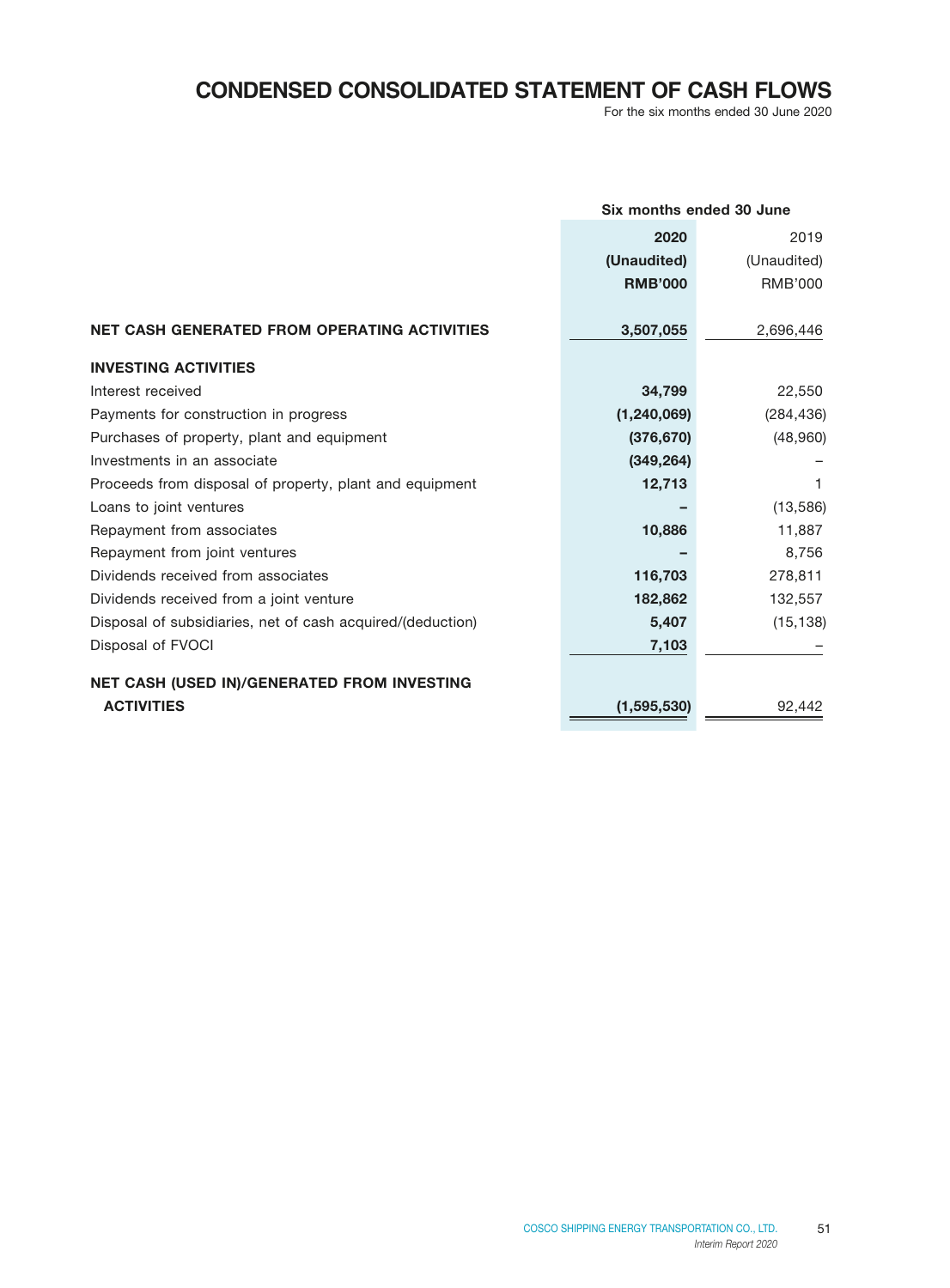# **CONDENSED CONSOLIDATED STATEMENT OF CASH FLOWS** (Continued)

For the six months ended 30 June 2020

|                                                                    | Six months ended 30 June |                |
|--------------------------------------------------------------------|--------------------------|----------------|
|                                                                    | 2020                     | 2019           |
|                                                                    | (Unaudited)              | (Unaudited)    |
|                                                                    | <b>RMB'000</b>           | <b>RMB'000</b> |
| <b>FINANCING ACTIVITIES</b>                                        |                          |                |
| Interest paid                                                      | (514, 039)               | (569, 357)     |
| Dividends paid to shareholders of the Company                      |                          | (54, 518)      |
| Dividends paid to non-controlling interests of subsidiaries        | (107, 957)               | (59, 700)      |
| Dividends paid to previous shareholder of a subsidiary             |                          | (10,000)       |
| Repayment of other loans                                           | (23, 830)                | (73, 159)      |
| Increase in interest-bearing bank and other borrowings             | 2,593,248                | 3,247,321      |
| Repayment of interest-bearing bank and other borrowings            | (5,347,058)              | (4,222,024)    |
| Contribution from shareholders of the Company                      | 5,089,200                |                |
| Lease payments                                                     | (333, 922)               | (323, 290)     |
| Share issue cost and borrowings acquisition cost                   | (6, 941)                 |                |
| NET CASH GENERATED FROM/(USED IN) FINANCING                        |                          |                |
| <b>ACTIVITIES</b>                                                  | 1,348,701                | (2,064,727)    |
| <b>NET INCREASE IN CASH AND CASH EQUIVALENTS</b>                   | 3,260,226                | 724,161        |
| CASH AND CASH EQUIVALENTS AT THE BEGINNING OF THE<br><b>PERIOD</b> | 3,919,500                | 3,467,924      |
| Effect of foreign exchange rate changes, net                       | 38,366                   | 19,320         |
| CASH AND CASH EQUIVALENTS AT THE END OF THE PERIOD                 | 7,218,092                | 4,211,405      |

The notes on pages 53 to 96 form an integral part of this interim condensed consolidated financial information.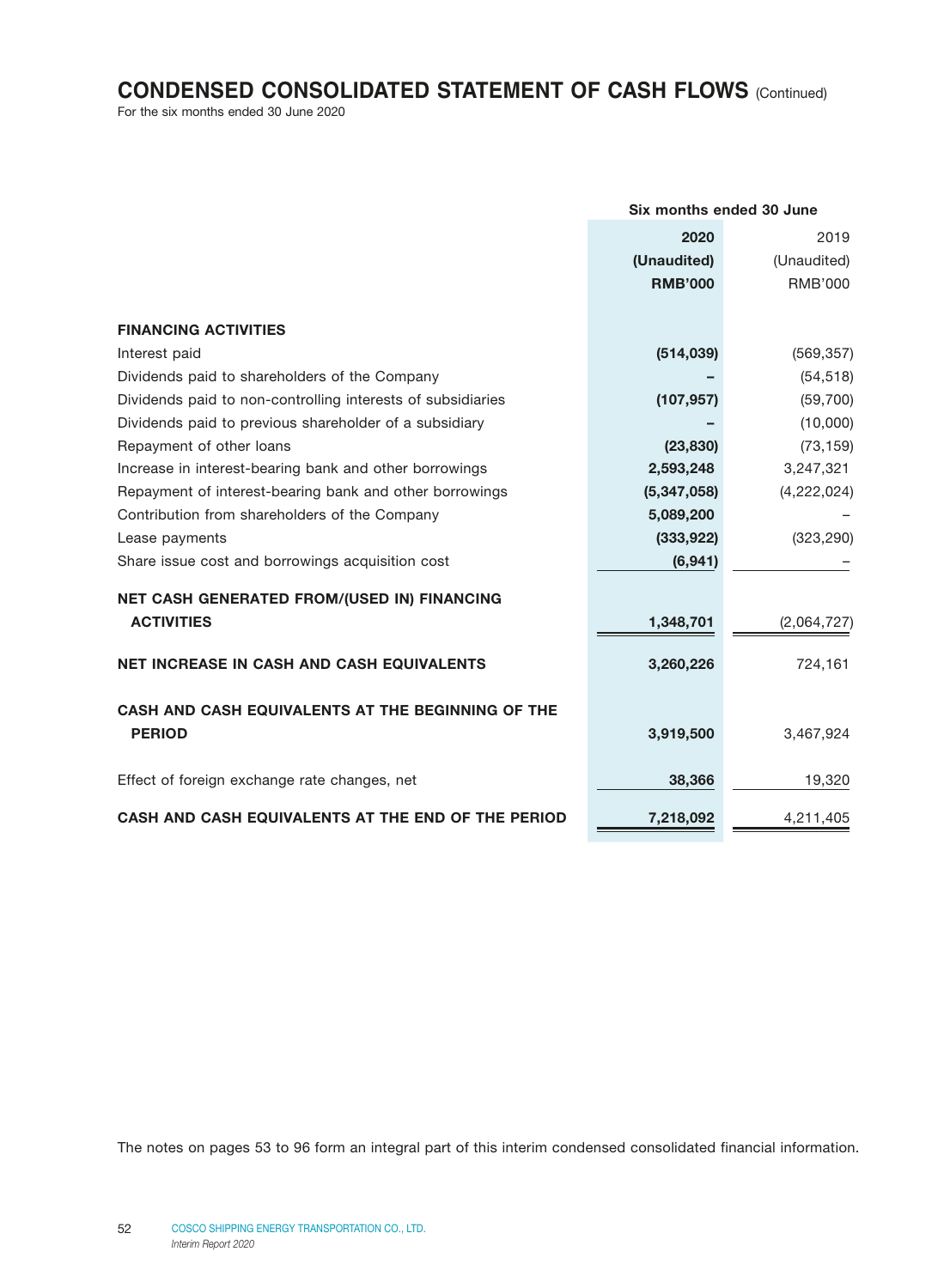# **NOTES TO THE INTERIM FINANCIAL INFORMATION**

For the six months ended 30 June 2020

### 1. CORPORATE INFORMATION

COSCO SHIPPING Energy Transportation Co., Ltd. (the "Company") is a joint stock company with limited liability established in the People's Republic of China (the "PRC"). The registered office of the Company is Room A-1015, No.188 Ye Sheng Road, China (Shanghai) Pilot Free Trade Zone, the PRC and the principal place of business is 670 Dongdaming Road, Hongkou District, Shanghai, the PRC.

During the period, the Company and its subsidiaries (together the "Group") were involved in the following principal activities:

- (a) investment holding; and/or
- (b) oil shipment along the PRC coast and international shipment; and/or
- (c) vessel chartering; and/or
- (d) liquefied natural gas ("LNG") shipping and liquefied petroleum gas ("LPG") shipping.

The Board regards China COSCO SHIPPING Corporation Limited ("COSCO Shipping"), a state-owned enterprise established in the PRC, as being the Company's parent company. The Board regards China Shipping Group Company Limited ("China Shipping"), a state-owned enterprise established in the PRC, as the immediate parent company.

The H-Shares and A-Shares of the Company are listed on the Main Board of The Stock Exchange of Hong Kong Limited and the Shanghai Stock Exchange respectively.

This condensed consolidated interim financial information for the six months ended 30 June 2020 (the "Interim Financial Information") is presented in Renminbi ("RMB"), which is the functional currency of the Company, and all values are rounded to the nearest thousand except where otherwise indicated.

The Interim Financial Information was approved for issue by the Board on 27 August 2020.

The Interim Financial Information has not been audited.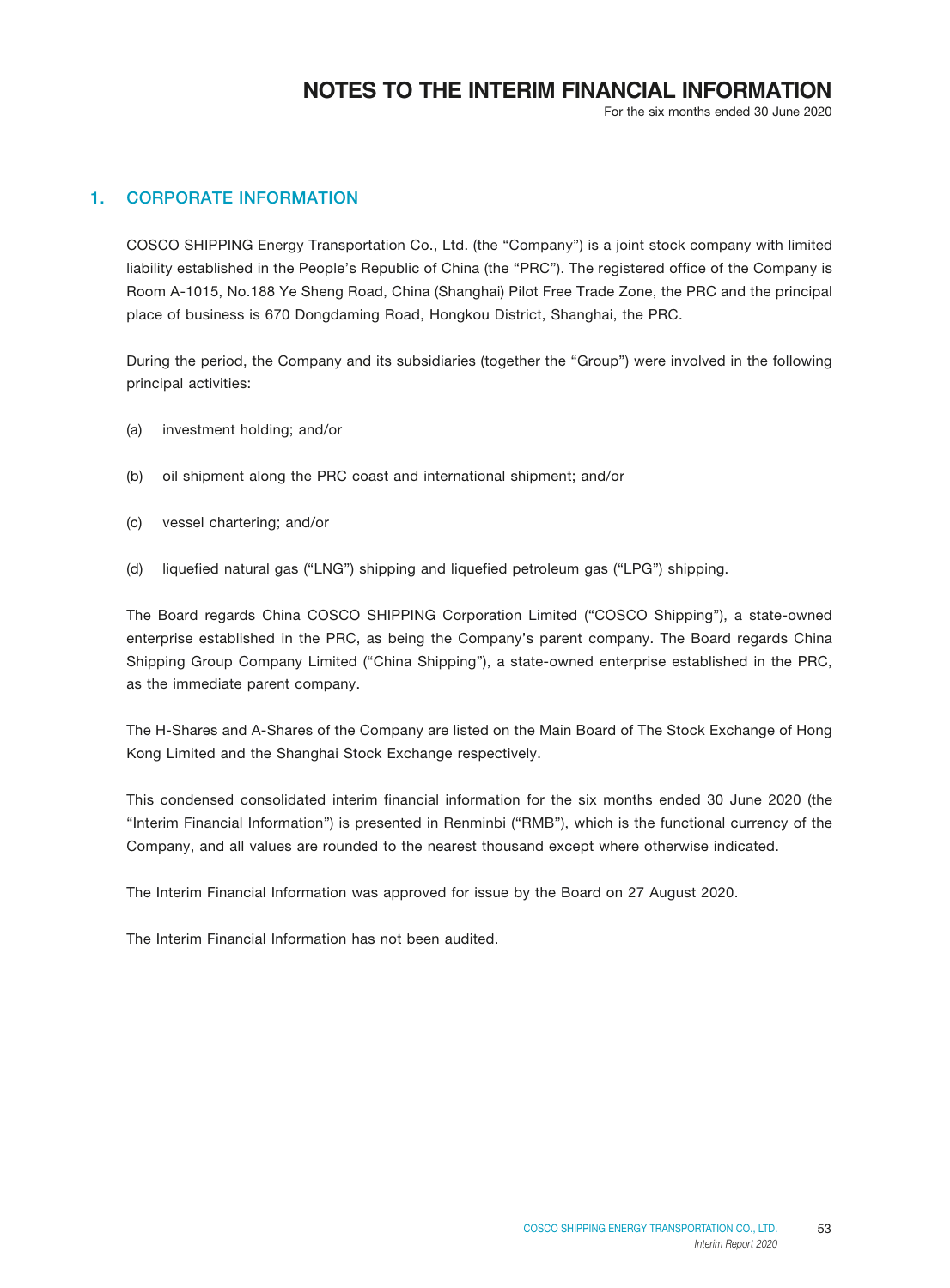For the six months ended 30 June 2020

### 2. BASIS OF PREPARATION

The Interim Financial Information has been prepared in accordance with Hong Kong Accounting Standard ("HKAS") 34 "Interim Financial Reporting" issued by the HKICPA.

The Interim Financial Information does not include all the information and disclosures required in an annual report, and should be read in conjunction with the consolidated financial statements of the Group for the year ended 31 December 2019 which have been prepared in accordance with Hong Kong Financial Reporting Standards ("HKFRS") except for the adoption of new and amended standards as disclosed in Note 3.

#### 3. SIGNIFICANT ACCOUNTING POLICIES

The accounting policies applied are consistent with those of the annual financial statements for the year ended 31 December 2019 as described in those annual financial statements except for the adoption of new and amended standards as set out below. Taxes on income in the interim periods are accrued using tax rate that would be applicable to expected total earnings.

#### (a) New and amended standards adopted by the Group

A number of new or amended standards became applicable for the current reporting period and the Group had to change its accounting policies accordingly. None of which has significant financial impact to the Group:

### Effective for annual periods beginning on or after

| HKAS 1 and HKAS 8 (Amendments)      | Definition of Material              | 1 January 2020 |
|-------------------------------------|-------------------------------------|----------------|
| <b>HKFRS 3 (Amendments)</b>         | Definition of a Business            | 1 January 2020 |
| <b>Revised Conceptual Framework</b> | <b>Revised Conceptual Framework</b> | 1 January 2020 |
|                                     | for Financial Reporting             |                |
| HKFRS 9, HKAS 39 and HKFRS 7        | Interest Rate Benchmark Reform      | 1 January 2020 |
| (Amendments)                        |                                     |                |
| HKFRS 16 (Amendments)               | Covid-19-related Rent               | 1 June 2020    |
|                                     | Concessions                         |                |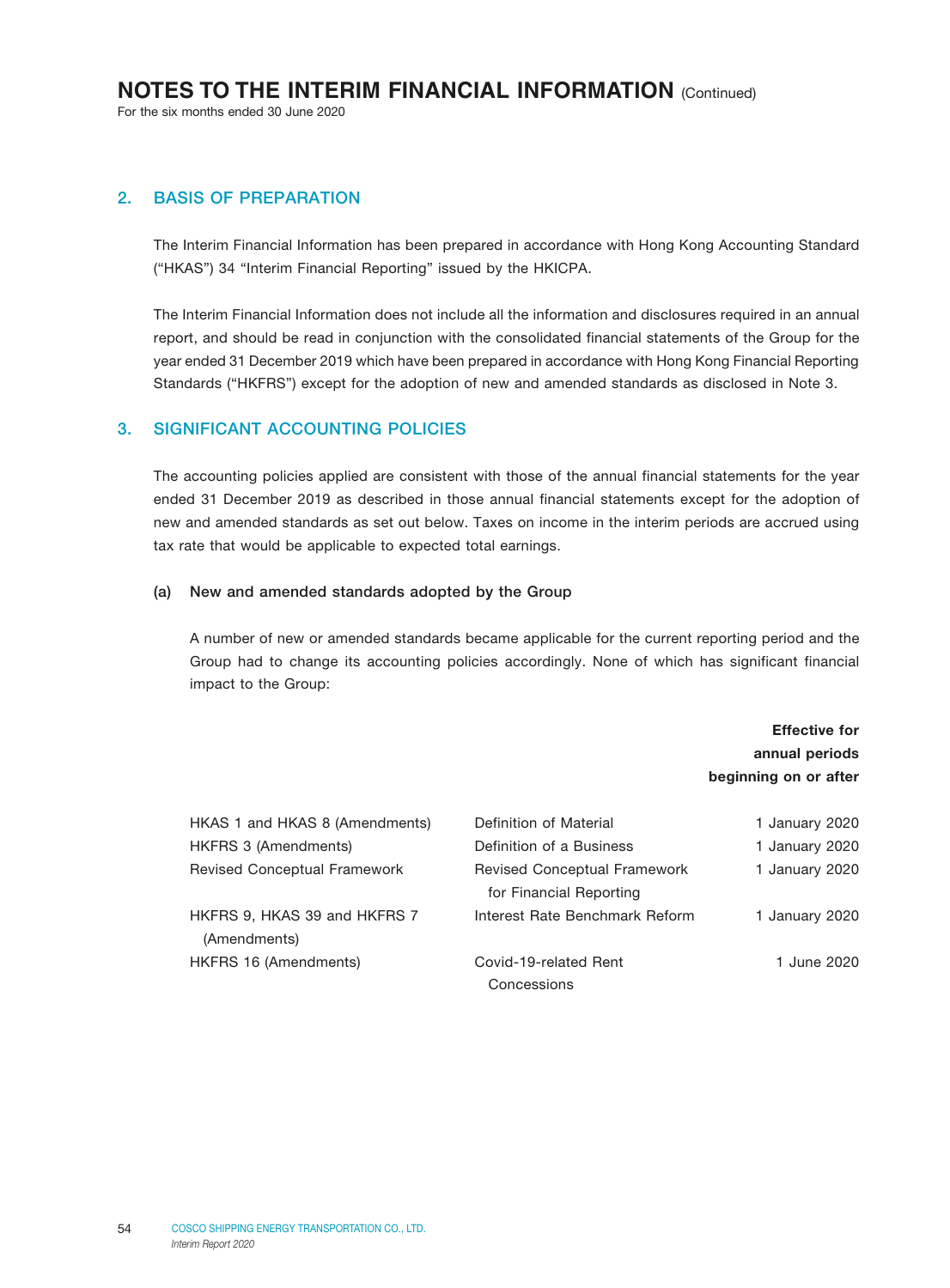For the six months ended 30 June 2020

Effective for annual periods

### 3. SIGNIFICANT ACCOUNTING POLICIES (Continued)

(b) The following new standards, new interpretations and amendments to standards and interpretations have been issued but are not effective for the financial year beginning on 1 January 2020 and have not been early adopted by the Group:

|                                   |                                                                                             | beginning on or after |
|-----------------------------------|---------------------------------------------------------------------------------------------|-----------------------|
| HKAS 1 (Amendments)               | Classification of Liabilities as<br>Current or Non-current                                  | 1 January 2022        |
| HKAS 16 (Amendments)              | Property, Plant and Equipment:<br>Proceeds before Intended Use                              | 1 January 2022        |
| HKAS 37 (Amendments)              | Onerous Contracts - Cost of<br><b>Fulfilling a Contract</b>                                 | 1 January 2022        |
| HKFRS 3 (Amendments)              | Reference to the Conceptual<br>Framework                                                    | 1 January 2022        |
| HKFRS 17                          | <b>Insurance Contracts</b>                                                                  | 1 January 2023        |
| HKFRS 10 and HKAS 28 (Amendments) | Sale or Contribution of Assets<br>between an Investor and its<br>Associate or Joint Venture | To be determined      |
| Annual Improvements to HKFRS      |                                                                                             | 1 January 2022        |
| Standards 2018-2020               |                                                                                             |                       |

The Group is assessing the full impact of the new standards, new interpretations and amendments to standards and interpretations.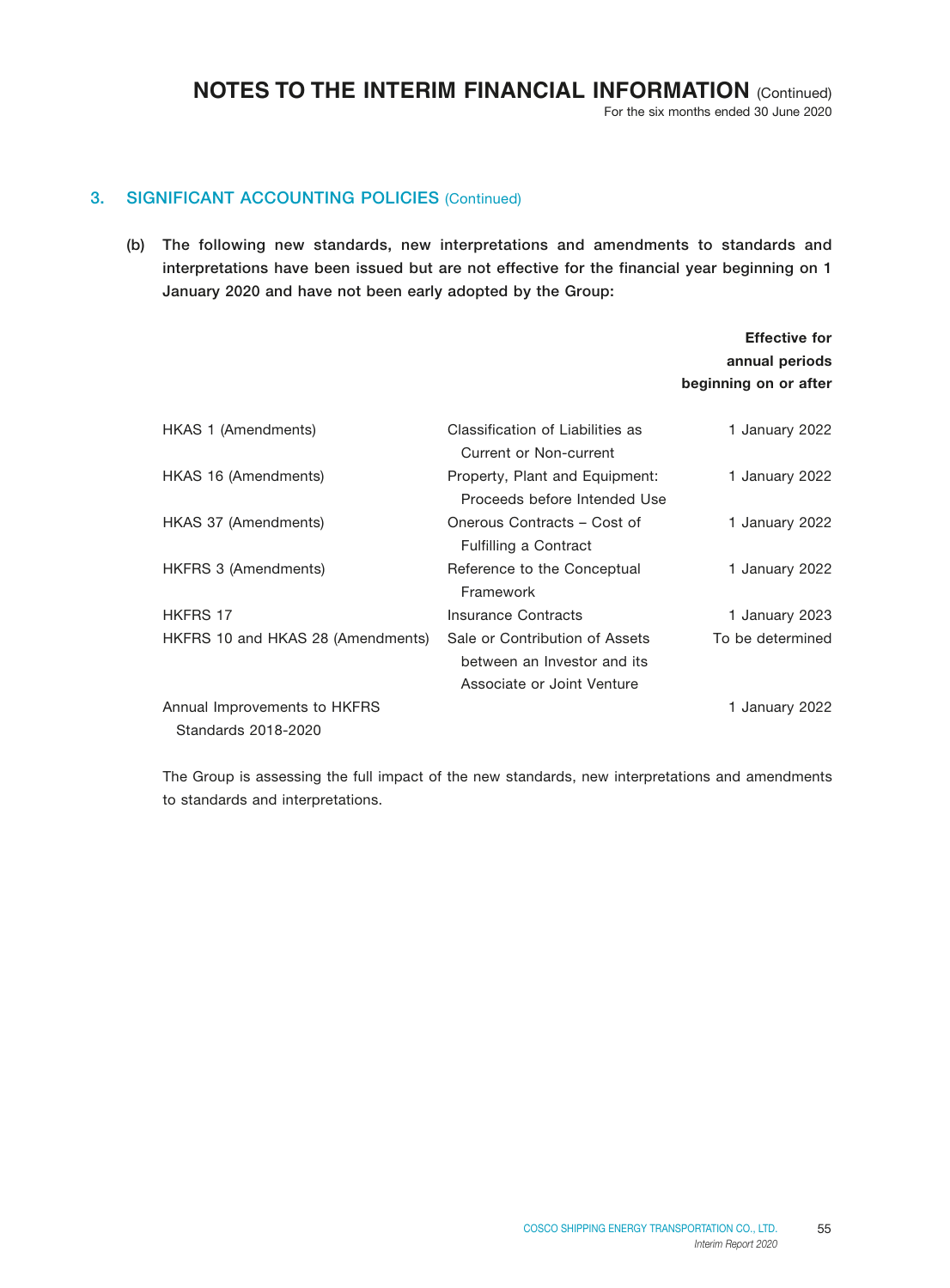For the six months ended 30 June 2020

### 4. ESTIMATES

The preparation of interim financial information requires management to make judgements, estimates and assumptions that affect the application of accounting policies and the reported amounts of assets and liabilities, income and expense. Actual results may differ from these estimates.

The Group's major operating assets represent vessels. Management determines the estimated useful lives, residual values and related depreciation expenses for vessels. Management estimates useful lives of vessels by reference to the Group's business model, its assets management policy, the industry practice, expected usage of the vessels, expected repair and maintenance, and technical or commercial obsolescence arising from changes or improvements in the vessel market.

Management determines the estimated residual value for its vessels by reference to all relevant factors (including the use of the current scrap values of steels in an active market) at each measurement date. The depreciation expense will change where the useful lives or residual value of vessels are different from the previous estimate.

In addition to above, in preparing this condensed consolidated interim financial information, the significant judgements made by management in applying the Group's accounting policies and the key sources of estimation uncertainty were the same as those that applied to the consolidated financial statements for the year ended 31 December 2019.

### 5. FINANCIAL RISK MANAGEMENT

#### 5.1 Financial risk factors

The Group's activities expose it to a variety of financial risks: market risk (including foreign currency risk, interest rate risk and price risk), credit risk and liquidity risk.

The condensed consolidated interim financial information do not include all financial risk management information and disclosures required in the annual financial statements, and should be read in conjunction with the Group's annual financial statements as at 31 December 2019.

There have been no changes in the major risk management policies since the last year end.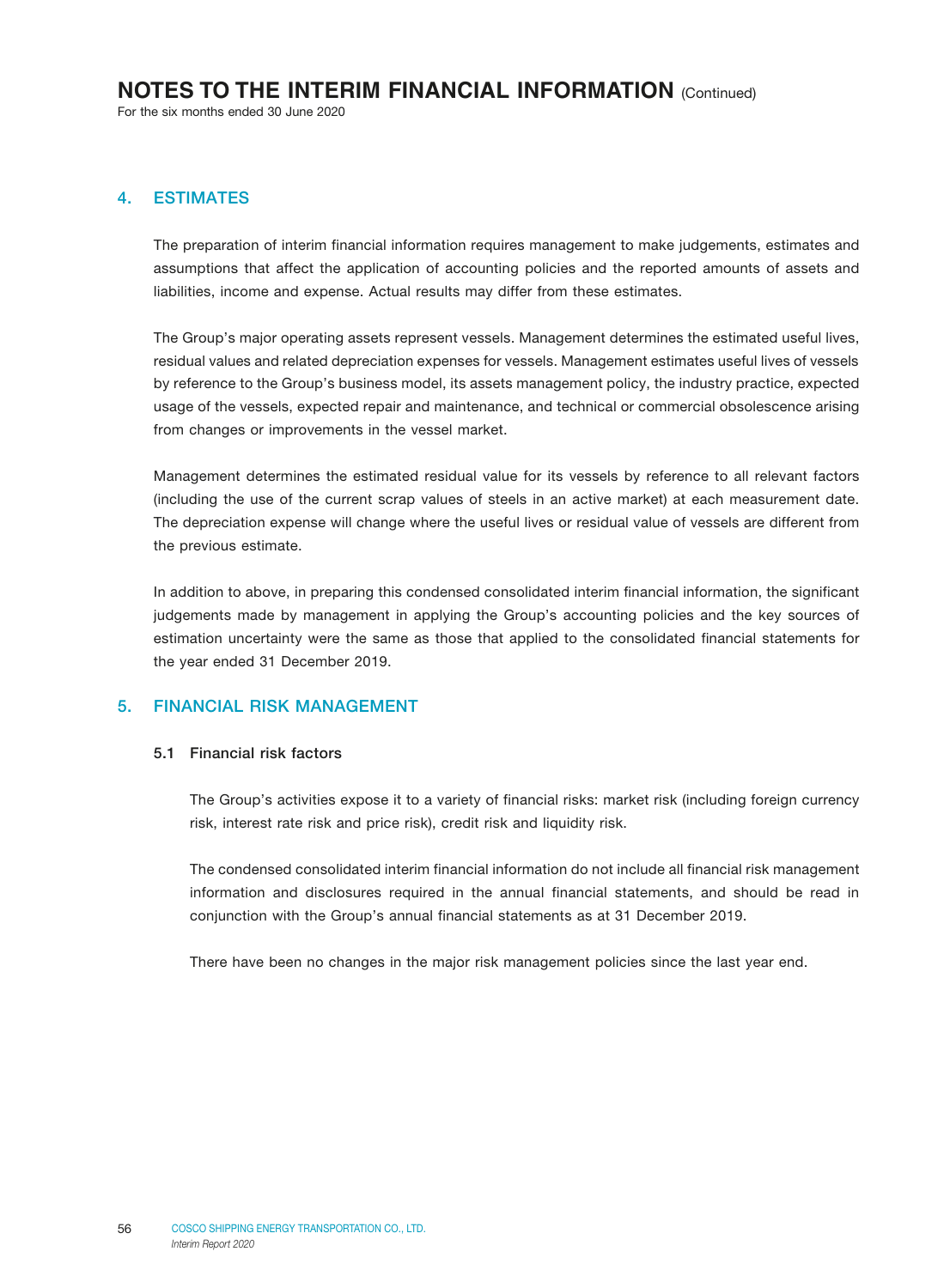For the six months ended 30 June 2020

### 5. FINANCIAL RISK MANAGEMENT (Continued)

#### 5.2 Liquidity risk

Compared to year end, there was no material change in the contractual undiscounted cash outflows for financial liabilities.

The table below analyses the Group's financial liabilities into relevant maturity groupings based on the remaining period at the balance sheet date to the contractual maturity date. The amounts disclosed in the table are the contractual undiscounted cash flows.

|                                                                                                         | Less than<br>1 year<br><b>RMB'000</b> | <b>Between 1</b><br>and 2 years<br><b>RMB'000</b> | Over<br>2 years<br><b>RMB'000</b> | <b>Total</b><br><b>RMB'000</b> |
|---------------------------------------------------------------------------------------------------------|---------------------------------------|---------------------------------------------------|-----------------------------------|--------------------------------|
| As at 30 June 2020                                                                                      |                                       |                                                   |                                   |                                |
| Trade and bills payables<br>Financial liabilities included in other<br>payables and accruals (excluding | 1,592,573                             |                                                   |                                   | 1,592,573                      |
| interest payable)                                                                                       | 561,742                               |                                                   |                                   | 561,742                        |
| Interest payable in relation to borrowings                                                              |                                       |                                                   |                                   |                                |
| and bonds                                                                                               | 207,665                               |                                                   |                                   | 207,665                        |
| Derivative financial instruments                                                                        |                                       |                                                   | 1,067,849                         | 1,067,849                      |
| Lease liabilities                                                                                       | 562,947                               | 430,188                                           | 1,821,434                         | 2,814,569                      |
| Interest-bearing bank and other borrowings                                                              | 8,406,487                             | 1,958,494                                         | 17,710,624                        | 28,075,605                     |
| Other loans                                                                                             | 104,922                               | 106,825                                           | 1,246,899                         | 1,458,646                      |
| Bonds payable                                                                                           | 126,800                               | 126,800                                           | 2,626,800                         | 2,880,400                      |
|                                                                                                         | 11,563,136                            | 2,622,307                                         | 24,473,606                        | 38,659,049                     |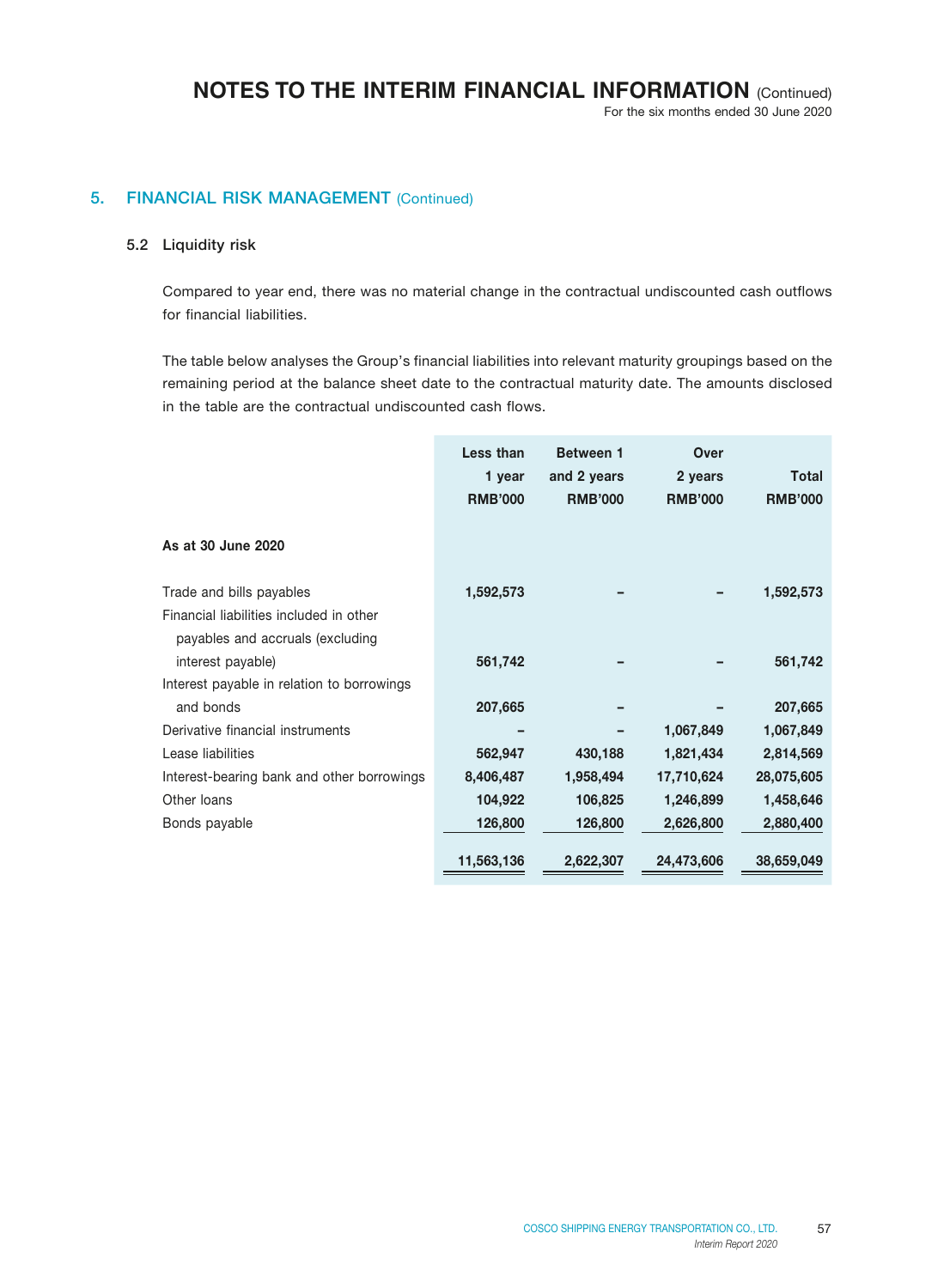For the six months ended 30 June 2020

### 5. FINANCIAL RISK MANAGEMENT (Continued)

### 5.2 Liquidity risk (Continued)

|                                                                                                         | Less than<br>1 year<br><b>RMB'000</b> | Between 1<br>and 2 years<br><b>RMB'000</b> | Over<br>2 years<br>RMB'000 | Total<br><b>RMB'000</b> |
|---------------------------------------------------------------------------------------------------------|---------------------------------------|--------------------------------------------|----------------------------|-------------------------|
| As at 31 December 2019                                                                                  |                                       |                                            |                            |                         |
| Trade and bills payables<br>Financial liabilities included in other<br>payables and accruals (excluding | 1,922,313                             |                                            |                            | 1,922,313               |
| interest payable)<br>Interest payable in relation to borrowings                                         | 880,752                               |                                            |                            | 880,752                 |
| and bonds                                                                                               | 162,647                               |                                            |                            | 162,647                 |
| Derivative financial instruments                                                                        |                                       |                                            | 631,235                    | 631,235                 |
| Lease liabilities                                                                                       | 706,248                               | 430,338                                    | 1,998,711                  | 3,135,297               |
| Interest-bearing bank and other borrowings                                                              | 9,450,137                             | 3,268,839                                  | 19,226,001                 | 31,944,977              |
| Other loans                                                                                             | 104,103                               | 101,903                                    | 1,269,213                  | 1,475,219               |
| Bonds payable                                                                                           | 126,800                               | 126,800                                    | 2,586,917                  | 2,840,517               |
|                                                                                                         | 13,353,000                            | 3,927,880                                  | 25,712,077                 | 42,992,957              |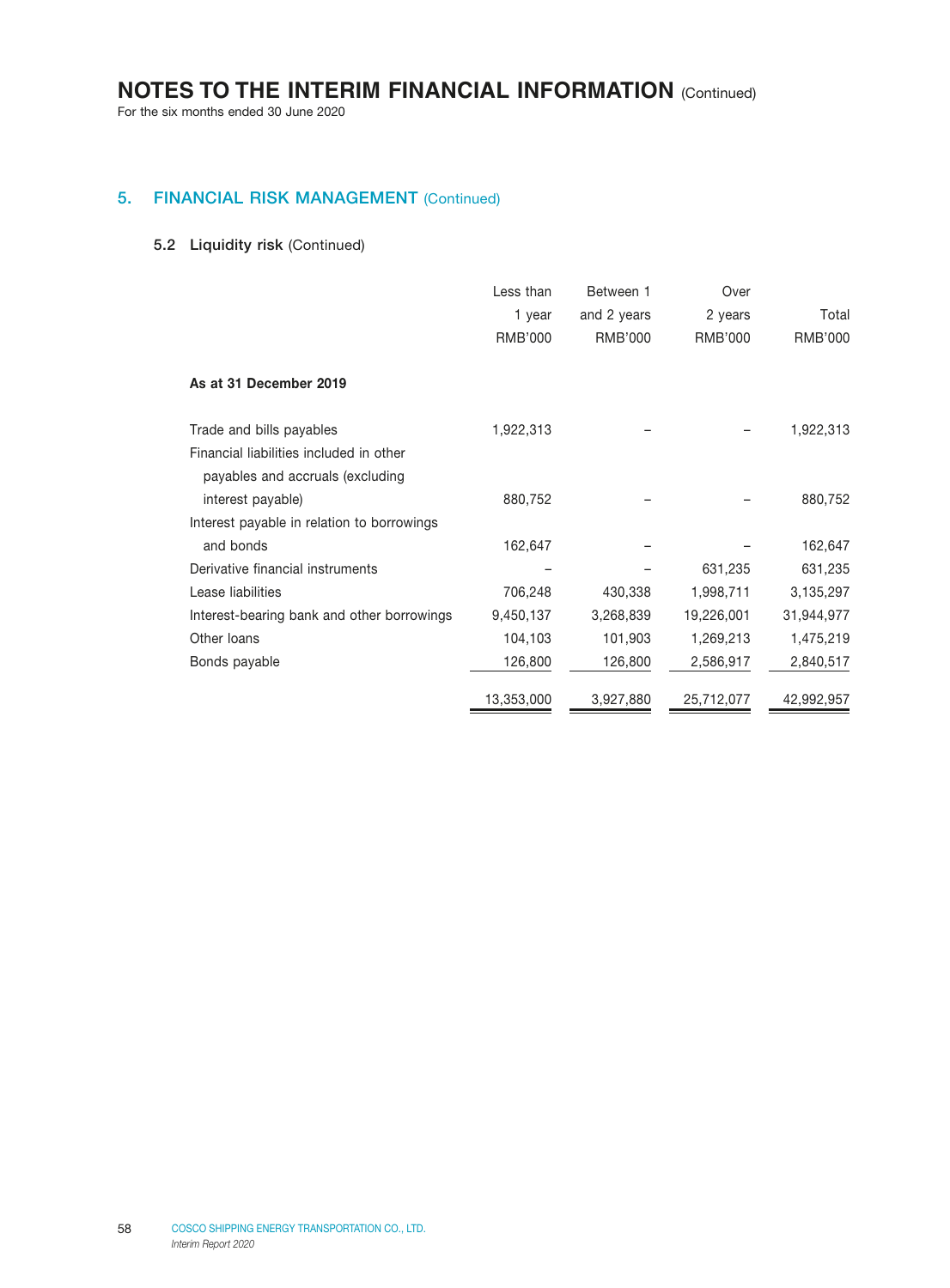For the six months ended 30 June 2020

### 5. FINANCIAL RISK MANAGEMENT (Continued)

#### 5.3 Fair value estimation

(a) Financial assets and liabilities measured at fair value

Fair value hierarchy

The following table shows an analysis of financial instruments recorded at fair value at the end of the Reporting Period by level of the fair value hierarchy:

|                        | Level 1<br><b>RMB'000</b> | Level <sub>2</sub><br><b>RMB'000</b> | Level <sub>3</sub><br><b>RMB'000</b> | <b>Total</b><br><b>RMB'000</b> |
|------------------------|---------------------------|--------------------------------------|--------------------------------------|--------------------------------|
| At 30 June 2020        |                           |                                      |                                      |                                |
| Financial assets:      |                           |                                      |                                      |                                |
| Financial assets at    |                           |                                      |                                      |                                |
| <b>FVOCI</b>           | 353,941                   |                                      | 1,771                                | 355,712                        |
| Financial liabilities: |                           |                                      |                                      |                                |
| Derivative financial   |                           |                                      |                                      |                                |
| instruments            |                           | 1,067,849                            |                                      | 1,067,849                      |
| At 31 December 2019    |                           |                                      |                                      |                                |
| Financial assets:      |                           |                                      |                                      |                                |
| Financial assets at    |                           |                                      |                                      |                                |
| <b>FVOCI</b>           | 390,905                   |                                      | 5,534                                | 396,439                        |
| Financial liabilities: |                           |                                      |                                      |                                |
| Derivative financial   |                           |                                      |                                      |                                |
| instruments            |                           | 631,235                              |                                      | 631,235                        |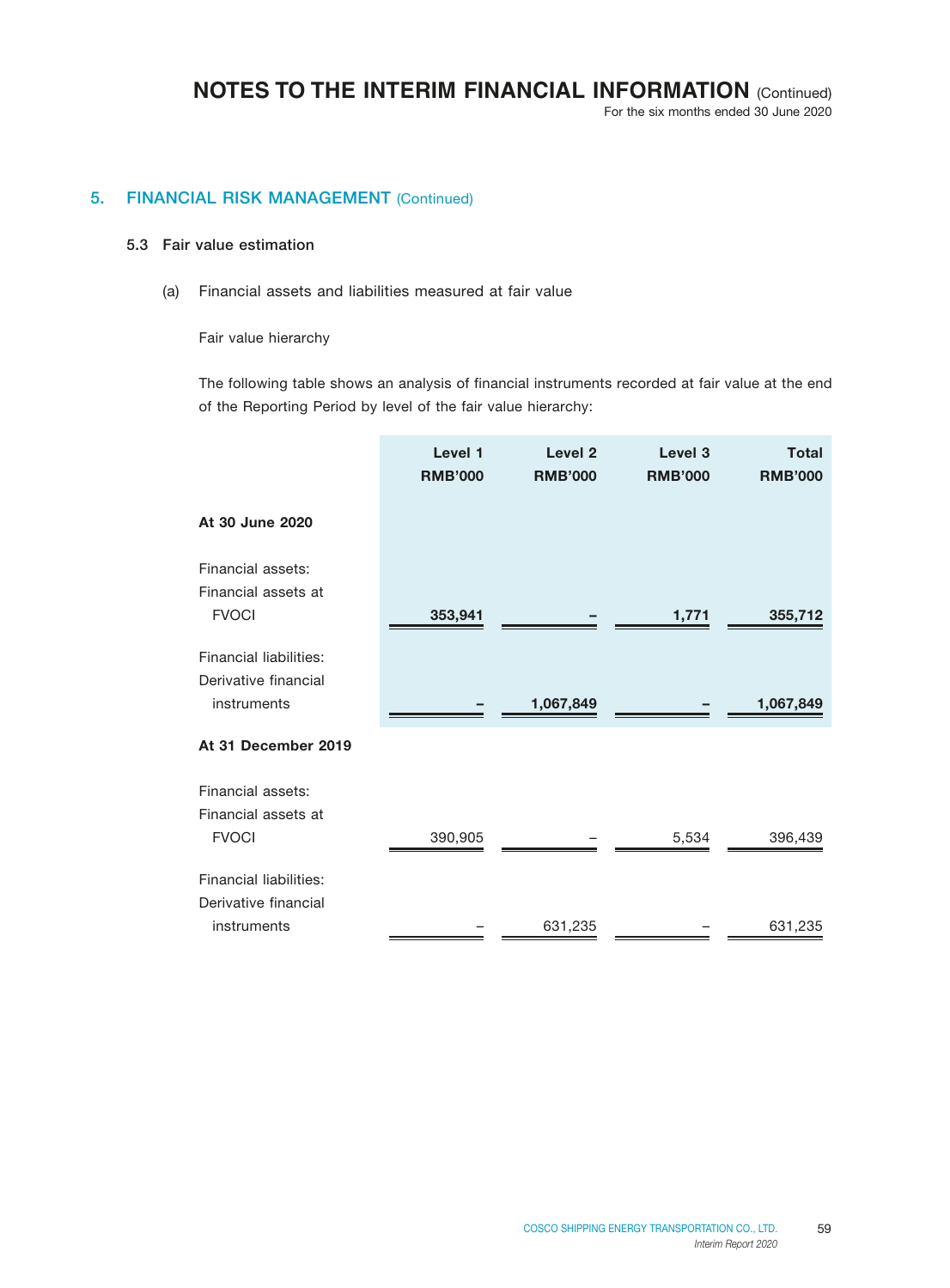For the six months ended 30 June 2020

### 5. FINANCIAL RISK MANAGEMENT (Continued)

#### 5.3 Fair value estimation (Continued)

(a) Financial assets and liabilities measured at fair value (Continued)

Fair value hierarchy (Continued)

Fair value hierarchy has been defined in the Group's consolidated financial statements disclosed in the Company's 2019 annual report. There were no transfers between Level 1 and Level 2, or transfers into or out of Level 3 in the current and prior periods.

The fair values of the listed equity investments are based on the current bid price.

The fair value of interest rate swap agreements as derivative financial instruments is the estimated amount that the Group would receive or pay to terminate the swap at the end of the Reporting Period, taking into account the current interest rates and the current creditworthiness of the swap counterparties.

(b) Fair value of financial assets and liabilities carried at other than fair value

The carrying amounts of the Group's financial assets and liabilities carried at cost or amortised cost are not materially different from their fair values as at 30 June 2020 and 31 December 2019.

#### 6. REVENUES AND SEGMENT INFORMATION

Segment information is presented by way of two segment formats: (i) on a primary segment reporting basis, by business segment; and (ii) on a secondary segment reporting basis, by geographical segment.

The Group's business segments are categorised as follows:

- a. oil shipment
	- oil shipment
	- vessel chartering
- b. LNG
- c. others
	- others mainly include LPG shipping.

The Group's operating businesses are structured and managed separately, according to the nature of their operations and the services they provide. Each of the Group's business segments represents a strategic business unit that offers services which are subject to risks and returns that are different from those of the other business segments.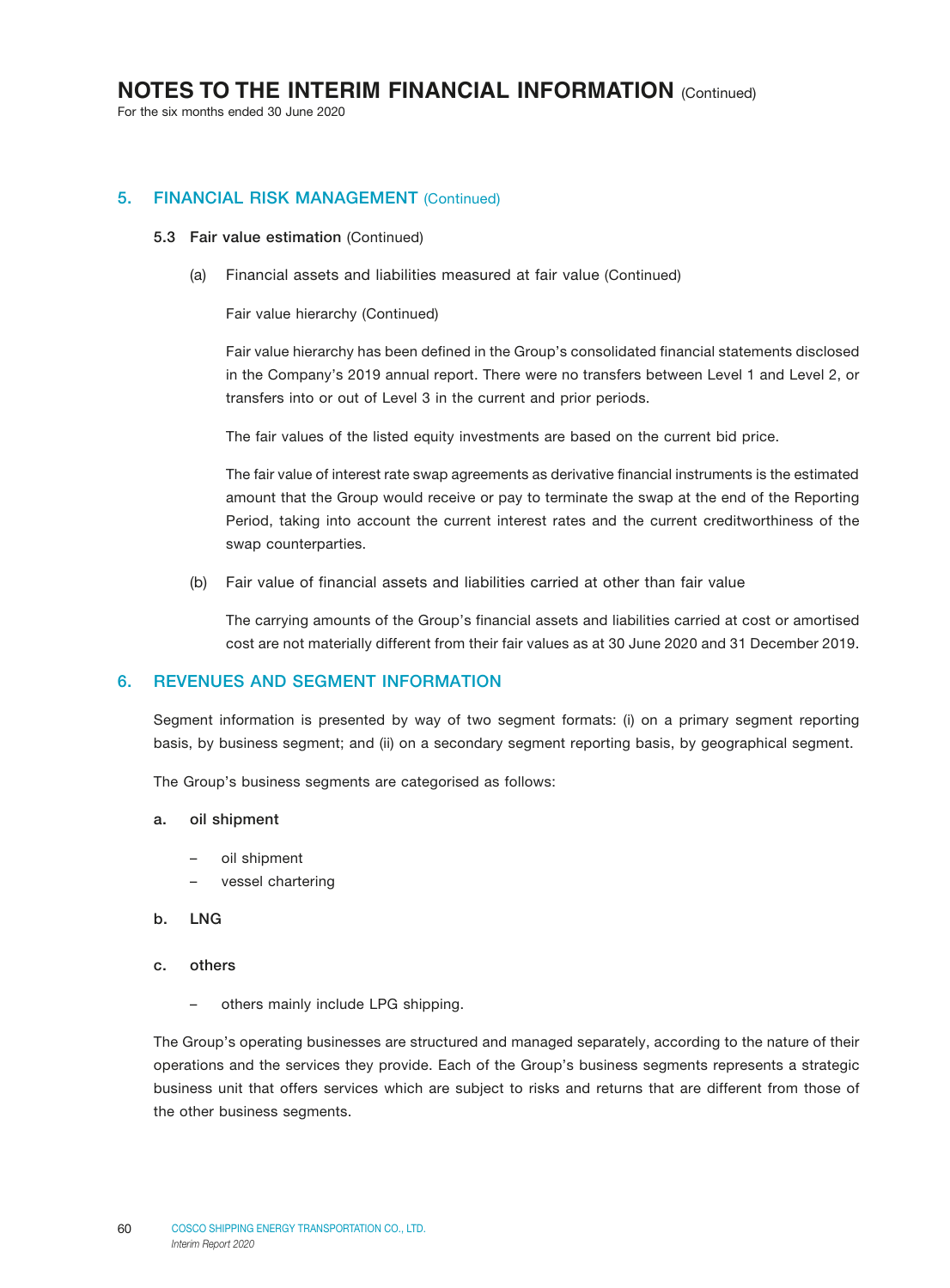### For the six months ended 30 June 2020

### 6. REVENUES AND SEGMENT INFORMATION (Continued)

#### Business segments

There is seasonality for the Group's revenues but the effect is small. An analysis of the Group's revenues and contribution to profit from operating activities by principal activity and geographical area of operations for the period is set out as follows:

|                                                           |                 | Six months ended 30 June |                |                |
|-----------------------------------------------------------|-----------------|--------------------------|----------------|----------------|
|                                                           | 2020            |                          | 2019           |                |
|                                                           | <b>Revenues</b> | <b>Contribution</b>      | Revenues       | Contribution   |
|                                                           | <b>RMB'000</b>  | <b>RMB'000</b>           | <b>RMB'000</b> | <b>RMB'000</b> |
| By principal activity:                                    |                 |                          |                |                |
| Oil shipment                                              |                 |                          |                |                |
|                                                           |                 |                          |                |                |
| - Oil shipment                                            | 8,264,300       | 2,968,896                | 5,787,844      | 876,870        |
| - Vessel chartering                                       | 714,467         | 325,361                  | 565,738        | 130,511        |
|                                                           | 8,978,767       | 3,294,257                | 6,353,582      | 1,007,381      |
| <b>LNG</b>                                                | 649,993         | 360,473                  | 652,785        | 362,670        |
| <b>Others</b>                                             | 40,739          | 12,821                   | 52,270         | 17,474         |
|                                                           | 9,669,499       | 3,667,551                | 7,058,637      | 1,387,525      |
|                                                           |                 |                          |                |                |
| Other income and net gains                                |                 | 27,984                   |                | 63,515         |
| Marketing expenses                                        |                 | (14, 806)                |                | (11, 626)      |
| Administrative expenses                                   |                 | (286, 551)               |                | (288, 085)     |
| Net impairment losses on financial<br>and contract assets |                 | (12, 540)                |                | (17, 219)      |
| Other expenses                                            |                 | (20,000)                 |                | (30, 667)      |
| Share of profits of associates                            |                 | 176,830                  |                | 150,989        |
| Share of profits of joint ventures                        |                 | 321,747                  |                | 180,983        |
| Finance costs                                             |                 | (566, 137)               |                | (738,073)      |
| Profit before tax                                         |                 | 3,294,078                |                | 697,342        |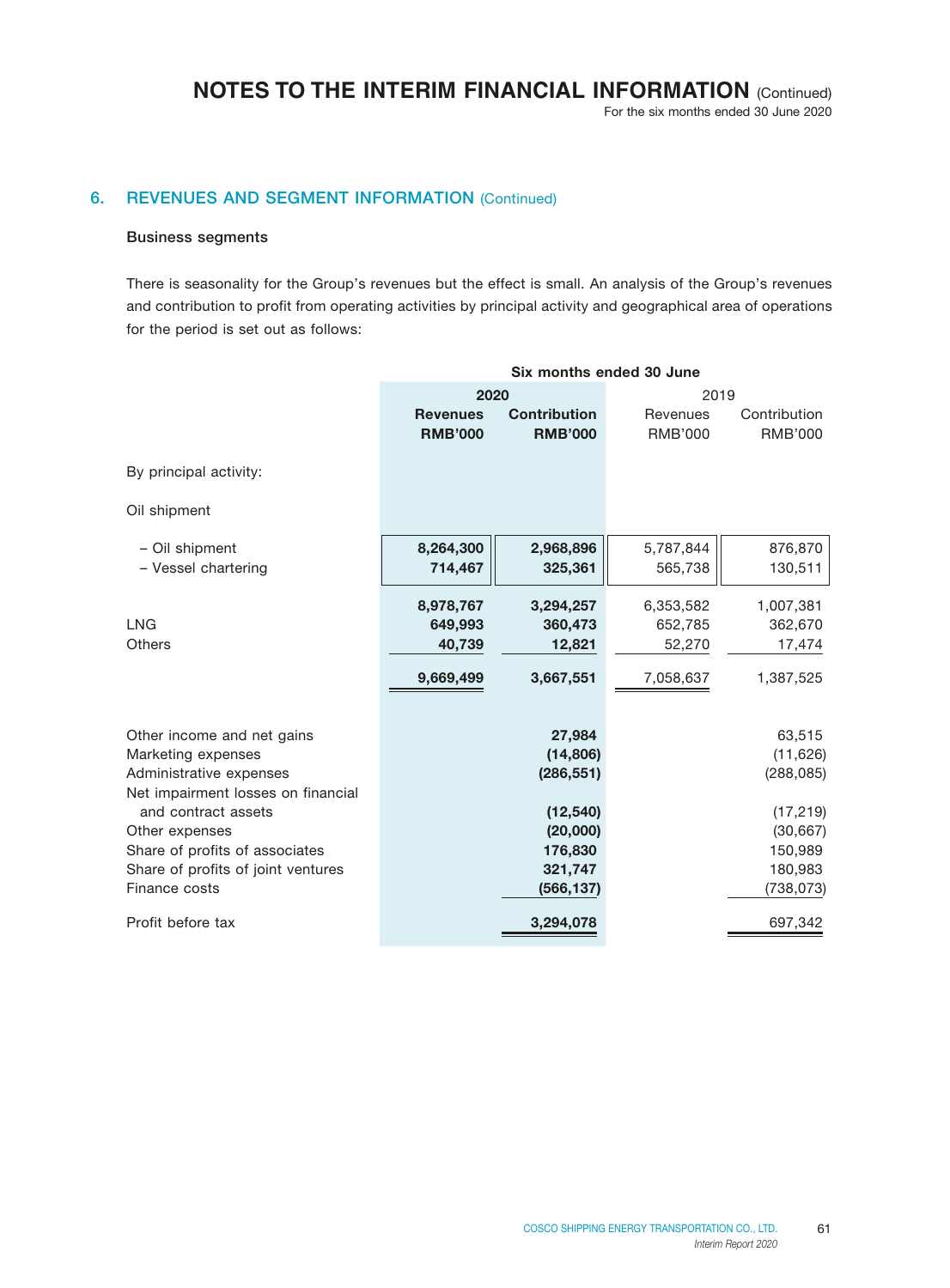For the six months ended 30 June 2020

### 6. REVENUES AND SEGMENT INFORMATION (Continued)

#### Business segments (Continued)

The Group's revenues for the period are recognised over-time.

The Group's revenues are mainly with contract period of less than one year. So, the Group takes the expedient not to disclose the unsatisfied performance obligation under HKFRS 15.

|                           | 30 June        | 31 December |
|---------------------------|----------------|-------------|
|                           | 2020           | 2019        |
|                           | <b>RMB'000</b> | RMB'000     |
| Total segment assets      |                |             |
| Oil shipment              | 56,248,662     | 51,622,800  |
| LNG                       | 13,608,290     | 13,413,037  |
| <b>Others</b>             | 979,745        | 806,024     |
|                           | 70,836,697     | 65,841,861  |
| Total segment liabilities |                |             |
| Oil shipment              | 24,290,443     | 27,206,955  |
| <b>LNG</b>                | 9,967,424      | 9,437,799   |
| <b>Others</b>             | 7,160          | 29,501      |
|                           | 34,265,027     | 36,674,255  |

Segment contribution represents gross profit incurred by each segment without allocation of central administration costs (including emoluments of directors, supervisors and senior managements), marketing expenses, net impairment losses on financial and contract assets, other expenses, share of profits of associates, share of profits of joint ventures, other income and net gains and finance costs. This is the measure reported to the Group's chief operating decision makers for the purposes of resources allocation and performance assessment.

As at 30 June 2020, the net carrying amounts of the Group's oil tankers, LNG vessels and LPG vessels were RMB36,640,989,000 (31 December 2019: RMB36,964,619,000), RMB9,137,478,000 (31 December 2019: RMB9,159,126,000) and RMB nil (31 December 2019: RMB106,173,000) respectively.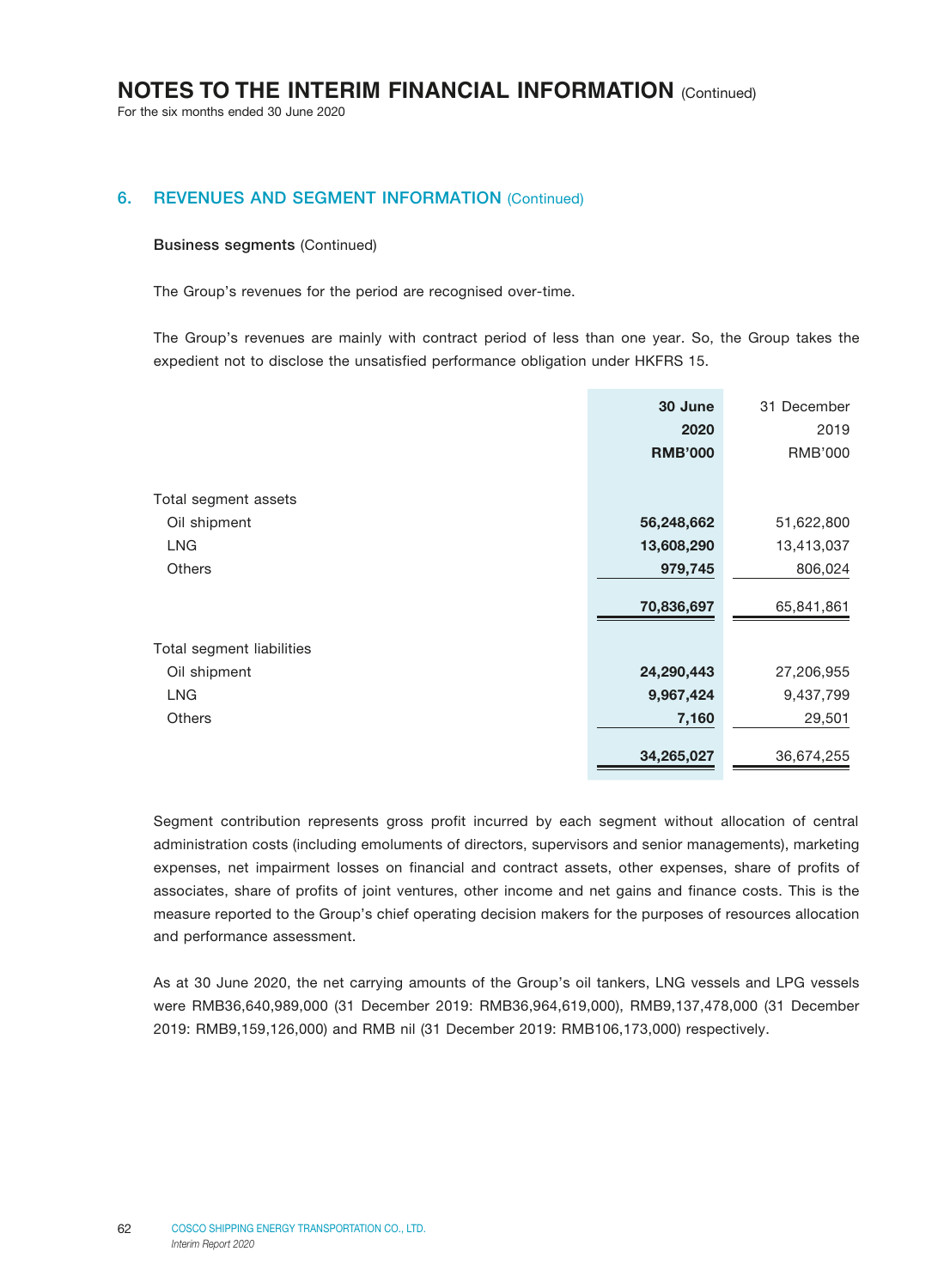For the six months ended 30 June 2020

### 6. REVENUES AND SEGMENT INFORMATION (Continued)

#### Geographical segments

|                                    | Six months ended 30 June |                     |                |              |
|------------------------------------|--------------------------|---------------------|----------------|--------------|
|                                    | 2020                     |                     | 2019           |              |
|                                    | <b>Revenues</b>          | <b>Contribution</b> | Revenues       | Contribution |
|                                    | <b>RMB'000</b>           | <b>RMB'000</b>      | <b>RMB'000</b> | RMB'000      |
| By geographical area:              |                          |                     |                |              |
| Domestic                           | 2,614,213                | 663,249             | 2,392,908      | 565,103      |
| International                      | 7,055,286                | 3,004,302           | 4,665,729      | 822,422      |
|                                    | 9,669,499                | 3,667,551           | 7,058,637      | 1,387,525    |
| Other income and net gains         |                          | 27,984              |                | 63,515       |
| Marketing expenses                 |                          | (14, 806)           |                | (11, 626)    |
| Administrative expenses            |                          | (286, 551)          |                | (288, 085)   |
| Net impairment losses on financial |                          |                     |                |              |
| and contract assets                |                          | (12, 540)           |                | (17, 219)    |
| Other expenses                     |                          | (20,000)            |                | (30, 667)    |
| Share of profits of associates     |                          | 176,830             |                | 150,989      |
| Share of profits of joint ventures |                          | 321,747             |                | 180,983      |
| Finance costs                      |                          | (566, 137)          |                | (738, 073)   |
| Profit before tax                  |                          | 3,294,078           |                | 697,342      |

During the periods ended 30 June 2020 and 2019, total segment revenue represents total consolidated revenue as there were no inter-segment transactions between the business segments.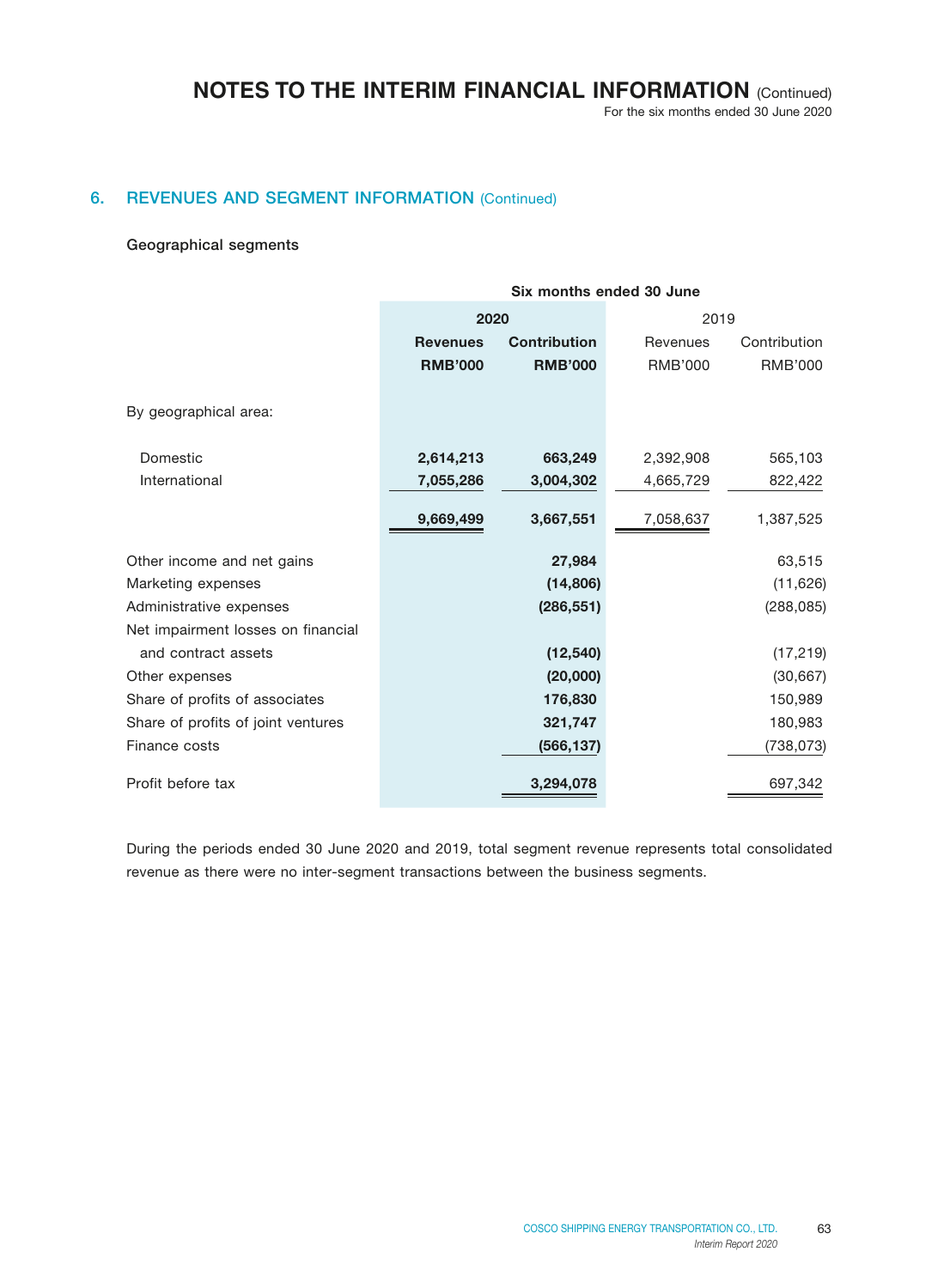For the six months ended 30 June 2020

### 6. REVENUES AND SEGMENT INFORMATION (Continued)

#### Other information

|                                      | Oil shipment<br><b>RMB'000</b> | <b>LNG</b><br><b>RMB'000</b> | <b>Others</b><br><b>RMB'000</b> | Total<br><b>RMB'000</b> |
|--------------------------------------|--------------------------------|------------------------------|---------------------------------|-------------------------|
| Six months ended 30 June 2020        |                                |                              |                                 |                         |
| Additions to non-current assets      | 1,307,913                      | 127                          |                                 | 1,308,040               |
| Depreciation and amortisation        | 1,334,299                      | 156,806                      | 39                              | 1,491,144               |
| Gain/(loss) on disposal of property, |                                |                              |                                 |                         |
| plant and equipment, net             | 5,405                          | (9)                          |                                 | 5,396                   |
| Interest income                      | 42,492                         | 15,391                       | $12 \,$                         | 57,895                  |
| Six months ended 30 June 2019        |                                |                              |                                 |                         |
| Additions to non-current assets      | 355,462                        | 44                           | 26                              | 355,532                 |
| Depreciation and amortisation        | 1,271,588                      | 151,689                      | 3,130                           | 1,426,407               |
| Loss on disposal of property, plant  |                                |                              |                                 |                         |
| and equipment, net                   | (4)                            |                              | (23)                            | (27)                    |
| Interest income                      | 35,645                         | 14,811                       | 287                             | 50,743                  |

The principal assets employed by the Group are located in the PRC and, accordingly, no geographical segment analysis of assets and expenditure has been prepared for the six months ended 30 June 2020 and 2019.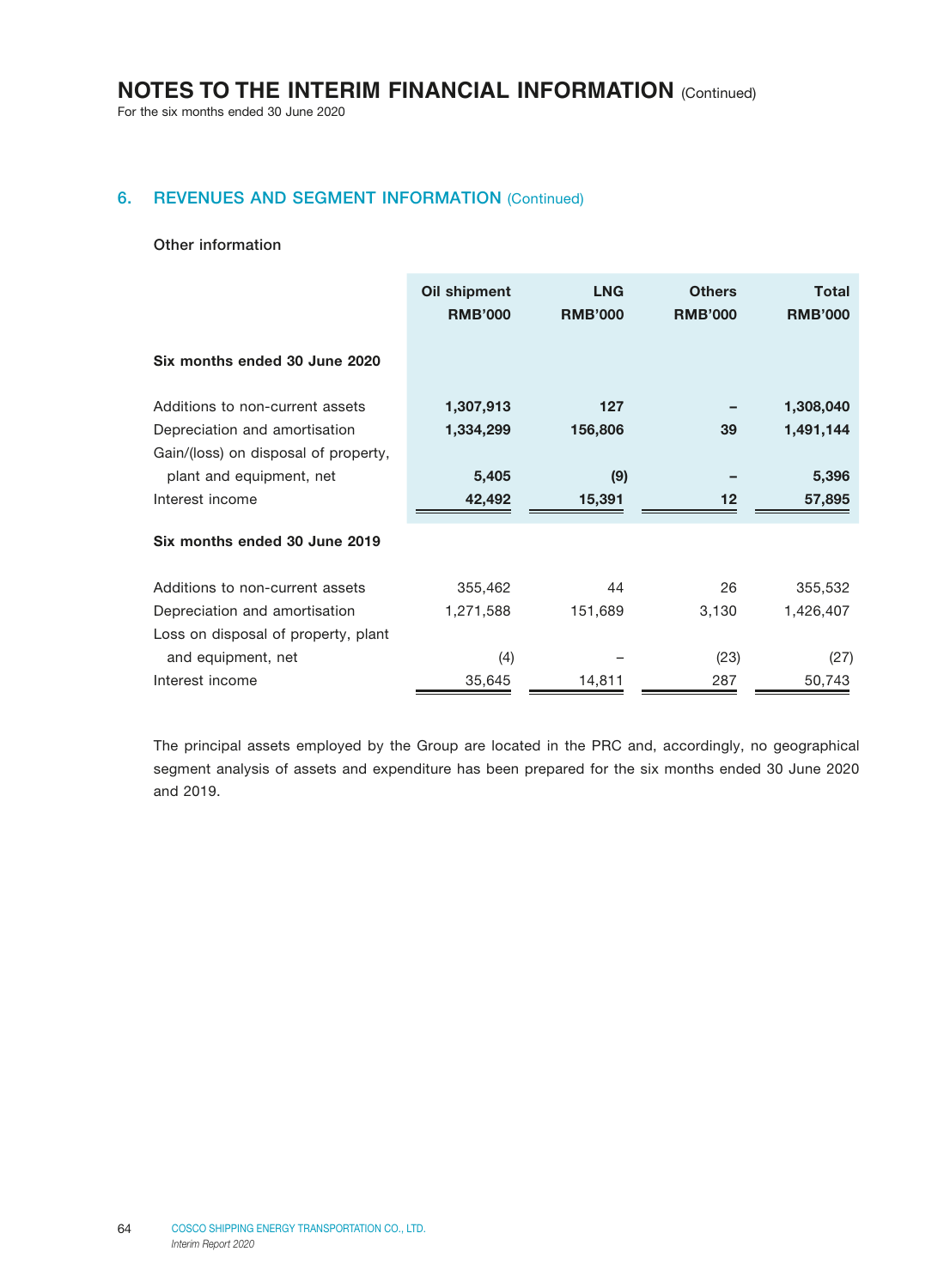### 7. OTHER INCOME AND NET GAINS

|                                                              | Six months ended 30 June |                |
|--------------------------------------------------------------|--------------------------|----------------|
|                                                              | 2020                     | 2019           |
|                                                              | <b>RMB'000</b>           | <b>RMB'000</b> |
|                                                              |                          |                |
| Other income                                                 |                          |                |
| Government subsidies (Note)                                  | 33,346                   | 18,187         |
| Bank interest income                                         | 29,464                   | 18,458         |
| Interest income from loan receivables                        | 28,431                   | 32,285         |
| Rental income from investment properties                     | 640                      | 511            |
| <b>Others</b>                                                | (3,966)                  | 12,608         |
|                                                              | 87,915                   | 82,049         |
| Other losses                                                 |                          |                |
| Losses on disposal of shares in subsidiaries                 | (40, 504)                | (7,926)        |
| Exchange losses, net                                         | (19, 641)                | (13, 312)      |
| Gains/(losses) on disposal of property, plant and equipment, |                          |                |
| net                                                          | 5,396                    | (27)           |
| <b>Others</b>                                                | (5, 182)                 | 2,731          |
|                                                              | (59, 931)                | (18, 534)      |
|                                                              | 27,984                   | 63,515         |

Note: The government subsidies mainly represent the subsidies granted for business development purpose and refund of tax. There were no unfulfilled conditions or contingencies relating to these subsidies.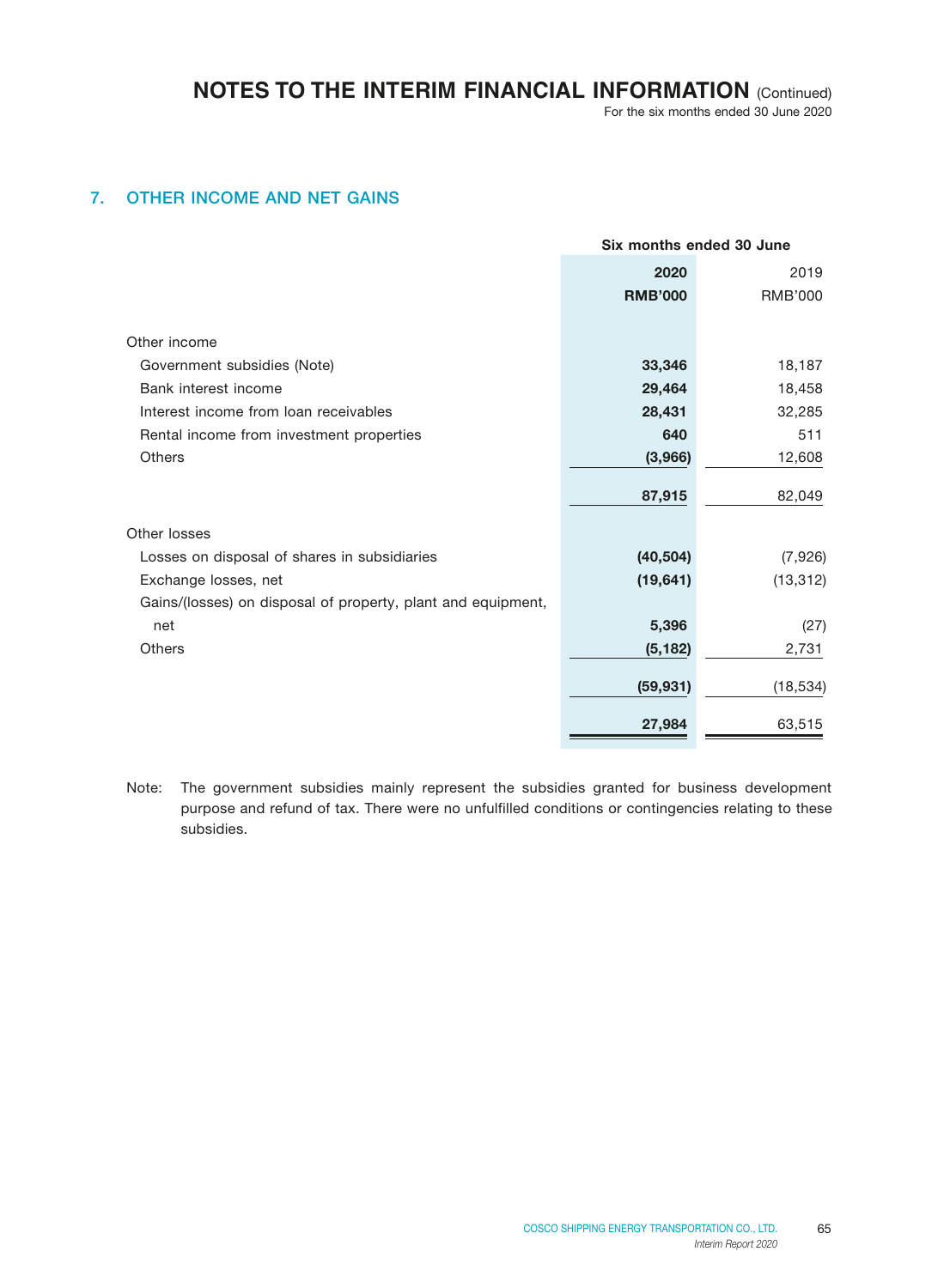For the six months ended 30 June 2020

### 8. FINANCE COSTS

|                                                            | Six months ended 30 June |                |
|------------------------------------------------------------|--------------------------|----------------|
|                                                            | 2020                     | 2019           |
|                                                            | <b>RMB'000</b>           | <b>RMB'000</b> |
|                                                            |                          |                |
| Interest expenses on:                                      |                          |                |
| - bank loans and other borrowings                          | 446,511                  | 570,181        |
| - corporate bonds                                          | 64,374                   | 102,464        |
| - interest rate swaps: cash flow hedges, reclassified from |                          |                |
| other comprehensive income                                 | 49,774                   | 21,383         |
| - lease liabilities                                        | 52,175                   | 63,600         |
| - exchange gains, net                                      | (46, 697)                | (19, 555)      |
|                                                            | 566,137                  | 738,073        |
|                                                            |                          |                |

During the period, no interest expense is capitalised (six months ended 30 June 2019: Nil).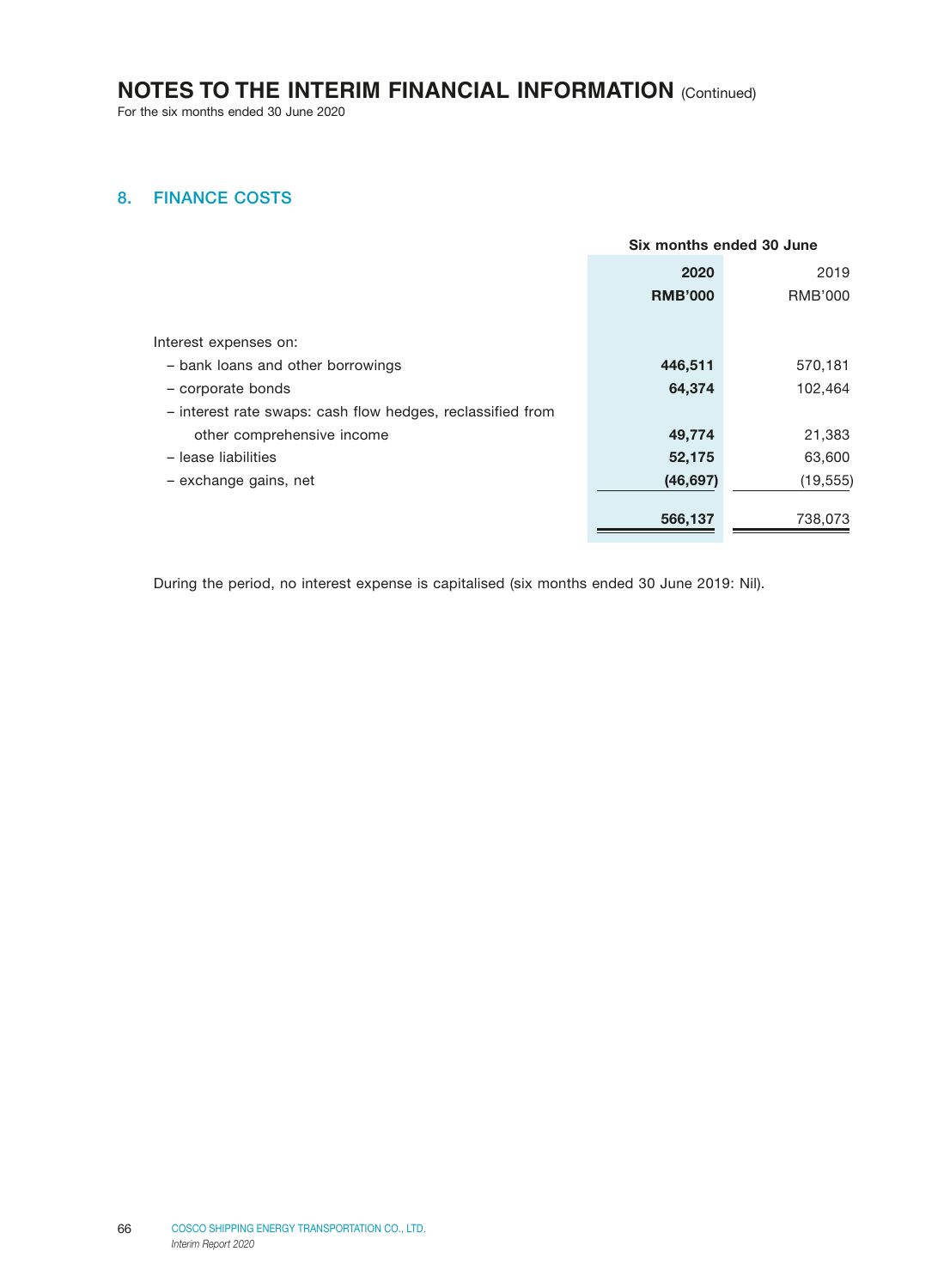For the six months ended 30 June 2020

### 9. PROFIT BEFORE TAX

|                                                                                 | Six months ended 30 June |                |
|---------------------------------------------------------------------------------|--------------------------|----------------|
|                                                                                 | 2020                     | 2019           |
|                                                                                 | <b>RMB'000</b>           | <b>RMB'000</b> |
|                                                                                 |                          |                |
| Cost of shipping services rendered:                                             |                          |                |
| Bunker oil inventories consumed and port fees                                   | 2,189,396                | 2,146,470      |
| Others (including vessel depreciation and crew expenses,                        |                          |                |
| which amount is also included in respective total amounts                       |                          |                |
| disclosed separately below)                                                     | 3,812,552                | 3,524,642      |
|                                                                                 | 6,001,948                | 5,671,112      |
|                                                                                 |                          |                |
| Staff costs (including emoluments of directors, supervisors and<br>management): |                          |                |
| Wages, salaries, crew expenses and related expenses                             | 948,785                  | 854,514        |
| Costs for defined benefit plan                                                  | 2,999                    | 6,060          |
| Pension scheme contributions                                                    | 16,013                   | 25,557         |
| Total staff costs                                                               |                          |                |
|                                                                                 | 967,797                  | 886,131        |
| Depreciation of property, plant and equipment                                   | 1,218,405                | 1,168,448      |
| Depreciation and amortisation of right-of-use assets                            | 272,739                  | 257,959        |
| Dry-docking and repairs                                                         | 244,440                  | 256,961        |
| Provision for impairment losses on trade receivables and                        |                          |                |
| contract assets                                                                 | 12,886                   | 17,183         |
| (Reversal of)/provision for impairment losses on other                          |                          |                |
| receivables                                                                     | (346)                    | 36             |
|                                                                                 |                          |                |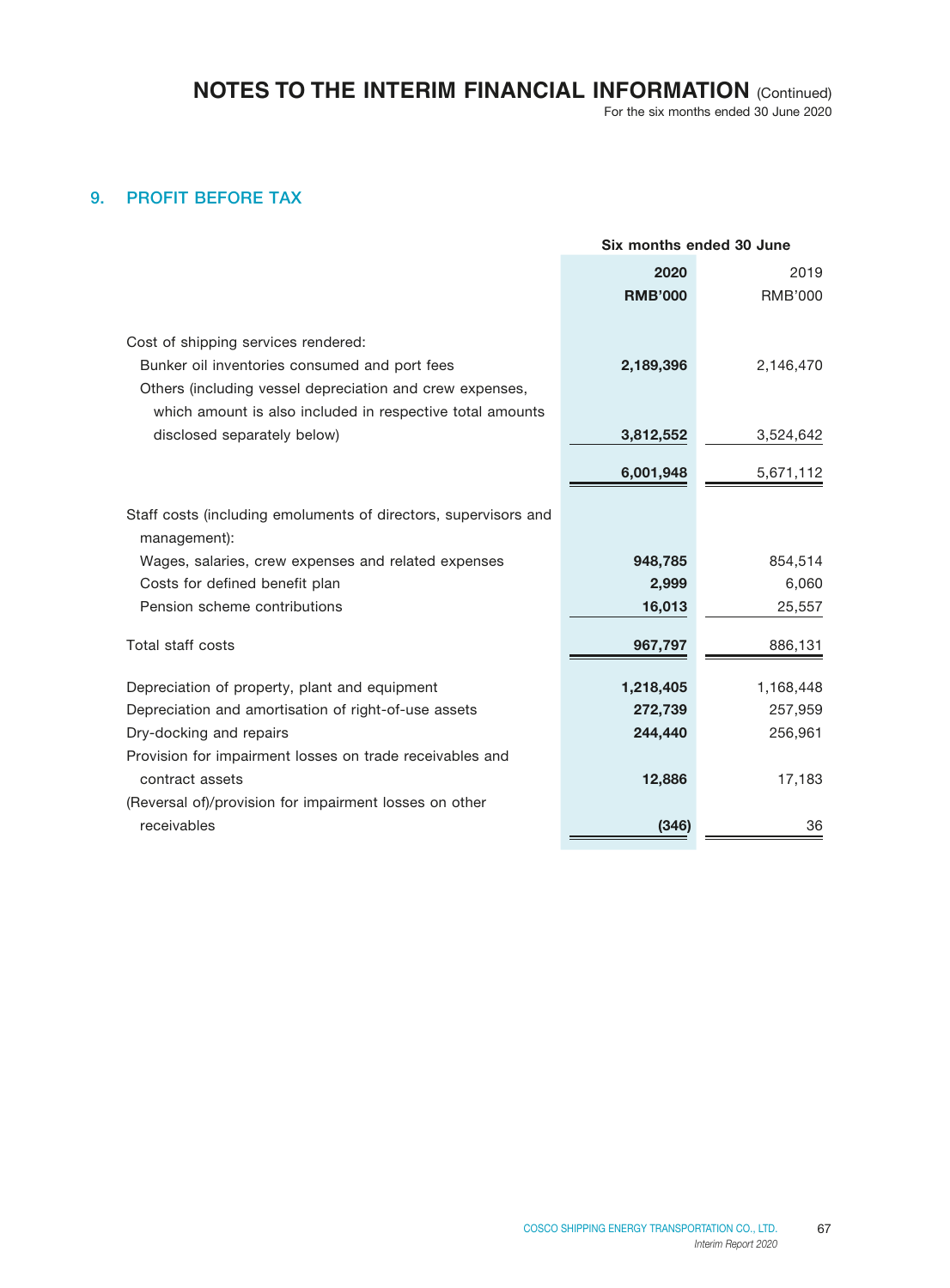For the six months ended 30 June 2020

### 10. INCOME TAX EXPENSE

|      | Six months ended 30 June |                   |
|------|--------------------------|-------------------|
|      | 2020                     | 2019              |
| Note | <b>RMB'000</b>           | <b>RMB'000</b>    |
|      |                          |                   |
|      |                          |                   |
| (i)  |                          |                   |
|      | 172,030                  | 75,634            |
|      | (22)                     | 1,203             |
| (ii) |                          |                   |
|      | 616                      | 74                |
|      |                          |                   |
|      |                          | 76,911            |
|      |                          | 10,621            |
|      | 199,785                  | 87,532            |
|      |                          | 172,624<br>27,161 |

Note:

(i) PRC Corporate Income Tax

Under the Law of the PRC on Corporate Income Tax Law (the "CIT Law") and Implementation Regulation of the CIT Law, the tax rate of the entities within the Group established in the PRC is 25% (six months ended 30 June 2019: 25%) except for those entities with tax concession.

(ii) Taxes or profits assessable elsewhere have been calculated at the rates of tax prevailing in the countries or jurisdictions in which the entities within the Group operate.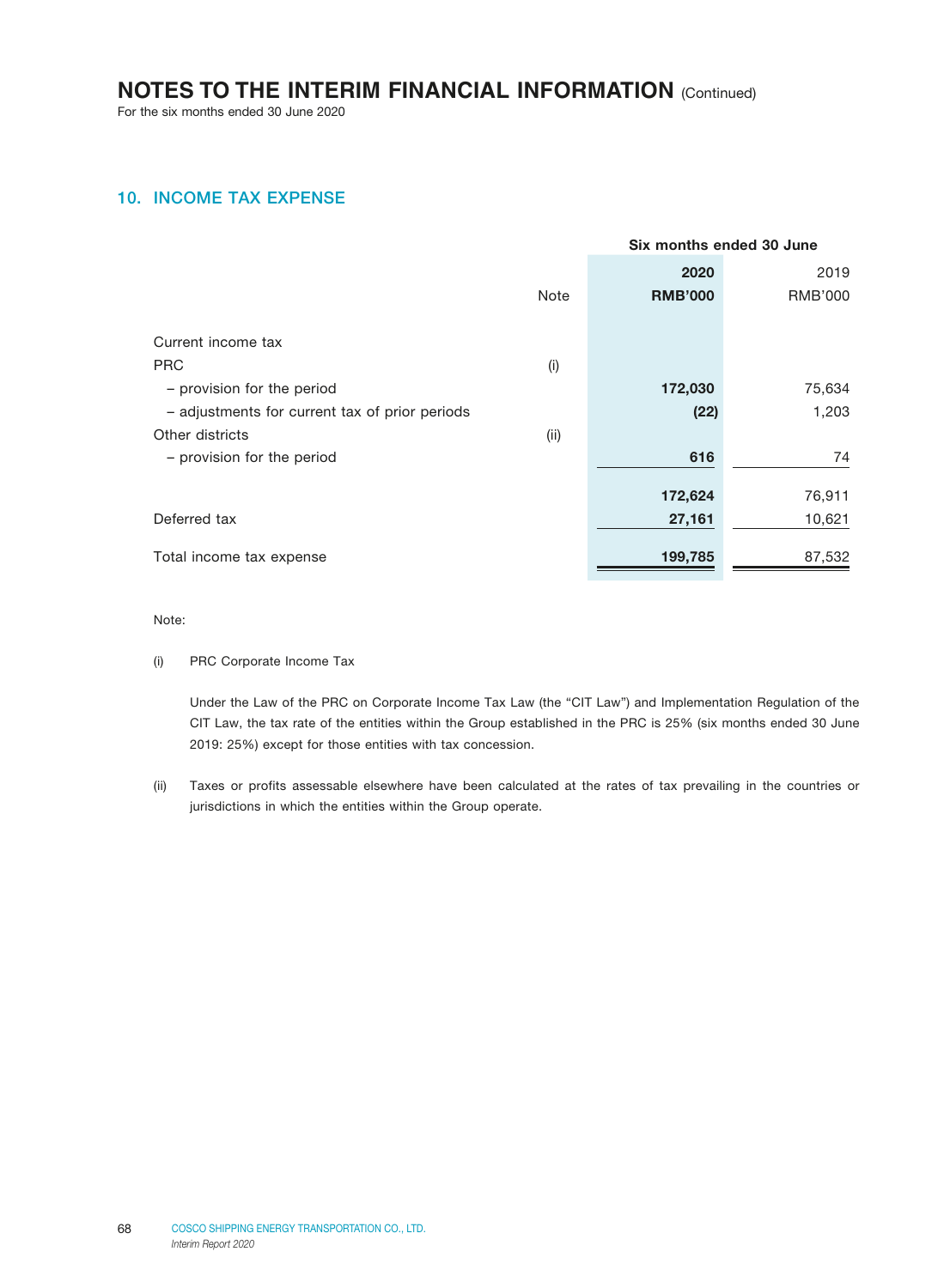For the six months ended 30 June 2020

### 11. EARNINGS PER SHARE

(a) Basic

|                                                                   | Six months ended 30 June |               |
|-------------------------------------------------------------------|--------------------------|---------------|
|                                                                   | 2020                     | 2019          |
| Profit attributable to equity holders of the Company<br>(RMB'000) | 2,954,736                | 470,332       |
| Weighted average number of ordinary shares in issue               | 4,397,362,373            | 4,032,032,861 |
| Basic earnings per share (RMB cents/share)                        | 67.19                    | 11.66         |

Basic earnings per share is calculated by dividing the profit attributable to equity holders of the Company by the weighted average number of ordinary shares in issue during the period.

### (b) Diluted

|                                                                                      | Six months ended 30 June   |               |
|--------------------------------------------------------------------------------------|----------------------------|---------------|
|                                                                                      | 2020                       | 2019          |
| Profit attributable to equity holders of the Company                                 |                            |               |
| (RMB'000)                                                                            | 2,954,736                  | 470,332       |
| Weighted average number of ordinary shares in issue<br>Adjustments for share options | 4,397,362,373<br>1,710,272 | 4,032,032,861 |
| Weighted average number of ordinary shares for diluted<br>earnings per share         | 4,399,072,645              | 4,032,032,861 |
| Diluted earnings per share (RMB cents/share)                                         | 67.17                      | 11.66         |

Diluted earnings per share is calculated by adjusting the weighted average number of ordinary shares outstanding to assume conversion of all potentially dilutive ordinary shares. The Company's potentially dilutive ordinary shares comprised of share options.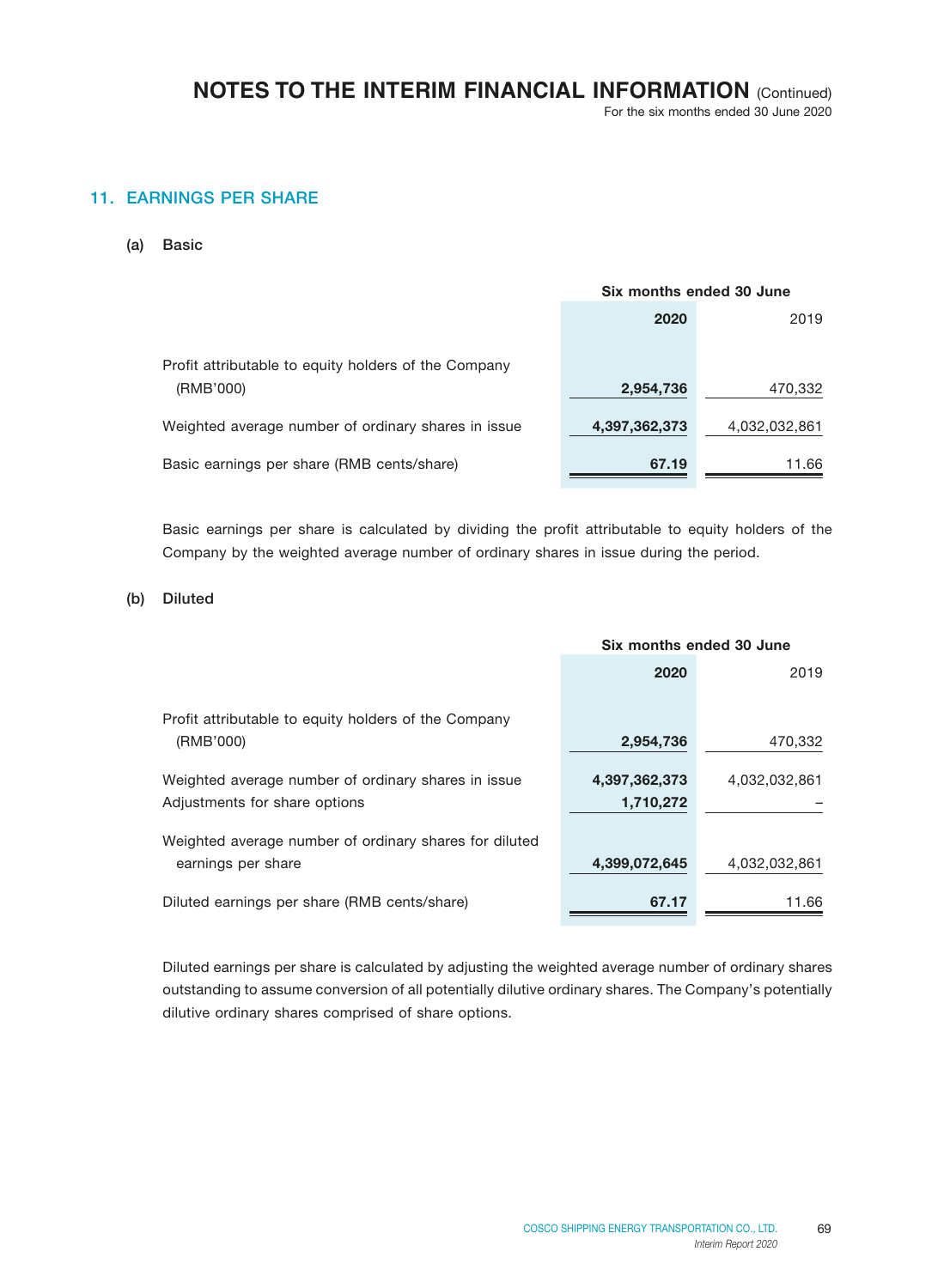For the six months ended 30 June 2020

### 12. DIVIDENDS

|                                                        | Six months ended 30 June |         |
|--------------------------------------------------------|--------------------------|---------|
|                                                        | 2020                     | 2019    |
|                                                        | <b>RMB'000</b>           | RMB'000 |
|                                                        |                          |         |
| Final dividend for 2019 - RMB0.04 (30 June 2019: Final |                          |         |
| dividend for 2018 - RMB0.02) per share                 | 190,508                  | 80,641  |

Final dividend of RMB0.04 per share in respect of the year ended 31 Dec 2019 was approved by shareholders at the annual general meeting held on 22 June 2020 and a total amount of RMB nil was paid during the Reporting Period.

The Board does not recommend the payment of an interim dividend for the period (six months ended 30 June 2019: Nil).

### 13. PROPERTY, PLANT AND EQUIPMENT

|                                                  | 30 June        | 31 December |
|--------------------------------------------------|----------------|-------------|
|                                                  | 2020           | 2019        |
|                                                  | <b>RMB'000</b> | RMB'000     |
|                                                  |                |             |
| Opening net book value as at 1 January           | 49,160,894     | 49,330,845  |
| Currency translation differences                 | 444,145        | 496,343     |
| Additions                                        | 1,308,040      | 1,728,173   |
| Disposals/write-off                              | (279, 983)     | (79, 724)   |
| Depreciation/amortization                        | (1, 218, 405)  | (2,314,743) |
|                                                  |                |             |
| Closing net book value as at 30 June/31 December | 49,414,691     | 49,160,894  |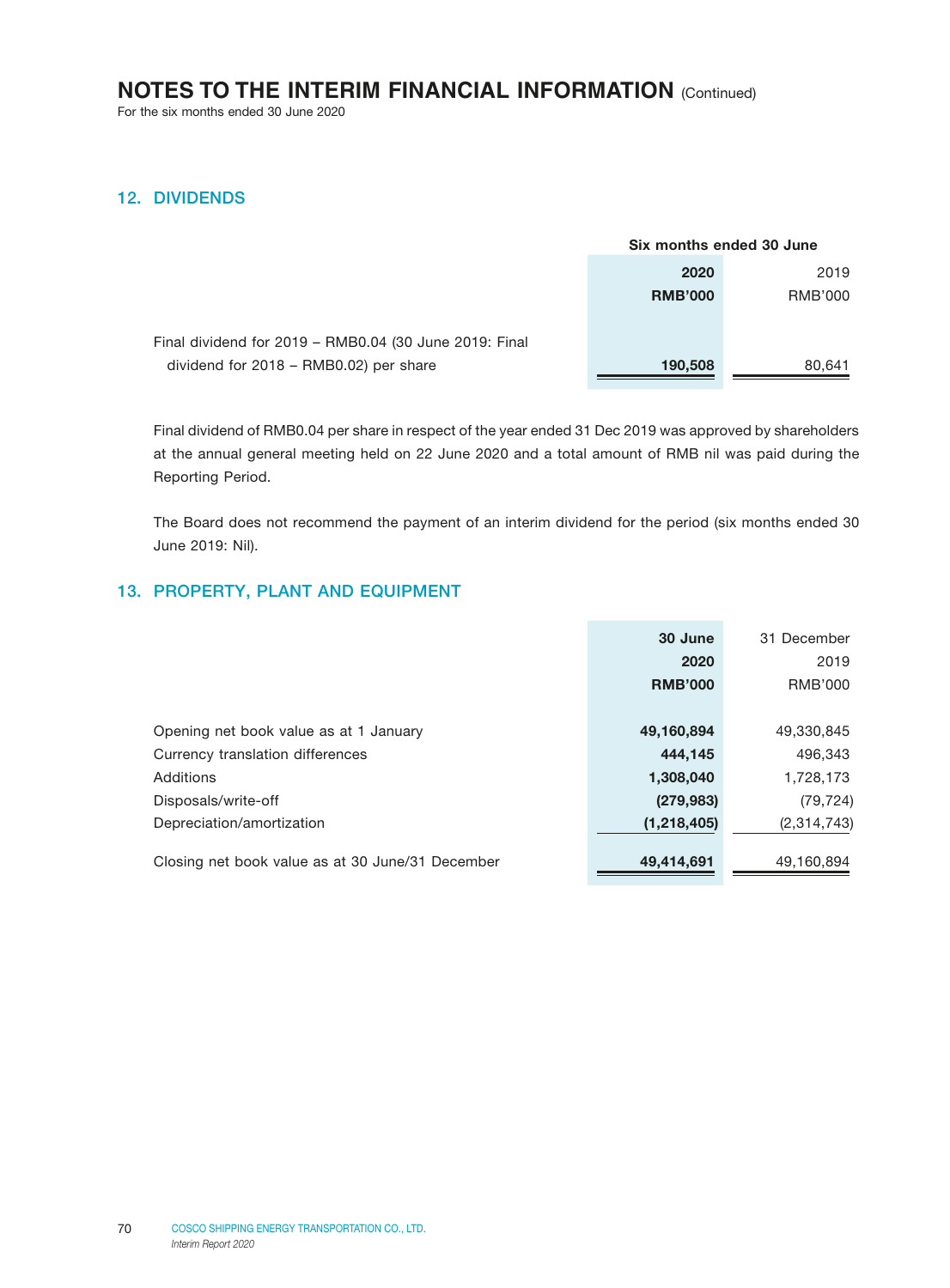For the six months ended 30 June 2020

### 14. LEASE

This note provides information for leases where the Group is a lessee.

#### (i) Amounts recognized in the balance sheet

The balance sheet shows the following amounts relating to leases:

|                              | 30 June        | 31 December |
|------------------------------|----------------|-------------|
|                              | 2020           | 2019        |
|                              | <b>RMB'000</b> | RMB'000     |
| <b>Right-of-use assets</b>   |                |             |
| <b>Vessels</b>               | 2,086,844      | 2,329,921   |
| Prepaid land lease payments* | 61,656         | 72,463      |
| Properties                   | 9,991          | 12,316      |
| Motor vehicles               | 26             | 53          |
|                              | 2,158,517      | 2,414,753   |
| <b>Lease liabilities</b>     |                |             |
| Current                      | 470,366        | 586,728     |
| Non-current                  | 2,018,583      | 2,145,306   |
|                              | 2,488,949      | 2,732,034   |

\* The Group has land lease arrangement with mainland China government.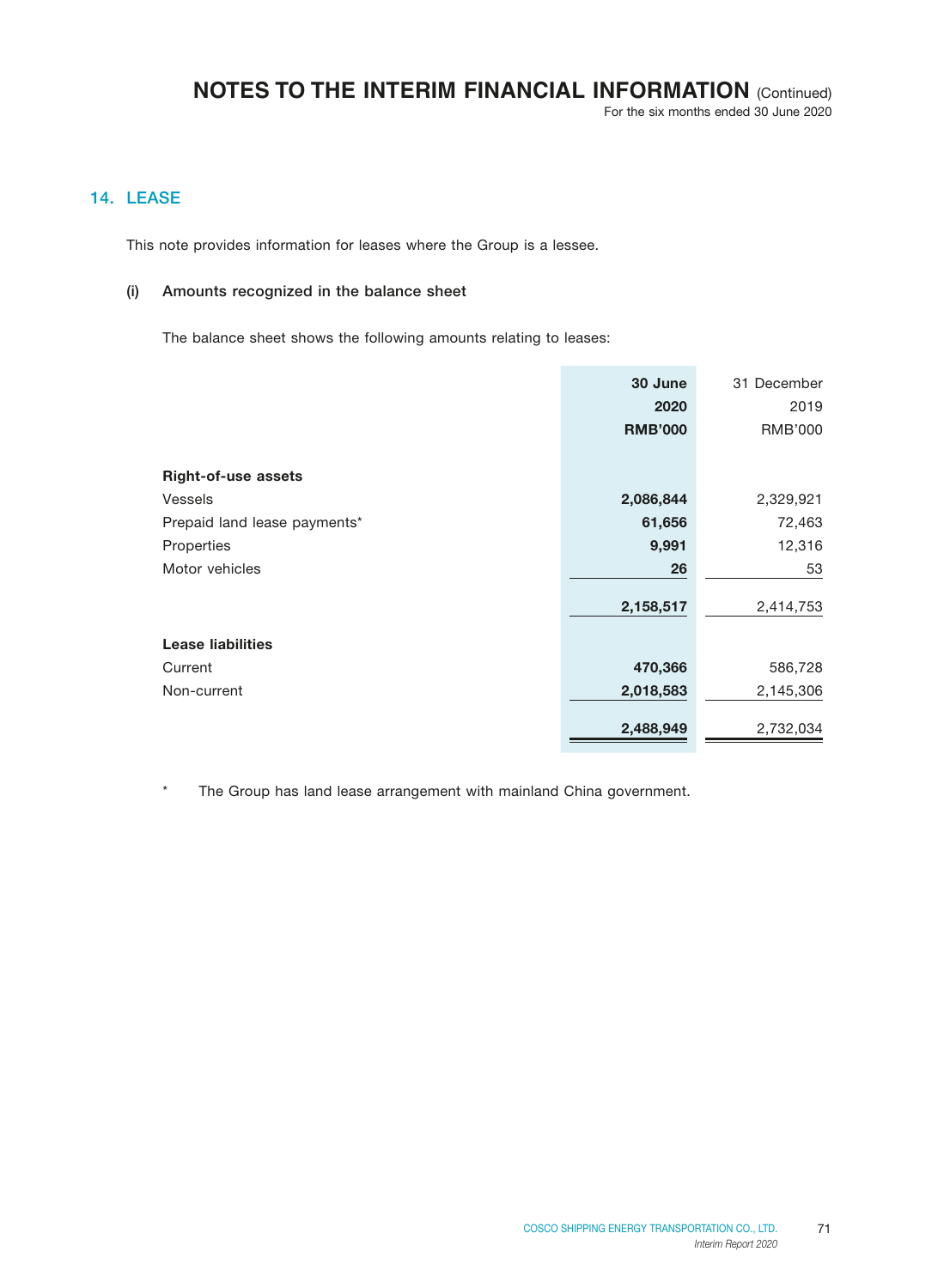For the six months ended 30 June 2020

## 14. LEASE (Continued)

#### (ii) Amounts recognized in the statement of profit or loss

The statement of profit or loss shows the following amounts relating to leases:

|                                             | Six months ended 30 June |         |  |
|---------------------------------------------|--------------------------|---------|--|
|                                             | 2019<br>2020             |         |  |
|                                             | <b>RMB'000</b>           | RMB'000 |  |
| Depreciation charge of right-of-use assets  |                          |         |  |
|                                             |                          |         |  |
| <b>Vessels</b>                              | 269,202                  | 254,603 |  |
| Properties                                  | 2,349                    | 2,140   |  |
| Prepaid land lease payments                 | 1,161                    | 1,189   |  |
| Motor vehicles                              | 27                       | 27      |  |
|                                             |                          |         |  |
|                                             | 272,739                  | 257,959 |  |
| Interest expense (included in finance cost) | 52,175                   | 63,600  |  |
| Expense relating to short-term leases       | 6,789                    | 7,829   |  |

The total cash outflow for leases during the period was RMB333,922,000.

### 15. INVESTMENTS IN ASSOCIATES

|                     | 30 June        | 31 December |
|---------------------|----------------|-------------|
|                     | 2020           | 2019        |
|                     | <b>RMB'000</b> | RMB'000     |
|                     |                |             |
| Share of net assets | 1,844,831      | 1,519,950   |
| Goodwill            | 835,105        | 835,105     |
|                     |                |             |
|                     | 2,679,936      | 2,355,055   |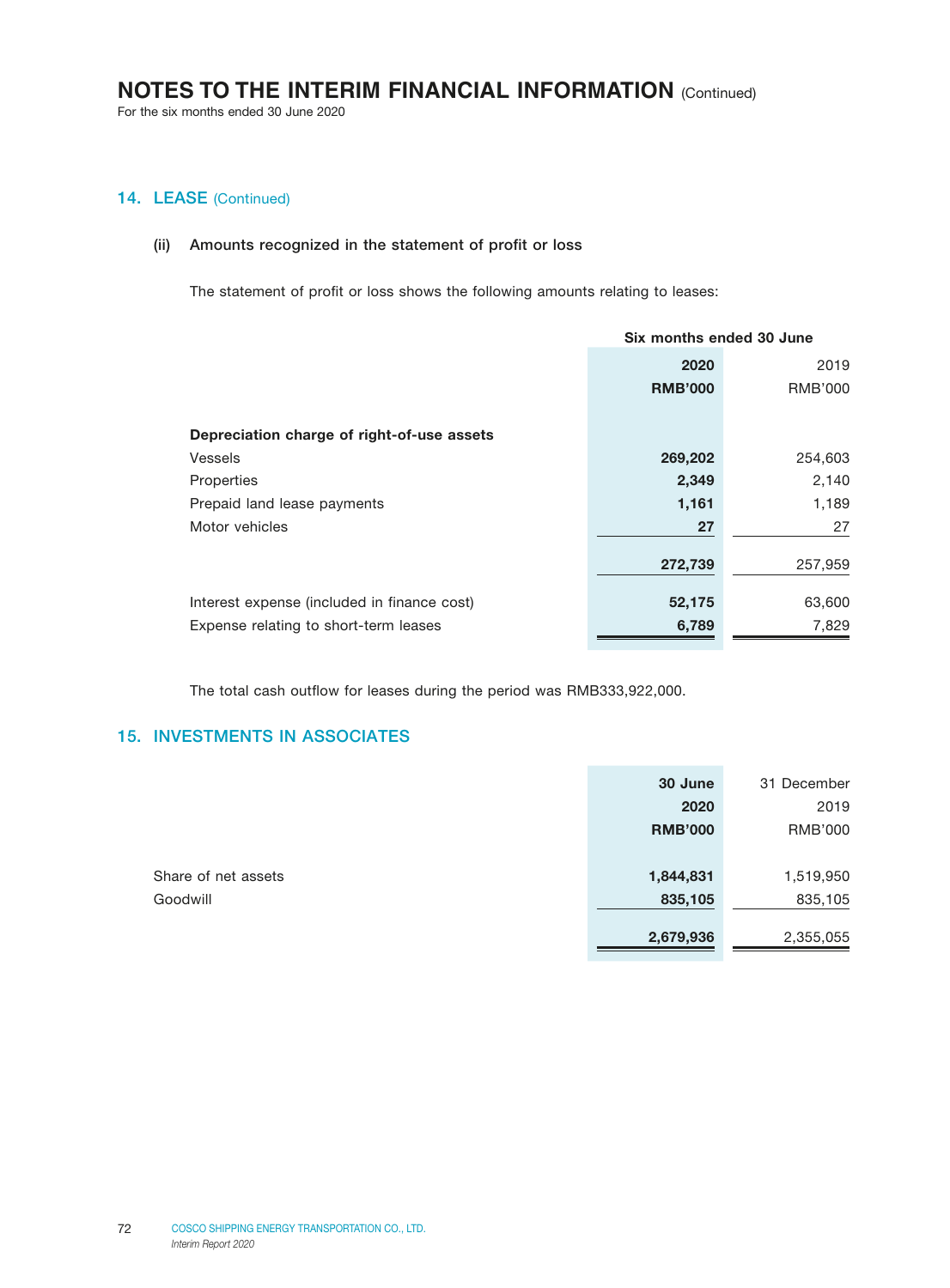For the six months ended 30 June 2020

## 15. INVESTMENTS IN ASSOCIATES (Continued)

As at 30 June 2020, the Group had investments in the following associates which are all unlisted corporate entities whose quoted market price is not available:

| Name                                                            | Place of incorporation and<br>operations/legal status | Issued/registered capital                                         |      | Proportion of ownership<br>interest held by the Group |      | Proportion of voting<br>power held by the Group | Principal activities                                      |
|-----------------------------------------------------------------|-------------------------------------------------------|-------------------------------------------------------------------|------|-------------------------------------------------------|------|-------------------------------------------------|-----------------------------------------------------------|
|                                                                 |                                                       |                                                                   | 2020 | 2019                                                  | 2020 | 2019                                            |                                                           |
| Shanghai Beihai Shipping Company<br>Limited ("Shanghai Beihai") | The PRC/Limited liability company                     | RMB763,750,000                                                    | 40%  | 40%                                                   | 40%  | 40%                                             | Petroleum product transportation<br>and vessel chartering |
| COSCO Shipping Finance Co., Ltd.<br>("CS Finance")              | The PRC/Limited liability company                     | RMB6,000,000,000<br>(As at 31 December 2019:<br>RMB2,800,000,000) | 11%  | 11%                                                   | 11%  | 11%                                             | Banking and related financial<br>services                 |
| Aquarius LNG Shipping Limited<br>("Aquarius LNG")               | Hong Kong/Limited liability company                   | USD1,000                                                          | 21%  | 21%                                                   | 30%  | 30%                                             | LNG vessel chartering                                     |
| Aries LNG Shipping Limited<br>("Aries LNG")                     | Hong Kong/Limited liability company                   | USD1,000                                                          | 27%  | 27%                                                   | 30%  | 30%                                             | LNG vessel chartering                                     |
| Capricorn LNG Shipping Limited<br>("Capricorn LNG")             | Hong Kong/Limited liability company                   | USD1,000                                                          | 27%  | 27%                                                   | 30%  | 30%                                             | LNG vessel chartering                                     |
| Gemini LNG Shipping Limited<br>("Gemini LNG")                   | Hong Kong/Limited liability company                   | USD1,000                                                          | 21%  | 21%                                                   | 30%  | 30%                                             | LNG vessel chartering                                     |

All of the above associates are accounted for using the equity method in the condensed consolidated interim financial information.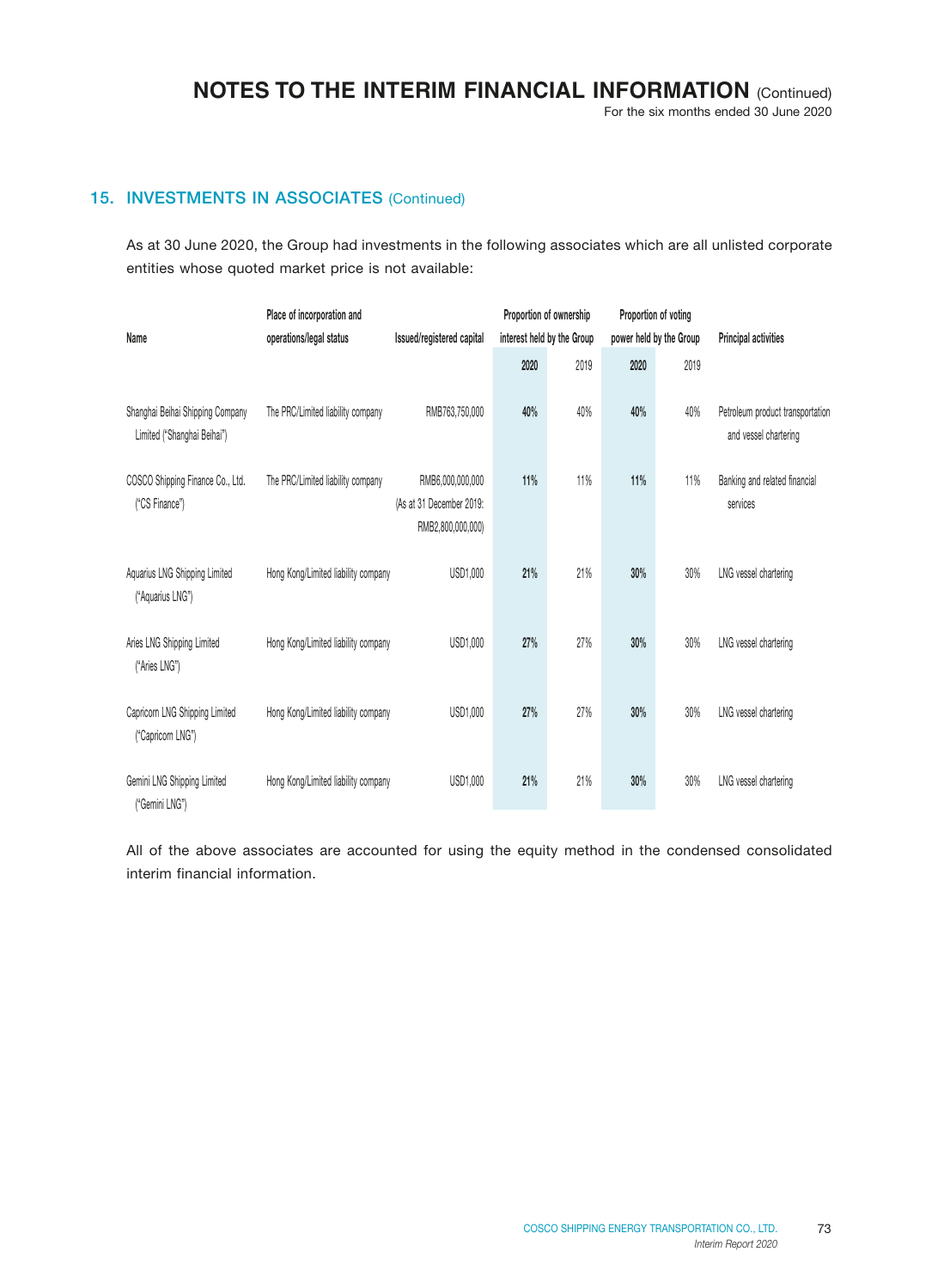For the six months ended 30 June 2020

## 15. INVESTMENTS IN ASSOCIATES (Continued)

Summarised financial information of an associate that is material to the Group and reconciliation to the carrying amount of the Group's interest in the associate is disclosed as follows:

|                                                          | Shanghai Beihai        |                |
|----------------------------------------------------------|------------------------|----------------|
|                                                          | 30 June<br>31 December |                |
|                                                          | 2020                   | 2019           |
|                                                          | <b>RMB'000</b>         | <b>RMB'000</b> |
|                                                          |                        |                |
| Non-current assets                                       | 1,936,638              | 1,870,366      |
| Current assets                                           | 694,228                | 737,924        |
| Non-current liabilities                                  | (60, 640)              | (60, 640)      |
| <b>Current liabilities</b>                               | (400, 813)             | (259, 310)     |
| Net assets                                               | 2,169,413              | 2,288,340      |
| Proportion of the Group's ownership interest             | 40%                    | 40%            |
| Group's share of net assets                              | 867,766                | 915,336        |
| Goodwill                                                 | 835,105                | 835,105        |
| Carrying amount of the Group's interest in the associate | 1,702,871              | 1,750,441      |

|                                           | Six months ended 30 June |         |
|-------------------------------------------|--------------------------|---------|
|                                           | 2020                     |         |
|                                           | <b>RMB'000</b>           | RMB'000 |
|                                           |                          |         |
| Revenues                                  | 757,342                  | 765,106 |
| Profit for the period                     | 277,988                  | 259,997 |
| Other comprehensive loss                  |                          | (126)   |
| Total comprehensive income for the period | 277,988                  | 259,871 |
| Dividends received from the associate     | 160,000                  | 240,000 |
|                                           |                          |         |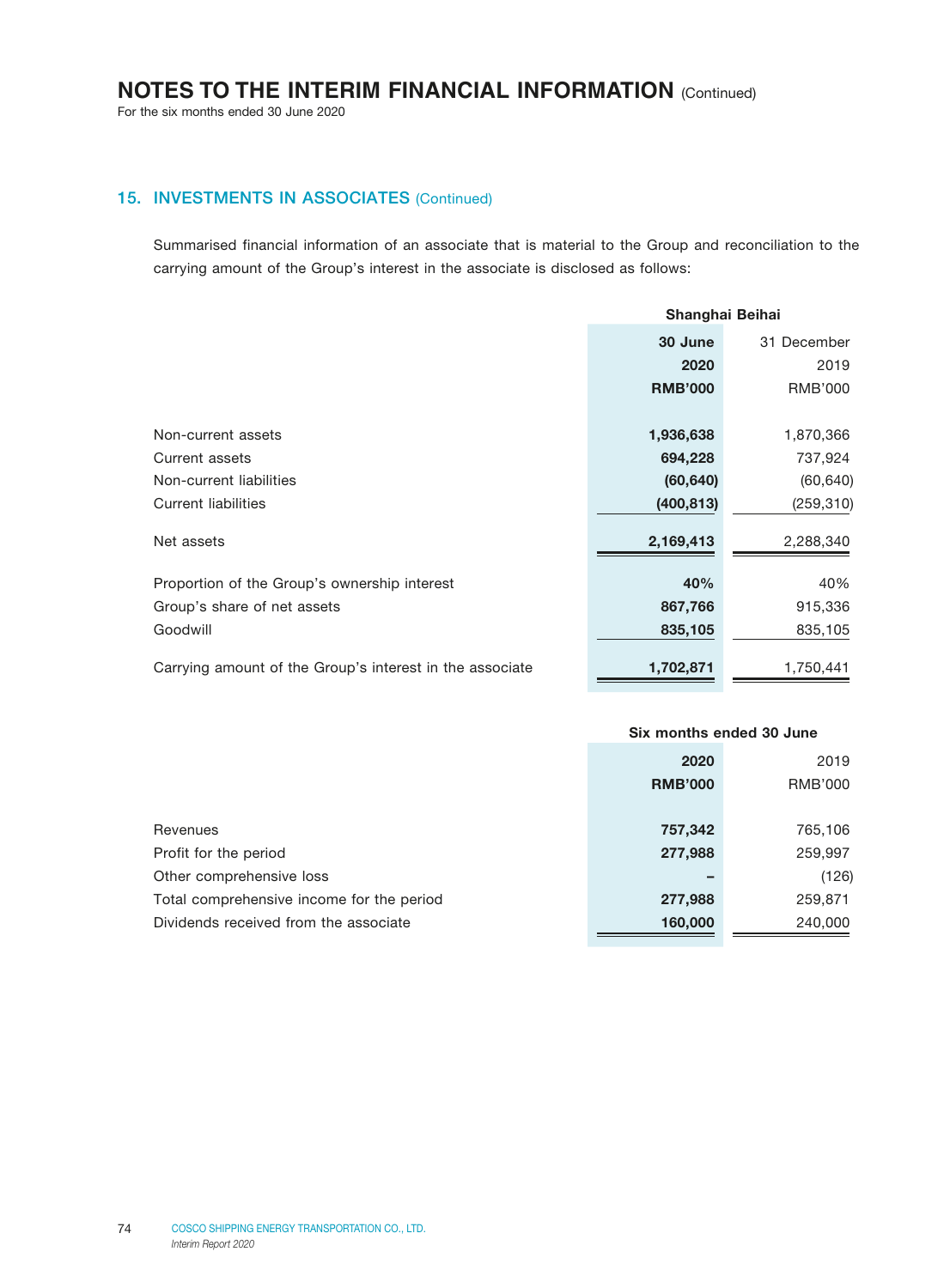For the six months ended 30 June 2020

## 15. INVESTMENTS IN ASSOCIATES (Continued)

The aggregate information of the Group's associates that are not individually material to the Group is disclosed as follows:

|                                                      | 30 June        | 31 December |
|------------------------------------------------------|----------------|-------------|
|                                                      | 2020           | 2019        |
|                                                      | <b>RMB'000</b> | RMB'000     |
|                                                      |                |             |
| Aggregate carrying amount of individually immaterial |                |             |
| associates in the condensed consolidated financial   |                |             |
| statements                                           | 977,065        | 604.614     |

|                                            | Six months ended 30 June |                |
|--------------------------------------------|--------------------------|----------------|
|                                            | 2020                     | 2019           |
|                                            | <b>RMB'000</b>           | <b>RMB'000</b> |
|                                            |                          |                |
| Aggregate amounts of the Group's share of: |                          |                |
| Profit for the period                      | 64,401                   | 46,167         |
| Other comprehensive (loss)/income          | (4, 511)                 | 54             |
| Total comprehensive income for the period  | 59,890                   | 46.221         |

## 16. INVESTMENTS IN JOINT VENTURES

|                     | 30 June        | 31 December    |
|---------------------|----------------|----------------|
|                     | 2020           | 2019           |
|                     | <b>RMB'000</b> | <b>RMB'000</b> |
|                     |                |                |
| Share of net assets | 2,786,083      | 2,709,852      |
| Goodwill            | 477,105        | 477,105        |
|                     |                |                |
|                     | 3,263,188      | 3,186,957      |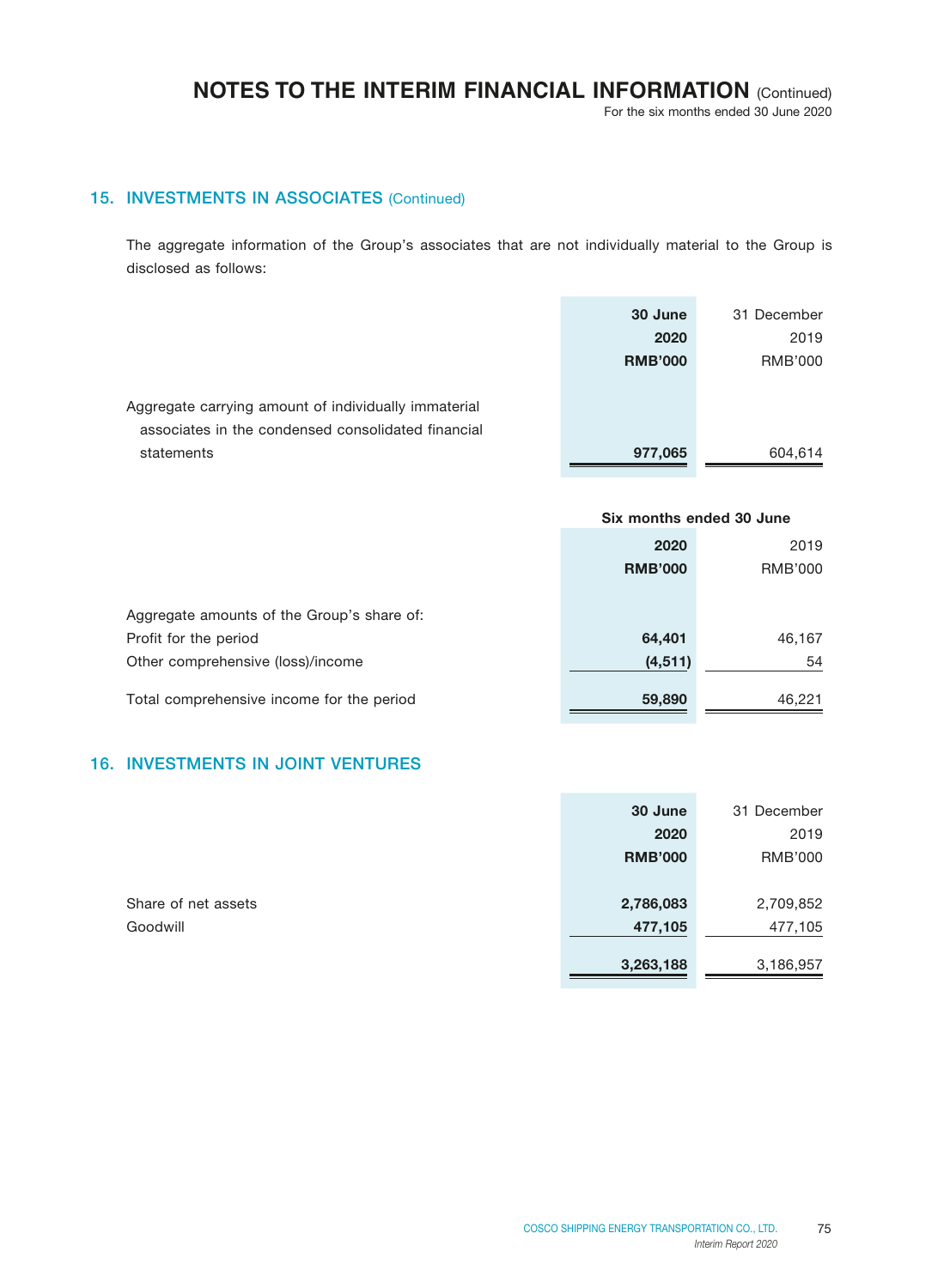For the six months ended 30 June 2020

## 16. INVESTMENTS IN JOINT VENTURES (Continued)

As at 30 June 2020, the Group had investments in the following joint ventures which are all unlisted corporate entities whose quoted market price is not available:

|                                                                | <b>Place of</b>                        |                           | Proportion of ownership   |                        |                       |
|----------------------------------------------------------------|----------------------------------------|---------------------------|---------------------------|------------------------|-----------------------|
|                                                                | incorporation and                      | Issued/                   |                           | interest, voting power |                       |
|                                                                | operations/legal                       | registered                | and profit sharing        |                        | <b>Principal</b>      |
| <b>Name</b>                                                    | status                                 | capital                   | attributable to the Group |                        | activities            |
|                                                                |                                        |                           | 2020                      | 2019                   |                       |
| China LNG Shipping<br>(Holdings) Limited<br>("CLNG")           | Hong Kong/Limited<br>liability company | <b>USD</b><br>513,439,182 | 50%                       | 50%                    | Investment<br>holding |
| Arctic Blue LNG<br><b>Shipping Limited</b>                     | Hong Kong/Limited<br>liability company | USD1,000                  | 50%                       | 50%                    | Vessel holding        |
| Arctic Green LNG<br><b>Shipping Limited</b>                    | Hong Kong/Limited<br>liability company | USD1,000                  | 50%                       | 50%                    | Vessel holding        |
| Arctic Purple LNG<br>Shipping Limited                          | Hong Kong/Limited<br>liability company | USD1,000                  | 50%                       | 50%                    | Vessel holding        |
| Arctic Red LNG<br>Shipping Limited<br>("Red LNG")              | Hong Kong/Limited<br>liability company | USD1,000                  | 50%                       | 50%                    | Vessel holding        |
| Arctic Orange LNG<br><b>Shipping Limited</b><br>("Orange LNG") | Hong Kong/Limited<br>liability company | USD1,000                  | 50%                       | 50%                    | Vessel holding        |
| <b>Arctic Yellow LNG</b><br>Shipping Limited<br>("Yellow LNG") | Hong Kong/Limited<br>liability company | USD1,000                  | 50%                       | 50%                    | Vessel holding        |
| Arctic Indigo LNG<br>Shipping Limited<br>("Indigo LNG")        | Hong Kong/Limited<br>liability company | USD1,000                  | 50%                       | 50%                    | Vessel holding        |

All of the above joint ventures are accounted for using the equity method in the condensed consolidated interim financial information.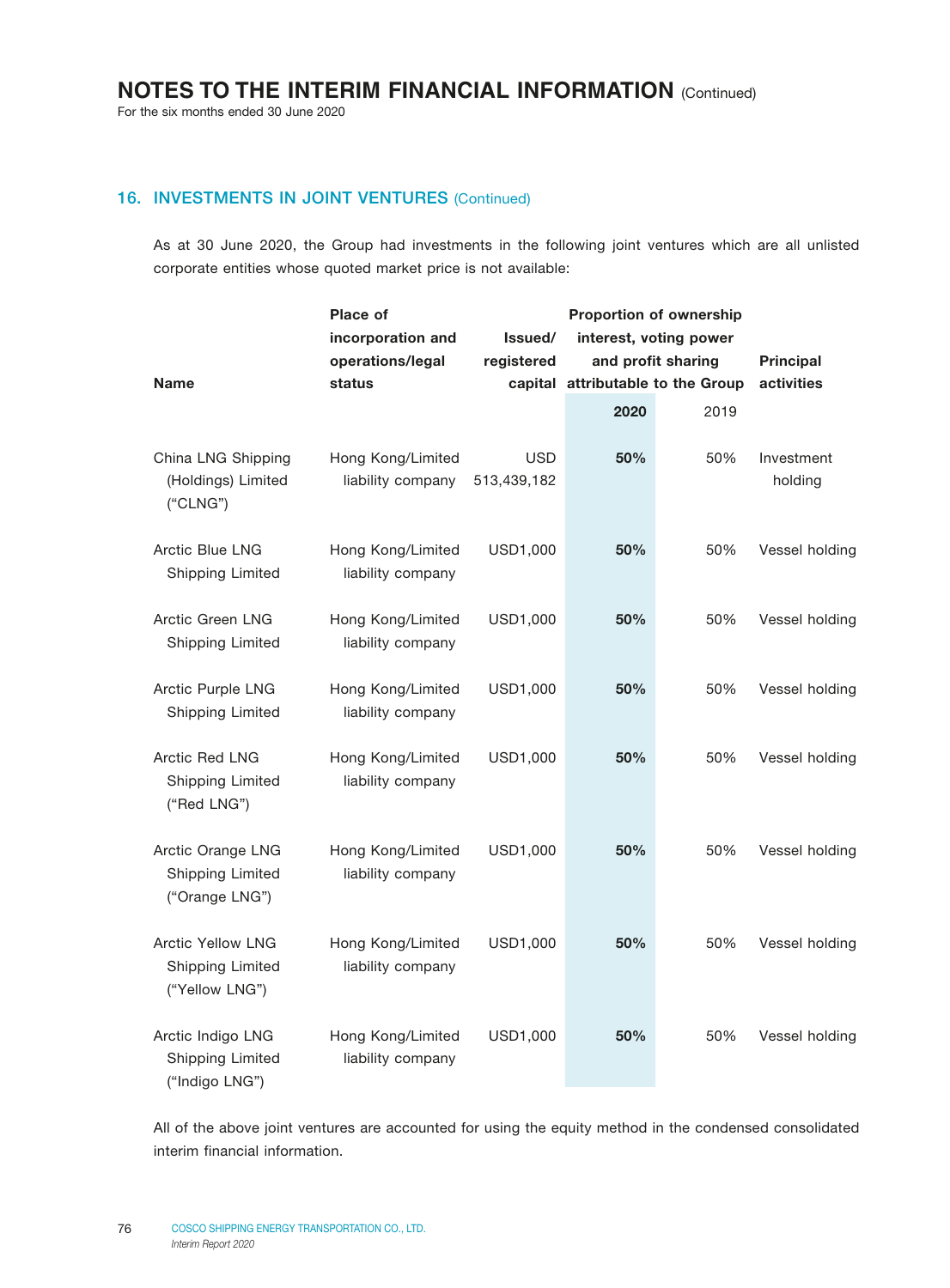For the six months ended 30 June 2020

## 16. INVESTMENTS IN JOINT VENTURES (Continued)

Summarised financial information of a joint venture that is material to the Group and reconciliation to the carrying amount of the Group's interest in the joint venture is disclosed as follows:

|                                                              | <b>CLNG</b>            |                |  |
|--------------------------------------------------------------|------------------------|----------------|--|
|                                                              | 30 June<br>31 December |                |  |
|                                                              | 2020                   | 2019           |  |
|                                                              | <b>RMB'000</b>         | <b>RMB'000</b> |  |
|                                                              |                        |                |  |
| Non-current assets                                           | 8,121,532              | 8,184,523      |  |
| Current assets                                               | 704,747                | 904,154        |  |
| Cash and cash equivalents                                    | 649,608                | 895,880        |  |
| Other current assets                                         | 55,139                 | 8,274          |  |
| Non-current liabilities                                      | (3,578,517)            | (3,353,406)    |  |
| <b>Current liabilities</b>                                   | (312, 177)             | (715,083)      |  |
|                                                              |                        |                |  |
| Net assets                                                   | 4,935,585              | 5,020,188      |  |
| Non-controlling interests                                    | (908, 142)             | (933, 957)     |  |
|                                                              | 4,027,443              | 4,086,231      |  |
|                                                              |                        |                |  |
| Proportion of the Group's ownership interest                 | 50%                    | 50%            |  |
| Group's share of net assets                                  | 2,013,722              | 2,043,116      |  |
| Goodwill                                                     | 477,105                | 477,105        |  |
|                                                              |                        |                |  |
| Carrying amount of the Group's interest in the joint venture | 2,490,827              | 2,520,221      |  |

#### Six months ended 30 June

|                                           | 2020<br><b>RMB'000</b> | 2019<br><b>RMB'000</b> |
|-------------------------------------------|------------------------|------------------------|
| Revenues                                  | 549,339                | 572,209                |
| Profit for the period                     | 562,110                | 377,764                |
| Other comprehensive loss                  | (283, 171)             | (113, 310)             |
| Total comprehensive income for the period | 278,939                | 264,454                |
| Dividends received from the joint venture | 154,355                | 94,951                 |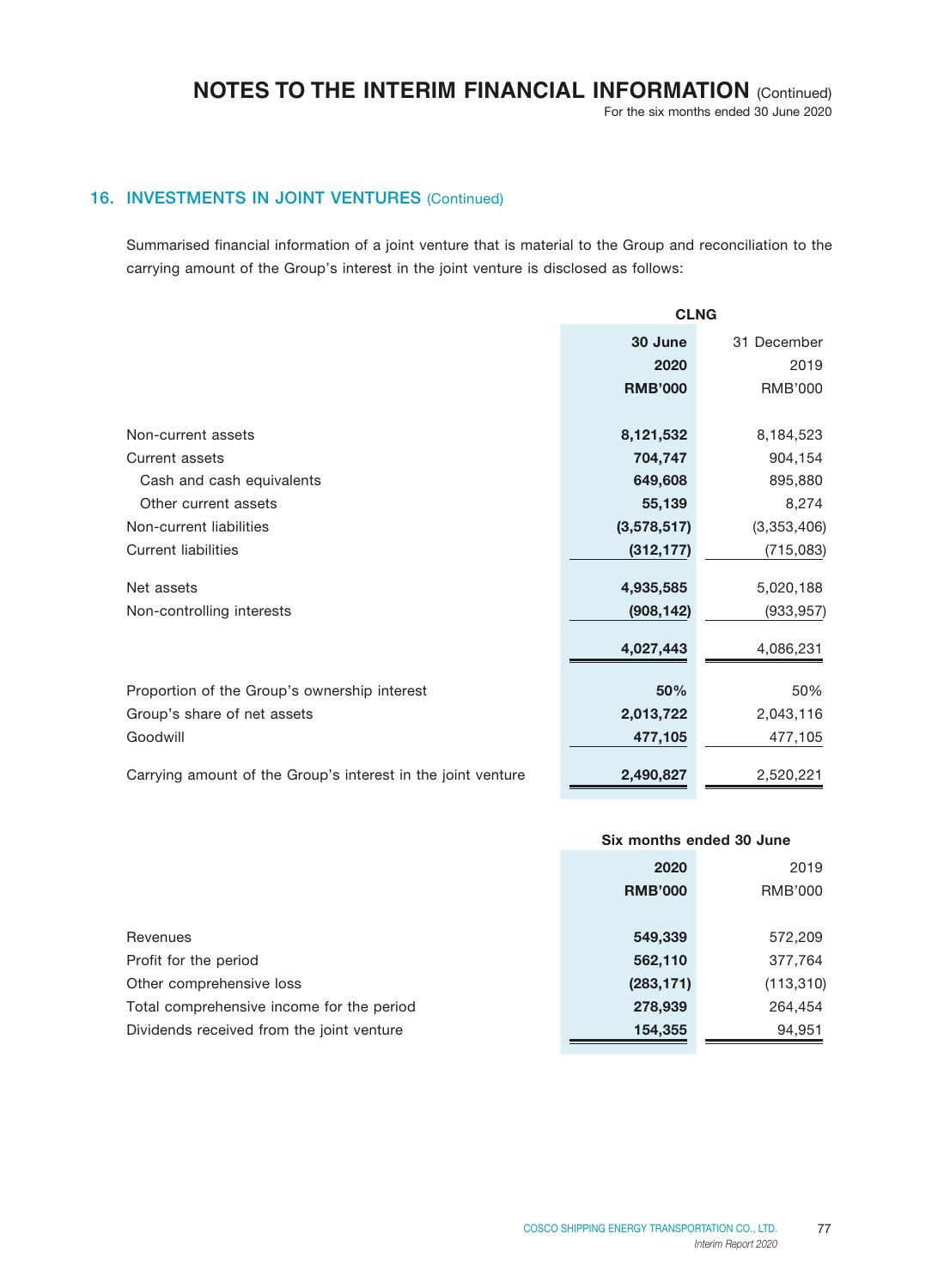For the six months ended 30 June 2020

## 16. INVESTMENTS IN JOINT VENTURES (Continued)

The aggregate information of the Group's joint ventures that are not individually material to the Group is disclosed as follows:

|                                                             | 30 June        | 31 December |
|-------------------------------------------------------------|----------------|-------------|
|                                                             | 2020           | 2019        |
|                                                             | <b>RMB'000</b> | RMB'000     |
|                                                             |                |             |
| Aggregate carrying amount of individually immaterial joint  |                |             |
| ventures in the condensed consolidated financial statements | 772,361        | 666,736     |

|                                            | Six months ended 30 June |                |
|--------------------------------------------|--------------------------|----------------|
|                                            | 2020                     | 2019           |
|                                            | <b>RMB'000</b>           | <b>RMB'000</b> |
|                                            |                          |                |
| Aggregate amounts of the Group's share of: |                          |                |
| Profit for the period                      | 85,600                   | 34,282         |
| Other comprehensive income                 | 20,025                   |                |
| Total comprehensive income for the period  | 105,625                  | 34,282         |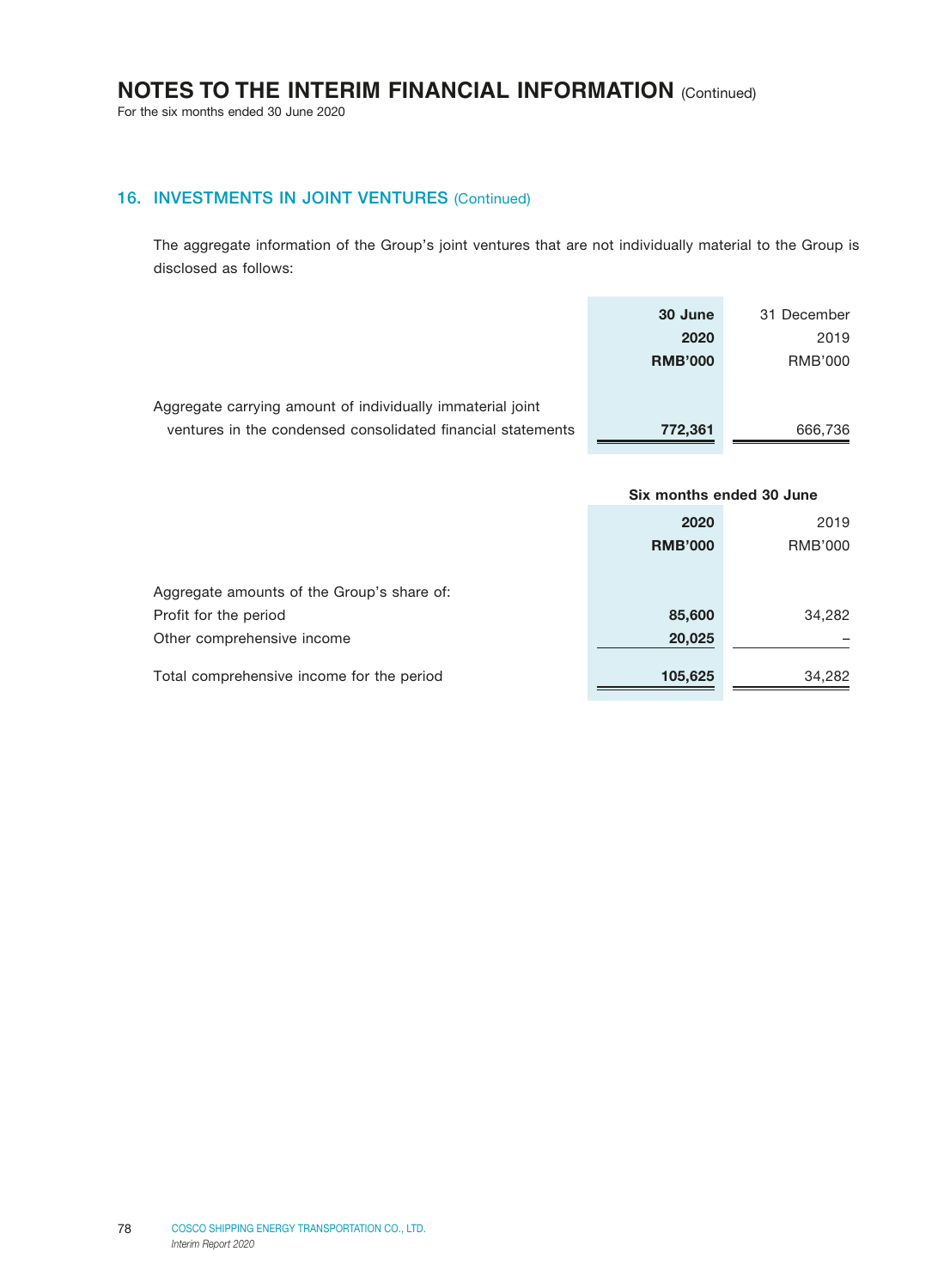## 17. LOAN RECEIVABLES

|                         |             | 30 June        | 31 December    |
|-------------------------|-------------|----------------|----------------|
|                         |             | 2020           | 2019           |
|                         | <b>Note</b> | <b>RMB'000</b> | <b>RMB'000</b> |
|                         |             |                |                |
| Loans to associates     | (i)         | 293,996        | 405,757        |
| Loans to joint ventures | (i)         | 888,209        | 852,958        |
|                         |             |                |                |
|                         |             | 1,182,205      | 1,258,715      |
| Less: current portion   |             | (16, 731)      | (27, 786)      |
|                         |             |                |                |
| Non-current portion     |             | 1,165,474      | 1,230,929      |

Note:

- (i) As at 30 June 2020, loans to associates are unsecured, interest-bearing at approximately 4.95% to 5.69% over 3-month London Inter-bank Offered Rate ("LIBOR") (31 December 2019: approximately 3.70% to 4.43% over 3-month LIBOR) per annum and repayable in 2030 and 2031.
- (ii) As at 30 June 2020 and 31 December 2019, loans to joint ventures are unsecured, interest-bearing at 3-month LIBOR plus 0.80% per annum, 3-month LIBOR plus 1.30% per annum and Euro Interbank Offered Rate plus 0.50% per annum and repayable within 20 years after the joint ventures' vessels construction projects.

## 18. FINANCIAL ASSETS AT FAIR VALUE THROUGH OTHER COMPREHENSIVE INCOME

Equity investments at FVOCI comprise the following investments in listed and unlisted equity:

|                                      | 30 June        | 31 December |
|--------------------------------------|----------------|-------------|
|                                      | 2020           | 2019        |
|                                      | <b>RMB'000</b> | RMB'000     |
|                                      |                |             |
| Listed equity investments in the PRC | 353,941        | 390,905     |
| Unlisted equity investments          | 1,771          | 5,534       |
|                                      |                |             |
|                                      | 355,712        | 396,439     |

During the period, the following (loss)/gain were recognised in other comprehensive income (net of tax).

| Six months ended 30 June |         |  |
|--------------------------|---------|--|
| 2020                     | 2019    |  |
| <b>RMB'000</b>           | RMB'000 |  |

(Loss)/gain recognised in other comprehensive income (27,723) 83,428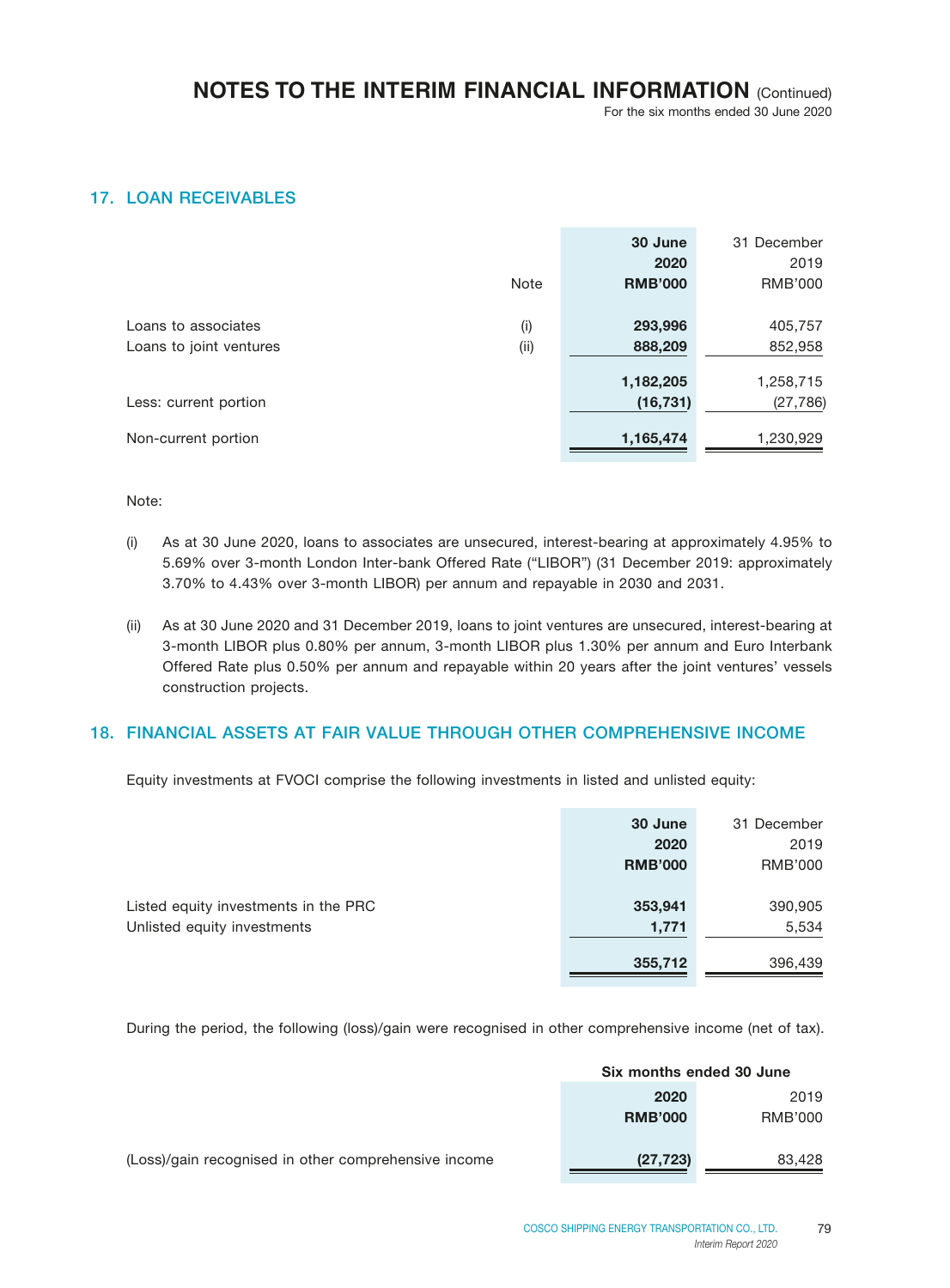## 19. DEFERRED TAX ASSETS AND LIABILITIES

(a) Components of deferred tax assets recognised in the condensed consolidated statement of financial position and the movements during the year/period are as follows:

|                           |                    | Accelerated    |                |                |
|---------------------------|--------------------|----------------|----------------|----------------|
|                           | <b>Adoption of</b> | tax            |                |                |
|                           | HKFRS16            | depreciation   | <b>Others</b>  | <b>Total</b>   |
|                           | <b>RMB'000</b>     | <b>RMB'000</b> | <b>RMB'000</b> | <b>RMB'000</b> |
| At 1 January 2019         | 67,405             | 47,554         | 14             | 114,973        |
| Charge to profit or loss  | (67, 405)          | (2, 389)       | (14)           | (69, 808)      |
| At 31 December 2019 and 1 |                    |                |                |                |
| January 2020              |                    | 45,165         |                | 45,165         |
| Charge to profit or loss  |                    | (1, 195)       |                | (1, 195)       |
| At 30 June 2020           |                    | 43,970         |                | 43,970         |

(b) Components of deferred tax liabilities recognised in the condensed consolidated statement of financial position and the movements during the year/period are as follows:

|                                   | <b>Revaluation</b> |                   |                |                   |               |           |
|-----------------------------------|--------------------|-------------------|----------------|-------------------|---------------|-----------|
|                                   | οf                 | <b>Fair value</b> | Accelerated    |                   |               |           |
|                                   | investment         | change on         | tax            | <b>Unremitted</b> |               |           |
|                                   | properties         | <b>FVOCI</b>      | depreciation   | earnings          | <b>Others</b> | Total     |
|                                   | RMB'000            | RMB'000           | <b>RMB'000</b> | RMB'000           | RMB'000       | RMB'000   |
| At 1 January 2019                 | 2,168              | 58,374            | 246,510        | 54,186            | 4,584         | 365,822   |
| (Credit)/charge to profit or loss | (4, 341)           |                   | (5,046)        | 38,128            | 357           | 29,098    |
| Credit to other comprehensive     |                    |                   |                |                   |               |           |
| income                            | 1,519              | 32,031            |                |                   |               | 33,550    |
| Transfer in/(out)                 | 5,092              |                   | (5,092)        |                   |               |           |
| Exchange realignment              |                    |                   |                |                   | 6             | 6         |
| At 31 December 2019 and 1         |                    |                   |                |                   |               |           |
| January 2020                      | 4,438              | 90,405            | 236,372        | 92,314            | 4,947         | 428,476   |
| (Credit)/charge to profit or loss | (1,798)            |                   | (8, 390)       | 36,228            | (74)          | 25,966    |
| Charge to other comprehensive     |                    |                   |                |                   |               |           |
| income                            | (1,520)            | (9, 241)          |                |                   |               | (10, 761) |
| Exchange realignment              |                    |                   |                |                   | 8             | 8         |
| At 30 June 2020                   | 1,120              | 81,164            | 227,982        | 128,542           | 4,881         | 443,689   |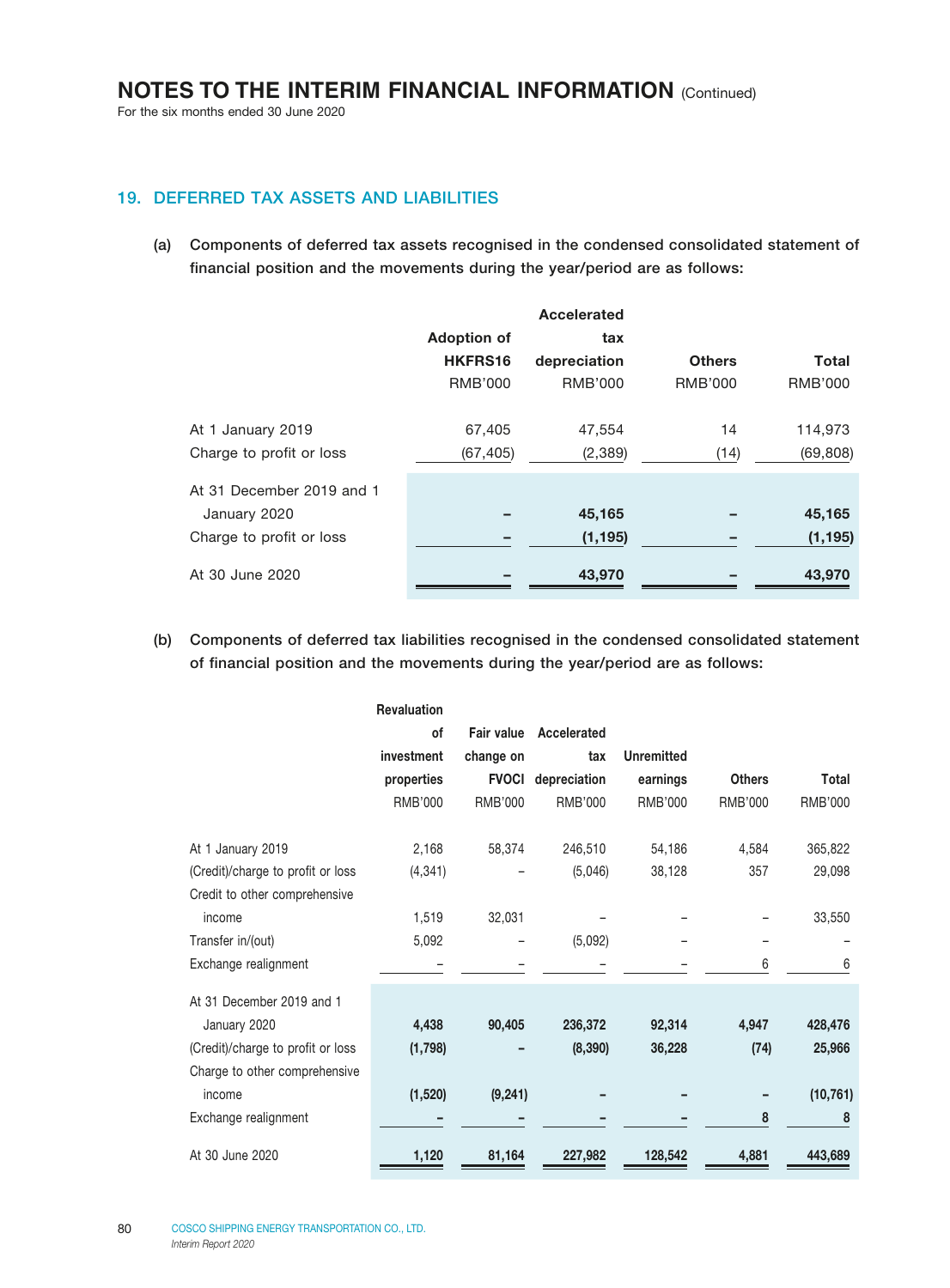## 19. DEFERRED TAX ASSETS AND LIABILITIES (Continued)

(c) An analysis of the deferred tax balances for the condensed consolidated statement of financial position are disclosed as follows:

|                          | 30 June        | 31 December    |
|--------------------------|----------------|----------------|
|                          | 2020           | 2019           |
|                          | <b>RMB'000</b> | <b>RMB'000</b> |
|                          |                |                |
| Deferred tax assets      | 43,970         | 45,165         |
| Deferred tax liabilities | (443, 689)     | (428, 476)     |
|                          |                |                |
|                          | (399, 719)     | (383, 311)     |

As at 30 June 2020, deferred tax assets in respect of tax losses of RMB1,921,583,000, which will expire within five years (31 December 2019: RMB3,507,288,000) has not been recognised as deferred tax assets in the consolidated financial statements as it is not certain that future taxable profit will be available against which these losses can be utilised.

As at 30 June 2020, the unrecognised deferred income tax liabilities were RMB858,076,000 (31 December 2019: RMB494,421,000), relating to income tax and withholding tax that would be payable for undistributed profits of certain overseas subsidiaries, as the Board considered that the timing for the reversal of the related temporary differences can be controlled or such profits will not be distributed and such temporary differences will not be reversed in the foreseeable future. The total undistributed profits of these overseas subsidiaries as at 30 June 2020 amounted to RMB3,484,316,000 (31 December 2019: RMB1,977,684,000).

## 20. INVENTORIES

|                             | 30 June        | 31 December    |
|-----------------------------|----------------|----------------|
|                             | 2020           | 2019           |
|                             | <b>RMB'000</b> | <b>RMB'000</b> |
|                             |                |                |
| Bunker oil inventories      | 549,278        | 546,171        |
| Ship stores and spare parts | 247,989        | 228,089        |
|                             |                |                |
|                             | 797,267        | 774,260        |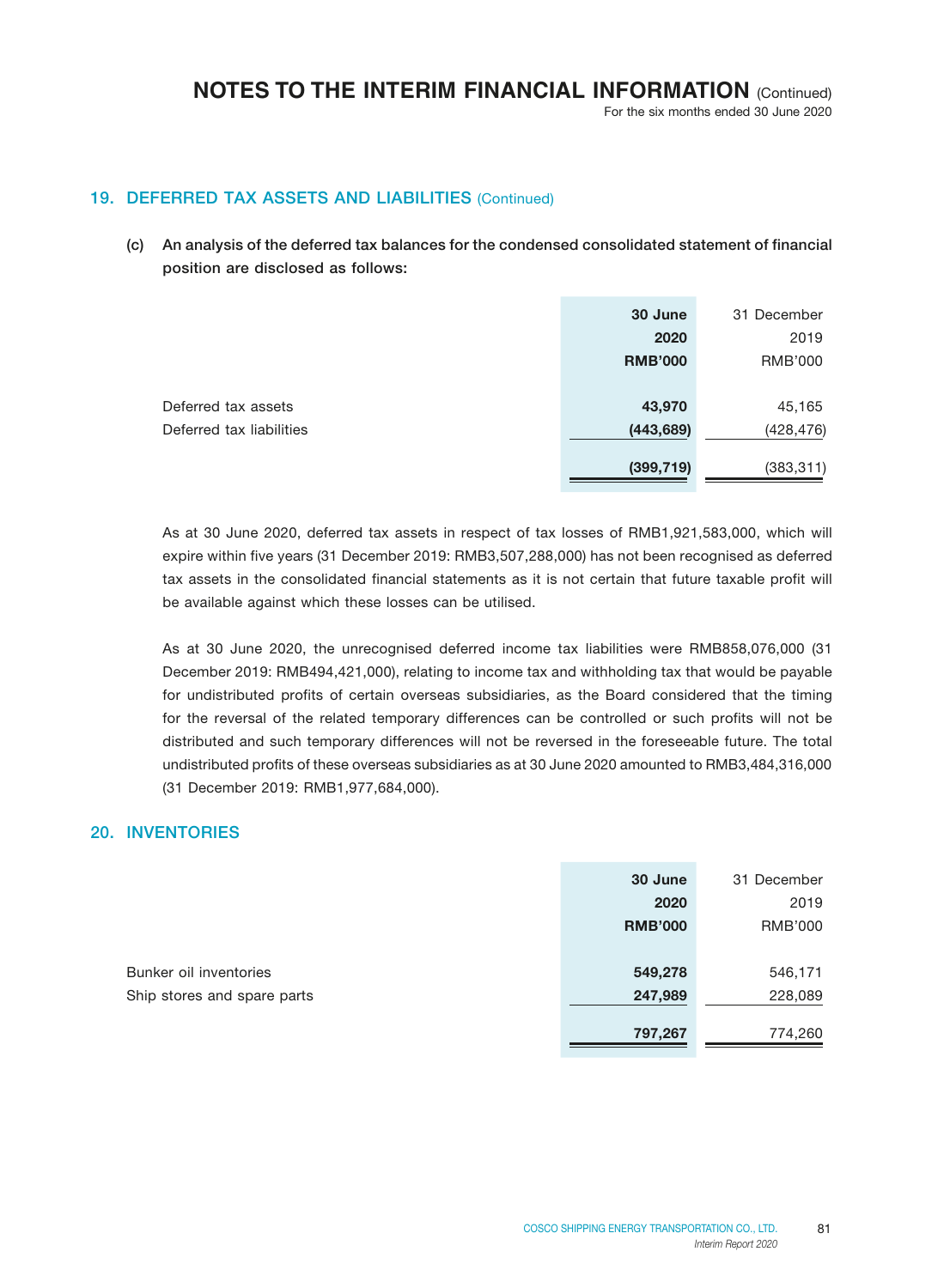For the six months ended 30 June 2020

## 21. TRADE AND BILLS RECEIVABLES AND CONTRACT ASSETS

|                                                            | 30 June        | 31 December |
|------------------------------------------------------------|----------------|-------------|
|                                                            | 2020           | 2019        |
|                                                            | <b>RMB'000</b> | RMB'000     |
|                                                            |                |             |
| Trade and bills receivables from third parties             | 1,175,084      | 764,870     |
| Trade receivables from related companies (Note)            | 186,715        | 197,331     |
| Trade receivables from fellow subsidiaries                 | 10,872         | 7,910       |
| Trade receivables from an associate                        | 1,795          |             |
| Trade receivables from a joint venture                     |                | 132         |
|                                                            |                |             |
|                                                            | 1,374,466      | 970,243     |
| Less: allowance for doubtful debts                         | (40, 663)      | (32, 561)   |
|                                                            | 1,333,803      | 937,682     |
|                                                            |                |             |
| Current contract assets relating to oil shipment contracts | 1,014,128      | 473,262     |
| Less: allowance                                            | (8,221)        | (3,648)     |
| Total contract assets                                      | 1,005,907      | 469,614     |

Note: Related companies are related parties that the fellow subsidiaries of the Company either have joint control or significant influence in these related companies.

Trade receivables from an associate, a joint venture, fellow subsidiaries and related companies are unsecured, non-interest-bearing and under normal credit year as other trade receivables.

An ageing analysis of trade and bills receivables at the end of the period, based on the invoice date and net of allowance for doubtful debts, is as follows:

|                  | 30 June        | 31 December |
|------------------|----------------|-------------|
|                  | 2020           | 2019        |
|                  | <b>RMB'000</b> | RMB'000     |
|                  |                |             |
| Within 3 months  | 1,082,949      | 619,775     |
| $4 - 6$ months   | 75,829         | 124,636     |
| $7 - 9$ months   | 57,954         | 68,726      |
| $10 - 12$ months | 46,496         | 47,863      |
| $1 - 2$ years    | 60,020         | 63,443      |
| Over 2 years     | 10,555         | 13,239      |
|                  |                |             |
|                  | 1,333,803      | 937,682     |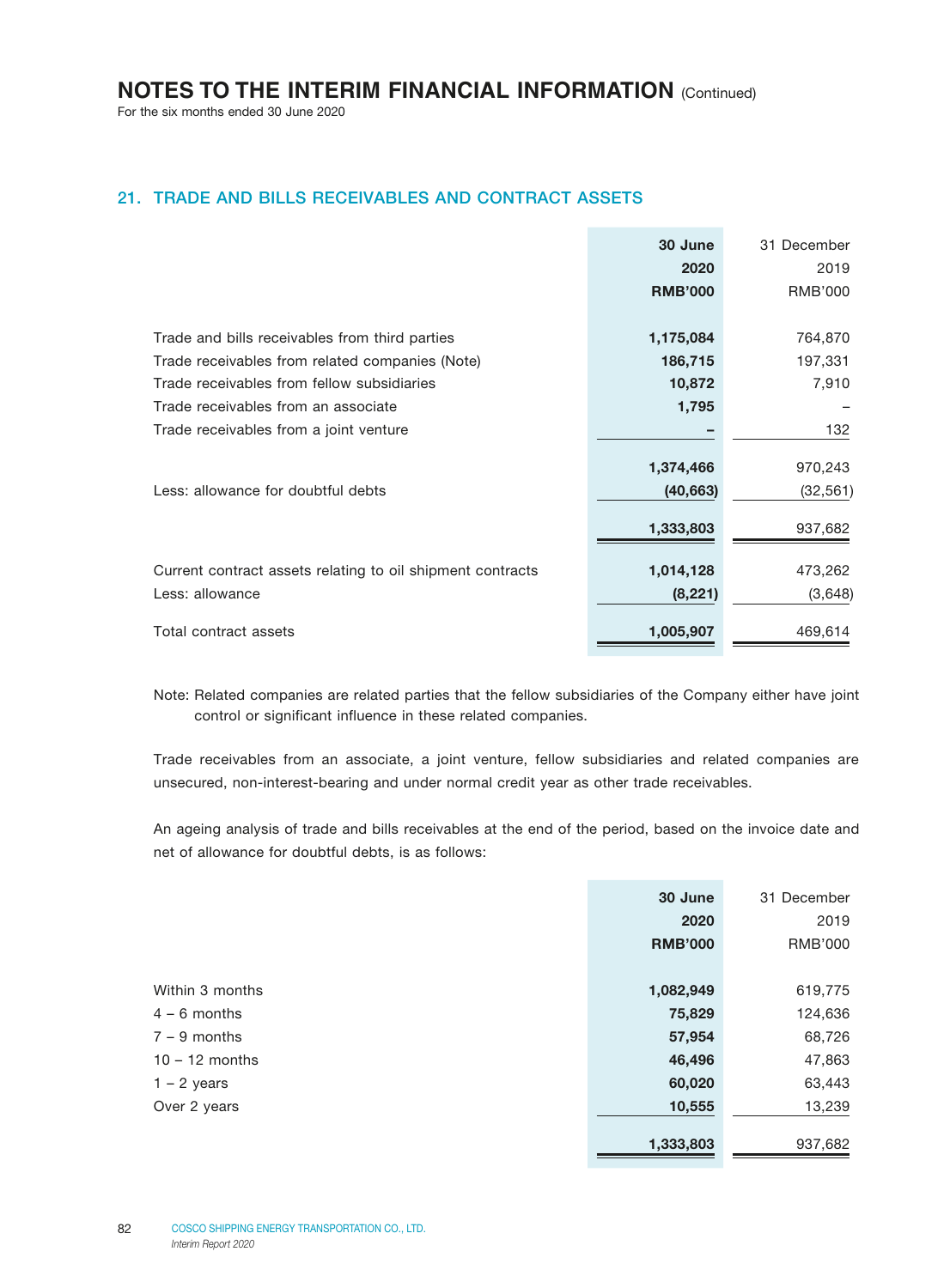## 22. PREPAYMENTS, DEPOSITS AND OTHER RECEIVABLES

|                                       | 30 June        | 31 December |
|---------------------------------------|----------------|-------------|
|                                       | 2020           | 2019        |
|                                       | <b>RMB'000</b> | RMB'000     |
|                                       |                |             |
| Prepayments                           | 153,736        | 99,201      |
| Deposits and other receivables        | 388,042        | 368,924     |
| Due from fellow subsidiaries          | 420,387        | 149,507     |
| Due from associates                   | 193,688        | 29,930      |
| Due from joint ventures               | 89,921         | 110,505     |
| Due from related companies (Note)     | 80,192         | 66,964      |
|                                       |                |             |
|                                       | 1,325,966      | 825,031     |
| Less: impairment of other receivables | (27, 228)      | (27, 104)   |
|                                       | 1,298,738      | 797,927     |

Note: Related companies are related parties that the fellow subsidiaries of the Company either have joint control or significant influence in these related companies.

## 23. PLEDGED BANK DEPOSITS AND CASH AND CASH EQUIVALENTS

|                                                   |             | 30 June        | 31 December |
|---------------------------------------------------|-------------|----------------|-------------|
|                                                   |             | 2020           | 2019        |
|                                                   | <b>Note</b> | <b>RMB'000</b> | RMB'000     |
|                                                   |             |                |             |
| Pledged bank deposits                             |             | 861            | 861         |
|                                                   |             |                |             |
| Balances placed with CS Finance                   | (i)         | 2,260,850      | 1,784,637   |
| Unpledged bank balances and cash                  |             | 4,957,242      | 2,134,863   |
|                                                   |             |                |             |
| Cash and cash equivalents                         |             | 7,218,092      | 3,919,500   |
|                                                   |             |                |             |
| Total bank deposits and cash and cash equivalents |             | 7,218,953      | 3,920,361   |
|                                                   |             |                |             |

#### Note:

(i) CS Finance is an associate of the Company, and balances placed bear interest of prevailing market rates.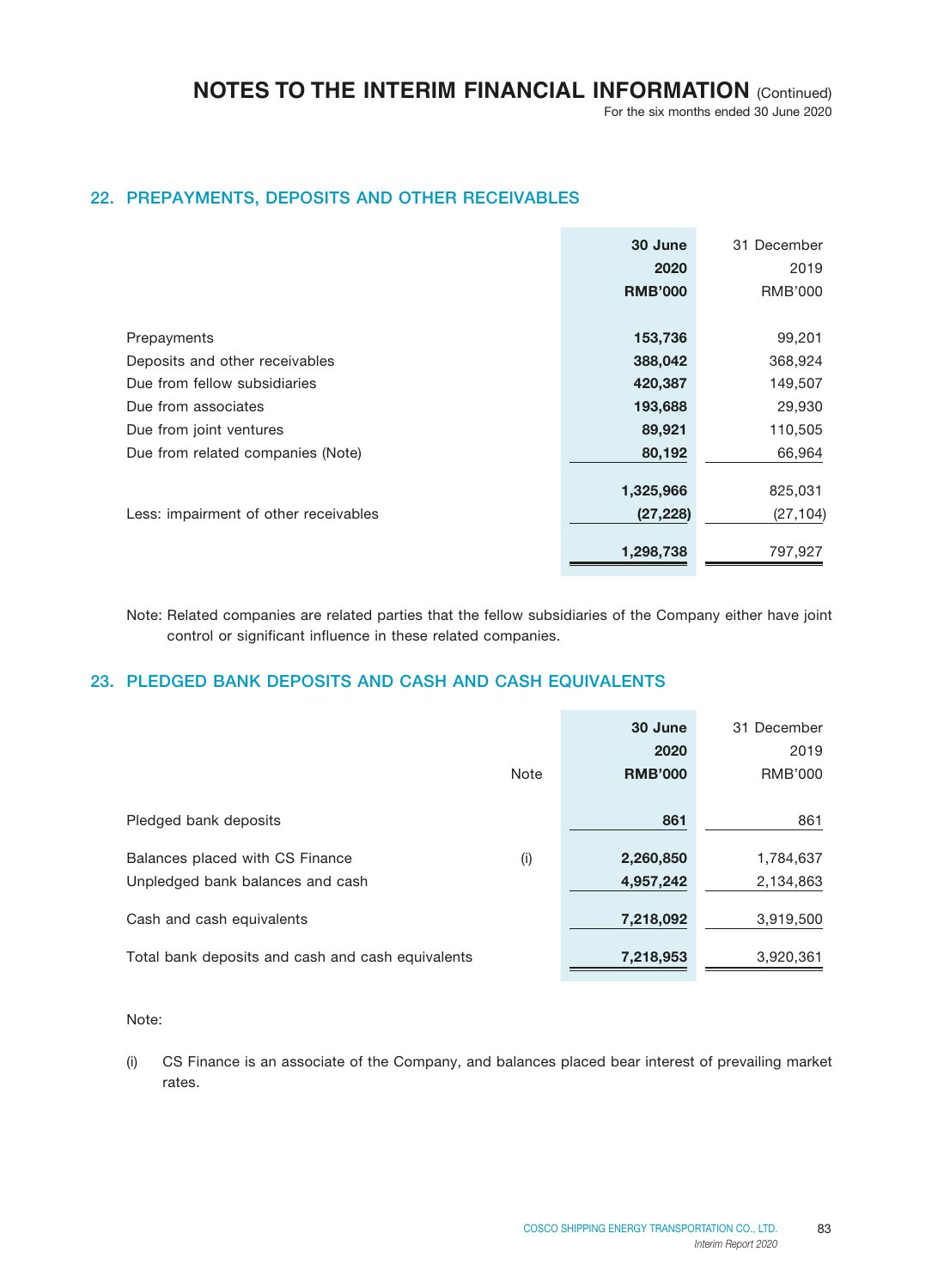### 24. DERIVATIVE FINANCIAL INSTRUMENTS

As at 30 June 2020, the Group had interest rate swap agreements with total notional principal amount of approximately USD537,195,000 (equivalent to approximately RMB3,803,072,000) (31 December 2019: approximately USD546,631,000, equivalent to approximately RMB3,813,407,000) which will be matured in 2031, 2032 and 2033 (31 December 2019: 2031, 2032 and 2033). These interest rate swap agreements are designated as cash flow hedges in respect of the Group's certain portion of bank borrowings with floating interest rates.

During the period, the floating interest rates of the bank borrowings were 3-month LIBOR plus 2.20% (six months ended 30 June 2019: 3-month LIBOR plus 2.20%).

#### 25. INTEREST-BEARING BANK AND OTHER BORROWINGS

As at 30 June 2020 and 31 December 2019, details of the interest-bearing bank and other borrowings are as follows:

|                                            | <b>Maturity</b> | 30 June<br>2020<br><b>RMB'000</b> | 31 December<br>2019<br><b>RMB'000</b> |
|--------------------------------------------|-----------------|-----------------------------------|---------------------------------------|
|                                            |                 |                                   |                                       |
| <b>Current liabilities</b>                 |                 |                                   |                                       |
| <b>Bank borrowings</b><br>(i)              |                 |                                   |                                       |
| Secured                                    | 2020 to 2021    | 1,324,851                         | 1,298,978                             |
| Unsecured                                  | 2020 to 2021    | 6,392,788                         | 5,022,864                             |
|                                            |                 | 7,717,639                         | 6,321,842                             |
| <b>Other borrowings</b><br>(ii)            |                 |                                   |                                       |
| Unsecured                                  | 2020 to 2021    | 33,000                            | 2,233,000                             |
| Interest-bearing bank and other borrowings |                 |                                   |                                       |
| - current portion                          |                 | 7,750,639                         | 8,554,842                             |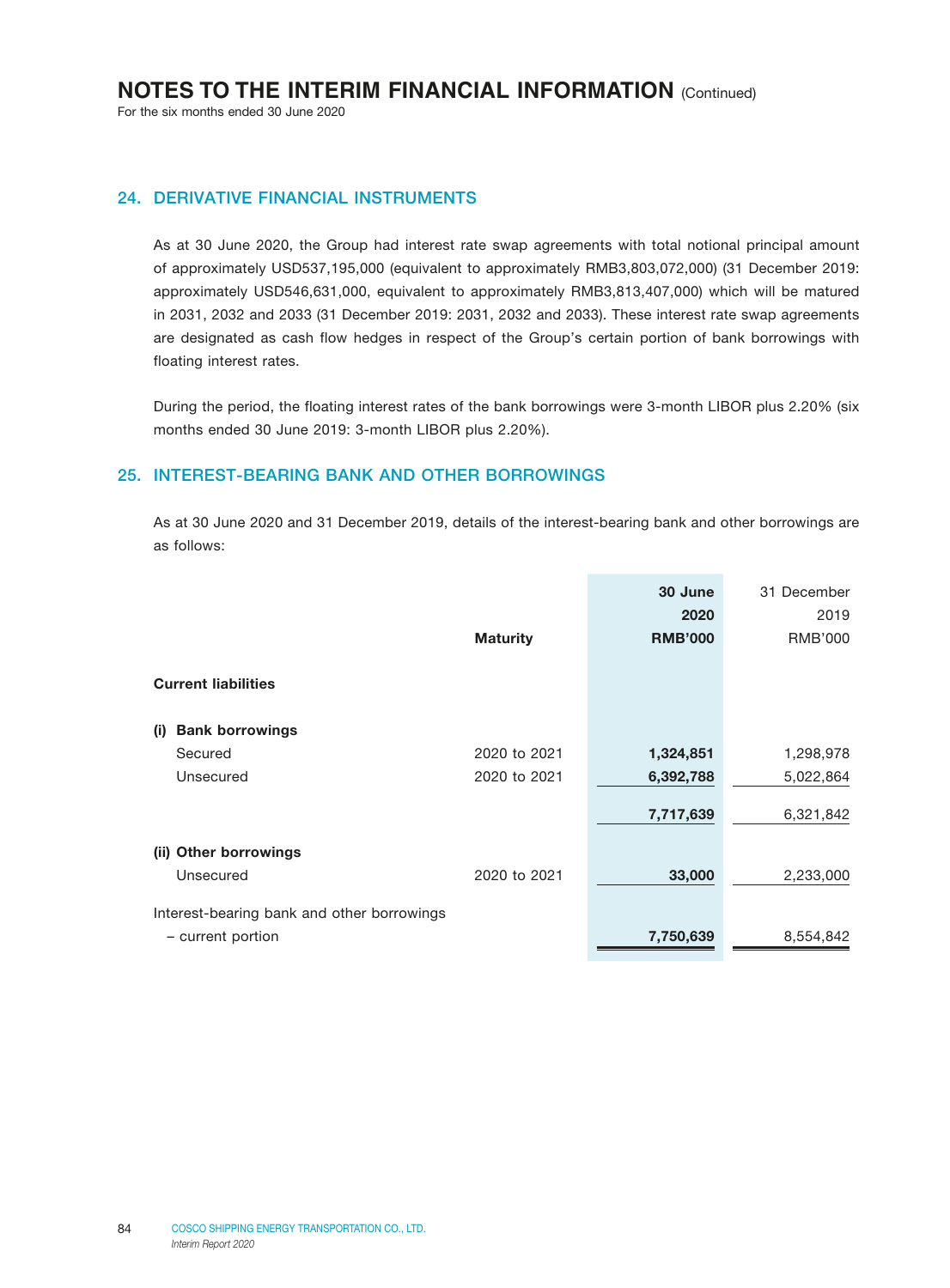For the six months ended 30 June 2020

## 25. INTEREST-BEARING BANK AND OTHER BORROWINGS (Continued)

As at 30 June 2020 and 31 December 2019, details of the interest-bearing bank and other borrowings are as follows: (Continued)

|                                            | <b>Maturity</b> | 30 June<br>2020<br><b>RMB'000</b> | 31 December<br>2019<br><b>RMB'000</b> |
|--------------------------------------------|-----------------|-----------------------------------|---------------------------------------|
| <b>Non-current liabilities</b>             |                 |                                   |                                       |
|                                            |                 |                                   |                                       |
| <b>Bank borrowings</b><br>(i)<br>Secured   | 2021 to 2033    | 14,682,657                        | 15,124,697                            |
| Unsecured                                  | 2021 to 2022    | 920,335                           | 2,057,979                             |
|                                            |                 | 15,602,992                        | 17,182,676                            |
| (ii) Other borrowings                      |                 |                                   |                                       |
| Unsecured                                  | 2021 to 2025    | 109,850                           | 142,850                               |
| Interest-bearing bank and other borrowings |                 |                                   |                                       |
| - non-current portion                      |                 | 15,712,842                        | 17,325,526                            |

As at 30 June 2020, the Group's interest-bearing bank and other borrowings were secured by pledges of the Group's 45 (31 December 2019: 45) vessels with total net carrying amount of RMB25,718,272,000 (31 December 2019: RMB25,869,196,000) and pledged bank deposits.

## 26. OTHER LOANS

|                                          |             | 30 June        | 31 December |
|------------------------------------------|-------------|----------------|-------------|
|                                          |             | 2020           | 2019        |
|                                          | <b>Note</b> | <b>RMB'000</b> | RMB'000     |
|                                          |             |                |             |
| Kantons International Investment Limited |             |                |             |
| ("Kantons International")                | (i)         | 738,741        | 743,050     |
| Mitsui O.S.K. Lines, Ltd. ("MOL")        | (i)         | 372,565        | 373,633     |
| Petrochina International Co., Limited    |             |                |             |
| ("Petrochina International")             | (iii)       | 16,267         | 16,007      |
|                                          |             |                |             |
|                                          |             | 1,127,573      | 1,132,690   |
| Less: current portion                    |             | (43, 286)      | (43, 443)   |
| Non-current portion                      |             | 1,084,287      | 1,089,247   |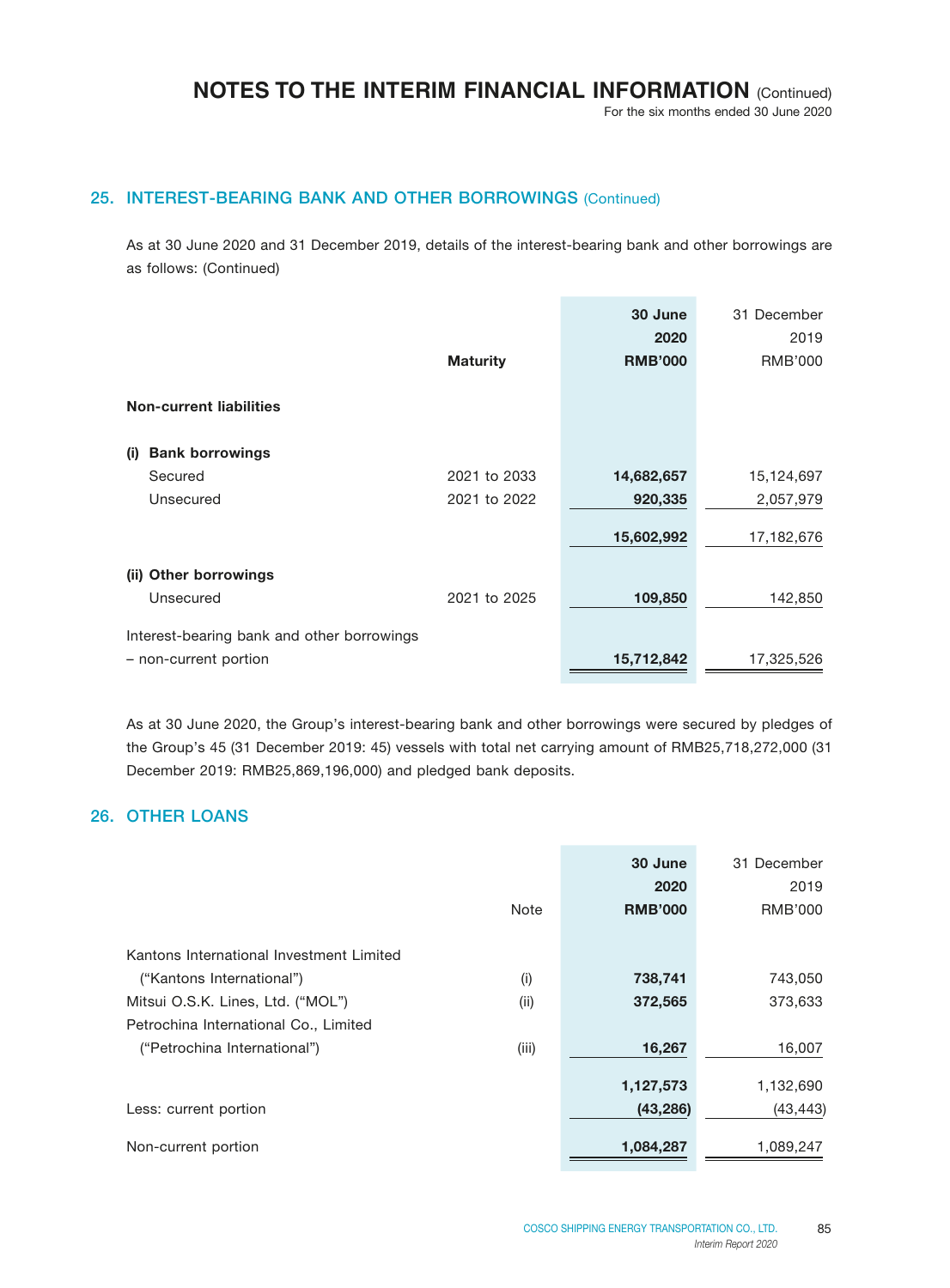#### 26. OTHER LOANS (Continued)

Note:

(i) As at 30 June 2020, other loans amounted to RMB43,800,000 (31 December 2019: RMB45,500,000) was borrowed by East China LNG Shipping Investment Co., Limited ("ELNG"), a non-wholly-owned subsidiary of the Company, from its non-controlling shareholder, Kantons International, to finance certain vessels construction projects being carried out by the associates held by ELNG. As at 30 June 2020, the loan is unsecured, interest-bearing at approximately 5.60% to 5.69% over 3-month LIBOR (31 December 2019: approximately 3.69% to 4.43% over 3-month LIBOR) per annum and repayable within 20 years after the aforementioned vessels construction projects are completed.

As at 30 June 2020, other loans amounted to RMB694,941,000 (31 December 2019: RMB697,550,000) was borrowed by China Energy Shipping Investment Co., Limited ("China Energy"), an indirect and non-wholly-owned subsidiary of the Company, from its non-controlling shareholder, Kantons International, to finance certain vessels construction projects being carried out by the subsidiaries of China Energy. As at 30 June 2020, the loan is unsecured, interest-bearing at a weighted average of 3-month LIBOR plus 2.20% and fixed rate of 4.80% (31 December 2019: 3-month LIBOR plus 2.20% and fixed rate of 4.80%) per annum and repayable within 20 years after the aforementioned vessels construction projects are completed.

- (ii) As at 30 June 2020, other loans was borrowed by the subsidiaries of China Energy from their noncontrolling shareholder, MOL, to finance certain vessels construction projects being carried out by them. As at 30 June 2020, the loans are unsecured, interest-bearing at a weighted average of 3-month LIBOR plus 2.20% and fixed rate of 4.80% (31 December 2019: 3-month LIBOR plus 2.20% and fixed rate of 4.80%) per annum and repayable within 15 years after the aforementioned vessels construction projects are completed.
- (iii) As at 30 June 2020, other loans was borrowed by North China LNG Shipping Investment Co., Limited ("NLNG"), a non-wholly-owned subsidiary of the Company, from its non-controlling shareholder, Petrochina International, to finance certain vessels construction projects being carried out by the associates held by NLNG. As at 30 June 2020, the loan is unsecured, interest-bearing at approximately 4.95% to 4.99% over 3-month LIBOR (31 December 2019: approximately 3.69% to 3.73% over 3-month LIBOR) per annum and repayable within 20 years after the aforementioned vessels construction projects are completed.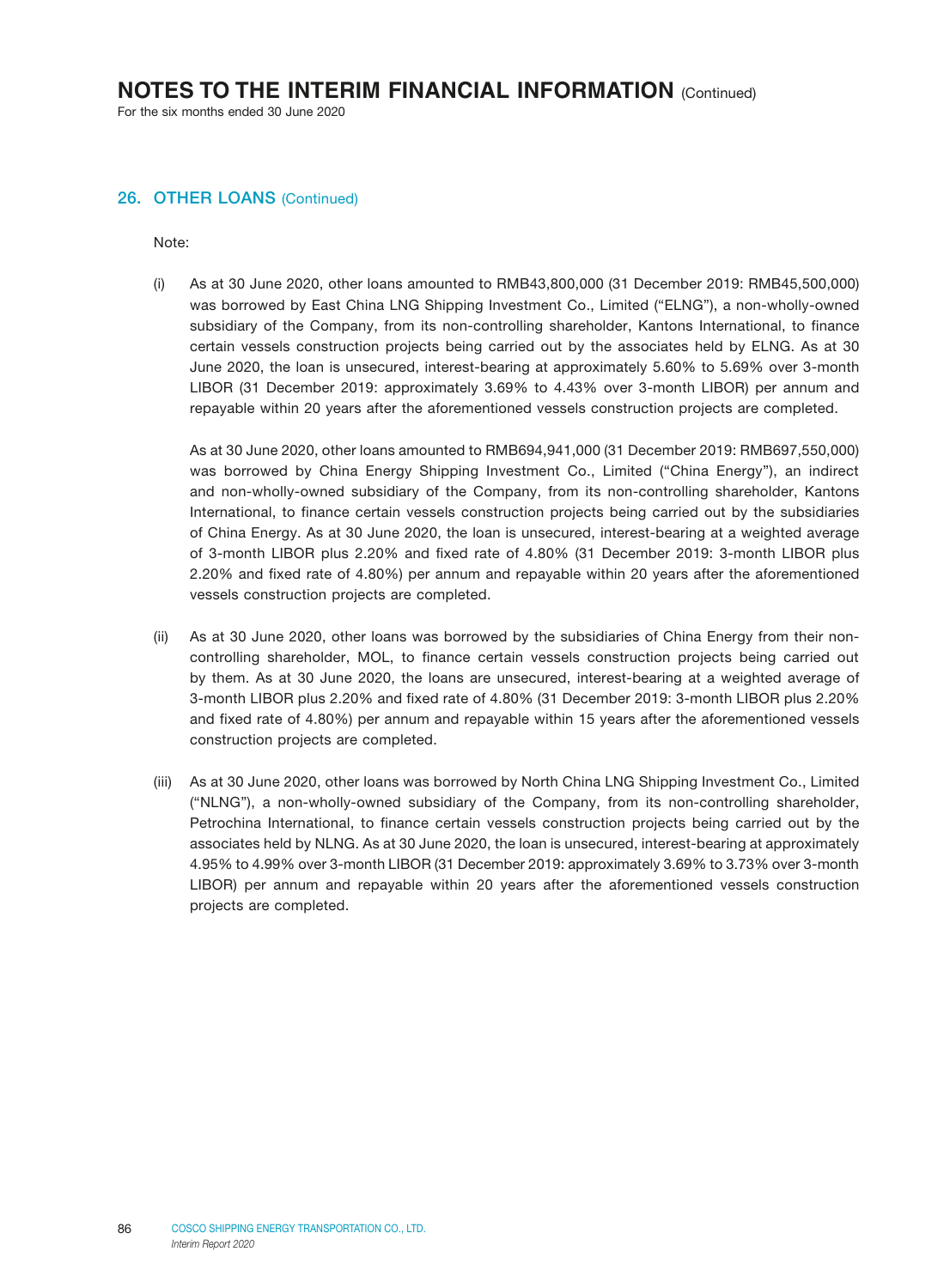## 27. BONDS PAYABLE

The movement of the corporate bonds for the period is set out below:

|                                     | 30 June        | 31 December |
|-------------------------------------|----------------|-------------|
|                                     | 2020           | 2019        |
|                                     | <b>RMB'000</b> | RMB'000     |
|                                     |                |             |
| At the beginning of the period/year | 2,493,477      | 3,989,691   |
| Interest charge                     | 1,148          | 3,786       |
| Less: principal repayment           |                | (1,500,000) |
|                                     |                |             |
|                                     | 2,494,625      | 2,493,477   |
| At the end of the period/year       | 2,494,625      | 2,493,477   |

Details of the balances of corporate bonds are as follows:

|                 |          |                | Book value     |                        |          |                |
|-----------------|----------|----------------|----------------|------------------------|----------|----------------|
|                 |          | Total          | of bond        | At                     |          | At             |
|                 | Term of  | principal      |                | at initial 31 December | Interest | 30 June        |
| Issue date      | the bond | value          | recognition    | 2019                   | charge   | 2020           |
|                 |          | <b>RMB'000</b> | <b>RMB'000</b> | RMB'000                | RMB'000  | <b>RMB'000</b> |
|                 |          |                |                |                        |          |                |
| 3 August 2012   | 10 years | 1,500,000      | 1.487.100      | 1.496.029              | 721      | 1,496,750      |
| 29 October 2012 | 7 years  | 1,500,000      | 1,488,600      |                        |          |                |
| 29 October 2012 | 10 years | 1,000,000      | 992,400        | 997.448                | 427      | 997.875        |
|                 |          |                |                |                        |          |                |
|                 |          | 4,000,000      | 3,968,100      | 2,493,477              | 1,148    | 2,494,625      |

The Company issued two batches of corporate bonds on 3 August 2012. The first batch is a three-year corporate bonds with a principal value of RMB1 billion, carrying an annual fixed interest rate of 4.20% and was repaid on 3 August 2015. The second batch is a ten-year corporate bonds with a principal value of RMB1.5 billion, carrying an annual fixed interest rate of 5% and matures on 3 August 2022. The issuing price was 100 per cent of principal value, resulting in no discount on the issue. Interest on the bonds is paid annually.

The Company issued further two batches of corporate bonds on 29 October 2012. The first batch is a seven-year corporate bonds with a principal value of RMB1.5 billion, carrying an annual fixed interest rate of 5.05% and paid on 29 October 2019. The issuing price was 100 per cent of principal value, resulting in no discount on the issue. Interest on the bonds is paid annually. The second batch is a ten-year corporate bonds with a principal value of RMB1 billion, carrying an annual fixed interest rate of 5.18% and matures on 29 October 2022. The issuing price was 100 per cent of principal value, resulting in no discount on the issue. Interest on the bonds is paid annually.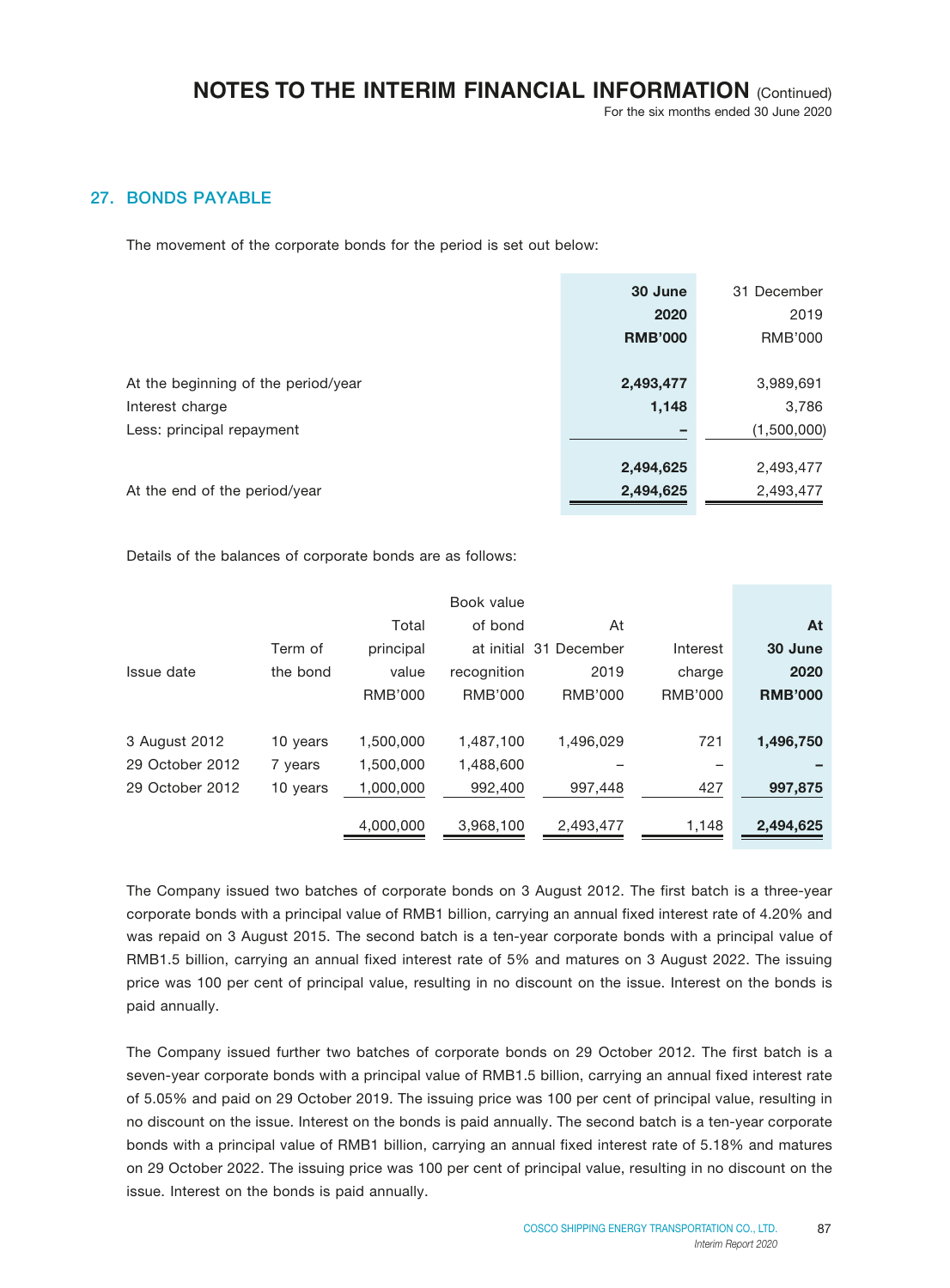### 28. TRADE AND BILLS PAYABLES

|                                            | 30 June        | 31 December |
|--------------------------------------------|----------------|-------------|
|                                            | 2020           | 2019        |
|                                            | <b>RMB'000</b> | RMB'000     |
|                                            |                |             |
| Trade and bills payables to third parties  | 1,210,146      | 1,204,403   |
| Trade payables to fellow subsidiaries      | 374,189        | 699,865     |
| Trade payables to an associate             | 7,179          | 5,860       |
| Trade payables to related companies (Note) | 1,059          | 12,185      |
|                                            |                |             |
|                                            | 1,592,573      | 1,922,313   |

Note:Related companies are related parties that the fellow subsidiaries of the Company either have joint control or significant influence in these related companies.

Trade payables due to fellow subsidiaries, an associate and related companies are unsecured, non-interestbearing and under normal credit year as other trade payables.

An ageing analysis of trade and bills payables at the end of the period, based on the invoice date, is as follows:

|                  | 30 June        | 31 December    |
|------------------|----------------|----------------|
|                  | 2020           | 2019           |
|                  | <b>RMB'000</b> | <b>RMB'000</b> |
|                  |                |                |
| Within 3 months  | 923,548        | 1,239,218      |
| $4 - 6$ months   | 192,905        | 276,028        |
| $7 - 9$ months   | 87,460         | 51,804         |
| $10 - 12$ months | 80,705         | 68,396         |
| $1 - 2$ years    | 80,119         | 69,741         |
| Over 2 years     | 227,836        | 217,126        |
|                  | 1,592,573      | 1,922,313      |

Trade and bills payables are non-interest-bearing and are normally settled in one to three months.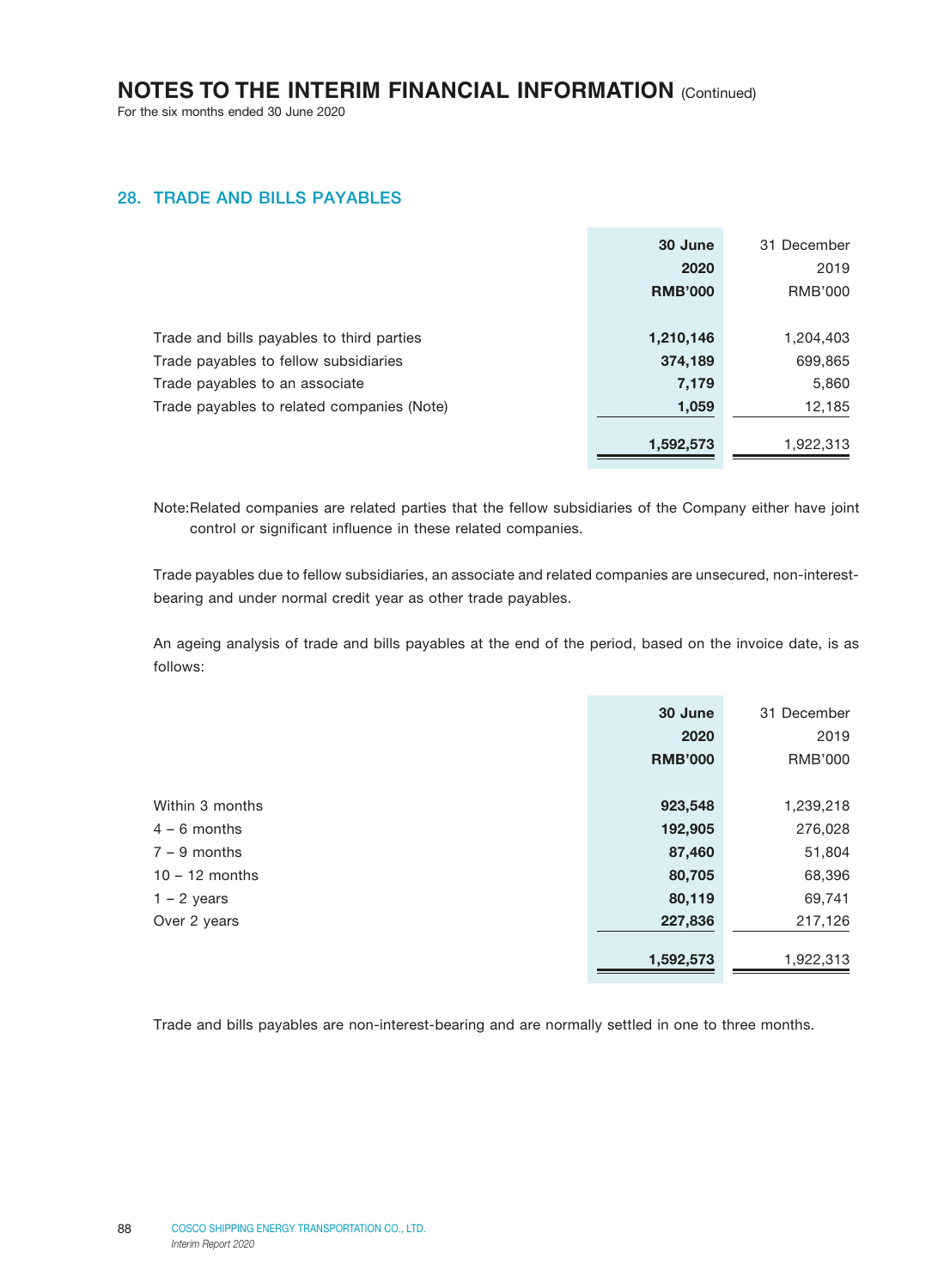## 29. OTHER PAYABLES AND ACCRUALS

|                                       | 30 June        | 31 December |
|---------------------------------------|----------------|-------------|
|                                       | 2020           | 2019        |
|                                       | <b>RMB'000</b> | RMB'000     |
|                                       |                |             |
| Other payables                        | 533,817        | 412,466     |
| Due to fellow subsidiaries            | 253,231        | 224,370     |
| Accruals                              | 180,438        | 342,918     |
| Due to other related companies (Note) | 61,937         | 78,609      |
| Due to ultimate holding company       |                | 1,320       |
| Due to immediate holding company      |                | 1,100       |
|                                       |                |             |
|                                       | 1,029,423      | 1,060,783   |

Note:Related companies are related parties that the fellow subsidiaries of the Company either have joint control or significant influence in these related companies.

The amounts due to ultimate holding company, immediate holding company, fellow subsidiaries, and other related companies are unsecured, non-interest-bearing and repayable on demand.

Other payables and accruals are non-interest-bearing and are normally settled in one to three months.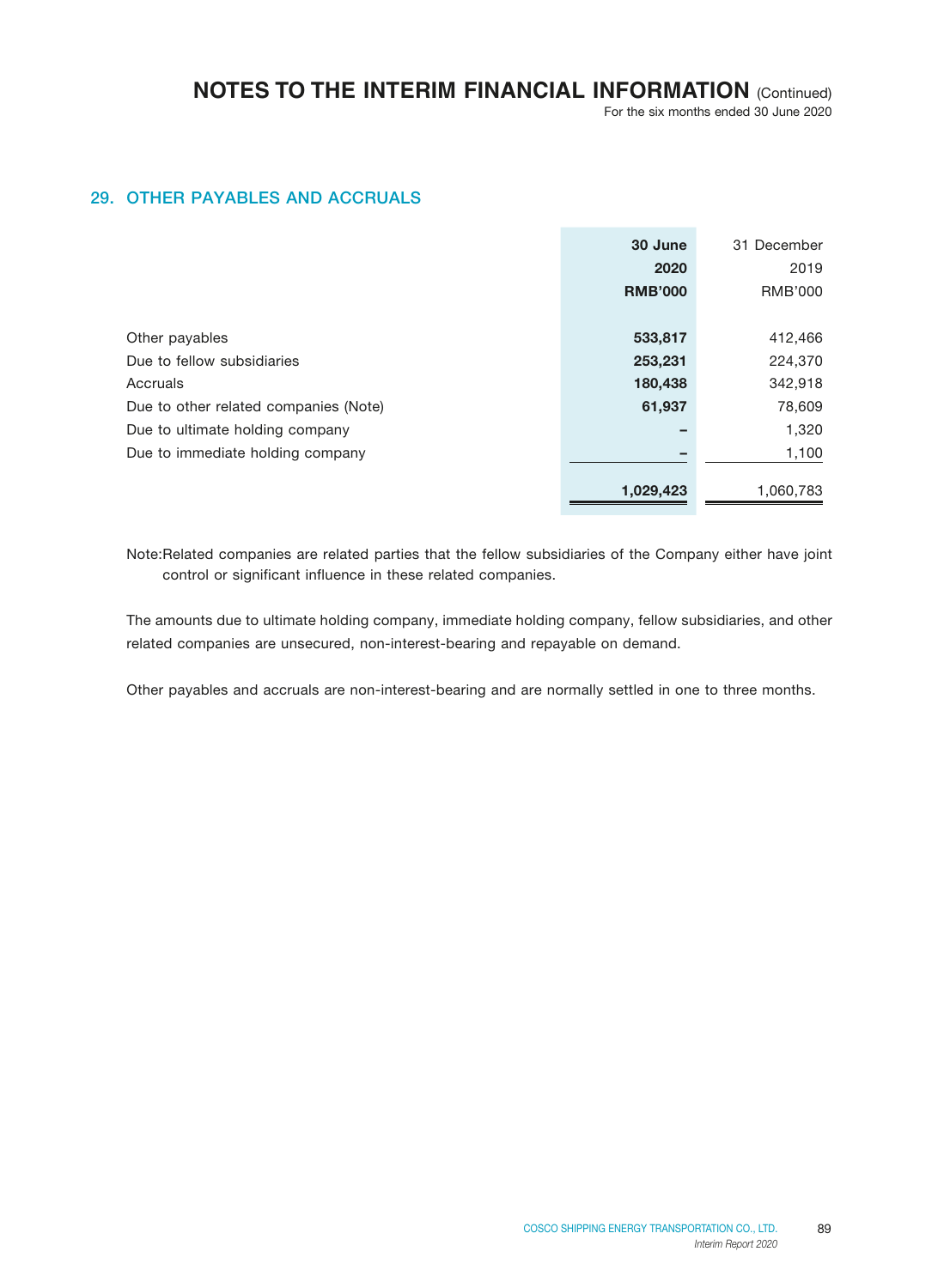For the six months ended 30 June 2020

## 30. SHARE CAPITAL

|                                                                                                                                                                                                | <b>30 June 2020</b>    |                        | 31 December 2019       |                        |
|------------------------------------------------------------------------------------------------------------------------------------------------------------------------------------------------|------------------------|------------------------|------------------------|------------------------|
|                                                                                                                                                                                                | Number of              | <b>Nominal</b>         | Number of              | Nominal                |
|                                                                                                                                                                                                | shares                 | value                  | shares                 | value                  |
|                                                                                                                                                                                                | (thousand)             | <b>RMB'000</b>         | (thousand)             | RMB'000                |
| Registered, issued and fully paid:<br>Listed H-Shares of RMB1 each<br>At beginning and end of the<br>period/year<br>Listed A-Shares of RMB1 each<br>At beginning and end of the<br>period/year | 1,296,000<br>3,466,692 | 1,296,000<br>3,466,692 | 1,296,000<br>2,736,033 | 1,296,000<br>2,736,033 |
| Total<br>At beginning and end of the<br>period/year                                                                                                                                            | 4,762,692              | 4,762,692              | 4,032,033              | 4,032,033              |

On 17 March 2020, the Company has completed the Proposed Non-public Issuance of A Shares and registered such new shares with China Securities Depository and Clearing Company Limited (Shanghai Branch). Upon completion of the Proposed Non-public Issuance of A Shares, the total number of shares increased from 4,032,032,861 shares to 4,762,691,885 shares, and the total number of A Shares increased from 2,736,032,861 A Shares to 3,466,691,885 A Shares.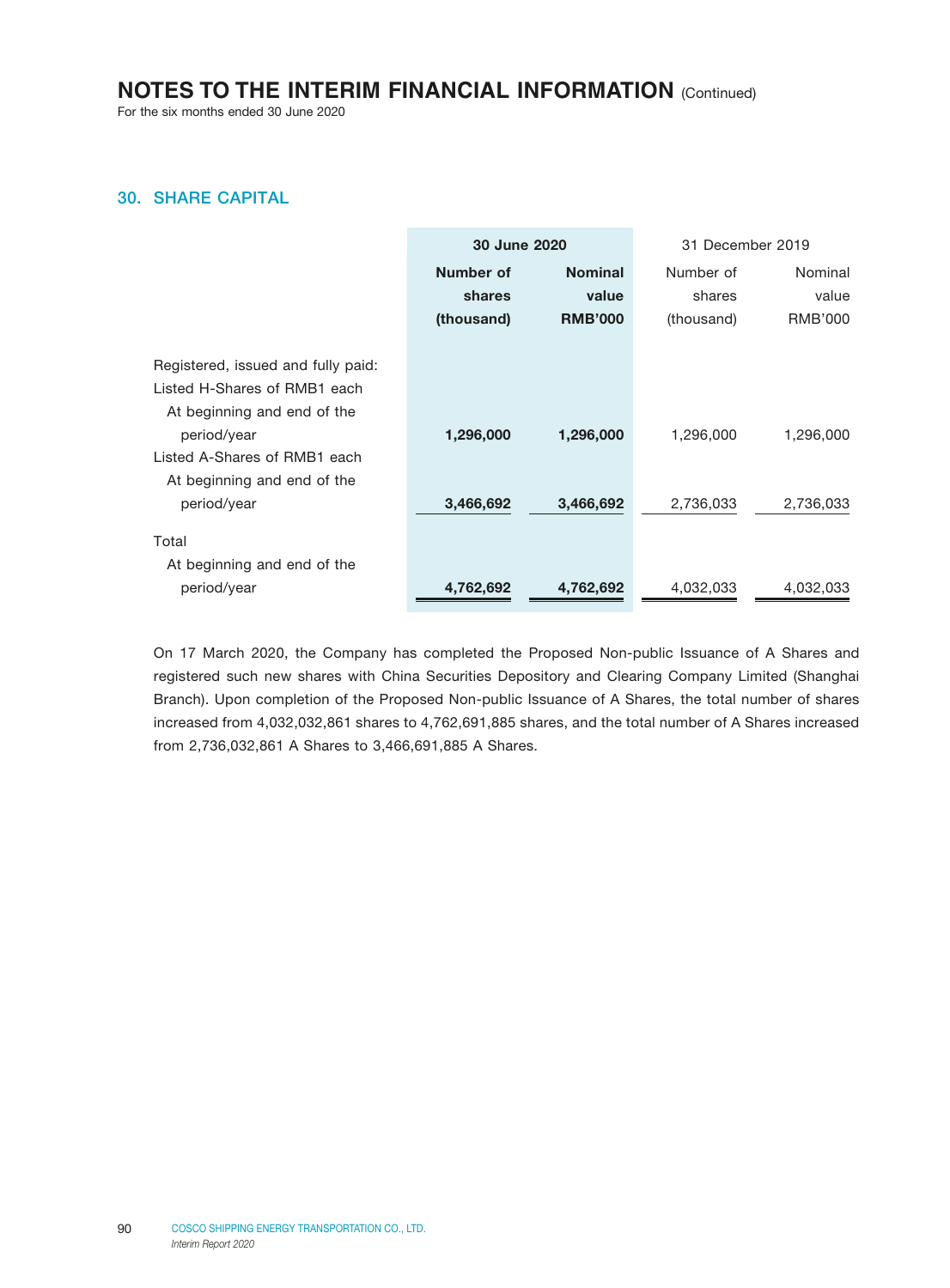## 31. CONTINGENT LIABILITIES AND GUARANTEE

a. Aquarius LNG Shipping Limited ("Aquarius LNG") and Gemini LNG Shipping Limited ("Gemini LNG"), and Capricorn LNG Shipping Limited ("Capricorn LNG") and Aries LNG Shipping Limited ("Aries LNG") are associates of East China LNG Shipping Investment Co., Limited and North China LNG Shipping Investment Co., Limited, (the "Four Associates") respectively. Each associate entered into a ship building contract for one LNG vessel. After the completion of each LNG vessel, the Four Associates would, in accordance with time charters agreements to be signed, lease their LNG vessels to the following charterers respectively:

| <b>Charterer</b>                                          |
|-----------------------------------------------------------|
| Papua New Guinea Liquefied Natural Gas Global Company LDC |
| Papua New Guinea Liquefied Natural Gas Global Company LDC |
| Mobil Australia Resources Company Pty Ltd.                |
| Mobil Australia Resources Company Pty Ltd.                |
|                                                           |

On 15 July 2011, the Company entered into four guaranteed leases (the "Lease Guarantees"). According to the Lease Guarantees, the Company irrevocably and unconditionally provided the charterers, successors and transferees of the Four Associates with guarantee (1) for the Four Associates to fulfill their respective obligations under the lease term, and (2) to secure 30% of amounts payable to charterers under lease term.

According to the term of the Lease Guarantees and taking into account the possible increase in the value of the lease commitments and the percentage of shareholdings by the Company in the Four Associates, the amount of lease guaranteed by the Company is limited to USD8,200,000 (equivalent to approximately RMB58,052,000). The guarantee period is limited to the lease period of each LNG vessel leased by the Four Associates.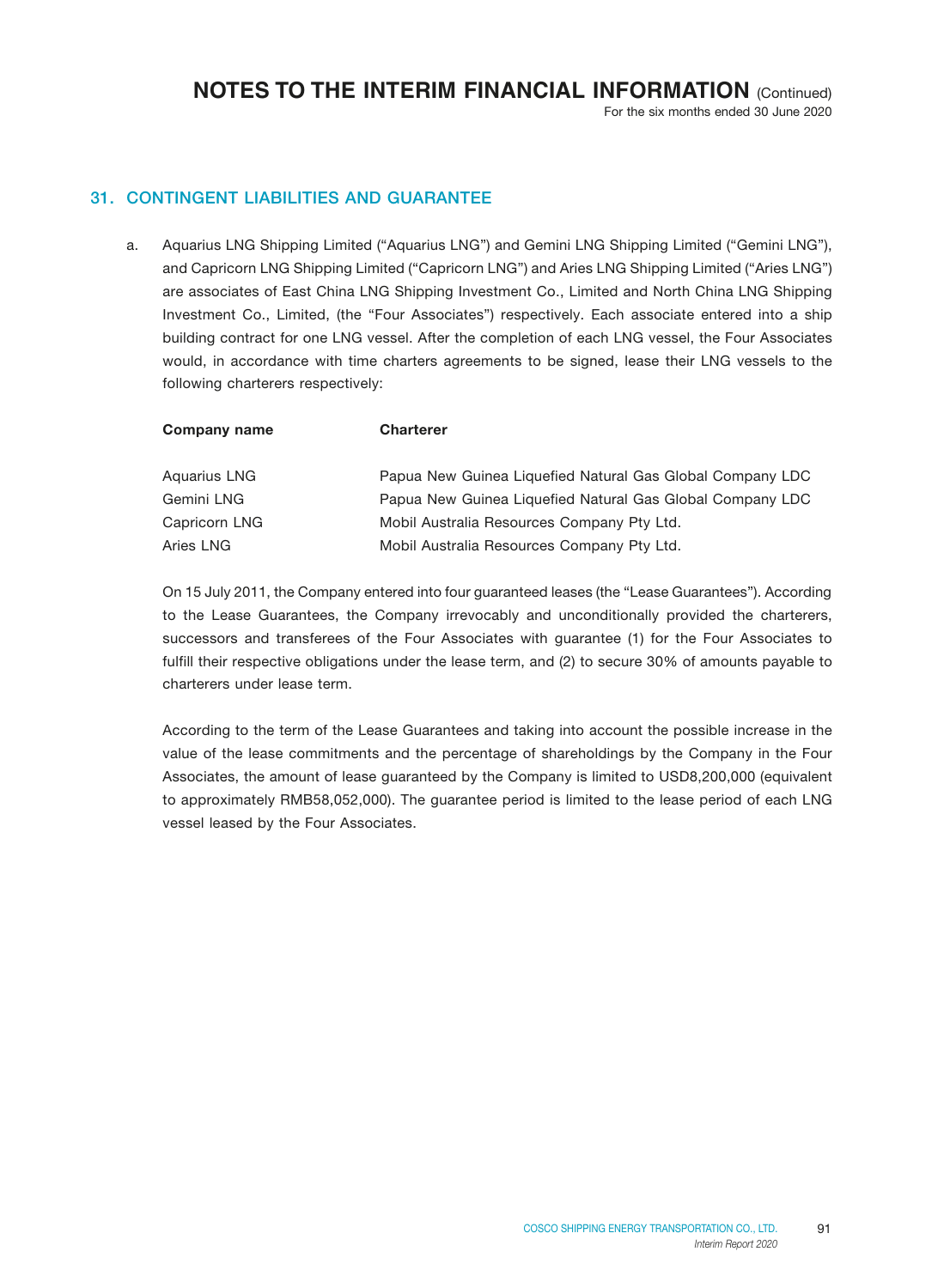### 31. CONTINGENT LIABILITIES AND GUARANTEE (Continued)

b. At the 2014 seventh Board meeting, the Board approved the ship building contracts, time charter agreements and supplemental construction contract signed by three joint ventures of the Group for the Yamal LNG project (the "Three Joint Ventures"). To secure the obligation of the ship building contracts, time charter agreements and supplemental construction contracts, the Company provides corporate guarantees to the ship builders, Daewoo Ship building & Marine Engineering Co., Ltd. and DY Maritime Limited for the Three Joint Ventures, and provides owner's guarantees to the charterer YAMAL Trade Pte. Ltd. for the Three Joint Ventures. Three vessels were delivered in March 2018, October 2018 and August 2019 respectively.

As at 31 December 2019, the Company's guarantee responsibility of the ship building contracts was completely released. The balance of the corporate guarantees of the ship building contracts was nil. And the balance of the owner's guarantees provided to YAMAL Trade Pte. Ltd. was USD6,400,000 (equivalent to approximately RMB45,309,000).

- c. Subsequent to the approval by shareholders at the annual general meeting held on 8 June 2017, the Company entered into 3 financing guarantees with 2 banks (the "Banks"), to the extent of amount of USD377.5 million (equivalent to approximately RMB2,672,511,000), in respect of 50% of the bank borrowings provided by the Banks to each of the Three Joint Ventures and was determined on a pro rata basis of the Company's indirect ownership interest in each of the Three Joint Ventures. The guarantee period provided by the Company for each of the Three Joint Ventures is limited to 12 years after the vessel construction project of each of the Three Joint Ventures is completed.
- d. COSCO SHIPPING LNG Investment (Shanghai) Co., Limited, a wholly-owned subsidiary of the Company, holds 50% equity interest in each of Arctic Red LNG Shipping Limited, Arctic Orange LNG Shipping Limited, Arctic Yellow LNG Shipping Limited and Arctic Indigo LNG Shipping Limited (the "Four Single-vessel Companies"). Subsequent to the approval by shareholders at the annual general meeting held on 28 June 2018, the Company provides owner's guarantee for the Four Single vessel Companies with the amount of Euro4,500,000 (equivalent to approximately RMB35,825,000). The guarantee period is limited to the lease period.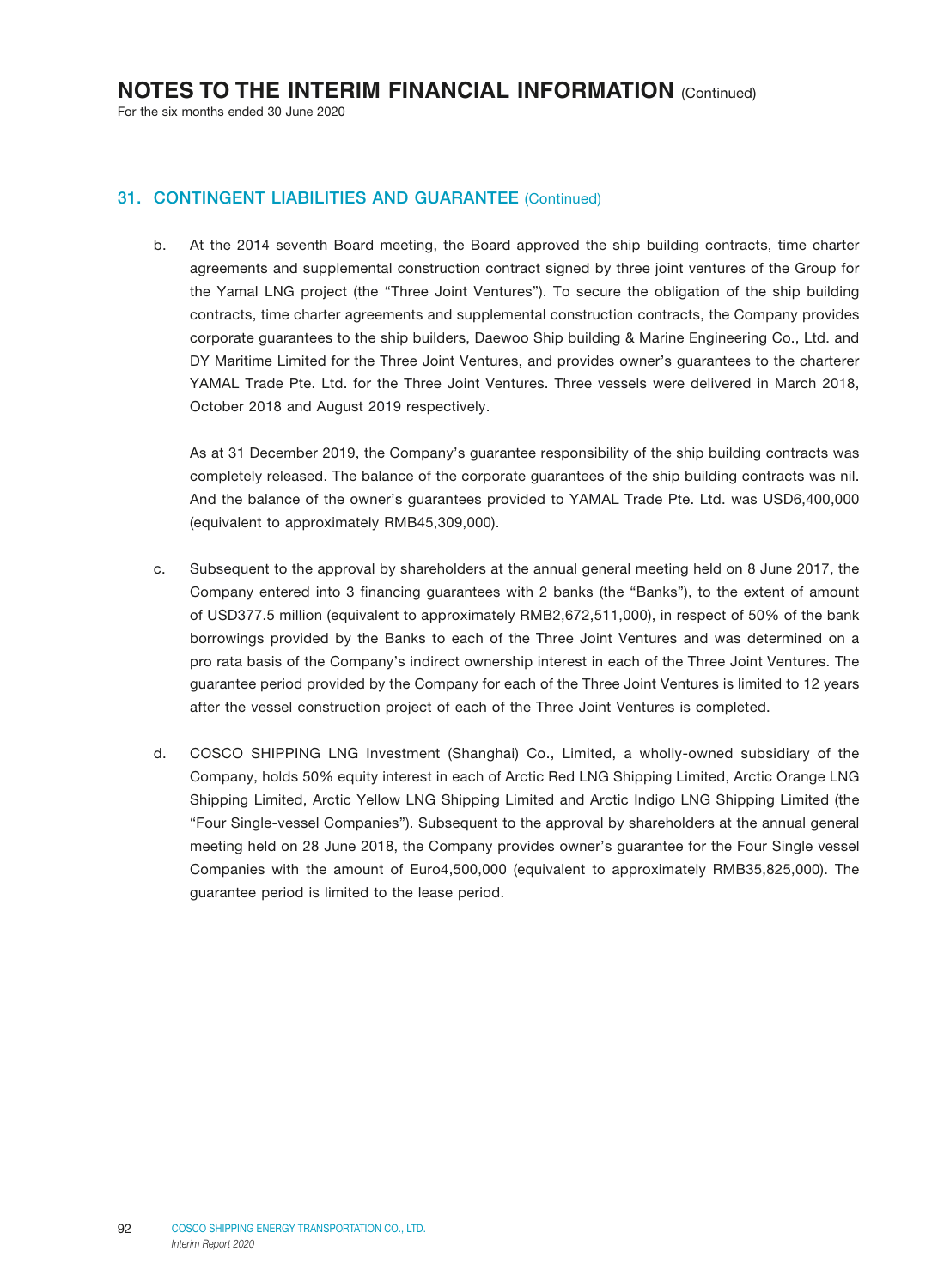For the six months ended 30 June 2020

## 32. OPERATING LEASE ARRANGEMENTS AS LESSOR

The Group leases certain of its vessels and buildings under operating lease arrangements, with leases negotiated for an initial period of one to twenty (31 December 2019: one to twenty) years.

As at 30 June 2020, the Group had total future minimum lease rental receivables under non-cancellable operating leases falling due as follows:

|                                         | 30 June        | 31 December |
|-----------------------------------------|----------------|-------------|
|                                         | 2020           | 2019        |
|                                         | <b>RMB'000</b> | RMB'000     |
|                                         |                |             |
| Within one year                         | 1,860,881      | 1,698,413   |
| In the second to fifth years, inclusive | 5,574,207      | 5,451,682   |
| Over five years                         | 15,724,571     | 16,064,974  |
|                                         |                |             |
|                                         | 23,159,659     | 23,215,069  |

### 33. CAPITAL COMMITMENTS

|                                                                                          |      | 30 June                | 31 December     |
|------------------------------------------------------------------------------------------|------|------------------------|-----------------|
|                                                                                          | Note | 2020<br><b>RMB'000</b> | 2019<br>RMB'000 |
| Authorised and contracted but not provided for:<br>Construction and purchases of vessels | (i)  | 8,918,952              | 6,156,464       |

#### Note:

(i) According to the construction and purchase agreements entered into by the Group, these capital commitments will fall due in 2020 to 2023.

In addition to the above, the Group's share of the capital commitments of its associates, which are contracted but not provided for amounted to RMB174,848,000 (31 December 2019: RMB246,703,000). The Group's share of the capital commitments of its joint ventures, which are contracted but not provided for amounted to RMB955,538,000 (31 December 2019: RMB1,516,348,000).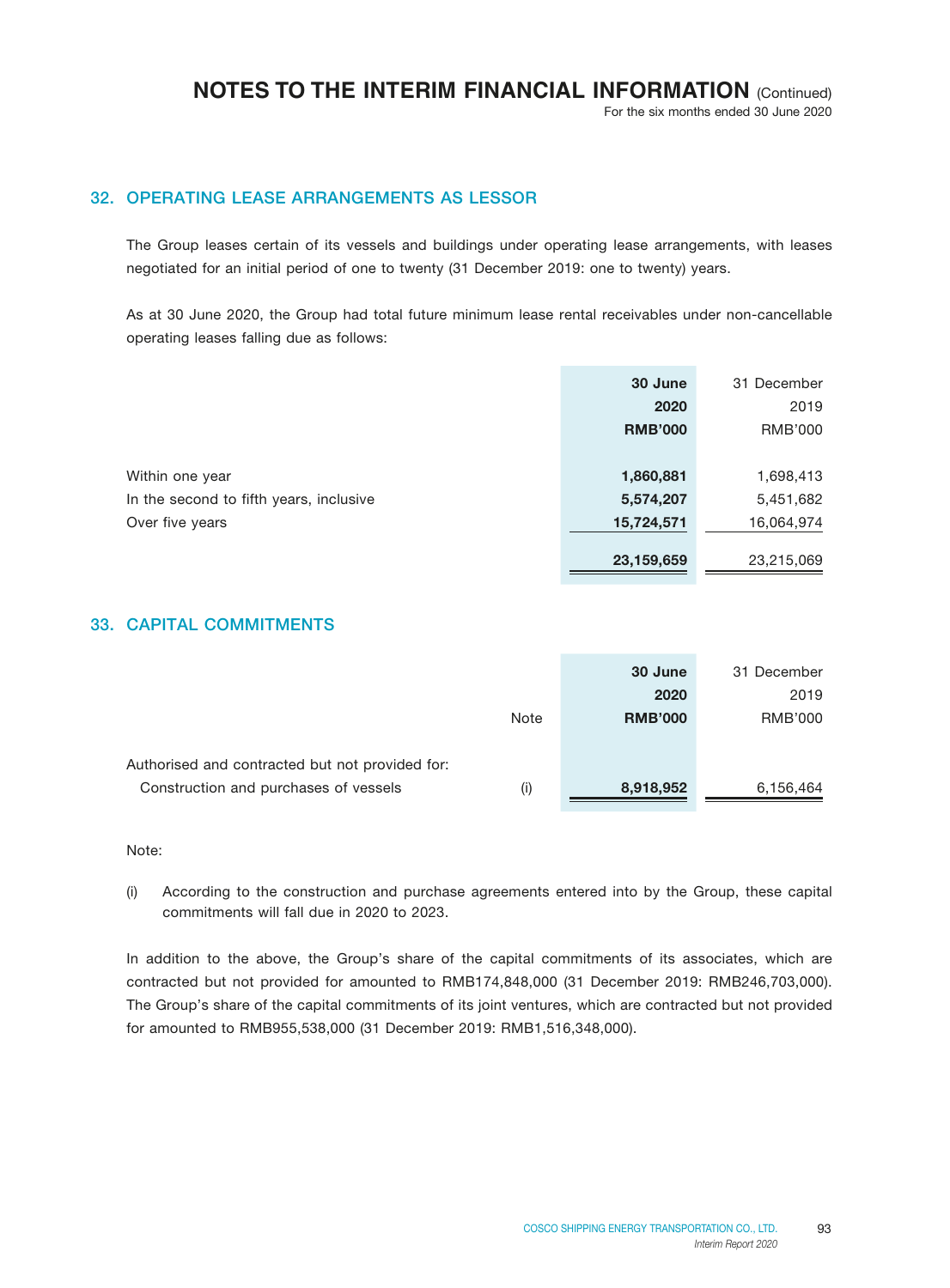### 34. SIGNIFICANT RELATED PARTY TRANSACTIONS

Parties are considered to be related if one party has the ability, directly or indirectly, to control the other party or exercise significant influence over the other party in making financial and operating decisions. Parties are also considered to be related if they are subject to common control.

The Company is controlled by China Shipping and COSCO Shipping, the immediate parent company and the parent company, both of which are government-related enterprise established in the PRC. The PRC government indirectly controls COSCO Shipping and its subsidiaries. In accordance with HKAS (Revised), "Related Party Disclosure", issued by the HKICPA, government-related entities and their subsidiaries, directly or indirectly controlled, jointly controlled or significant influenced by the PRC government are defined as related parties of the Group. On that basis, related parties include COSCO Shipping and it its subsidiaries (other than the Group), other government related entities and their subsidiaries, other entities and corporations in which the Group is able to exercise significant influence and key management personnel of the Company and as well as their close family members. The Group's significant transactions and balances with the PRC government and other entities controlled, jointly controlled or significantly influenced by the PRC government mainly include sales or purchases of assets, goods and services, bank deposits and bank borrowings and related trade and other receivables, trade and other payables, borrowings, pledged bank deposits, cash and cash equivalents.

For the purpose of the related party transaction disclosures, the Board believes that it is meaningful to disclose the related party transactions with COSCO Shipping Group companies for the interests of financial statements users, although certain of those transactions which are individually or collectively not significant, are exempted from disclosure. The Board believes that the information of related party transactions has been adequately disclosed in the Interim Financial Information.

In addition to the related party information and transactions disclosed elsewhere in the Interim Financial Information, the following is a summary of significant related party transactions entered into the ordinary course of business between the Group and its related parties during the period.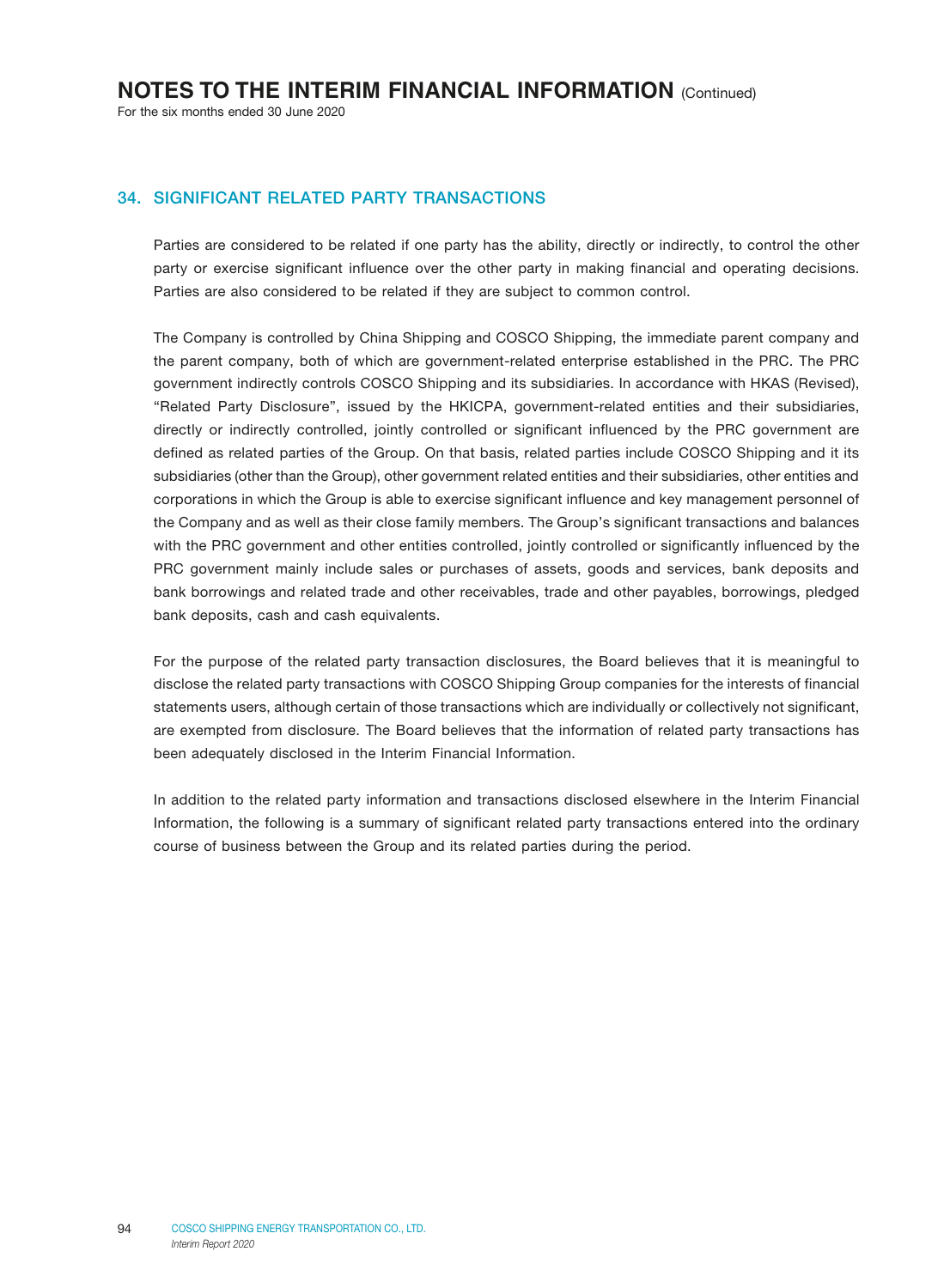For the six months ended 30 June 2020

## 34. SIGNIFICANT RELATED PARTY TRANSACTIONS (Continued)

|                                                             | Six months ended 30 June |                |  |
|-------------------------------------------------------------|--------------------------|----------------|--|
|                                                             | 2020                     | 2019           |  |
|                                                             | <b>RMB'000</b>           | <b>RMB'000</b> |  |
|                                                             |                          |                |  |
| <b>Transactions with COSCO Shipping</b>                     |                          |                |  |
| Revenues                                                    |                          |                |  |
| Grant income                                                | 755                      |                |  |
|                                                             |                          |                |  |
| Expense                                                     |                          |                |  |
| Interest expense                                            | 12,360                   | 6,143          |  |
| <b>Transactions with China Shipping</b>                     |                          |                |  |
| Expense                                                     |                          |                |  |
| Interest expense                                            | 11,900                   | 18,100         |  |
| Transactions with fellow subsidiaries and the related       |                          |                |  |
| entities of COSCO Shipping                                  |                          |                |  |
| Revenues                                                    |                          |                |  |
| Shipping services and ship charter services                 | 47,359                   | 32,813         |  |
| Supply of fuel, shipping material, painting, spare part and |                          |                |  |
| ship equipment etc.                                         | 6,279                    | 5,034          |  |
| Rental income, including surcharge                          | 599                      | 509            |  |
|                                                             |                          |                |  |
| Expenses                                                    |                          |                |  |
| Supply of marine lubricant, fuel, material, painting, spare |                          |                |  |
| part and ship equipment etc.                                | 1,757,164                | 1,728,908      |  |
| Electrical, telecommunication, ship repair and technical    |                          |                |  |
| improvements services etc.                                  | 174,434                  | 62,979         |  |
| Ship and related business insurance and insurance           |                          |                |  |
| brokerage services                                          | 42,243                   | 37,171         |  |
| Ship and shipping agency services                           | 39,815                   | 32,226         |  |
| Management services of sea crew                             | 718,487                  | 613,681        |  |
| Rental expense                                              | 2,159                    | 2,442          |  |
| Miscellaneous services                                      | 4,042                    | 289            |  |
| Others                                                      |                          |                |  |
| Construction of vessels                                     | 160,889                  | 51,549         |  |
| Loss on disposal of shares in subsidiaries                  | 40,504                   | 7,926          |  |